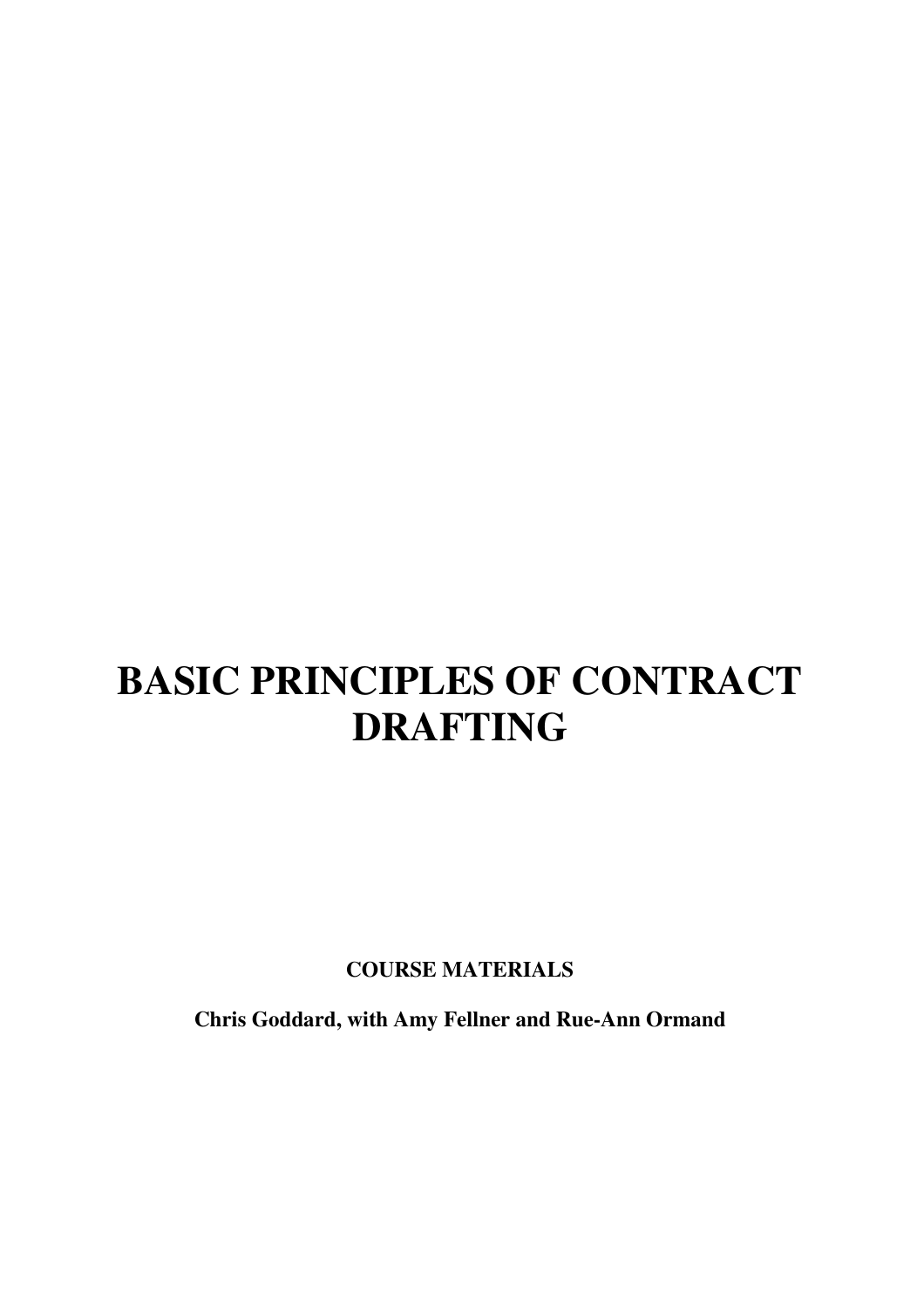# **COURSE AIM AND GOALS**

# **AIM**

**To introduce participants to the principles of contract drafting, and in particular to the practical world of international contracts in English.**

# **GOALS**

- **Provide a theoretical overview of legal and linguistic approaches to contract drafting.**
- **Enable participants to implement theory in context of practical exercises involving realistic situations, including examples of real contracts airbrushed for confidentiality.**

# **ASSESSMENT CRITERIA**

**To pass the course**

- **Attend 12 x 1-hour lectures/seminars**
- **Complete course assignments with minimum score of 60 from wide choice of assignments.**

# **Note:**

**1. Assignments that attract score are shaded grey.**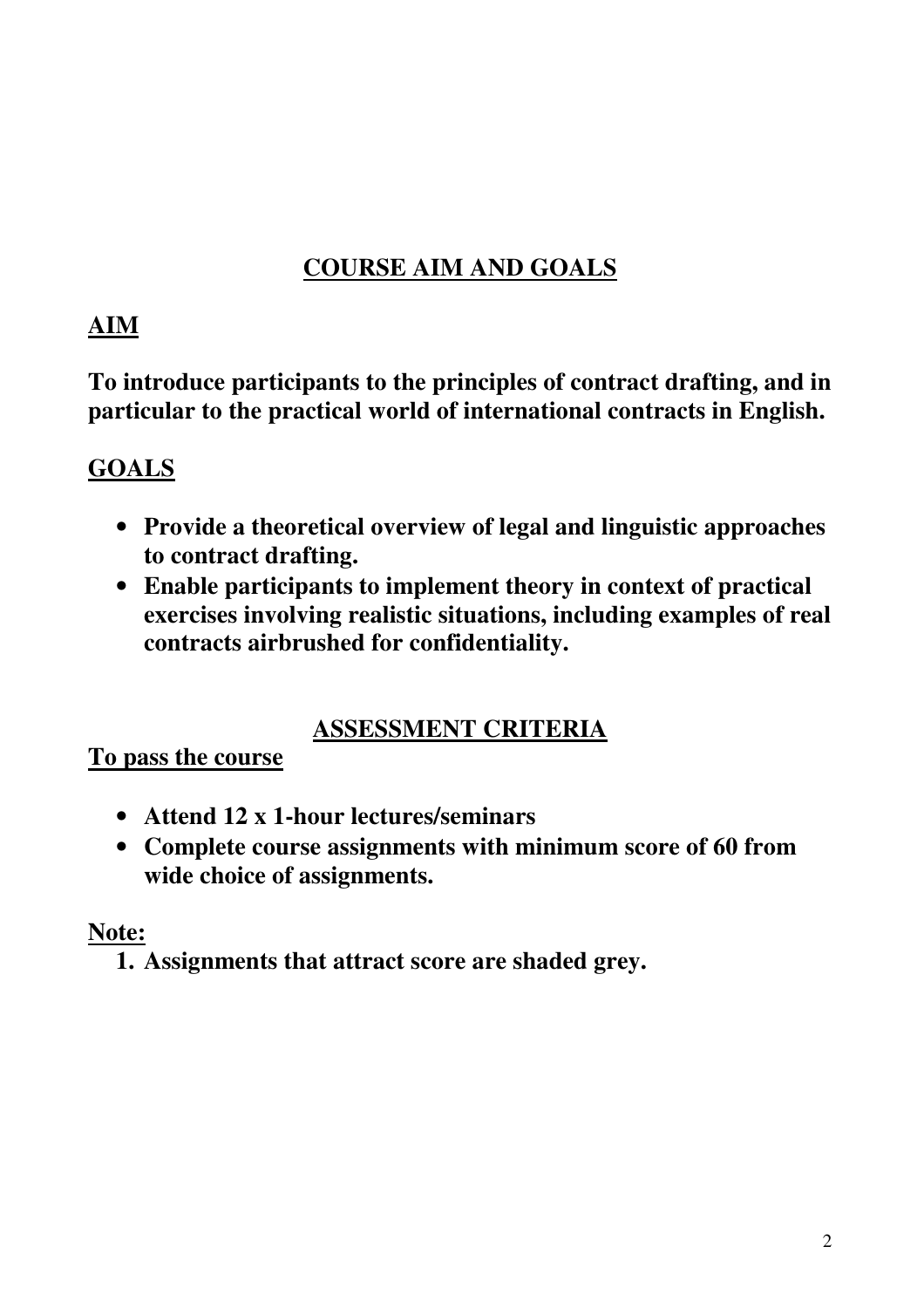# **TABLE OF CONTENTS**

| <i>PART 1:</i>    |                                                                             |  |  |
|-------------------|-----------------------------------------------------------------------------|--|--|
| PART 2:           | <b>COURSE TEXTBOOK</b>                                                      |  |  |
| Chapter 1:        | <b>Process of Contract Drafting; Elements of Effective ContractsPage 11</b> |  |  |
| <b>Section A:</b> | <b>Fundamental Policies and Values of Contract Law</b>                      |  |  |
| <b>Section B:</b> | <b>Sources of Contract Law</b>                                              |  |  |
| <b>Section C:</b> | <b>General Writing Principles Applicable to Contract Drafting</b>           |  |  |
| <b>Section D:</b> | <b>Using Defined Terms</b>                                                  |  |  |
| <b>Chapter 2:</b> |                                                                             |  |  |
| <b>Section A:</b> | <b>Basic Attributes of the Contractual Relationship</b>                     |  |  |
| <b>Section B:</b> | <b>Overview of Contract Standard Provisions</b>                             |  |  |
| <b>Section C:</b> | <b>Promises and Conditions</b>                                              |  |  |
| <b>Section D:</b> | <b>Warranties</b>                                                           |  |  |
| <b>Chapter 3:</b> | <b>Establishing Agreement, Rights and Obligations, RemediesPage 28</b>      |  |  |
| <b>Section A:</b> | <b>Establishing an Agreement: Offer, Acceptance and Consideration</b>       |  |  |
| <b>Section B:</b> | <b>Remedies</b>                                                             |  |  |
| <b>Chapter 4:</b> | Planning Ahead for Problems; Contract InterpretationPage 31                 |  |  |
| <b>Section A:</b> | <b>Termination Provisions</b>                                               |  |  |
| <b>Section B:</b> | <b>Impracticality of Performance and Frustration of Purpose</b>             |  |  |
| <b>Section C:</b> | <b>Risk Allocation in Contracts</b>                                         |  |  |
| <b>Section D:</b> | <b>Clauses that Address the Possibility of Future Litigation</b>            |  |  |
| <u>Chapter 5:</u> |                                                                             |  |  |
| <b>Section A:</b> | <b>Understanding General Clauses</b>                                        |  |  |
| <b>Section B:</b> | <b>Assignments</b>                                                          |  |  |
| <b>Section C:</b> | <b>Contract Interpretation Issues</b>                                       |  |  |
| PART 3:           | <u>BASIC LANGUAGE GUIDE TO DRAFTING LEGAL DOCUMENTS IN</u>                  |  |  |
| <u>ENGLISH</u> .  |                                                                             |  |  |
|                   |                                                                             |  |  |
|                   | Page 53                                                                     |  |  |
|                   |                                                                             |  |  |

**Section A: Introduction and Self-Assessment**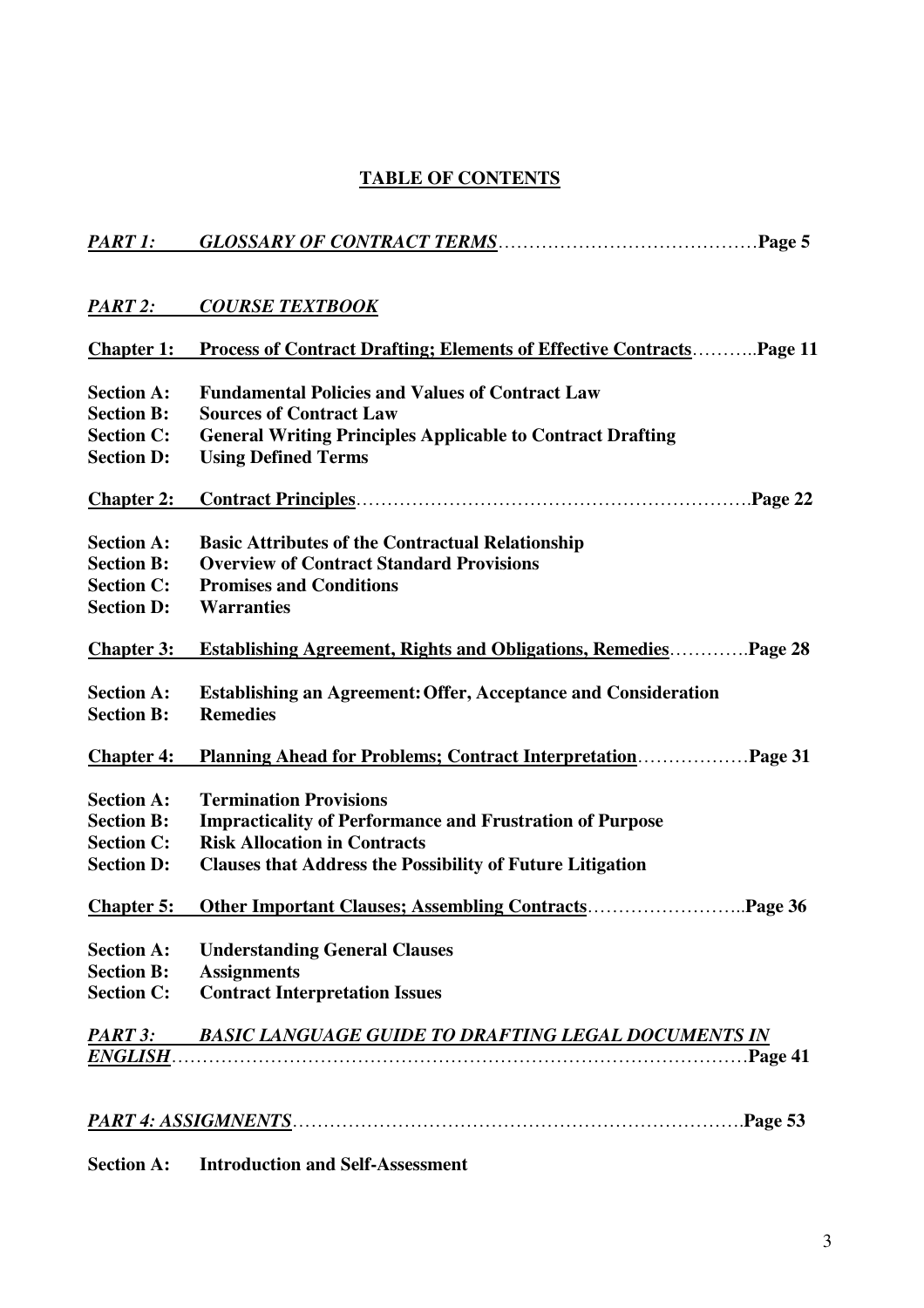**Section B: Contracts Terminology and Language Development Exercise Section C: Redrafting Skills Exercise Section D: Exercises: Does a Contract Exist? Section E: Contract Structure Exercise Section F: Exercise: Analyzing Promises and Conditions Section G: Exercise: Drafting Termination Provisions Section H: Exercise: Agreement to Use On-Line Banking Services Section I: Exercise: Extract From Loan Agreement Section J: Exercises: Reading and Understanding Contracts Section K: Sales Representative Agreement Drafting Exercise Section L: Drafting Exercise: Employment Agreement Section M: Negotiating and drafting exercise: Contract for International Sale of Goods Section N: Further exercises**

| PART 5: | <b>APPENDIX</b> | DOCUMENT FILEPage 90 |  |
|---------|-----------------|----------------------|--|
|---------|-----------------|----------------------|--|

- **I. Loan Agreement**
- **II. Select CISG Provisions**
- **III. Online Banking Agreement**
- **IV. ABC Car Hire Terms and Conditions**
- **V. Employment Agreement**
- **VI. Distribution Agreement**
- **VII. Property Lease – residential**
- **VIII. Property Lease – commercial**
- **IX. Incoterms 200**
- **X. Agency contract**
- **XI. Procurement contract**
- **XII. Share purchase agreement**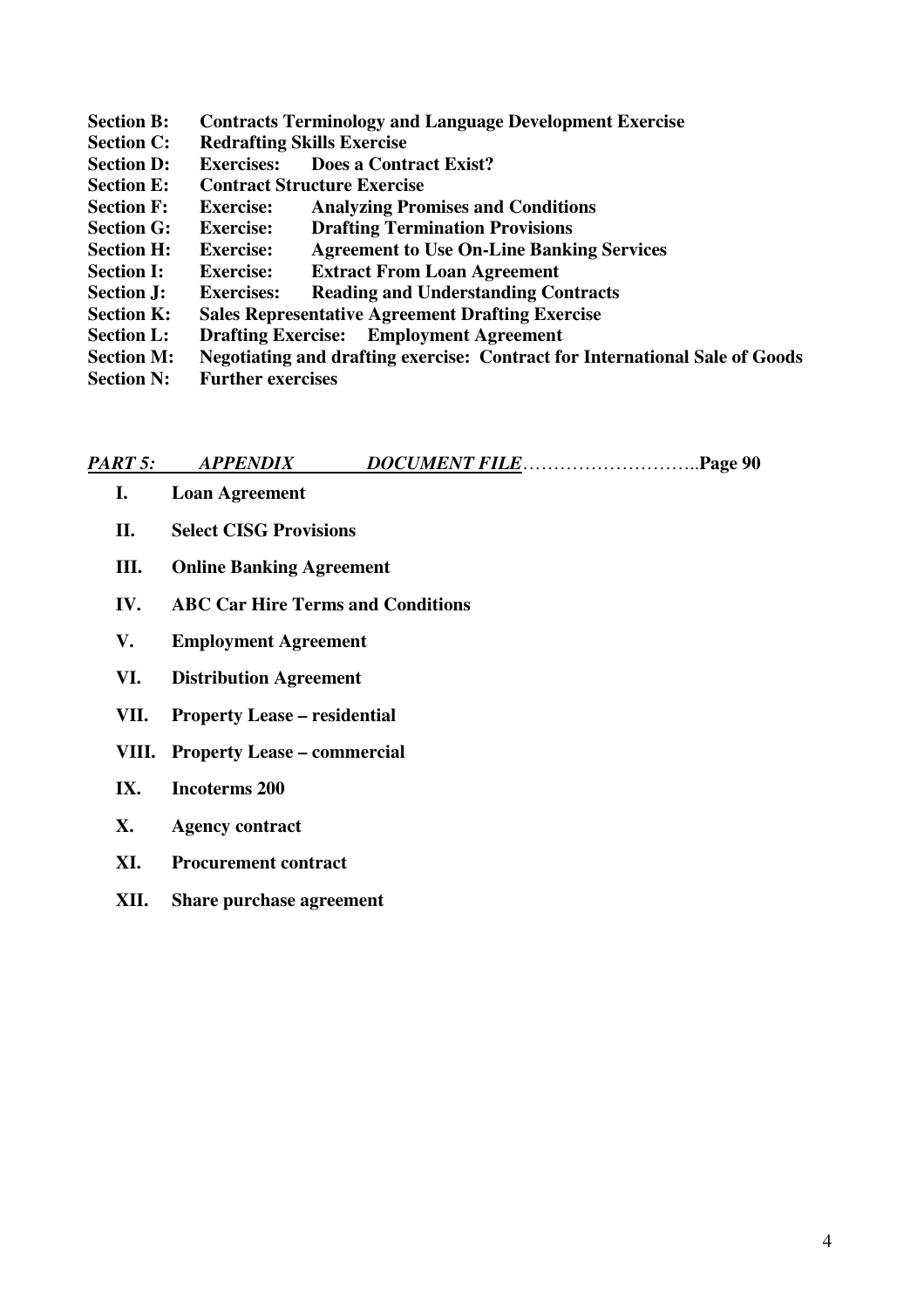#### **Technical and Specialized Vocabulary**

Here are a few terms that you might encounter in the course of the discussion, along with some other terms that might be of use. Please remember, these are not technical definitions. Strictly technical definitions would require us to spend more time on the details of various legal systems than is useful for our purposes. Rather, these are general descriptions of the sense of the various terms.

**ADR** – this is short for alternative dispute resolution, or ways to resolve disputes outside of the courtroom. The term typically encompasses negotiation, mediation and arbitration.

**Assignment -** the transfer of rights or duties by the assignor to the assignee. This may occur only by agreement or by operation of law, for example, when someone dies or when a company is bankrupt.

**Battle of the Forms** – a common business situation where business parties establish their relationship by sending standardized forms to each other. Often, the terms of the forms do not agree, and it can be difficult to tell if the parties have concluded a contract, and if so, what the terms of that contract are.

**Boilerplate** – the clauses, generally appearing at the end of a contract, which are used to settle general matters such as choice of law, notice procedures, amendment procedures, interpretation issues, dispute resolution mechanisms and the like. The term also has a more general definition meaning any standardized or preprinted form for agreements. The term is also used to talking about the 'small print'. For example, the small print after a TV commercial about a product or contest which list all the various restrictions.

**Choice of Law** – often, the parties to a contract will specify which rules of law should be used to resolve any dispute between them. Particularly in international transactions, the choice of law can be a significant point of negotiation among lawyers. Choice of law (what legal principles will be used to resolve the dispute) should be distinguished from choice of forum (where the dispute should be resolved) and choice of dispute resolution method (litigation or some form of ADR).

**Common Law** – this term, when contrasted with Civil Law, refers to legal systems which have their origin in the British legal system. The legal system of the United States is from the common law tradition. Within the U.S. legal system, the term is used to distinguish judge-made law from statutes (made by legislatures) or regulations (issued by the executive branch of government). It may also refer to the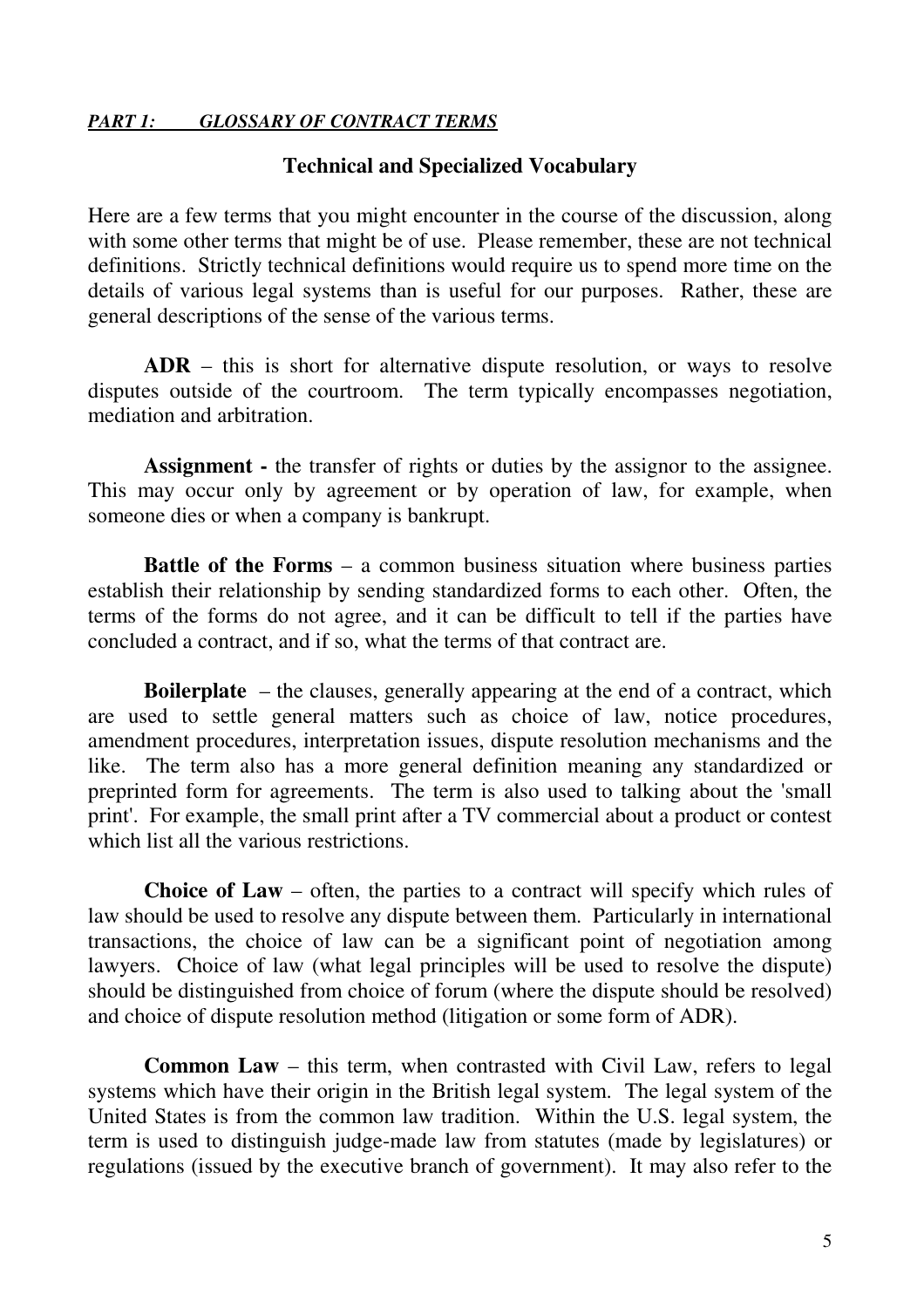method of analysis that a court uses to interpret a statute, regulation or other rule of law, and may include the concept of precedent.

**Condition Precedent** – an event that must happen before a contract or a contractual obligation goes into effect.

**Condition Subsequent** - a happening which terminates the duty of a party to perform or do his/her part.

**Consideration** – a common law concept which requires (in essence) that a promise be part of an exchange to be enforceable as a contract.

**Contracts of Adhesion** – standardized contracts, usually presented on a takeit-or-leave-it basis, to parties of unequal bargaining strength.

**Covenant** – this term used in a contract means a promise which, if not carried out, will carry legal consequences. Often, covenants are divided into Affirmative Covenants (the things the promisor agrees to do) and Negative Covenants (the things the promisor agrees not to do).

**Cure Periods** – often, when a Default occurs under a contract, the obligor may have a certain period of time to cure the Default before the obligee is allowed to exercise Remedies. Sometimes the obligee is required to give notice before the time begins to run (in which case lawyers will speak of "Notice and Cure Periods"). Notice and Cure Periods are sometimes more casually referred to as "grace periods."

**Default** – the circumstances where an obligor under a contract is considered to be in breach of the contract. In formal written contracts, Defaults often include failure of a Representation or Warranty to be true when made, failure to perform any Affirmative or Negative Covenant, insolvency or bankruptcy, as well as other enumerated situations tailored to the specific circumstances.

**Equity** – this term, which is often used to mean fairness, also has a more technical legal meaning. It used to be that the Common Law system was rather rigid, and in order to obtain relief, a litigant had to fit into a limited class of situations. Sometimes, this rigidity produced results that seemed very unfair. Eventually, a second type of court was created to hear those cases -- those where there was "no remedy at law" but "equity" demanded a remedy. In most jurisdictions, the separate court systems, consisting of "Courts of Equity" have been abolished, but in many areas the distinction between cases sounding in "law" and those sounding in "equity" persist. In other contexts, "equity" refers to the amount by which a property's value exceeds the debt (or Liens) against it. The legal concept of equity in this sense is not known to the civil law (Romano-Germanic ) system, and can cause problems. For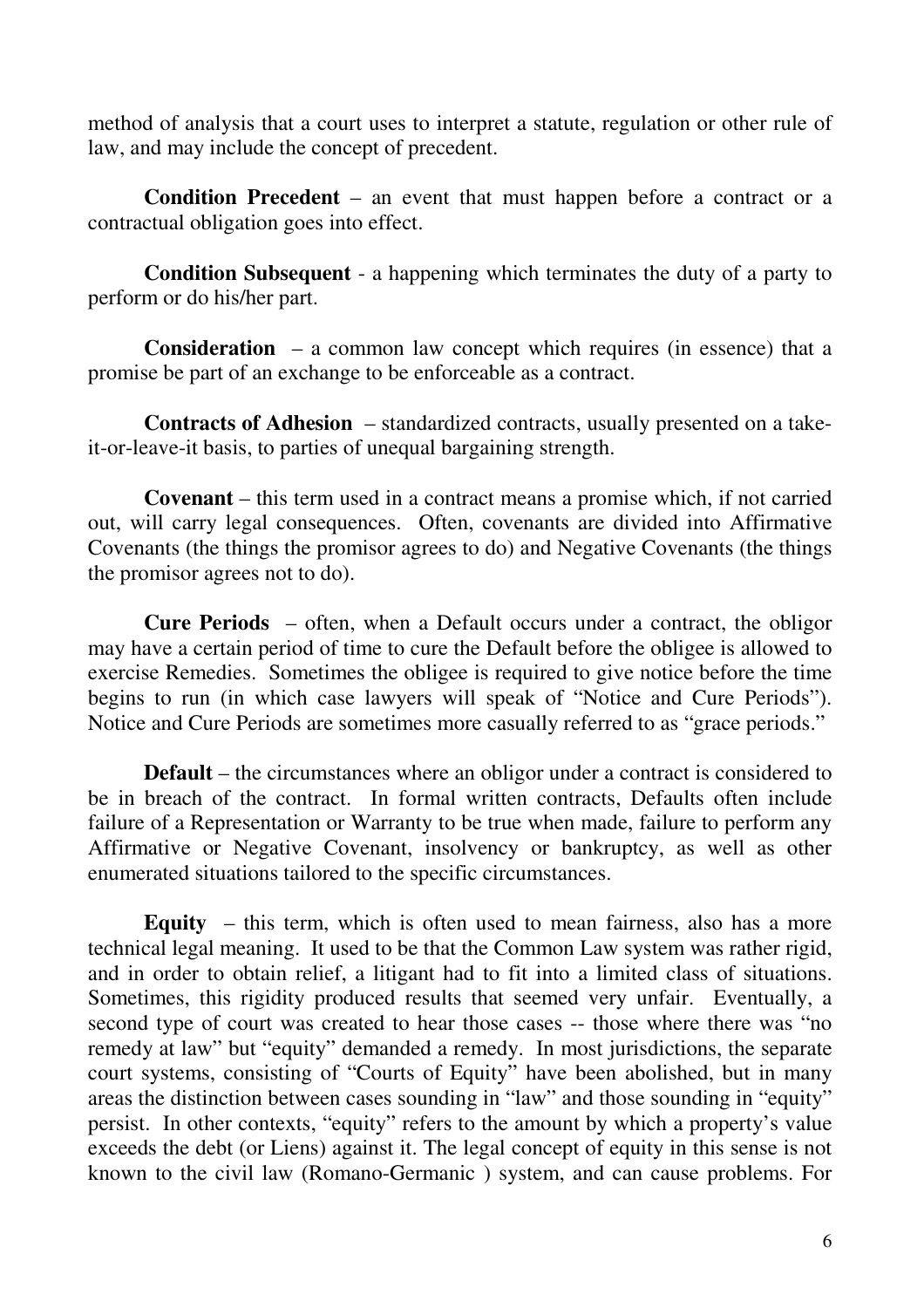example, in a US or UK contract, ""equitable remedies" does not mean "fair, reasonable, and just" but refers to remedies applied under the common law concept of equity. In practice, this means remedies other than plain compensation  $-$  e.g., a court order for specific performance of the contract, or an injunction.

**Estoppel** – an equitable concept that prevents a party from raising an argument when the party has acted unfairly, fraudulently, or otherwise inappropriately. (EU equivalent: "legitimate expectations").

**Events of Default** – When a Default remains uncured under any applicable Notice or Cure Period, contracts typically provide that an Event of Default has occurred. Once an Event of Default has occurred, the obligee may generally pursue Remedies.

**Excuse -** something that forgives performance and bars enforcement of the contract. If performance of a contractual obligation is excused, this relieves the nonperforming party of liability.

**Execution -** (1) signing; the parties execute the contract by signing it; (2) performance; the parties may execute a contract by carrying out their obligations and duties; (3) enforcement of a judgment, order or writ (execution of judgment); (4) in criminal law, carrying out a death sentence. This word is a good example of polysemy – words with multiple meanings – in legal language.

**Force Majeure** – an "act of God" which prevents one party from performing the obligations owing under a contract. Commonly such things as war, riots, earthquakes, floods, strikes and the like are included. The common law generally takes a stricter approach to force majeure than civil law legal systems.

**Impracticability –** A legal doctrine closely related to Force Majeure. If some unanticipated event makes performance of the contract unusually burdensome, some legal systems will allow a party to be excused from the contract under the doctrine of impracticability. Different legal systems have varied requirements for invoking this doctrine.

**Indemnity** – an agreement in which one party agrees to reimburse another party if it is held liable. An indemnity is in the nature of a guaranty, but typically is used when the party offering indemnity has some interest in, involvement with, or control over the events leading to liability. Indemnity clauses are often found in commercial contracts, and may be coupled with "hold harmless" provisions. In a "hold harmless" provision, the first party says that they will not hold the second party responsible for certain actions, even if the first party might otherwise have the right to do so under applicable law.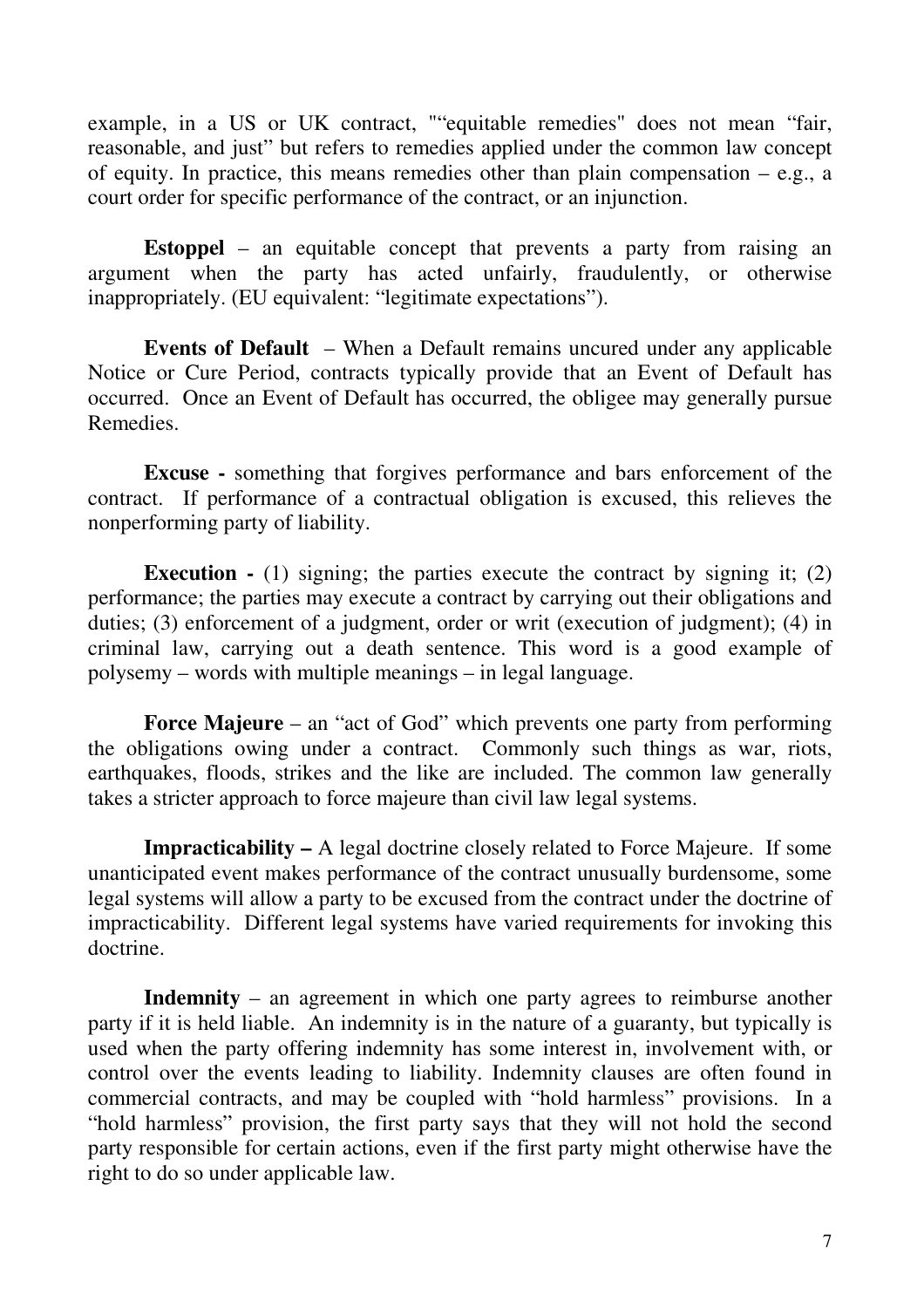**Independent Contractor** – this term is usually used to contrast with "agent" or "employee." The basic idea is that an independent contractor is free to do only that work that it contracts to do, in the way it contracts to do it. In contrast, an agent or an employee is subject to the discretion or control of the party for whom they are working. The chief importance of the concept is in the context of vicarious liability - - a person is generally not responsible for the misdeeds of its independent contractor, while it may be liable for the misdeeds of its agents or employees.

**Intellectual Property** – right given by law to a person in connection with intellectual, industrial or artistic work. Intellectual Property includes, among other things, patents (inventions), designs (graphics), trademarks (names or marks used to identify goods) and copyrights (rights of authorship). Due to the information revolution, the nature and extent of information which is protected as intellectual property is a rapidly changing field.

**Joint Venture** – a very broad term used in many different contexts. In its general sense, it means more than one person getting together for the purpose of making a profit in a speculative enterprise. In this regard, it is very similar to a Partnership, but it tends to be used for limited undertakings. Often, particularly in reference to central and eastern Europe, American lawyers use the term to refer to profitable activities done in cooperation with foreign governments or foreign nationals.

**Letter of Credit** – a financing device whereby a bank, at the request of a customer, agrees to pay a beneficiary upon satisfaction of certain conditions. Typically, the conditions are limited to presentation of specified documents. The bank makes the agreement as a service to its customer, and will seek reimbursement from its customer if it is required to make payment under the terms of the Letter of Credit. Letters of Credit are often divided into "Documentary Letters of Credit," which are often used as a normal means of payment in international trade, and "Stand-By Letters of Credit" which are more in the nature of a bank guarantee.

License – this term has many meanings, depending on the context. Its general sense is permission to use the property of the licensor. It is often used in the context of Intellectual Property to mean the agreement by which the owner of the Intellectual Property gives someone else permission to use it, typically for a royalty or a fee. License agreements are often used to transfer technology from one party to another. Absent the License, the licensee's use of the Intellectual Property would be against the law. The term is also used in completely different contexts. For instance, a movie theatre ticket is often characterized legally as a "License."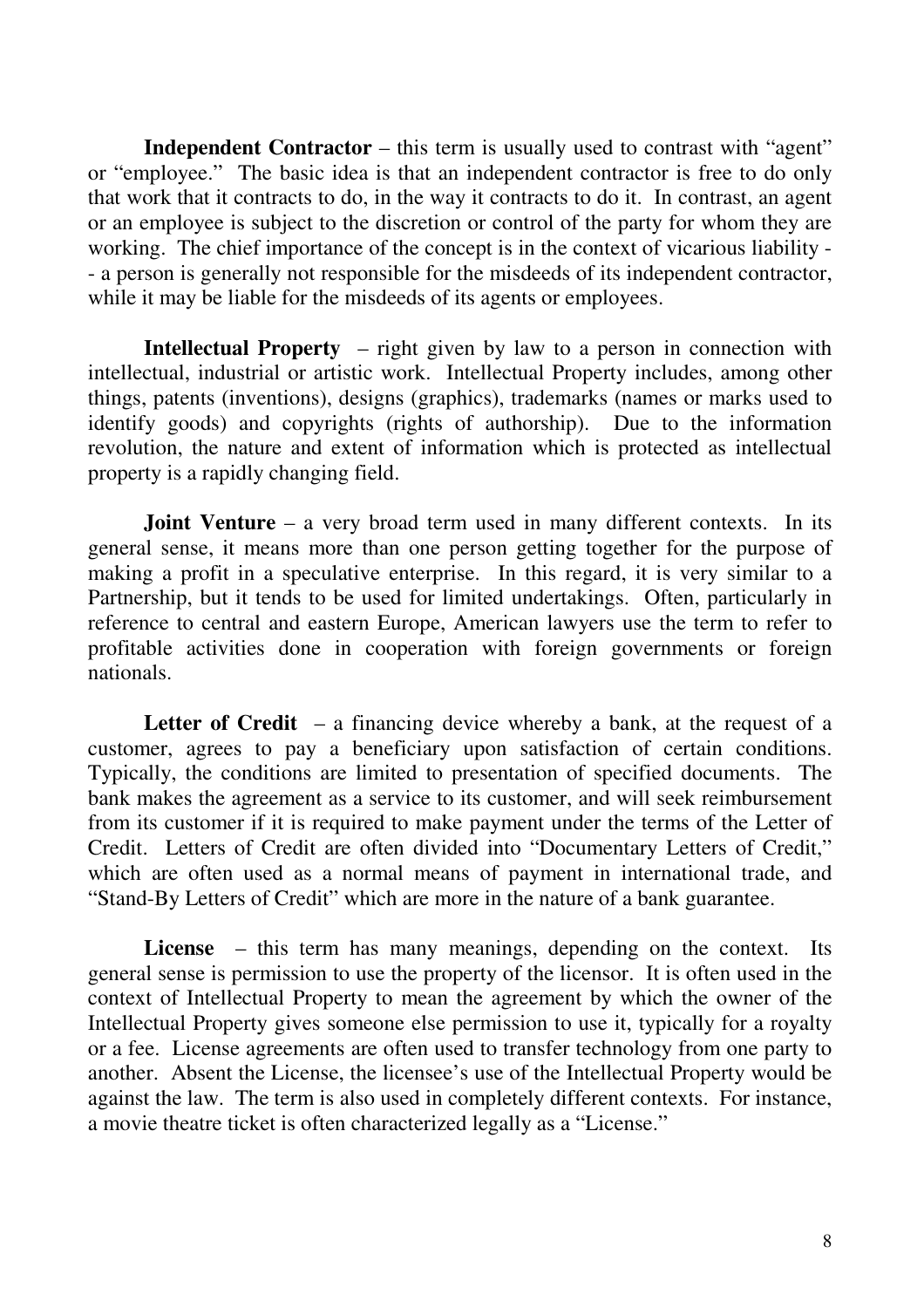**Lien** – a creditor has a Lien on a piece of property owned by a debtor when the creditor has a contingent claim to that property. Sometimes, the debtor voluntarily gives the creditor a Lien as a form of security for payment; other times the creditor receives the Lien by operation of law. Usually non-payment of the debt, or an Event of Default under any contract creating the debt, allows the creditor to Foreclose on the Lien.

**Liquidated Damages** – when parties to a contract settle in advance the amount of damages which will be available should one party fail to perform. Liquidated damage clauses are generally subject to close scrutiny under U.S. and U.K. law. This is also sometimes called a Penalty clause.

**Partnership (including General Partnership and Limited Partnership)** – a voluntary (unincorporated) association of two or more persons for the purpose of making a profit. In a general partnership, all of the partners are personally liable for the debts of the partnership, and have a management role. In a limited partnership, general partners exist alongside limited partners. General partners are personally liable and have a management role; limited partners are not personally liable and do not have a management role. Partnership as a concept is not known or recognised in all legal systems.

**Recitals** – in a formal written contract, the clauses that explain who the parties are, and their purposes for entering into the contract (i.e., background). Sometimes called "Preamble".

**Remedies** – the actions that can be taken upon an Event of Default. Sometimes an aggrieved party can take action on its own. This is often referred to as "self-help." Other times, the term "remedies" is used to describe the court procedures and decisions that are available to help an aggrieved party. (See "Cure").

**Representations and Warranties** – statements made by a party in a contract which, if untrue, carry legal consequences. Sometimes representations and warranties need not be explicitly stated by the parties, but instead are implied by law.

**Rescission -** cancellation of a contract by mutual agreement of the parties prior to its performance.

**Risk of Loss** – who bears the risk if the goods covered by a contract are damaged or destroyed. Risk of loss is particularly important when goods are being transported long distances between the seller and the buyer. If the seller bears risk of loss during carriage, and the goods are destroyed in transit, the seller has a responsibility to provide substitute goods. If the buyer bears risk of loss, the buyer generally must pay for the goods, even though they never arrive. Often parties cover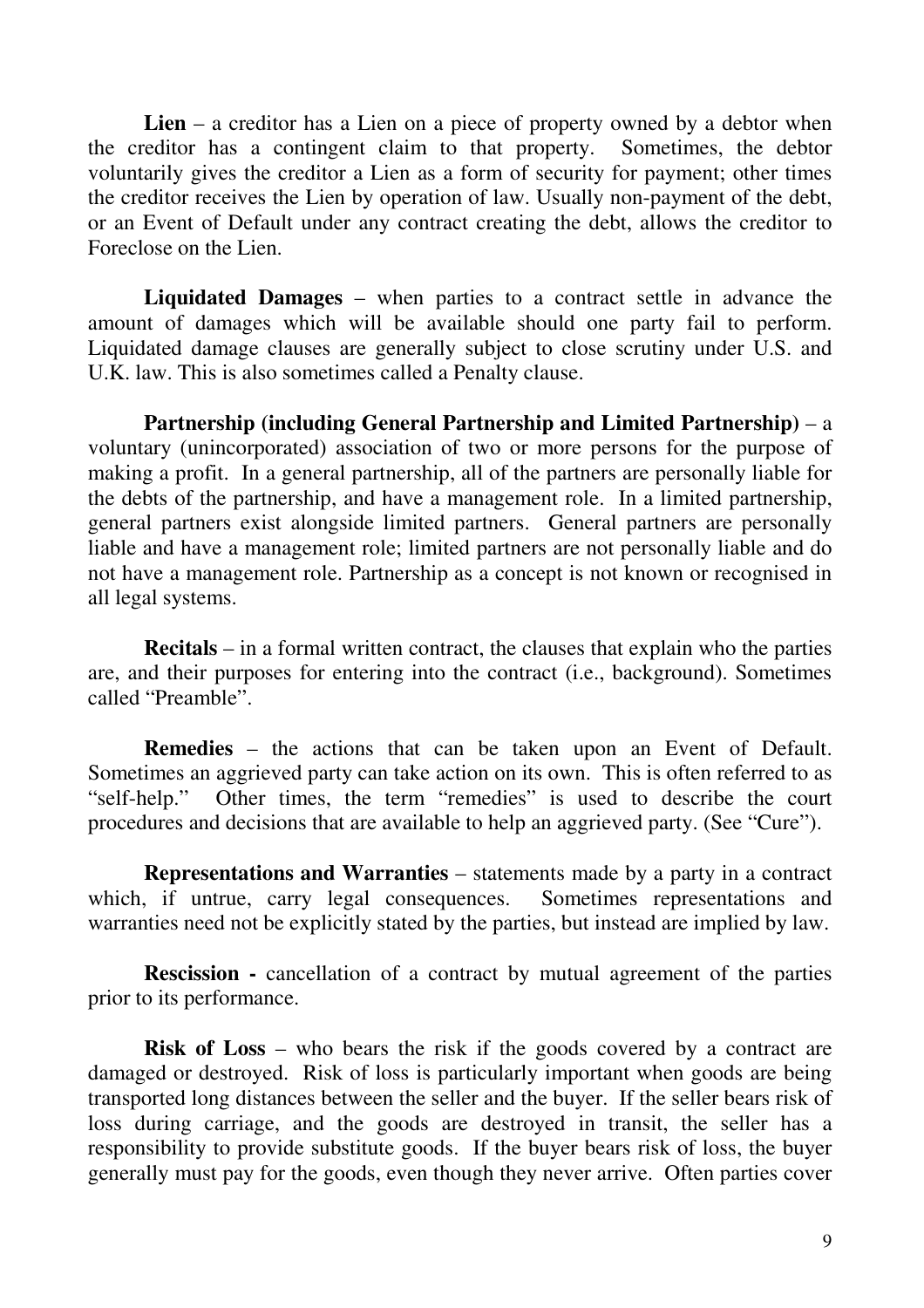the risk of loss with insurance, so the ultimate loss may rest with an insurance company. In practice, areas of risk are dealt with by INCOTERMS and insurance (or re-insurance).

**Secured Transaction** – a voluntary transaction in which a debtor gives a creditor a Lien on its property to secure payment or performance of an obligation.

**Security** – this particularly confusing term is used in at least two very different contexts. First, it is used to refer to property that is subject to a Lien. The property is "security" for the debt secured by the Lien. A more precise term for this concept would be "collateral." "Security" is also used in the context of investment securities – such as stocks, bonds, and other evidences of ownership or indebtedness which are regularly traded.

**Severability -** the characteristic of a contract that allows for removal of duties or portions that are incorrectly or illegally drawn up. The parties may agree that incorrect, impractical, or illegal portions be severed from the agreement and replaced by language that best reflects the intent of the parties and comes closest to the business objective of those severed portions. Severance allows the remainder of the contract to be valid and enforceable.

**Specific Performance** – a court orders specific performance when it requires a party to carry out its obligation, rather than merely paying damages. Specific performance is an extraordinary remedy, that is to say not usually available, under American or U.K. contract law. It is a good example of an equitable remedy (see Equity ).

**Tender -** is a bid or formal offer. A proposal of terms is extended generally ('put out for tender' or 'competitive bidding'), inviting prospective parties to respond by making a bid or tender. Do not confuse with **legal tender**, which is money.

**Unconscionability** – a U.S. concept which has its roots in Equity, and which allows a court to refuse to enforce a contract or a portion of a contract which it considers to be particularly unfair.

**Void -** is absolutely null, empty, having no legal force, and incapable of being ratified. In contracts it refers to an attempt at formation of contract which is equivalent to no contract at all.

**Voidable** is capable of being voided, or later annulled. If a contract is formed but voidable, it may either be ratified (US) or confirmed (UK) by conduct or else it may be voided by one of the parties. Once ratified, the promise is enforceable. If it is voided, it is unenforceable.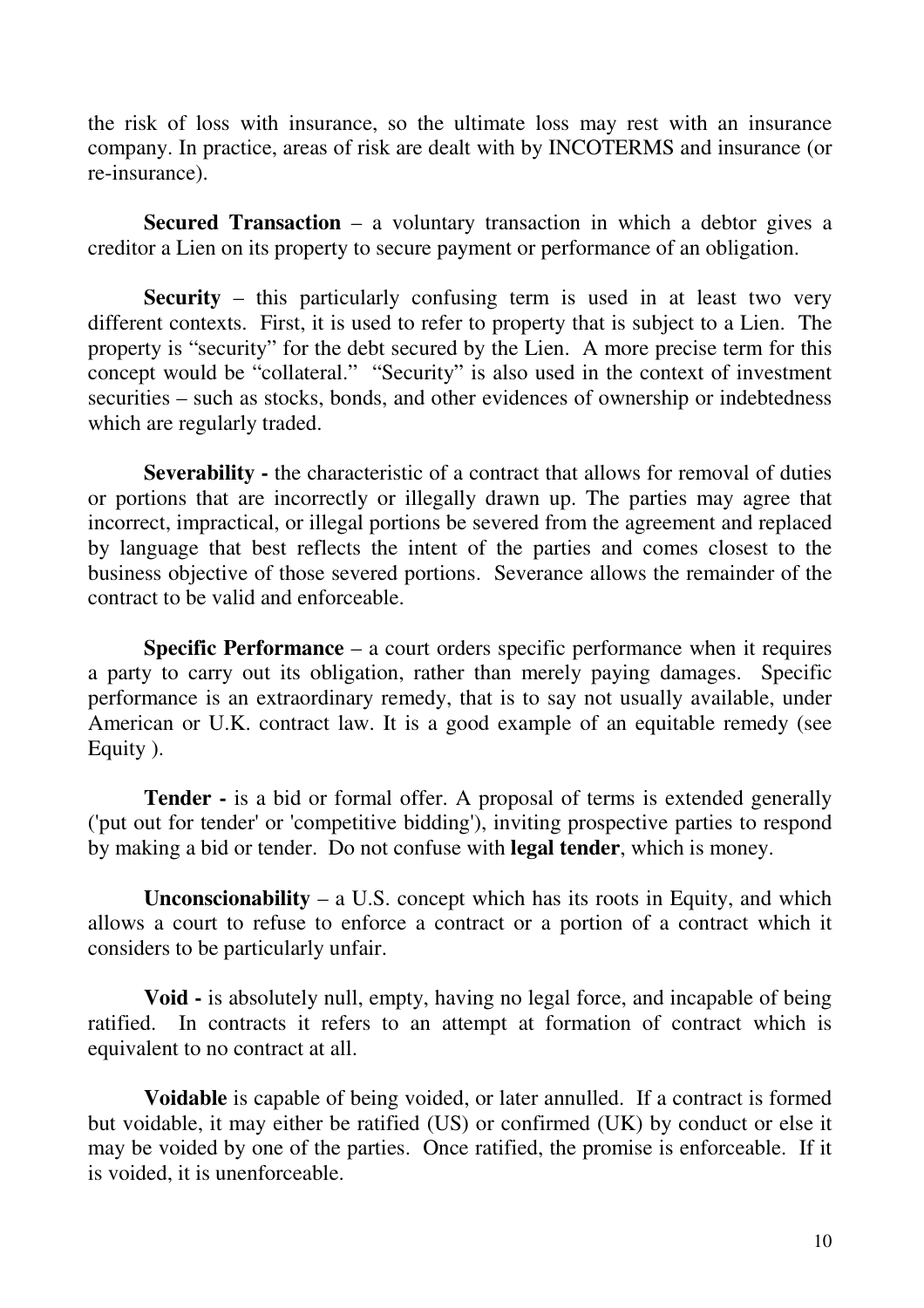#### *PART 2: COURSE TEXTBOOK*

# **CHAPTER 1: Process of Contract Drafting: Elements of Effective Contracts**

Section A: Fundamental Policies and Values of Contract Law

# *Introduction*

While a course on contract drafting may seem dry and technical, there are a number of strongly held ideological values underlying contract law and its rules are motivated by conscious and deliberate public policy. Understanding these policy themes can help a practitioner appreciate the goals and assumptions underlying the legal rules involved in drafting contracts.

# *Freedom of Contract*

The power to enter contracts and to formulate the terms of contractual relationships can be regarded as an integral part of personal liberty. For instance, this respect for the exercise of personal liberty is the policy reason underlying the rule in contracts that one may not be bound to a contract absent that person's assent. In the United States, the power of contracting is understood to be one of the innate rights originating in the people and guaranteed by the Constitution. Liberty of contract also enforces individual rights to hold and deal with property. Like other liberties, freedom of contract is limited by corresponding rights held by other persons and by the state's legitimate interest in appropriate regulation. Such regulation may be directed, for example, at protecting weaker parties from the free exercise of overwhelming contractual power by stronger dominant parties. The ideological basis of contract freedom is reinforced by economic principles, as well. For example, economic intercourse is most efficient when its participants desire it and are free to bargain with each other to reach mutually desirable terms.

# *Morality of Promise*

There is also a longstanding moral dimension of contract in law: that there is an ethical as well as legal obligation to keep one's promises. Thus, contracts should be honoured not only because reliability is necessary to foster economic interaction, but simply because it is morally wrong to break them. Although it often seems that the role that this basic moral value plays in contract law is subtle, society and courts are not indifferent to the ethical implications of dishonouring contracts—especially in the case of deliberate breaches that are motivated by bad faith.

# *Accountability for Conduct and Reliance*

Another fundamental value of contract law is that a person should be held accountable for words or acts reasonably manifesting intent to contract, and that the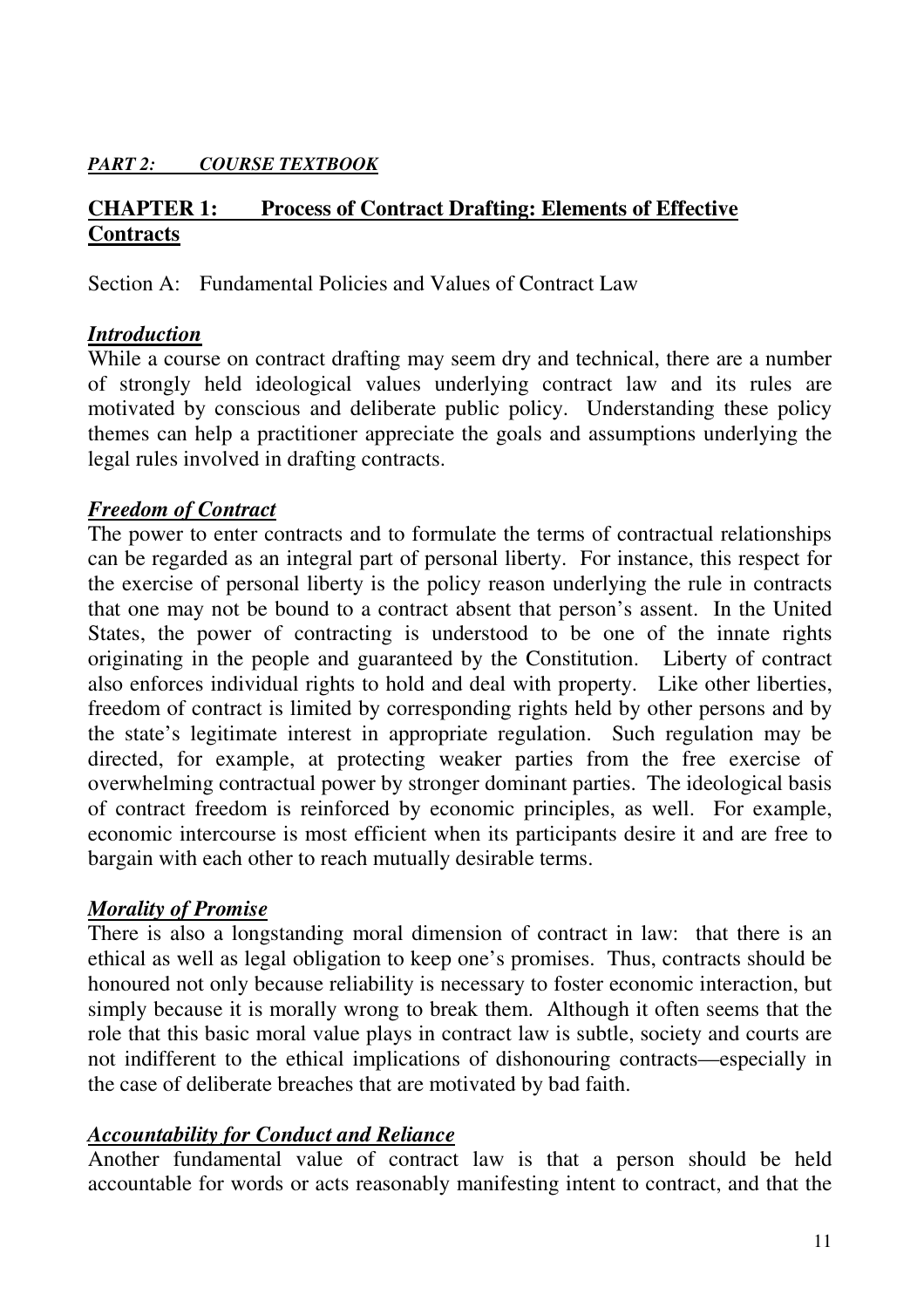other party, acting reasonably, should be entitled to rely on that manifestation of assent. An objective test of reasonableness is thus often used to evaluate a party's conduct. For example, a party's intent in entering into a contract is often evaluated in light of the person's state of mind as made apparent to the outside world (as opposed to the true and actual state of mind of the party at the time). The value of protecting reasonable reliance is pervasive in contract law.

One corollary to this principle is that a person who has entered a contract has the right to rely on the undertakings that have been given; if those undertakings are breached, then the law must enforce them.

Another corollary to this principle is that, when parties in numerous specific situations feel secure in relying on promises, the expectation arises in society as a whole that contracts can be relied on and that there is legal recourse for breaches. This concept of *security of contracts* is indispensable to economic interaction. Without it, there would be little incentive to make or rely upon contracts.

#### *Social Justice and Protection of the Underdog*

Modern contract law is also sensitive to the imposition of contractual obligations through coercion, dishonesty or lack of meaningful choice resulting from power imbalance.

# *Fairness*

Contract law has some express doctrines that address questions of unfairness, such as doctrines of unconscionability and good faith.

# *Economic Aspects of Contract Law*

Because contracts are concerned with economic exchanges, contract law must inevitably be economic in its purpose. After all, the goals of contract law include facilitating trade and commerce, regulating the manner in which people deal with each other in the marketplace, and enforcing commercial obligations. In the United States, the basic philosophy of contract law has been capitalist and geared toward the ideal of a free market.

# **Section B: Sources of Contract Law**

#### *Introduction*

Contemporary contract law seeks to respect free markets, regulate the freedom of powerful contractors, safeguard the rights of weaker parties, and affect social policy concerning matters of consumer protection, employee rights, and business ethics.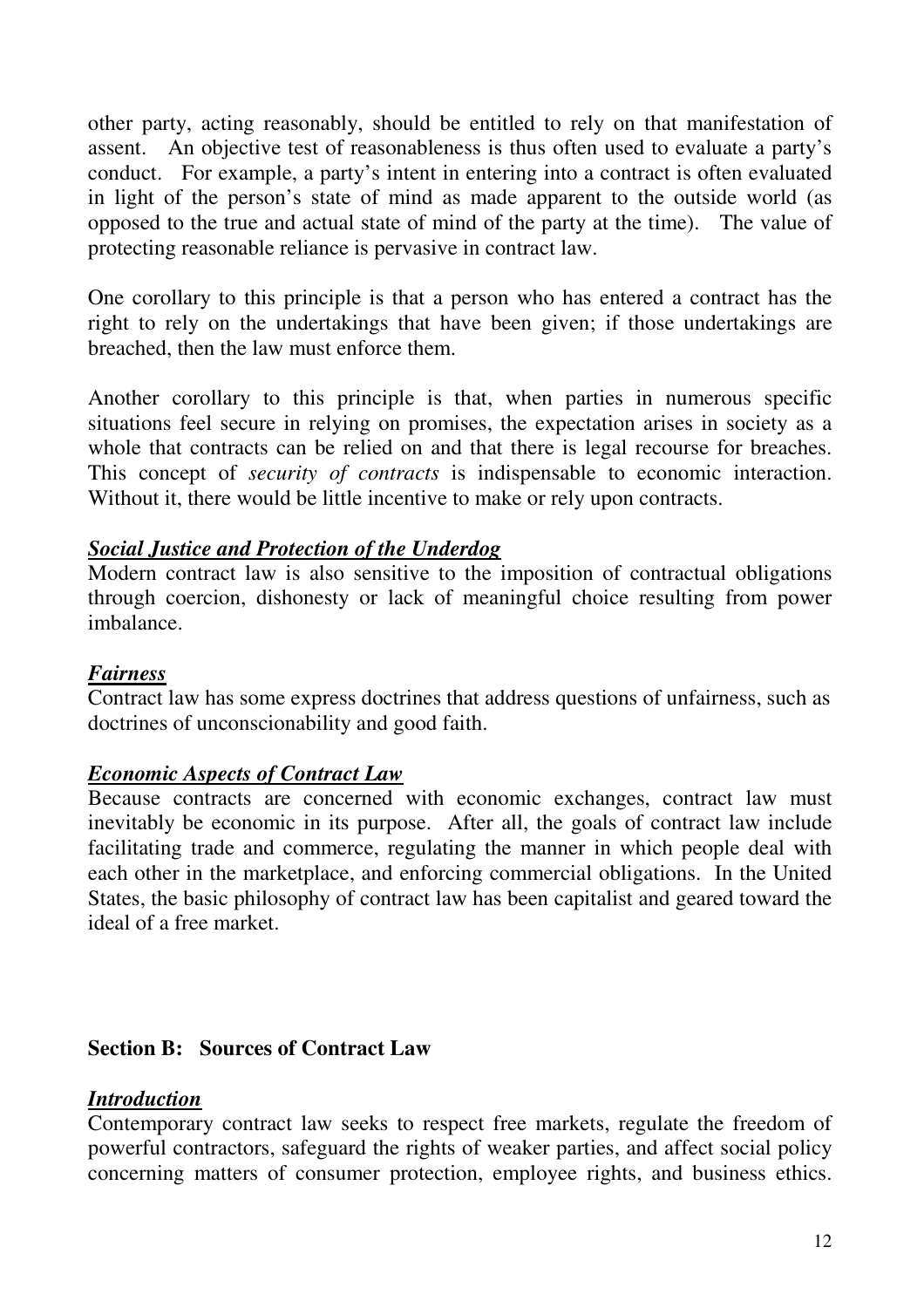The English and American legal systems developed a general doctrine of contract law through analysis of court decisions, from which they extracted a set of coherent and well-defined rules, which were then used as a basis for constructing more abstract principles. These general principles formed a framework for organizing and linking the rules into a body of doctrine. Thus developed the classic theory of contract law, which stresses facilitation of contractual relationships and favours an objective approach. More recently, contract law incorporates a broader context that considers not merely the applicable doctrine but also such other factors as economic, relational and ethical perspectives. Contract law has evolved to reflect a Contract law has evolved to reflect a sophisticated mix of doctrine, policy and process.

# *Comparing the Civil and Common Law Approaches to Contract Law*

The system known as the "Common Law' developed in England, and became adopted in Britain's foreign territories. Thus, the common law of England has adopted in Britain's foreign territories. remained the basic legal system in most of Britain's ex-colonies, including the United States. Therefore the term "common law", used in the broadest international sense, designates a country whose legal system is based on the common law of England. On the other hand, continental Europe developed civil legal systems derived from Roman law. The Civil systems have a long tradition of comprehensive codification and tend to focus on their codes and scholarly commentary as a source of law. In contrast, common law systems tend to emphasize more strongly the role of the judge in development of the law.

# *The Meaning of "Common Law"*

In addition to characterizing the English and American legal systems on an international level, the term "common law" refers to those portions of law based upon decisions of the courts (as distinct from those created by legislation). In common law countries, many statutes govern aspects of contracts. These statutes tend to codify the common law by taking rules and principles already developed by judges and putting them into statutory form, in order to clarify the law or make it more accessible. Such statutes may also reform, alter or modernize the common law rules, or create new rules to deal with problems not yet addressed by the courts. Despite considerable legislative attention to contracts, the field is still regarded as part of common law because judge-made rules continue to predominate.

# *Commercial Codes*

Civil law countries have long used codes in their legal systems. Although the United States has a common law legal system, it has enacted a commercial code called the Uniform Commercial Code (UCC) to apply to certain specific types of commercial transactions. The UCC is not applicable to all contracts but does cover sales and leases of goods, negotiable instruments and documents, and security interests in personal property.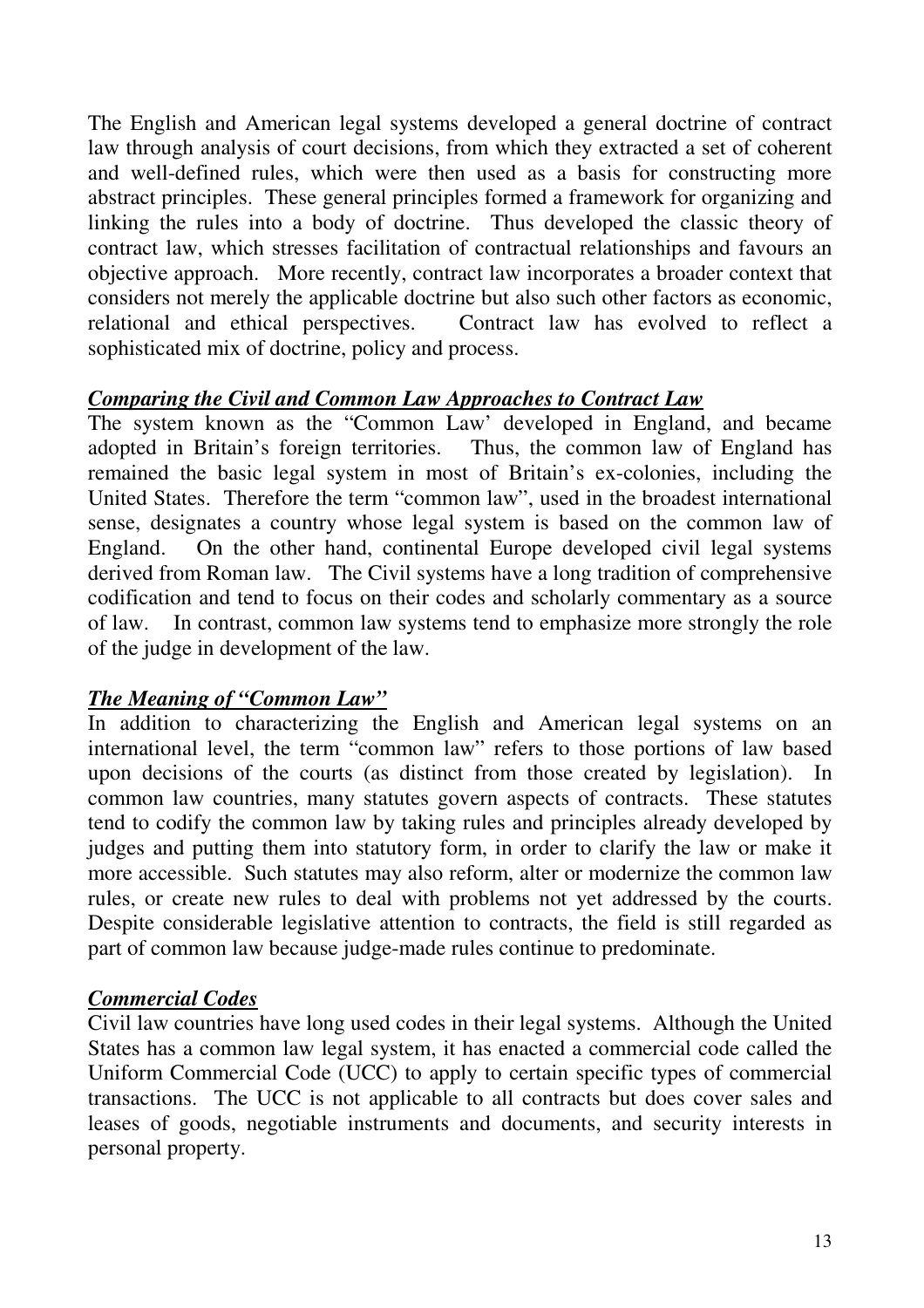# *CISG*

The United Nations Convention on Contracts for the International Sale of Goods (CISG) applies to international sales transactions involving countries that are signatories to the treaty. The Convention covers only issues of contract formation and the rights and duties of the parties. It does not address matters touching on contract validity, such as fraud, or illegality. It also excludes product liability issues.

# *Judicial Opinions*

A fundamental principle of justice is the equal treatment of people in like situations. As common law developed, it became established practice for court decisions to be recorded so that they could be used as the basis for resolving later cases. Thus, a court decision not only settled the dispute between the immediate parties, but it also formed a rule to be followed in the next case involving similar facts. This allows for efficiency in the administration of justice, enables people to predict case outcomes more accurately, and serves to provide justice in the sense of equality of treatment before the law. The principle that a judicial decision creates a rule of law, binding upon later cases with similar facts, is known as the doctrine of precedent (in Latin, *stare decisis)*. This doctrine is peculiar to common law. Although civil systems accord some weight to judicial precedent, they rely primarily on comprehensive codes and scholarly commentary as a source of legal rules. Under the civil systems, court decisions are typically regarded as an exercise in applying the law rather than the process of creating law. European judges thus generally see their role as dispute resolution rather than law-making. Hence court decisions in civil law countries tend to be short, not very analytical, and fact-based. Court opinions in common law countries, on the other hand, typically include substantial analysis in which the judge justifies and articulates the rationale for the rule and its application in the case. The statement of the court's rule and reasoning are the portion of the case that constitutes the precedent. Note that the Court of Justice of the European Communities is developing its own approach, combining elements from both common law and civil law systems. Its decisions affect laws in all Member States of the European Union.

# **Section C: General Writing Principles Applicable to Contract Drafting**

#### Contract Drafting Process

Before writing, make sure you are clear about what parts the contract must include and what situations the contract must cover. Know what the parties in fact want. Precisely because this is an obvious point, it is often overlooked. Try outlining the contract to make sure that all the needed pieces are included and are organized logically.

The following guidelines may be helpful to you in beginning to draft a contract: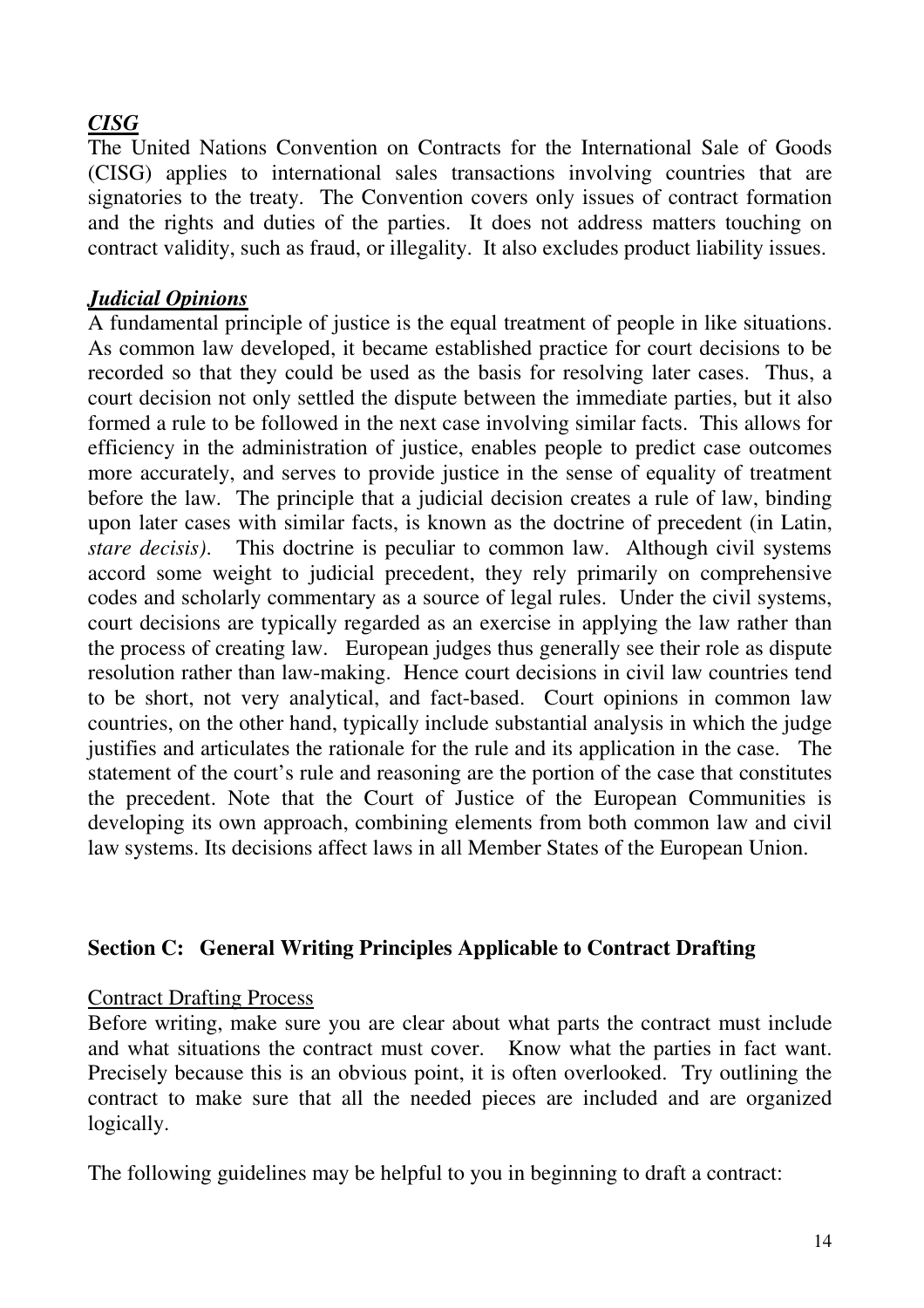- 1. Reconcile yourself to writing many drafts of the contract to get it right. If you try to get all the details right in the first draft, you are likely to miss some important larger points.
- 2. Use clear, simple, businesslike language. Much progress has been made in this area, particularly in the areas of insurance and finance. Be careful not to slip back into overuse of "legalese". Use only the technical terms you need and define them if necessary.
- 3. Make each clause do one thing, not more. Outlines can help you here by breaking down the whole contract into a series of small points.
- 4. When revising, check for ambiguities:
	- a. Check to make sure that you have used only one term for one item or person. Referring to the same person, item or concept by two different terms creates an ambiguity that invites misunderstandings later. If needed, include a definition section to define all your key terms, so that the reader understands any unusual terms.
	- b. Check also to be sure that you have not used one term for several different items or persons. This can create unwanted ambiguities.
- 5. After polishing each clause in the contract, reread the document as a whole, looking for larger contradictions between parts of the contract, rather than wording problems within one clause. In your concern for the details, you may have overlooked some larger ambiguities.
- 6. Somewhere along the way, consult others. No one person can imagine all the pitfalls that the parties to any contract are hoping to avoid. No one person can imagine all the ways some reader can misconstrue a point.

#### Importance of Multiple Drafts

Always try to write more than one draft of any given legal piece. Let the first draft be creative, thorough and imperfect. Include everything you think necessary to the piece and all things that you think might be useful.

Then use second, third, fourth and other drafts for rewriting, revising, and polishing.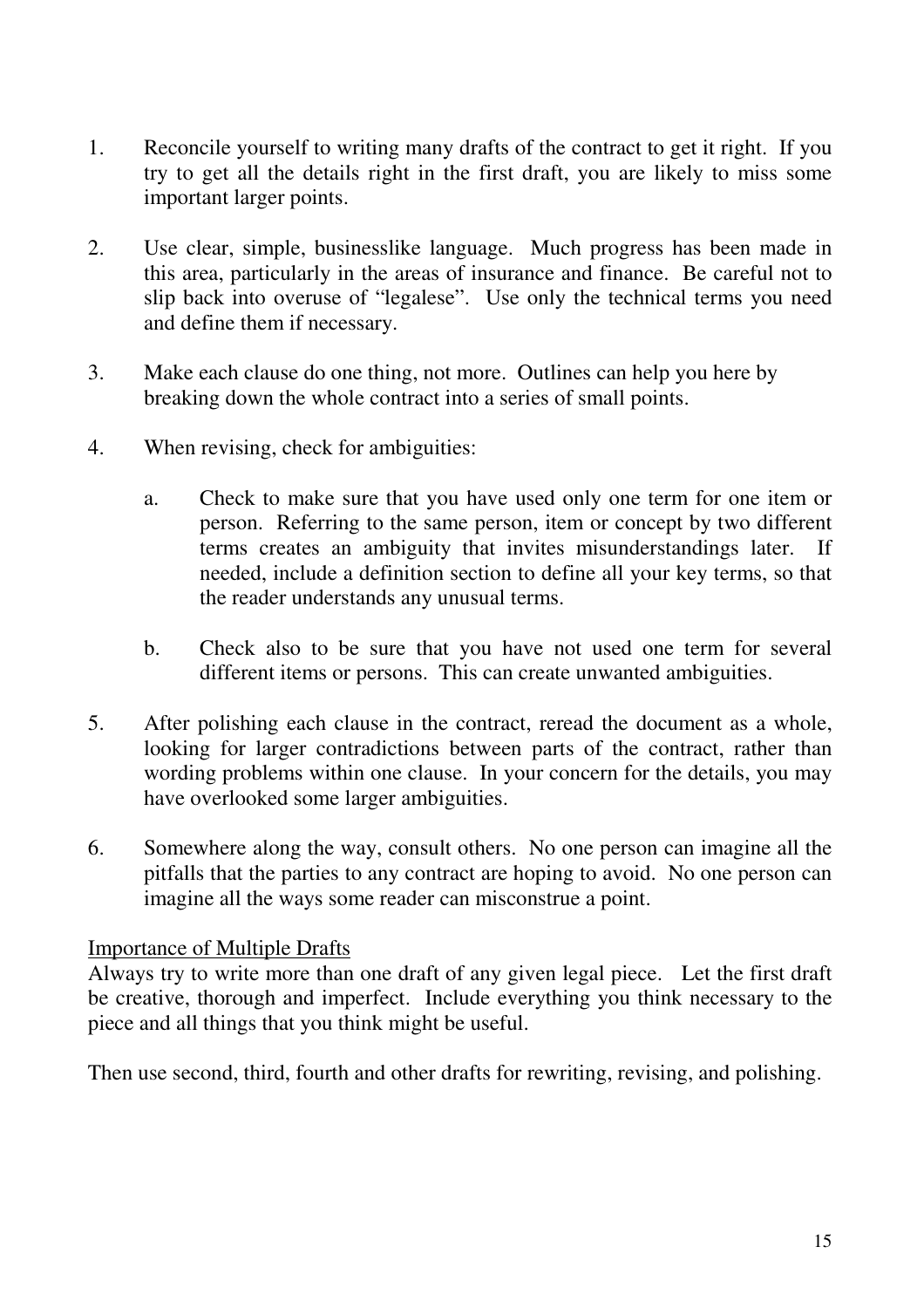Guidelines for Revising Drafts of Contracts

Revising occurs after rewriting in the writing process. Revising concentrates on small-scale organization, sentence structure, transitions, paragraphing, grammar, and punctuation.

There are two things to remember about revising. First, do not revise while you write; this slows down both the writing and the revising processes. When you are writing, concentrate solely on your ideas, no matter how unpolished your writing may seem. Revise later. Second, when you revise, do it in stages. It is exhausting and inefficient to try to revise on every level at once. Use your time for revising to move from general writing problems to more specific ones.

1. ACCURACY: No amount of readability will replace accuracy, so make sure you check first for the content of each legal point. Ask yourself the following questions:

- a. Is the content accurately stated?
- b. Could any points be misunderstood because of ambiguity?
- c. Are irrelevant facts or other irrelevant information excluded?
- d. Are terms of art used correctly?
- e. Are key terms used correctly?
- f. Are paraphrases accurate?
- g. Are names of parties and their status correct?
- h. Are the citations accurate?

#### 2. ORGANIZATION:

- a. Are paragraphs internally logical?
- b. Are there clear and precise transitions between paragraphs and sentences?

# 3. READABILITY:

- a. Are subjects and verbs close together?
- b. Are unnecessary modifiers eliminated?
- c. Are sentences not overly long?
- d. Are lists clearly structured?
- e. Are unnecessary prepositional phrases eliminated?
- f. Is the text generally concise?

# 4. STYLE:

a. Is style consistent?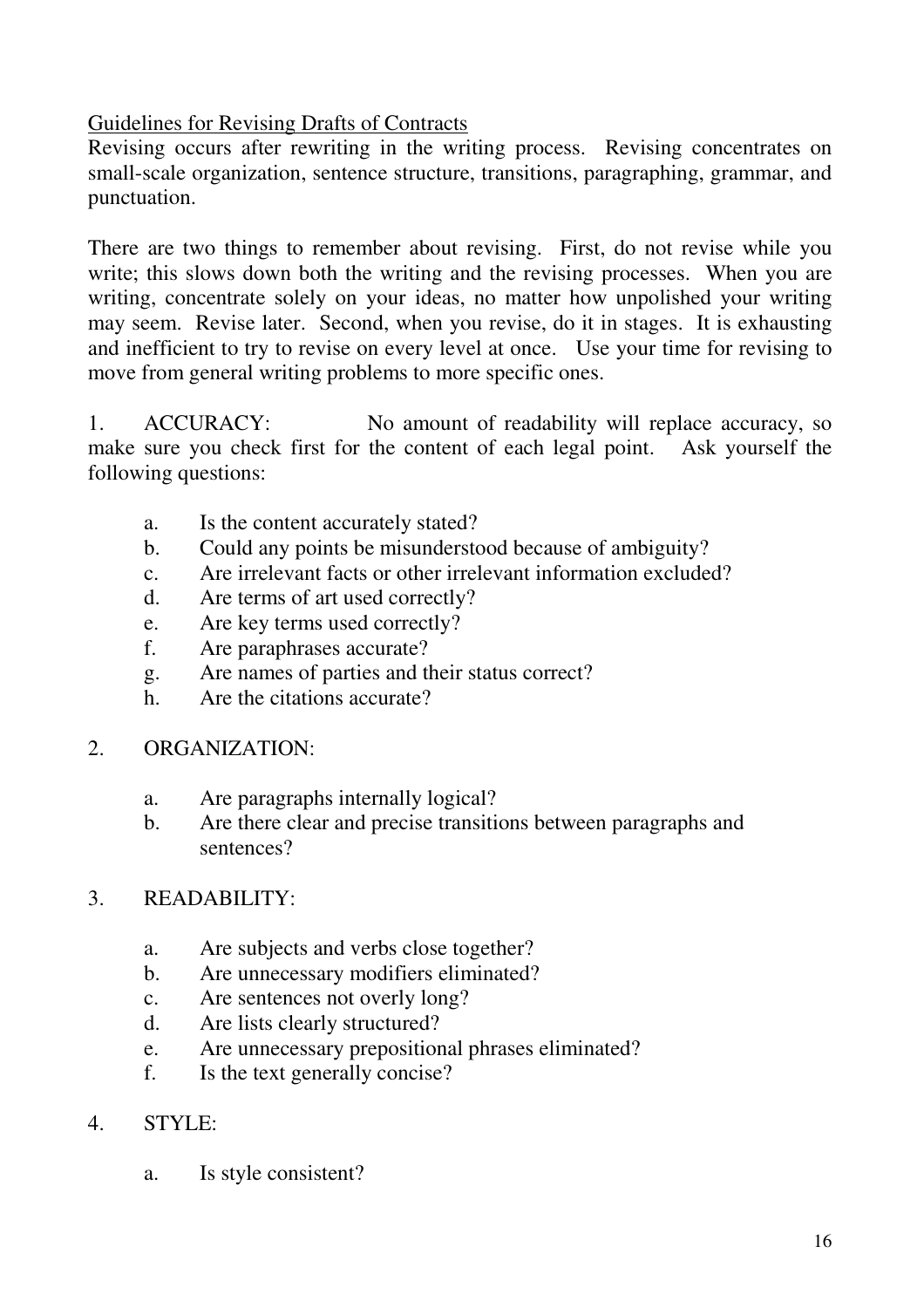b. Is the tone and level of formality appropriate and consistent?

Try to give each of these categories your full attention for the specific amount of time you have parcelled for the task. After you have finished revising, you can move on to polishing the draft.

#### **OTHER POINTS**

#### **General**:

- No archaic terms (e.g., *hereinafter, hereby*)
- No legal pairs (e.g. *good and sufficient*)
- No Latin or foreign expressions (e.g., *bona fide*)
- □ Plain English, not legalese.

#### **Precision: revising old text**

Precise language provides firm standards for compliance and enforcement. It avoids vagueness such as '… provide reasonable assurance that…" But what is "reasonable assurance"? Perhaps this came from the words of a statute and the writer wants to avoid an interpretation. On the other hand, perhaps the writer wants to keep some interpretative freedom. This should be used as rarely as possible.

It is easy to create ambiguity or uncertainty by wrong punctuation, or wrong positioning in the sentence of certain words. For example, "Do it early in the first quarter" sets a shorter deadline than "Do it early, in the first quarter". Likewise, "We only recommend X" is far less strong than "We recommend X only".

Example: "Bids must be submitted by May 6". Is a bid submitted when sent (or received) – and by whom? And does "by" mean the start of May 6 or the end. Remember that Murphy's Law (in Russian *Zakon Podlosti*) applies!

#### **When revising old text, be careful of accidental changes**.

Plain-language translations risk introducing errors, e.g., "Confirmation shall be filed with this office" is more precise than "You must send us confirmation" (i.e., "file" is more precise than "send").

Plain-language revisions typically rearrange the text so that it is difficult to compare the old with the new. Read each sentence in the new version and mark its equivalent in the old text. Then decide what to do with old text that is unmarked. Two possibilities are;

- For small changes, use Track Changes to put a line through old words and introduce new ones.
- For large changes, set up two-column pages to display old and new text side by side.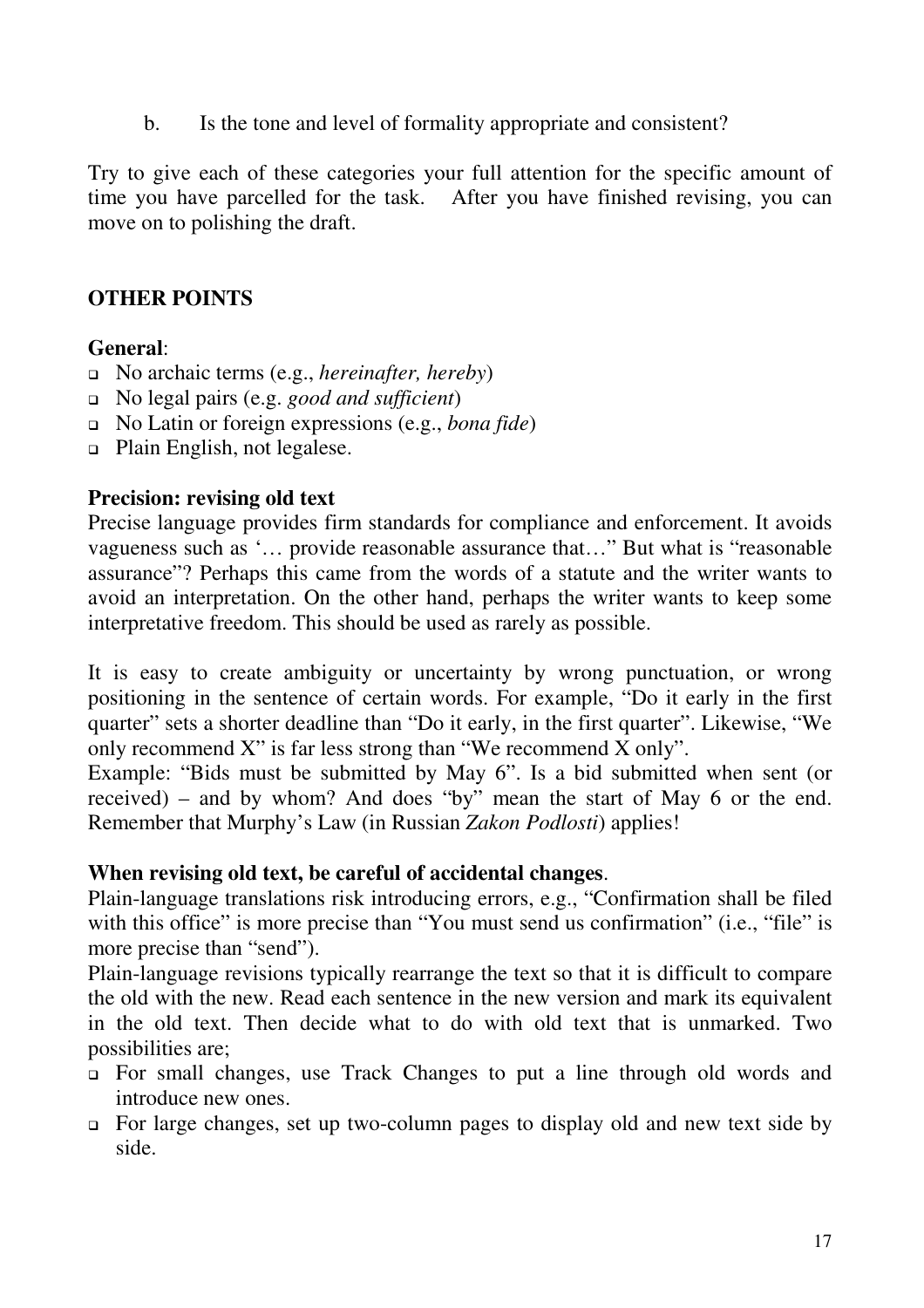#### **Use the right verb**

English has many ways to describe obligation, rights, prohibition and permission, freedom to choose and limits on that freedom. Here are some general guidelines:

| To express             | Use              | As in              |
|------------------------|------------------|--------------------|
| Obligation (an order)  | must, will       | you must do it     |
|                        | do it            |                    |
| Authorization (option) | may              | you may do it      |
| Prohibition (a ban)    | must not/may not | you must not do it |
| Preference (a)         | should           | you should do it   |
| Recommendation)        |                  |                    |
| Intention (promise)    | will             | we will do it      |
| Imposing no            |                  |                    |
| requirement)           |                  |                    |
| No obligation          | need not         | you need not do it |

**Note**: use verbs early in the sentence.

Don't use "shall" The word "shall" has several meanings that are easily confused, even by lawyers. Use "must" if you want to show obligation, and follow the rules set out above. Keep "shall" for formal social occasions, e.g.: Invitation: "Shall we dance?" Response: "Wrong verb, baby!"

An alternative is to use the present simple tense, e.g. "The buyer agrees to…".

Prefer the singular Although doing this may mean using "a", "an" and "the" more often, it can prevent uncertainty.

#### **State requirements positively**

Rarely use single negatives. Never use double negatives. Readers change negative statements to positive ones. This process needs extra work. It also allows misunderstanding. Each negative adds to the risk of error.

For example, better to say "can... only if", rather than "cannot.... unless", e.g. also: "must be no less than X" becomes "must be X or more", or "must be at least X" and, "does not exclude" becomes "includes"

#### **Repeat key terms**

In the case of a novel, it can be boring for the reader to see the same word repeated many times. In the case of a legal document, use of the same word with the same meaning is vital -- to avoid misunderstanding.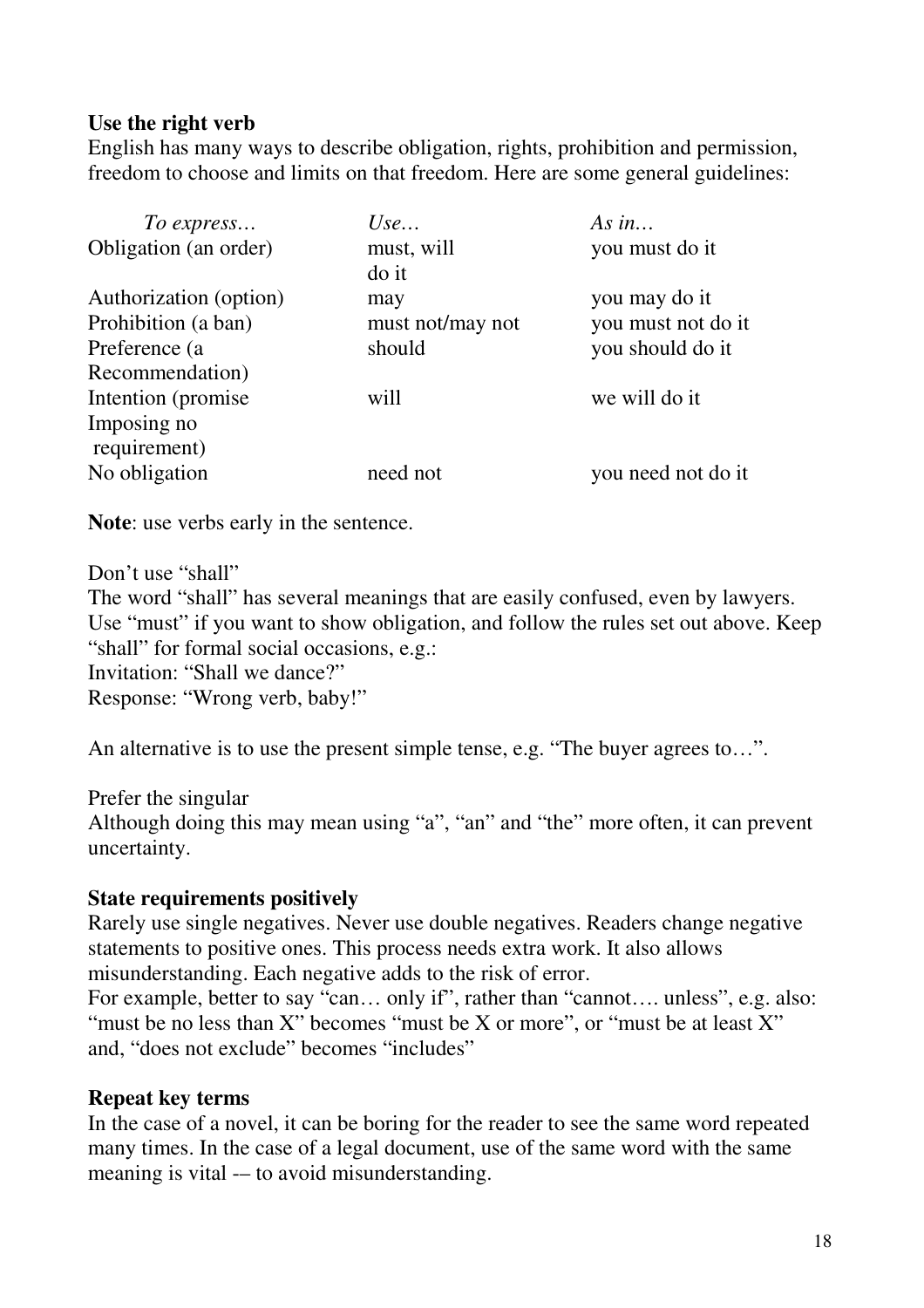At the same time, avoid the opposite problem – using one term in several ways, especially legal terminology with more than one meaning (e.g., *sanction*).

# **Active voice**

A serious problem in legal documents is overuse of passive verbs.

Documents are more readable in English if the passive is avoided.

Say again?!

You can make documents more readable in English by avoiding the passive. OK, that's better! Try again?

Documents in English are more readable when the drafter avoids the passive. Also OK!

If the English-language drafter avoids the passive, then the document becomes more readable.

OK, enough!

Passive verbs hide responsibility and make sentences longer than needed.

# *Possible cures*

- 1. Put a subject (the "doer") before the verb.
- 2. Cut part of the verb
- 3. Use another verb.

# *Use the Passive rarely \**

Two or three time a page is enough.

Use passives when the doer of the verb is obvious, unimportant, or unknown.

# Use *you* where possible

Often, "you" is implied (understood).

Without "you" it is almost impossible to avoid passives, especially when stating obligations (imperatives).

The cleanest way to avoid passives is to lead with verbs as commands, e.g., *provide, avoid, include, perform*.

In this way it is even possible to avoid "you must".

Active verbs become natural for writers who ask the important question – *WHO does WHAT to WHOM?* (in grammar: SUBJECT + VERB + OBJECT).

# **Sentences \***

Keep sentences short: average 15 words. If you go over 30, you run the risk that the reader may have a problem to follow you. As author, you are responsible for communicating your ideas efficiently and effectively.

**Note:** the exception when using bullet points and lists.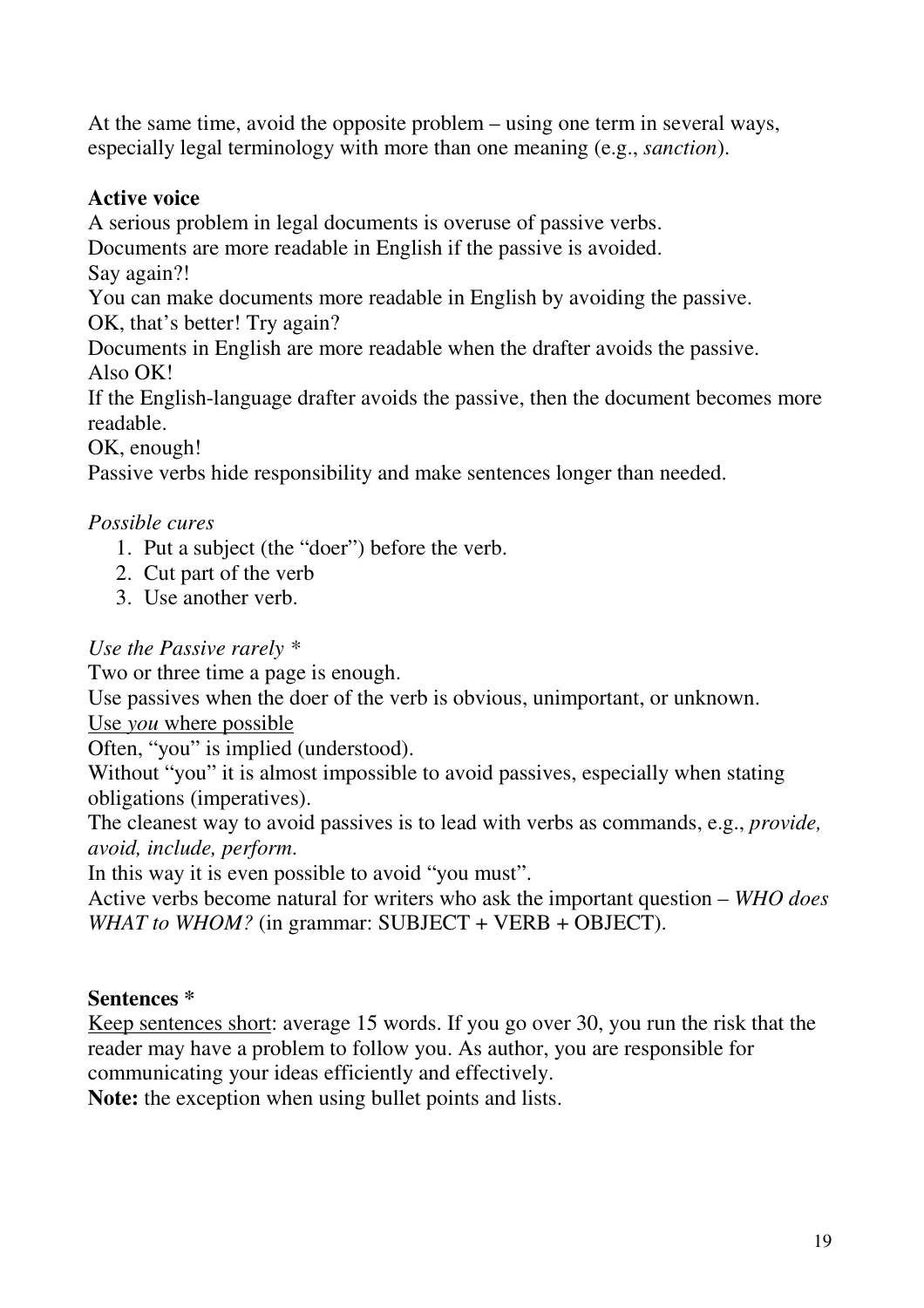Keep subjects and verbs together: a short interruption between a subject and its verb will not slow readers much. But a long one will interfere with the communication process.

Keep compound verbs together: do not force readers to keep too much in their minds.

Put verbs early: let readers know what the sentence is going to do.

Put main clauses early: first generalize, then qualify.

Rearrange long sentences: use punctuation surgically.

# **Parallelism \***

Look for grammatical parallelism: help your reader by being consistent. Clarify comparisons through parallelism: consistency helps comparisons stand out. Use vertical lists to test for parallelism: again, to help the reader – but 3-7 items. Look for parallelism in headings: good for style and presentation. Save words with parallelisms: at sentence, paragraph and whole-text level.

# **Economy \***

Make verbs do more work: they are the most important.

Use more Verbs: be active, give life to sentences.

Avoid the ...ion of and the ...ment of: this gives a shorter, livelier sentence.

Make verbs strong: strong verbs do more work than weak ones.

Prefer the present tense: what is future when you write is actual for the reader.

Reduce length of clauses and phrases: minor ideas require minimum words.

Avoid bureaucratese and legalese: use language the reader can understand.

Remove *it is* and *there i*s: unless you have no choice.

Use neither too many nor too few prepositions: enough to clarify relationships.

**Note:** Special rule in special case: e.g., if…., then…

*\* Further explanation of these guidelines is included in Part 3: Basic Language Guide to Drafting Legal Documents in English on page 41.*

# **Section D: Using Defined Terms**

# *Introduction*

Your goal in drafting a transactional document is to make is speak unambiguously and accurately. Future readers should know exactly what your document means regardless of whether those future readers are your client, you client's successors, some other party, or a judge. A good technique for achieving this goal is the use of defined terms.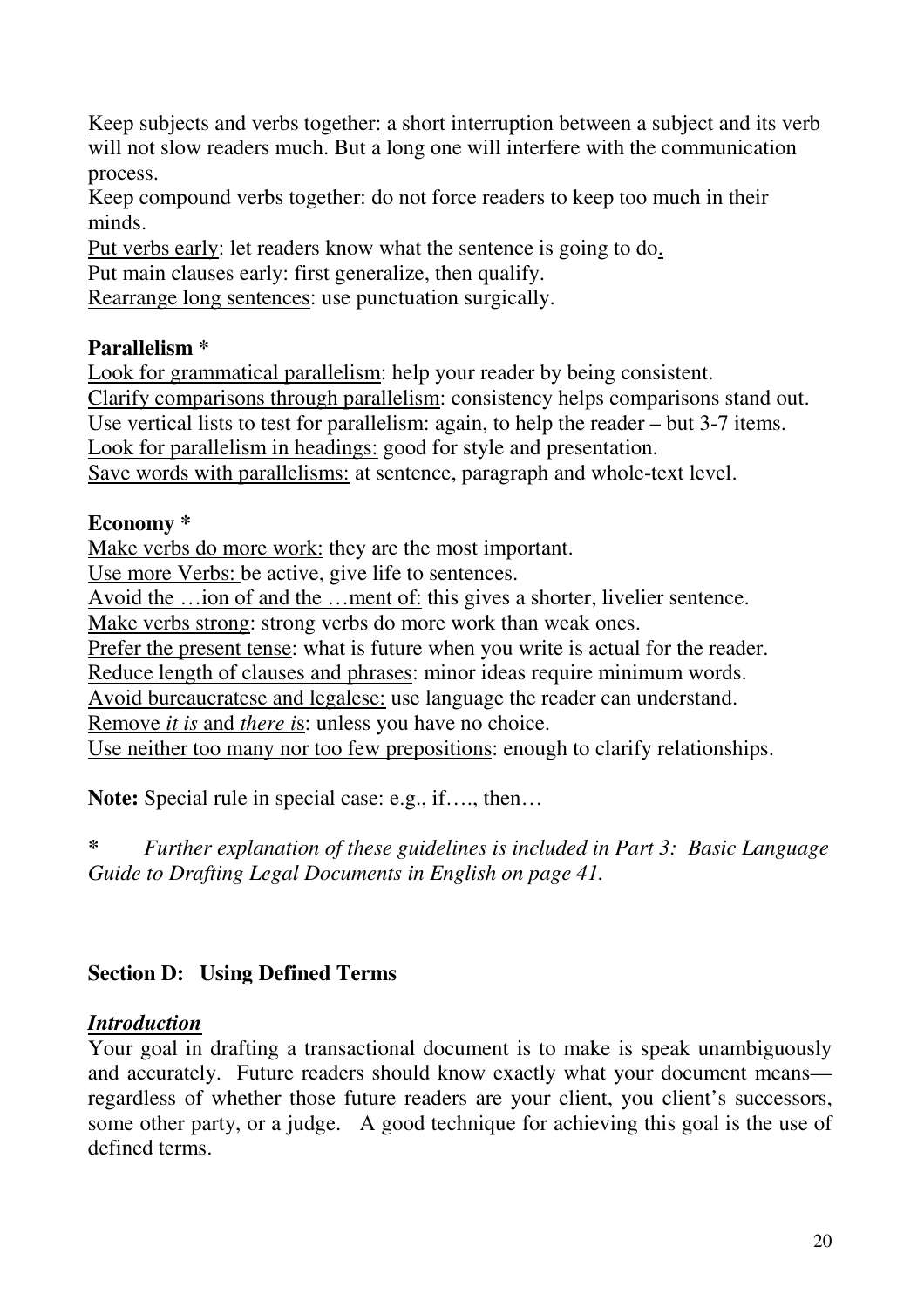# *When should you use defined terms?*

- A. As soon as you know you will refer to the same concept more than once in a document; and
- B. When it takes more than a few words to explain the concept

# *How do defined terms work?*

- A. "External" defined terms are unique to the external circumstances of this particular transaction (names of parties, location of real property, etc.). They tie the document to the outside world and the larger transaction. External defined terms are especially useful when facts are subject to future development and the exact details of the transaction are not yet known. They should all be defined early in the document.
- B. "Internal" definitions, by contrast, refer solely to concepts internal to the particular document. They might refer to external defined terms.

# *How can defined terms simplify transactional documents?*

- A. They can assure that any particular laundry list will appear only once in a document. This preserves simplicity, certainty, and consistency.
- B. If properly structured, defined terms can allow you to make a necessary change only once—by fine-tuning or modifying a defined term—as the terms of the transaction are negotiated and modified over time.
- C. Defined terms can help you prevent a maze of cross-references.

# *How should you create defined terms?*

- A. Take a "structured" approach, setting up definitions as "building blocks" that work together.
- B. As much as you try to broaden or clarify a defined term, it should still mean what it intuitively seems to mean without close scrutiny of the definition.
- C. Beware of setting up a "broad" defined term and then using it in a context where you need a "narrow" defined term.
- D. Avoid using words like "applicable" or "actual" or "selected" or "operative". They don't help the user remember what the term is about.
- E. When defining related concepts, the defined terms should interact in a way that reflects the interaction of the underlying concepts
- F. Collect your definitions in one place.

# *Final advice:*

Don't get carried away. Some concepts are simple enough, basic enough, and sufficiently well understood (or vagueness may work in your favor) that you don't need a definition.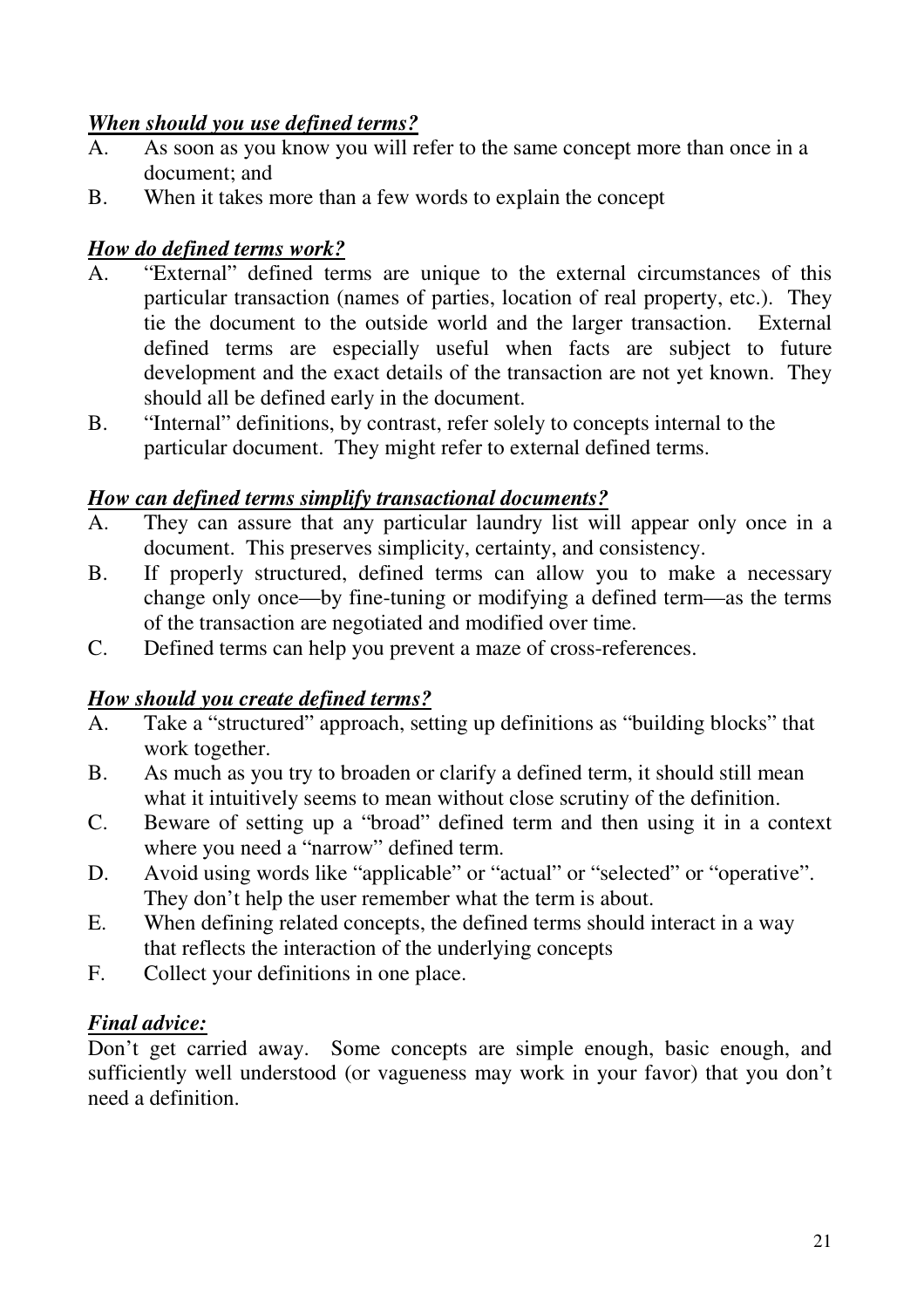# **Chapter 2: Contract Principles**

#### **Section A: Basic Attributes of the Contractual Relationship**

# *Introduction*

A contract may be defined as an *exchange relationship* created by oral or written *agreement* before *two or more persons*, containing at least one *promise* and recognized in law as *enforceable*. The essential elements of a contract thus include: an oral or written agreement; the involvement of two or more persons; an exchange relationship; at least one promise; and enforceability.

# *An oral or written agreement*

Probably the most important attribute of contract is that it is a *voluntary, consensual* relationship. A contract is created only because the parties, acting with free will and intending to be bound, reach agreement on the essential terms of their relationship. It is the element of agreement that distinguishes contractual obligations from many other kinds of legal duty that arise by operation of law from some act or event, without the need for assent.

Determining whether the parties actually agreed to a contract is not always easy. The law generally gauges intent objectively in deciding whether a person agreed to a contract. That is, the person's overt acts (i.e., words and conduct) are evaluated to decide whether they reasonably signified intent to enter the transaction.

Although oral contracts may be enforceable under some situations, in other situations certain types of contracts must be recorded in writing and signed in order to be enforceable. The legal doctrine known as the *statute of frauds* specifies the types of contracts that must be written in order to be enforceable. The statute of frauds developed in English common law, but similar rules have been codified in other jurisdictions, including the United States. Statutes requiring written contracts generally include situations involving contracts for the sale of land, contracts that cannot be performed within a year, and contracts for the sale of goods.

# *Involvement of Two or More Persons*

While it requires two parties to create a contract, it should be noted that a contract is not confined to two participants. There can be as many parties to a contract as the needs of the transaction dictate. In fact, multiparty contracts are common.

# *An Exchange Relationship*

By entering into an agreement, parties bind themselves to each other for the common purpose of the contract. Thus, the essence of a contract is the relationship. Some contractual relationships last only a short time and require only a minimal interaction. Other contractual relationships, however, can span many years and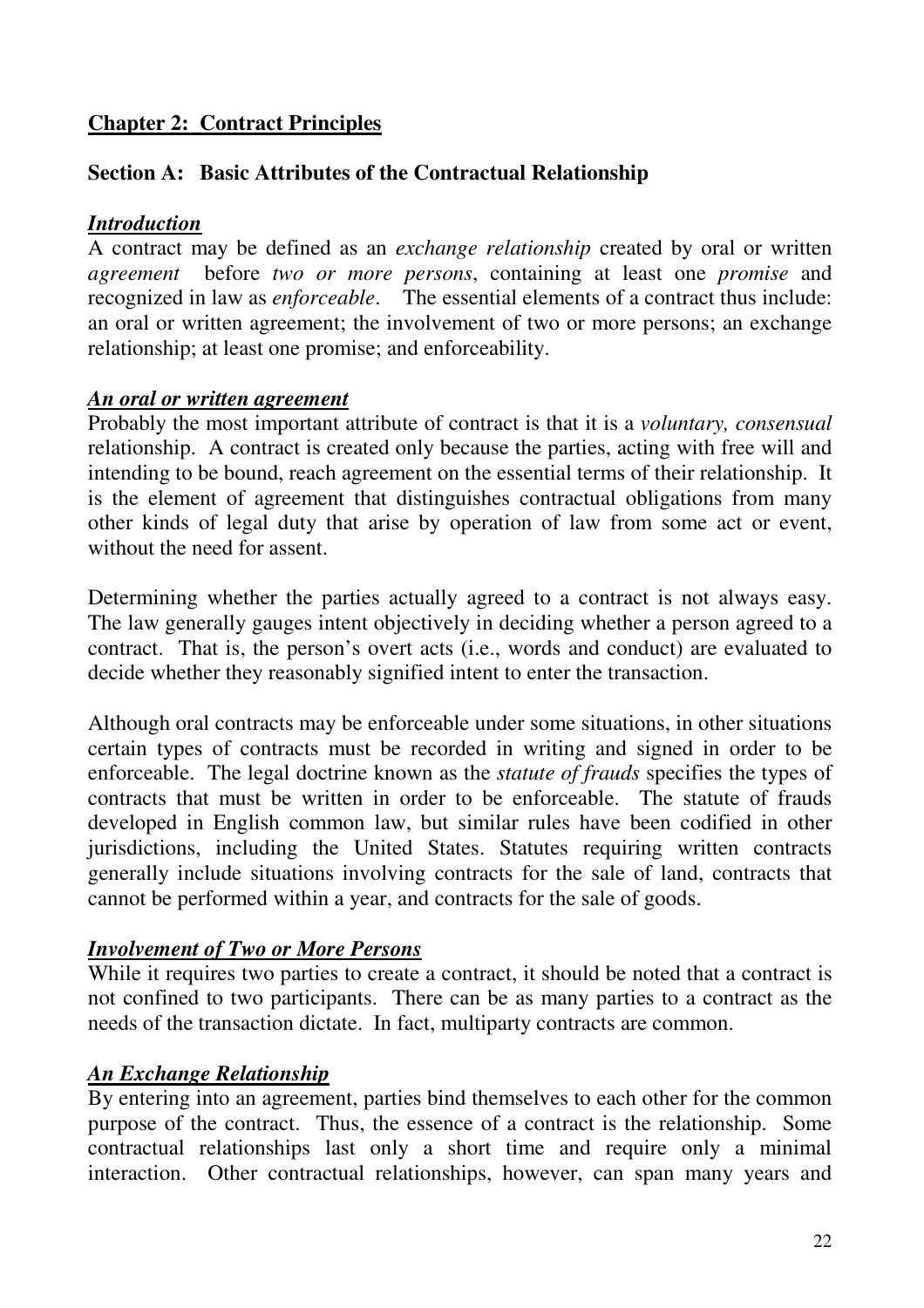require constant dealings between the parties, regulated by detailed provisions in the agreement.

The essential purpose of the contract relationship is *exchange.* Simply stated, the very essence of contract is a reciprocal relationship in which each party gives up something to get something. Exchange continues to be the principal motivation for contracting and the guiding rationale for the rules of contract law.

#### *Promise*

For a contract to exist, there must be promise. A *promise* is an undertaking to act or refrain from acting in a specified way at some future time. This promise may be made in express words or implied (i.e., inferred from conduct or from the circumstances of the transaction). *Bilateral* contracts are formed when promises remain outstanding on both sides at the instant of contracting. *Unilateral* contracts are formed when one party has fully performed but a promise by the other party remains to be performed at the time of contracting. Instantaneous exchanges, even though consensual, do not constitute contracts because they do not involve promises.

#### *Legal Recognition of Enforceability*

It is a hallmark of contracting that it creates rules binding on the parties and confers on them rights and obligations cognizable in law. The fundamental role of contract law is to ensure that promises are upheld. Without legal enforceability of promises, only instantaneous exchanges could ultimately occur—with devastating effects on society. Where promises are broken, the power of legal enforcement enables the disappointed party to sue. Once it is established that a contract was entered into and breached, courts can enforce the contract by providing a remedy for the breach. Such remedies can include monetary compensatory damages, specific enforcement of the promise, and other types of damages. Legal enforceability thus serves to deter breaches of contract because a reluctant party knows that failure to perform can result in litigation with costly results.

#### **Section B: Overview of Contract Standard Provisions**

# *Introduction*

The components of a contract will vary depending on the nature and complexity of the transaction it reflects. There are, however, some terms that may be considered standard that usually appear in documents in contracts in some form or another.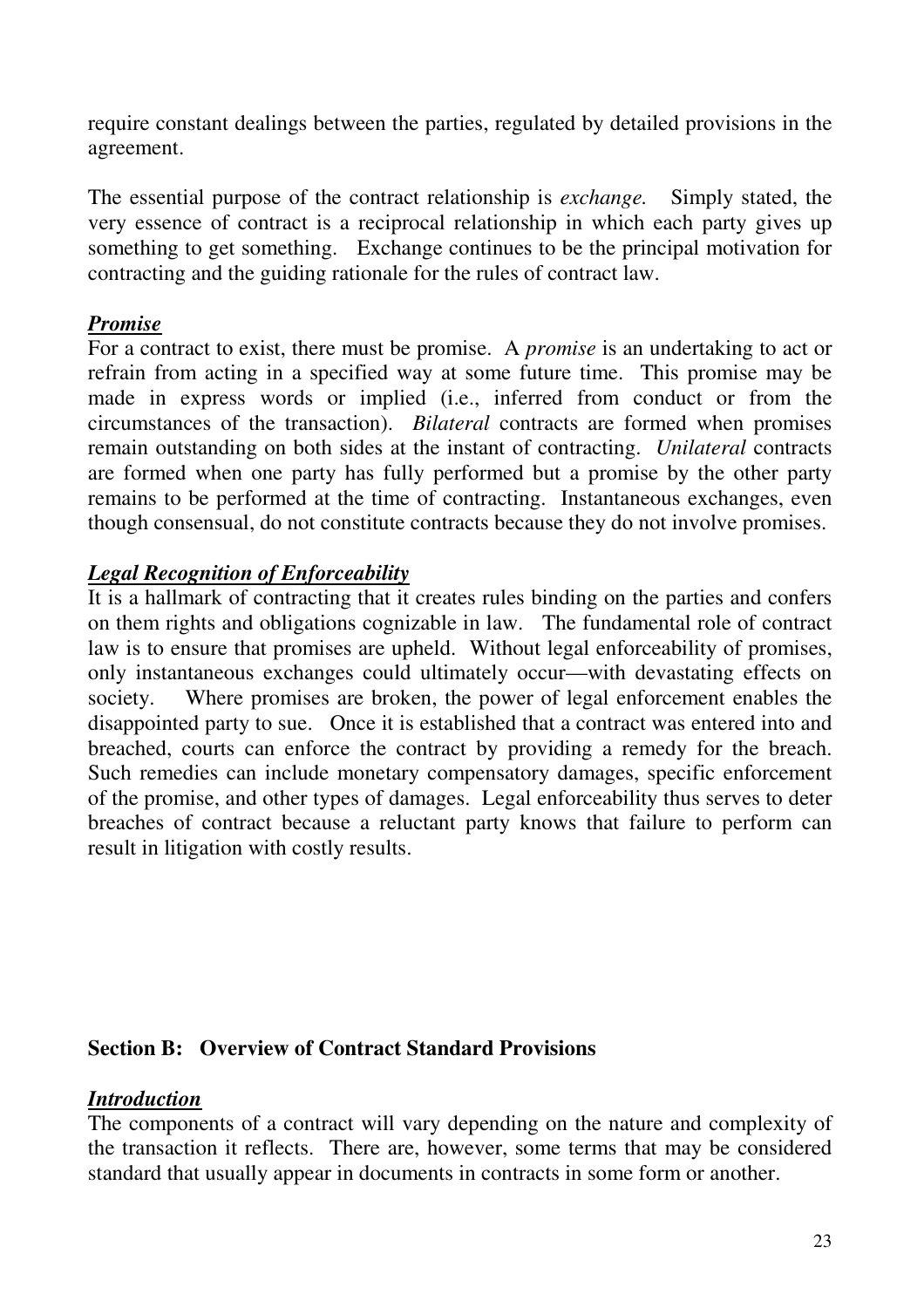# *Title*

The title should reflect the subject matter of the transaction and, if appropriate, the parties.

# *Preamble (Recitals)*

Most transaction agreements begin with some form of a preamble that identifies the purpose of the document and describes the transaction, the intent of the parties and any assumed facts underlying the transaction. The preamble identifies the parties and the date of the transaction as well as the nature of the transaction. In many contracts, this appear as the "whereas" section, in which all of the statements begin with that term.

# *Definitions*

The use of defined terms can simplify a document immeasurably. While the number and extent of the definition section depend upon the nature of the agreement, virtually all contracts will include some defined terms.

# *Consideration*

Although it need not be complicated, the consideration should be explicitly stated since agreements must be supported by consideration. This may be expressed as an exchange of dollars or of goods, or perhaps an exchange of mutual promises.

# *Covenants*

The covenants memorialize the promises that are being made by the parties. Examples include promises to deliver certain goods or to refrain from particular activities.

#### *Representations and Warranties*

Representations and warranties identify the assumed facts underlying the agreement. These sections represent the real heart of the deal and tend to be heavily negotiated. An example would be a representation and warranty that the goods to be sold are in working order.

# *Indemnification*

The indemnification portion of the contract deals with the allocation of liability in the event that all does not go as planned. Questions to be addressed in this portion of the contract include who will be liable for what, and to what extent.

# *Breach and Cure*

Although promises are not necessarily made to be broken, that possibility must be considered when drafting a contract. What will constitute a breach of the agreement? What opportunity will the parties have to "cure" the breach?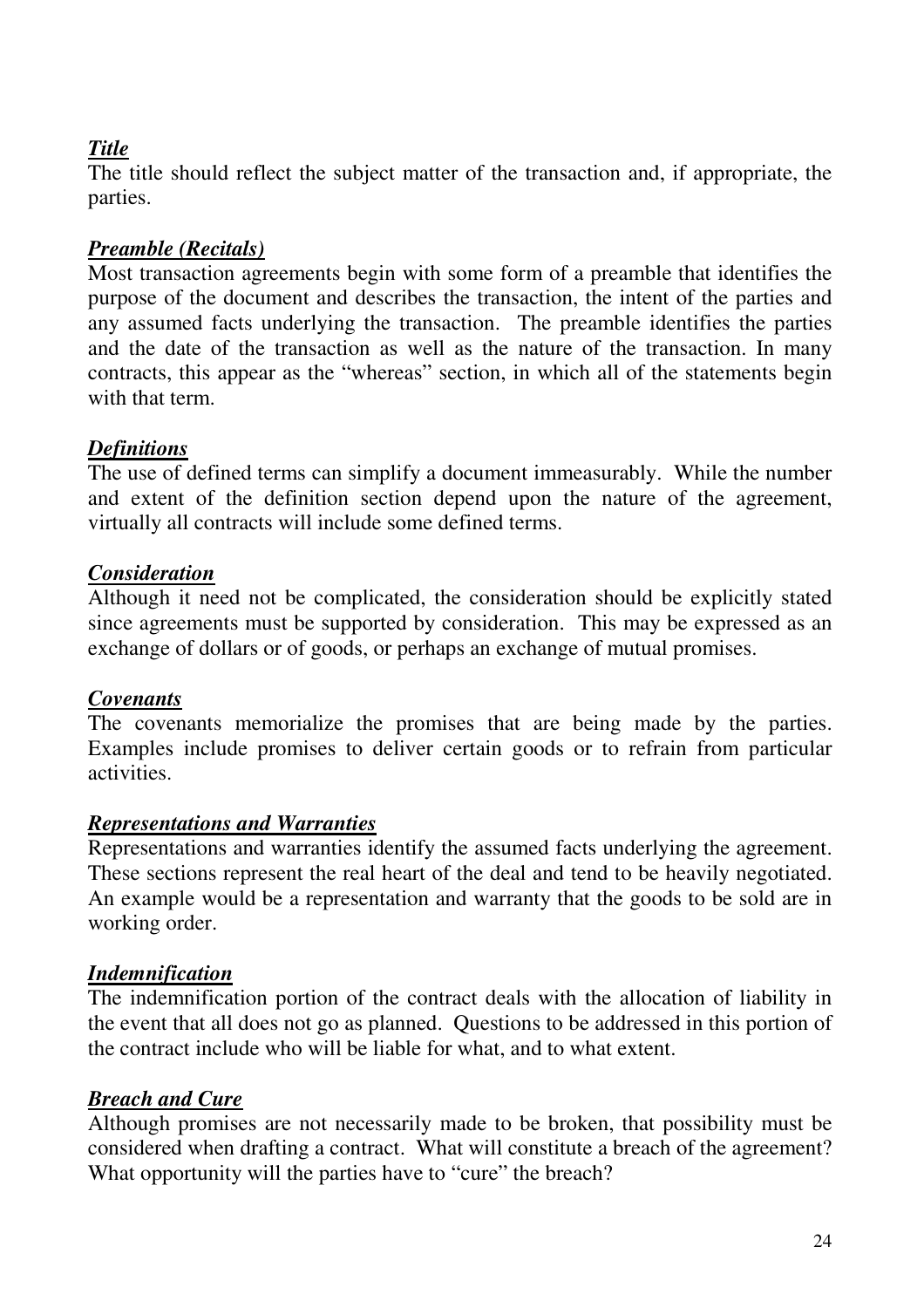# *Termination*

This section should identify under what circumstances the parties can terminate the agreement and the procedures for termination.

#### *Remedies*

The remedies section addresses the consequences in the event of termination. This section should specify what the parties are entitled to in the event of breach or termination. It may identify a dollar amount, a formula, or simply a mechanism for determining the appropriate remedy (such as arbitration).

# *Additional Important Contract Provisions*

A number of other standard provisions are important to include in drafting contracts. These include:

- *Assignment*
- *Choice of Law*
- *Amendment and Waiver*
- *Arbitration*
- *Integration and Severability*
- *Notice*
- *Authority to Sign*

# **Section C: Promises and Conditions**

# *Introduction*

By definition, all contracts—whether express or implied in fact—consist of at least one promise. The parties to a bilateral contract, by definition, have also exchanged promises of future performance. Because future performance is at issue, contracts may also include conditions to performance of an obligation. The obligations contained in a contract may be promises or conditions, the breach of which typically has different consequences.

# *Promises*

A promise may be defined as the manifestation of intention to act or refrain from acting in a specified way, so made as to justify the one to whom the promise is addressed in understanding that a commitment has been made. Typically, the parties to a contract make multiple promises. From a drafting standpoint, parties sometimes use language other than the word "promise" in expressing their commitments to future performance. Language to establish a promise includes the use of "shall", "will", "must", "is obligated to", "covenants" or "agrees to" (but see above (p. 18). Failure to perform the obligation created by an enforceable promise constitutes a breach of contract, which breach entitles the promisee to a remedy from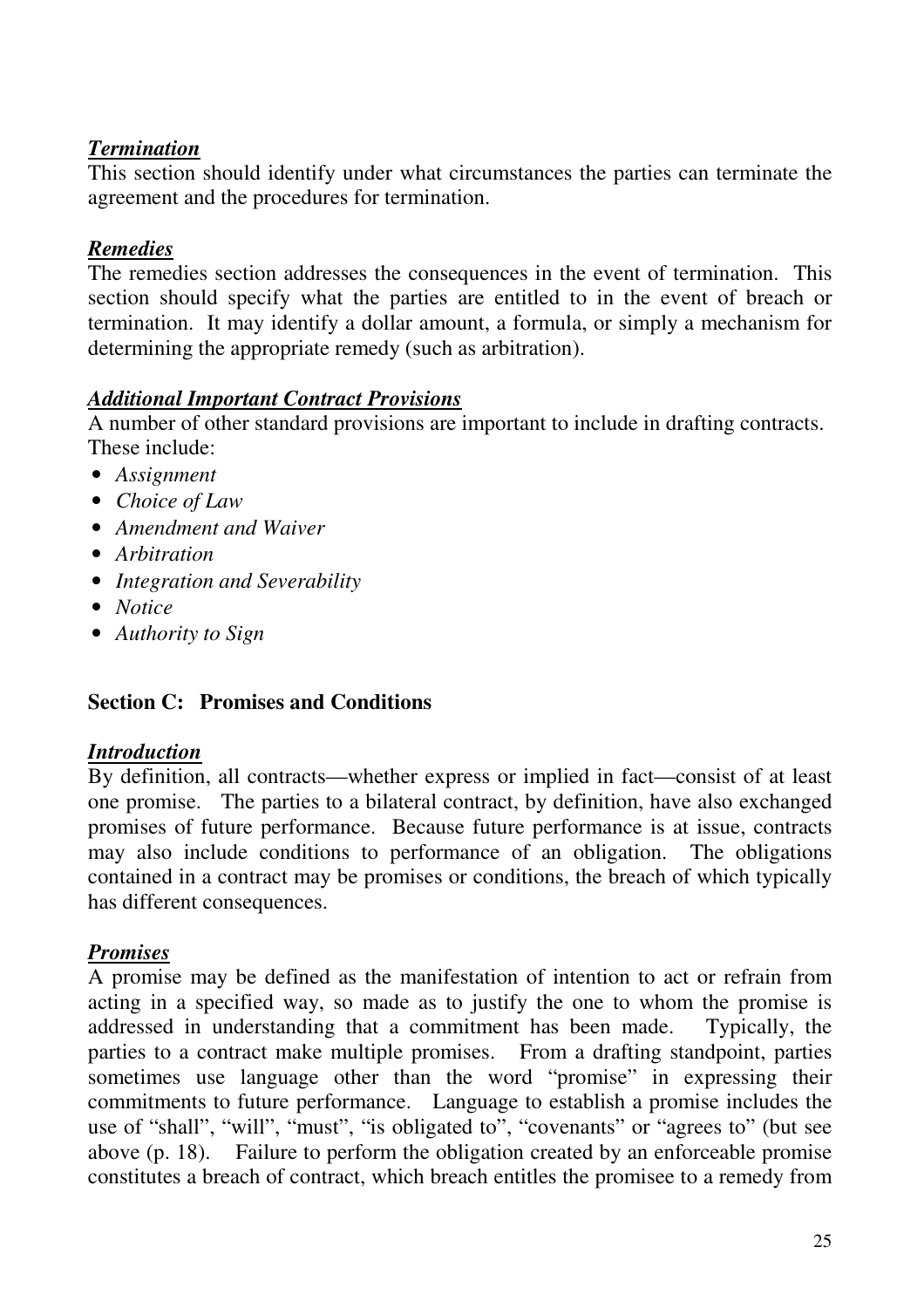the promisor. Remedies for breach of promise can include compensatory money damages or a discharge of the promisee's own duties of performance (if any) under the contract.

# *Conditions*

Conditions refer to events, the occurrence of which either triggers or discharges the duty of a party to a contract to perform the obligations created by the promises. It is important to understand that such conditions refer to conditions to performance of an obligation of a contract that has already been formed. An event that conditions performance may be either a "condition precedent" or a "condition subsequent". A condition precedent is an event that must occur before performance of an obligation becomes due. Thus, the occurrence of the condition precedent triggers the obligation in the contract. In contract, a condition subsequent is an event whose occurrence discharges an obligation. The use of conditions precedent is more common in contract drafting. Typical language for the expression of conditions are phrases such as: "if..., then..."; "provided that..."; "on condition that..."; "in the event that...". In addition to express conditions written into the contract, some In addition to express conditions written into the contract, some conditions may be implied from circumstances (such as usage of trade). The consequence for non-occurrence of an event that is made a condition of an obligation in a contract can be significant: the conditioned obligation of a party typically would become discharged.

# **Section D: Warranties**

# *Introduction*

Most agreements will include affirmative duties owed to each party by the other party, in specific sections setting forth each party's respective performance obligations. In addition, contracts generally include warranties, indemnities, and limitations on warranties.

# *Warranties*

Simply stated, a warranty is a promise. Warranties are, for the most part, promises concerning the future quality or performance of goods to be sold or leased, of real property to be sold or leased, of intellectual property to be sold or licensed, or of services to be rendered. A breach of warranty results if the quality or performance falls short of the promise made in the contract. In addition, commercial codes describe the express and implied warranties that arise in certain transactions. Some warranties are statements of facts. A breach of warranty would result if the fact warranted is untrue. However, whether the warranty is based on promise or statement of fact, breach of warranty has the same consequences as the breach of any other promise.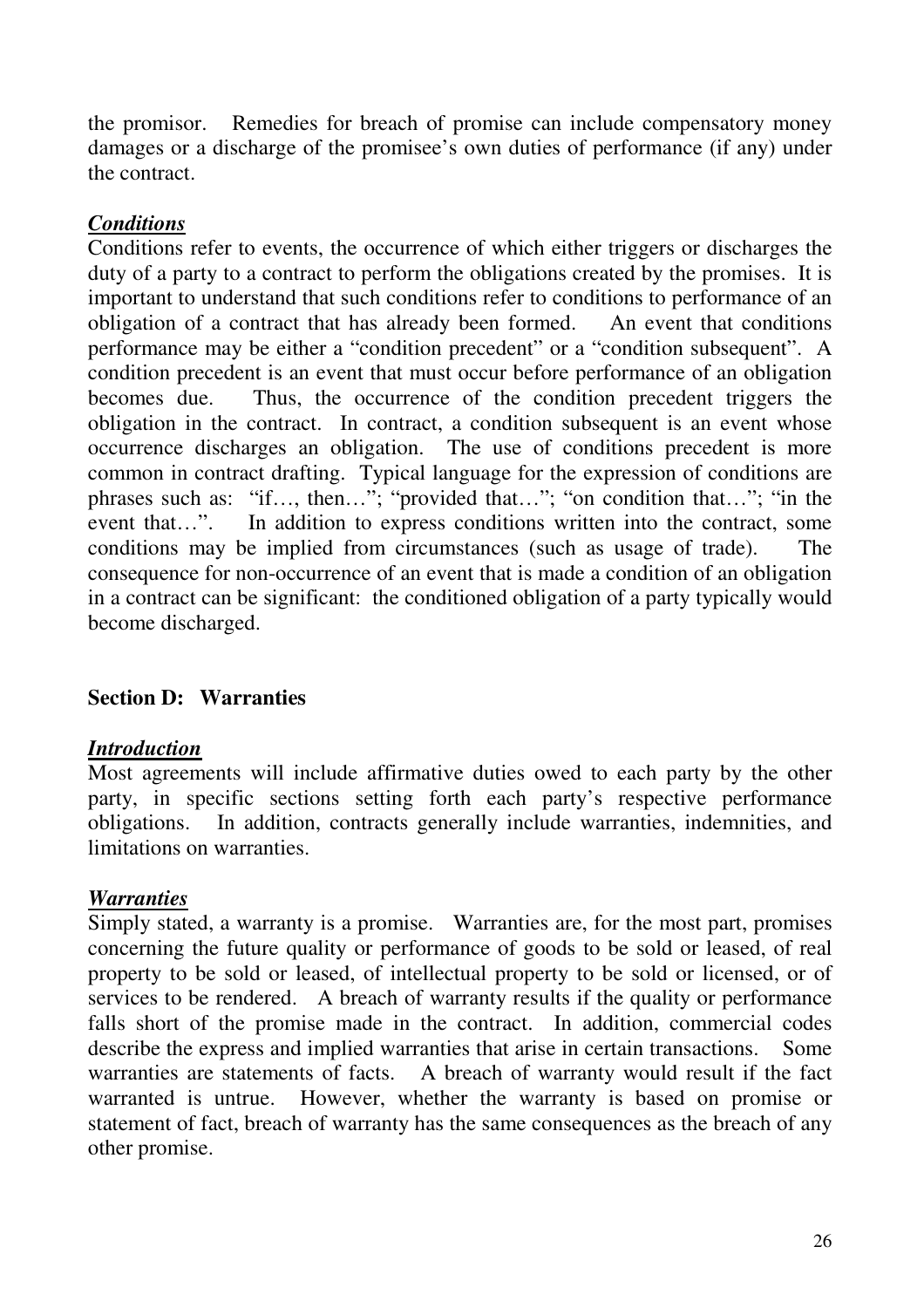#### *Representations*

Representations are statements of facts. Many types of contracts contain "representation and warranties" sections that set forth statements and promises upon which the respective parties rely in entering into the agreement. When thus included in a contract, some statements of fact may be considered warranties, with the inaccuracy of the statement having the same consequence as a breach of promise. Other statements of facts, if untrue, may entitle the other party to seek to void the contract on grounds of misrepresentation or to seek damages for deceit, rather than to seek damages for breach of promises.

#### *Indemnities*

An indemnity is a promise by one party to take financial responsibility for damages that the other party may suffer as a result of the first party's breach of its warranties under the agreement. Where contracts include representations and warranties, an indemnification clause should also be included. Pursuant to such indemnities, each party would agree to pay any damages and costs of litigation involved from a breach of its warranties. Since both parties should be willing to bear the cost for problems resulting from breach of their warranties (especially damages to third parties resulting from a breach of a party's warranties), an indemnity clause serves as a mechanism for allocating the risk of loss from certain problems.

# *Limitations on Warranties*

In addition to making promises (or no promises, in cases where a party disclaims all warranties) and stating who will pay for certain costs that may arise, many contracts address the amount and kind of damages that a party will pay. A party can seek to limit its liability by disclaiming all warranties other than those expressly specified in the contract. A party can also limit its liability by including clauses that provide: a monetary cap on damages; exclusion of certain kinds of damages (such as special, incidental, or consequential); exclusion of certain harms (such as harms resulting from defects, for example). The legality of such limitations of liability may vary among jurisdictions. Some jurisdictions require that any such disclaimers be prominently displayed (such as in bold type or all capital letters).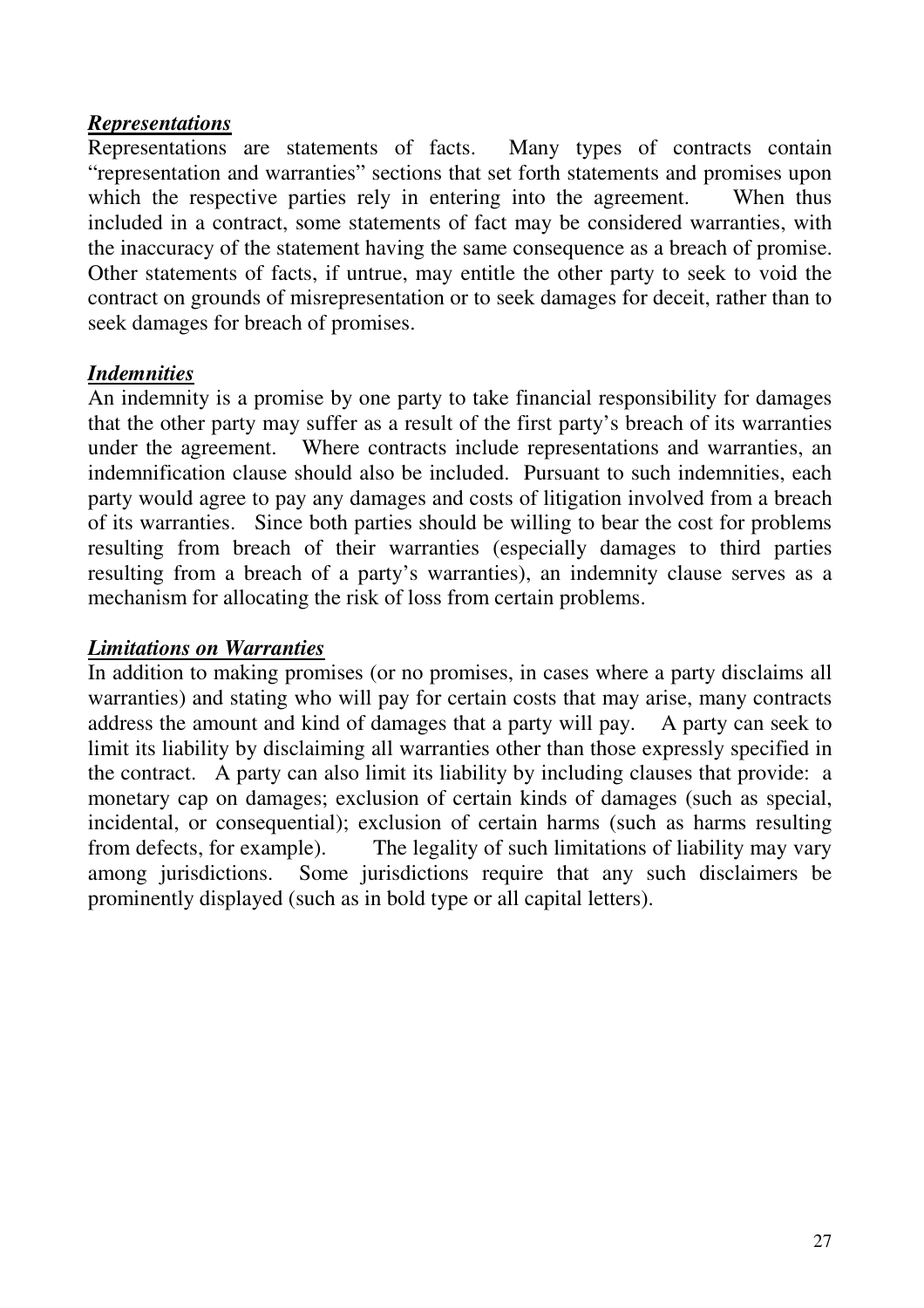#### **Chapter 3: Establishing Agreement, Rights and Obligations, Remedies**

#### **Section A: Establishing an Agreement: Offer, Acceptance and Consideration**

#### *Introduction*

Five essential elements of a valid contract include: competent parties; subject matter; legal consideration; mutuality of agreement; and mutuality of obligation.

#### *Competent Parties*

Competency of parties includes being of adult age (18 years of age in some jurisdictions) and being in complete control of mental faculties. This means that the contracting party must not have a mental defect that would affect his/her ability to understand and appreciate what he/she is doing.

#### *Subject Matter*

The contract must clearly and sufficiently set out the subject matter of the agreement. The subject matter may not be illegal or for an illegal purpose.

#### *Legal Consideration*

Simply stated, consideration is the inducement to a contract. It is the cause, motive, price or impelling influence, which influences a contracting party to enter into a contract. Legal consideration is consideration recognized or permitted by the law as valid and lawful. It is also referred to as good or sufficient consideration. The most common form of consideration is money. However, goods or services or a combination thereof may also constitute valid consideration.

#### *Mutuality of Agreement*

For a contract to be valid and enforceable, the parties must be in agreement as to their respective rights and duties under the agreement. Mutuality of agreement is also referred to as a "meeting of the minds."

#### *Mutuality of Obligation*

The doctrine of mutuality of obligation provides that neither party to a contract is bound unless both parties to the contract are bound. Thus, if performance of an obligation (which is the consideration of the particular contract) is elective, rather than mandatory, and the other party is required to perform some duty, then there would be no mutuality of obligation and, accordingly, no valid enforceable contract.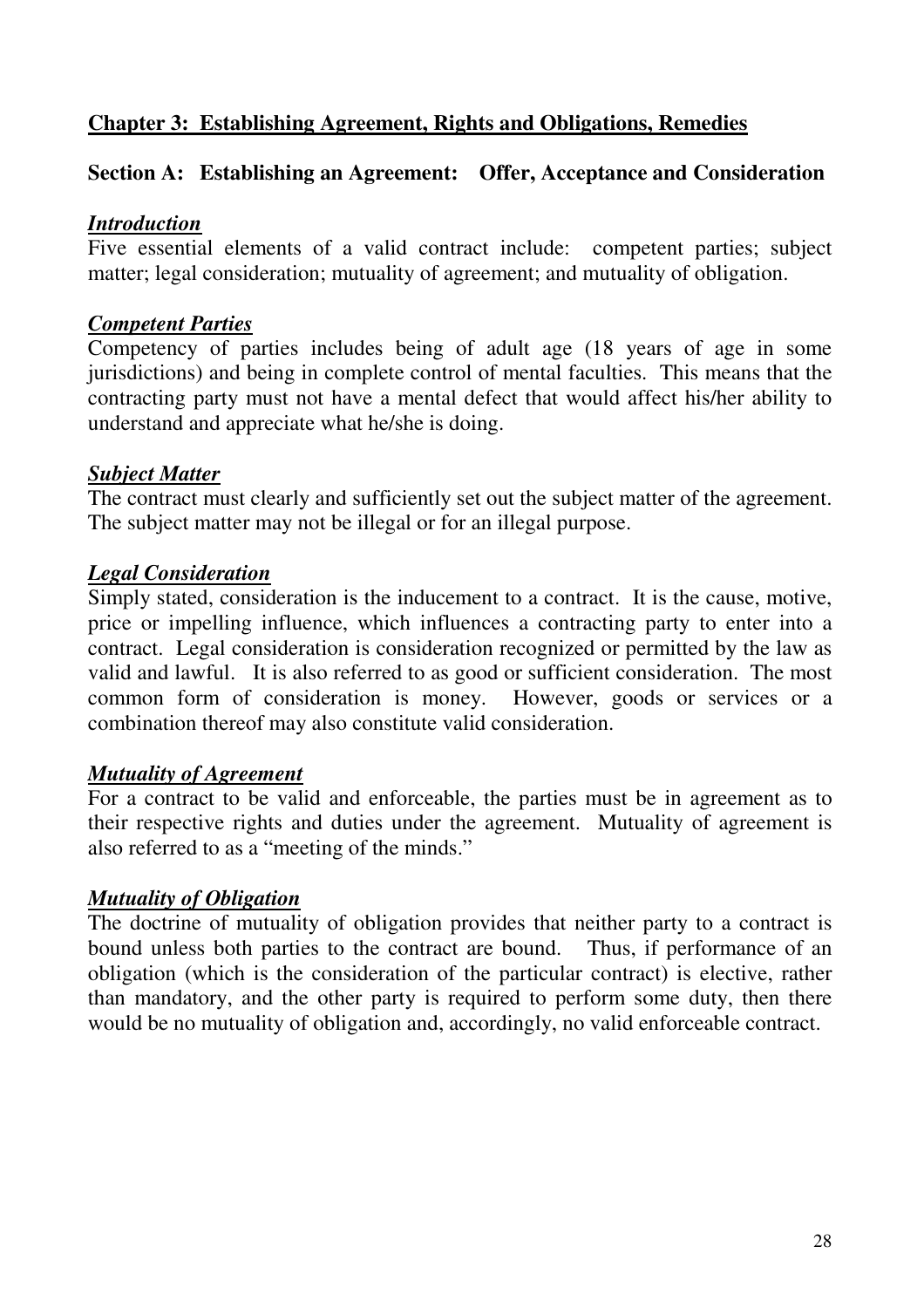#### **Section B: Remedies**

#### *Introduction*

A breach of contract terms occurs when a party fails to perform either fully or adequately the obligations provided in the contract. In the event of breach, the nonbreaching and performing party may be provided relief for the breaching party's failure to perform its obligations.

# *Damages*

Damages are generally designed to compensate the non-breaching party for the benefit of its bargain. Damages may be compensatory, consequential, punitive or nominal. The non-breaching party generally has an obligation to mitigate its damages. Types of damages include:

- *Direct damages:* Losses incurred by the victim of a breach in acquiring the equivalent of the performance promised under the contract, so as to substitute for the performance that should have been rendered by the breaching party.
- *Consequential damages:* Losses suffered by the victim of a breach going beyond the mere loss in value of the promised performance (direct damages), and resulting from the impact of the breach on other transactions or endeavors dependent on the contract.
- *Punitive damages:* Damages awarded, not to compensate the victim for established loss, but to punish the breaching party and make an example of him.

# *Liquidated Damages*

At the time of contracting, the parties may wish to avoid disputes and uncertainty over damages if a breach should occur in the future. They may include a term in the contract itself that seeks to fix in advance the amount of damages to be paid if a breach occurs. Such "agreed damages" provisions are referred to as *liquidated damages* clauses. Liquidated damages clauses can be enforceable if the clause was fairly bargained, was a genuine attempt to forecast probable loss, and is not disproportionate to the actual loss ultimately suffered. If the clause fails to meet these standards, it is generally treated as a penalty and is unenforceable.

# *Specific Performance*

The non-breaching party may seek a court order to force the breaching party to perform in accordance with contract terms. This remedy is generally granted in situations where money damages are inadequate as a remedy.

# *Rescission and Restitution*

Another remedy involves cancelling the contract and making restitution to the parties. Rescission is the cancellation of a contract. In its most common use, rescission is the victim's termination of the contractual relationship following a material and total breach by the other party. Rescission ends the victim's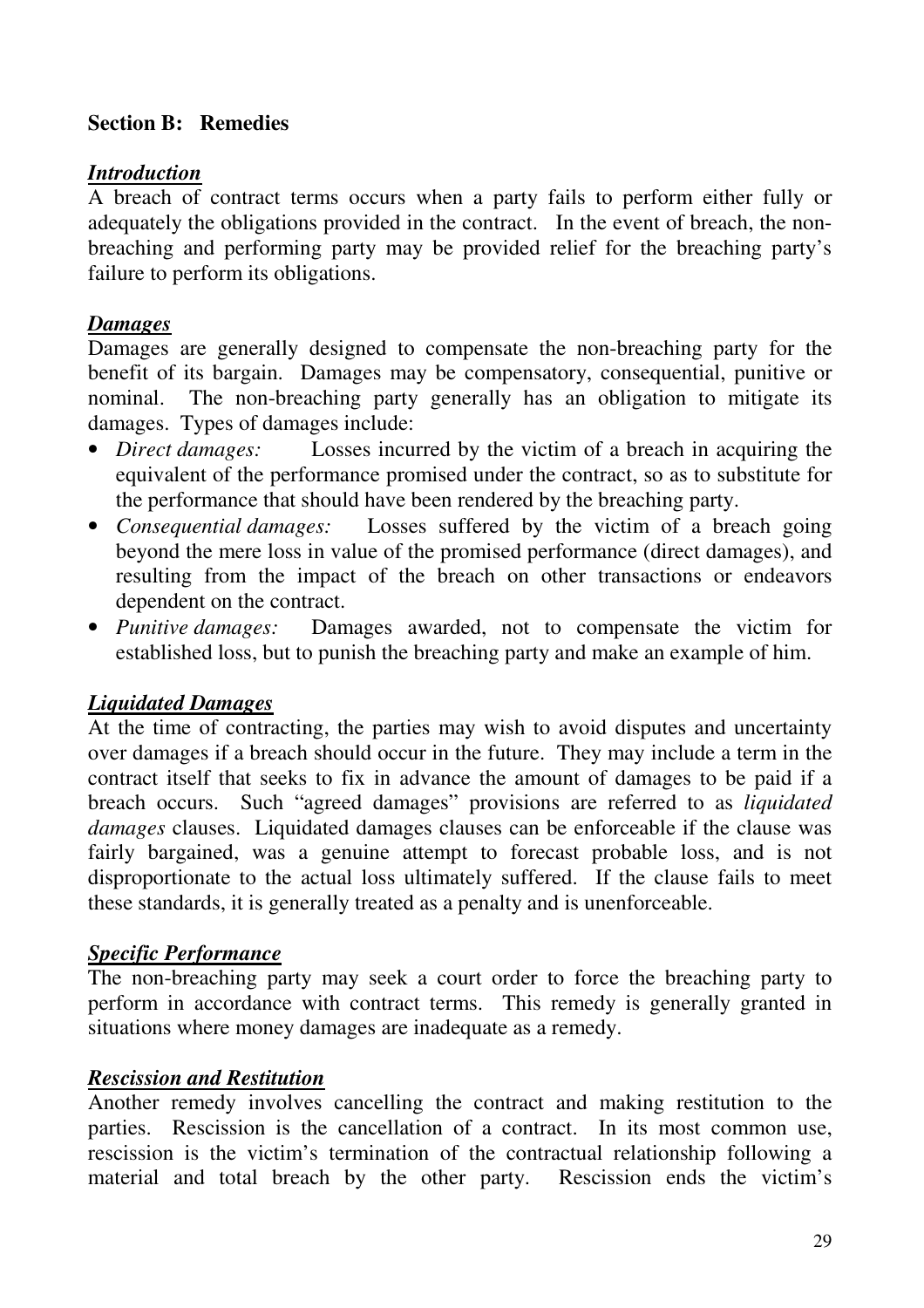performance obligations under the contract. Restitution is a judicial remedy under which the court grants judgment for the restoration of property or its value to the damaged party.

#### *Reformation*

Reformation is an equitable remedy that allows the parties to rewrite or reform the contract as originally created in order to reflect what they intended.

#### *Limitations and Waivers*

The non-breaching party may waive its right to enforce a remedy. Generally, contracts provide that waiver of one event of default does not mean waiver of any future defaults. If permitted by law, the contracting parties can limit the type and amount of remedies provided to the non-breaching party.

#### *Voidable Contracts*

A contract that is void is not legally enforceable and the parties thereto are not legally obligated to each other. Generally, contracts are void because the subject matter is not legal or one of the contracting parties does not have the competency to contract. For example, a contract to commit a crime is void and cannot be enforced.

A contract that is voidable is otherwise a valid contract but the obligations can be avoided for certain reasons permitted by law (such as duress or lack of capacity). The party with the capacity to void the contract can choose to ratify the contract and perform the obligations thereunder.

An unenforceable contract is generally a valid contract but is not enforced because of public policy.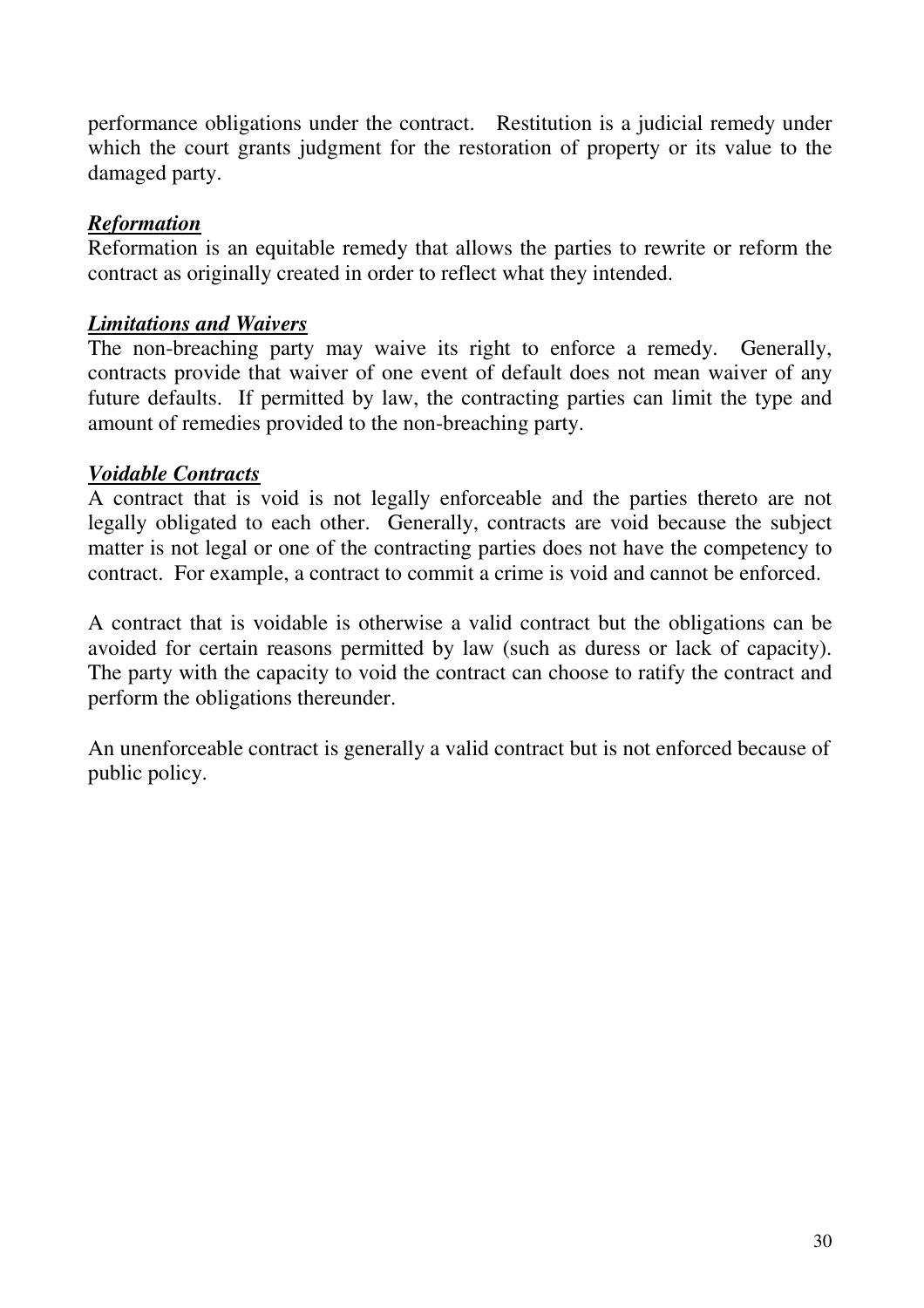# **Chapter 4: Planning Ahead for Problems; Interpreting Contracts**

#### **Section A: Termination Provisions**

#### *Introduction*

When negotiating a contract, special attention should be given to "exit provisions". Well-drafted termination provisions are among the most valuable contractual protections.

#### *Termination for Cause provisions*

Termination "for cause" refers to a material breach that is not cured within a specified period.

#### *Opportunity to Cure provisions*

Termination sections often grant the damaged party the right to terminate the agreement in the event of a material breach of the agreement by the other party. With respect to curable breaches, such provisions typically provide that the damaged party shall have the right to terminate the contract if the breach is not cured within a specified time period.

#### *Events Triggering Termination*

Contracts also often grant the parties the right to terminate upon the occurrence of certain specified events. These can include (but are not limited to):

- *Insolvency, bankruptcy or liquidation*
- *Merger of the other party*
- *Change of control of the other party*
- *Changes in governmental regulations*
- *Failure to meet certain specified performance levels*

#### **Section B: Impracticality of Performance and Frustration of Purpose**

#### *Introduction*

Mistake concerns an error of fact in existence at the time of contracting, so fundamental to the premise of the contract that it precludes the formation of true assent. Impracticability applies when events following contract formation are so different from the assumptions on which the contract was based, that it would be unfair to hold the adversely affected party to its commitments. There is an important difference between mistake and impracticability. A mistake causes a defect in contract formation, permitting a party to be excused from accountability for a manifestation of assent. Impracticability, on the other hand, has nothing to do with any problem in formation and presupposes that a binding contract was made. Rather,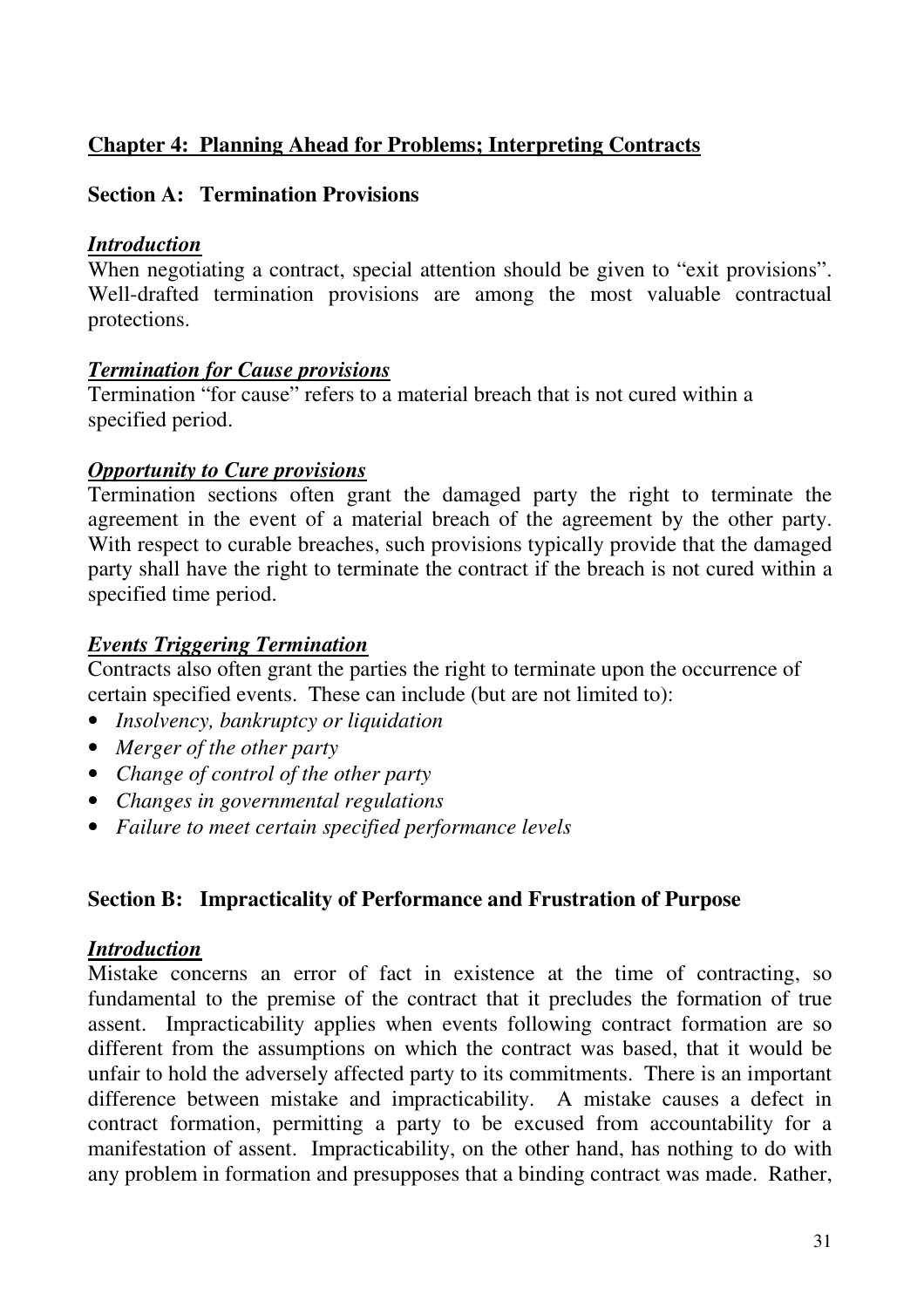it is concerned with whether a post-formation change of circumstances has such a serious effect on the reasonable expectations of the parties that it should be allowed to excuse performance. Similarly, the doctrine of frustration of purpose is also concerned with a post-formation change of circumstances but in a slightly different context than the doctrine of impracticality of performance.

# *Elements of the Excuse of Impracticality*

The excuse of impracticability can be available to the party who is adversely affected by the change in circumstances. However, all elements to this defense must be satisfied in order for a party to be excused from performance. These elements include:

- 1. After the contract was made, an event occurred, the non-occurrence of which was a basic assumption of the contract.
- 2. The effect of the event is to render the party's performance "impracticable", i.e., truly burdensome.
- 3. The party seeking relief was not at fault in causing the occurrence.
- 4. The party seeking relief must not have borne the risk of the event occurring.

# *Understanding the Limitations on the Excuse of Impracticability*

Impracticability arises from the occurrence of an event which event must be so contrary to the assumptions of the contract that it changes the very basis of the exchange. An event is unforeseen by the parties if they themselves did not contemplate it as a real likelihood. Most occurrences external to the contract could quality as events, such as: war, a natural disaster, a strike, and so on. A change in the law or government regulation could also be an event. On the other hand, a change in market conditions would not generally be regarded as a contingency beyond the contemplation of the parties. A person should not be able to take advantage of his own wrongful or negligent act, and a party who makes performance more difficult or disables himself from performing, cannot expect to be excused from liability. Risk allocation is often the dispositive issue in impracticability cases. Thus, if the party adversely affected by the event has expressly or impliedly assumed the risk of its occurrence, then the non-performance cannot be excused even when all the other elements of an impracticability defense are satisfied. Thus, careful drafting is required with respect to risk allocation in a contract.

# *Frustration of Purpose*

Like impracticability, frustration of purpose is concerned with a post-formation event, the non-occurrence of which was a basic assumption on which the contract was made. This event must not have been caused by the fault of the party whose purpose is frustrated; and that party must not have borne the risk of its occurrence. The doctrine of frustration of purpose differs slightly from the doctrine of impracticability. The essential difference lies in the effect of the event. Frustration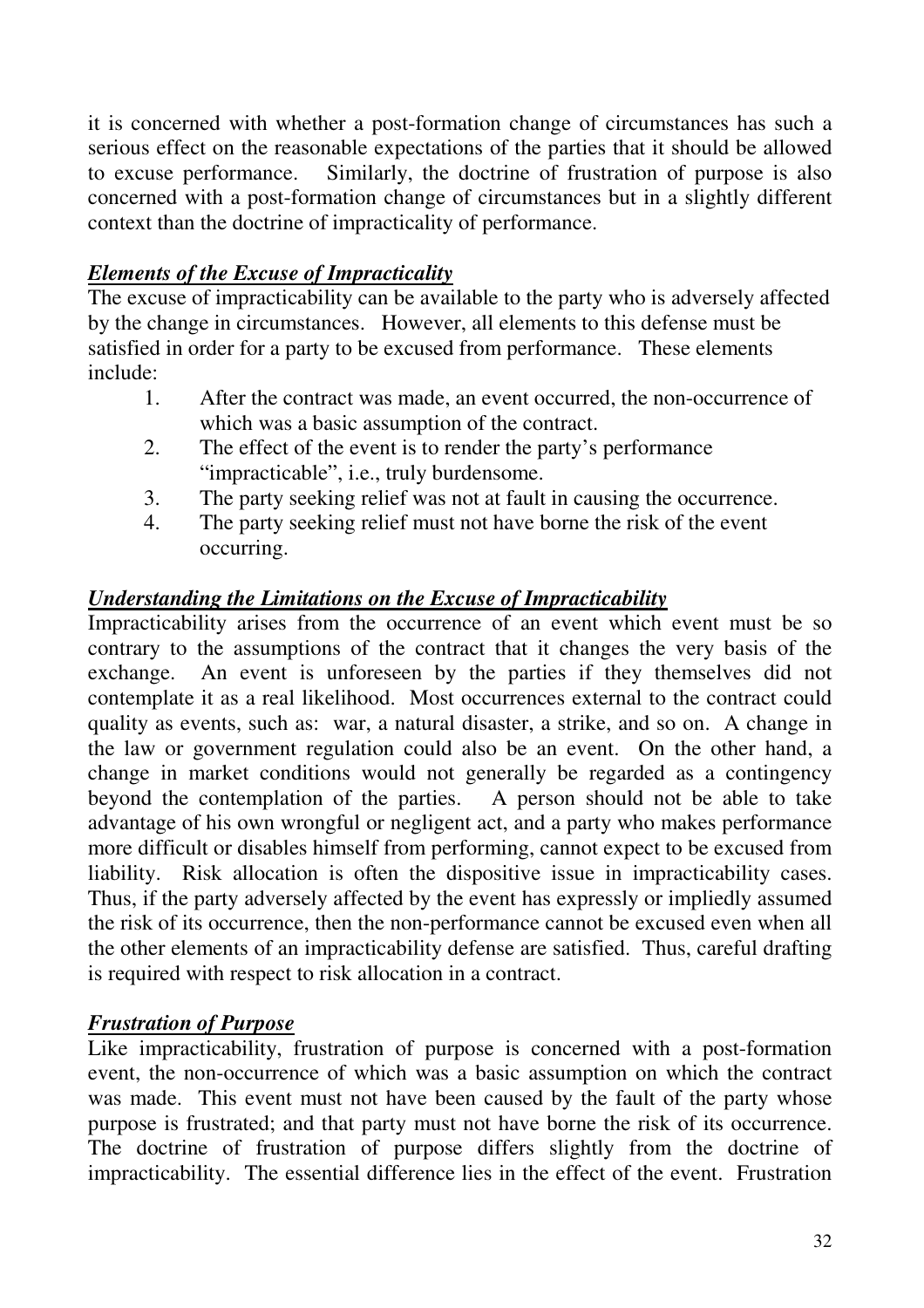of purpose arises when the impact of the event is on the benefit reasonably expected by a party in exchange for the performance, rather than directly affecting the performance of the adversely affected party by making it unduly burdensome. In this case, the event so seriously affects the value or usefulness of that benefit that it frustrates the contract's central purpose for that party. As to the purpose that has been frustrated, the purpose must be so patent and obvious to either party that it can be reasonably regarded as the shared basis of the contract.

#### **Section C: Risk Allocation in Contracts**

#### *Introduction*

Risk allocation is often the dispositive issue in mistake and impracticability cases. The analysis of risk allocation is relatively straightforward: if the party adversely affected by the event had expressly or impliedly assumed the risk of its occurrence, the non-performance cannot be excused even if all other elements of a defense or excuse are satisfied. The first place to look in determining risk allocation is the contract itself. If the parties realized that a particular future event could affect performance, the contract may include an express and specific term assigning risk. Even if the parties do not have a particular contingency in mind, the contract may have a more general provision allocating the risk of disruptions or calamities. Such general provisions are called *force majeure* clauses.

# *Force Majeure Clauses*

Force majeure is a term used to describe a "superior force" event. Force majeure clauses have two purposes: they allocate risk and put the parties on notice of events that may suspend or excuse service.

The essential requirement of force majeure is that the invoking party's performance of a contractual obligation must be prevented by a supervening event that is unforeseen and not within the control of either party. Typical force majeure provisions include: "acts of God", superseding governmental authority, civil strife and labor disputes. However, there is no uniform set of events that constitute force majeure. Instead, force majeure remains a flexible concept that permits the parties to formulate an agreement that corresponds to their unique course of dealings and industry idiosyncrasies. Moreover, recent world events have increased the necessity of including additional unthinkable events, such as terrorism and the risk of biological and chemical warfare.

# *Negotiating Force Majeure Clauses*

Parties negotiating a force majeure clause must scrutinize the events and allocation of risk to assure that the clause is not one-sided or unenforceable.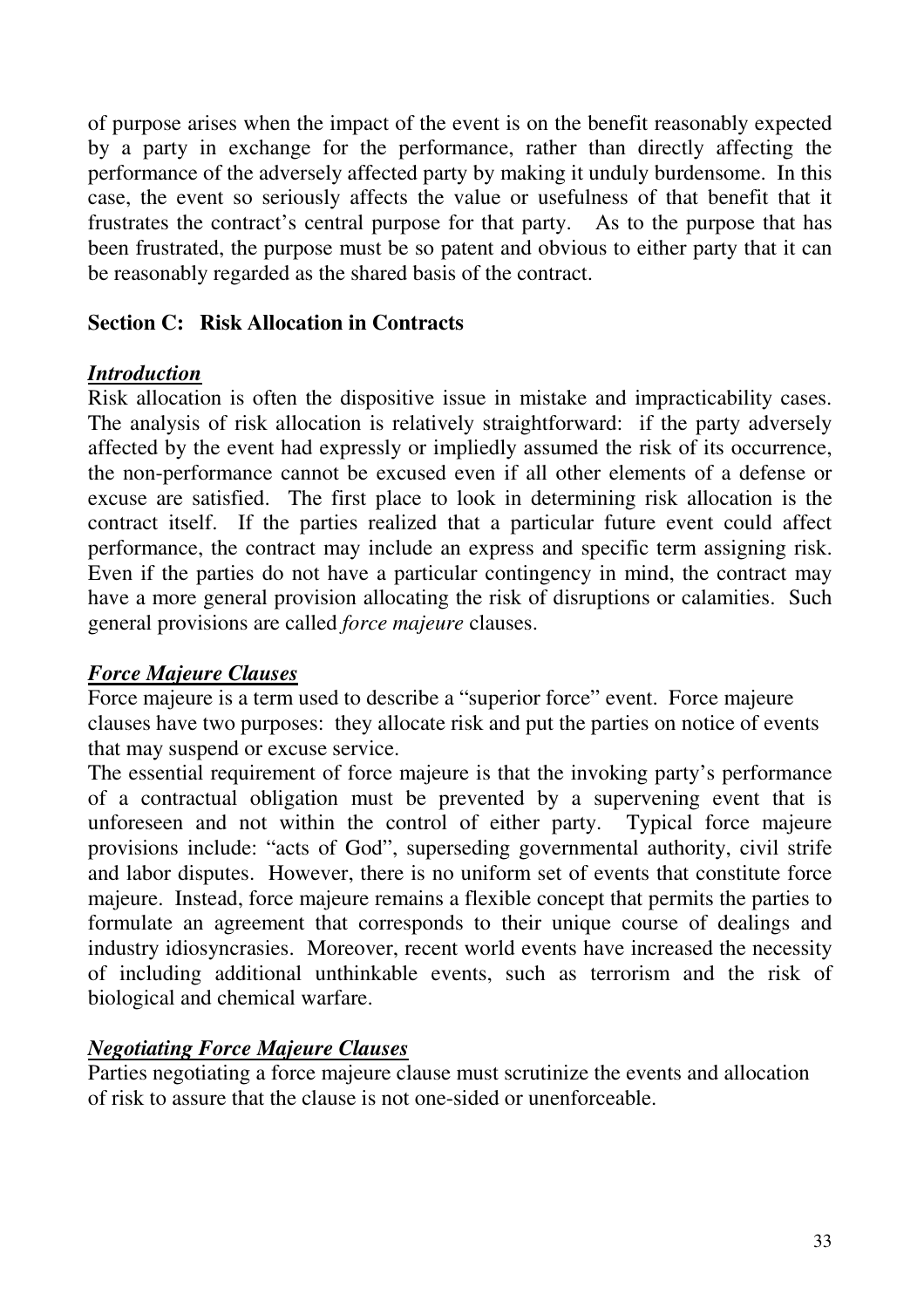#### *Drafting a Force Majeure Clause*

In drafting force majeure clauses, parties may rely on general clauses or specifically enumerate which events will constitute force majeure. A prudent force majeure clause specifically enumerates the events that will prevent performance and entitle a party to suspend or excuse an obligation. Force majeure clauses may also include language that is industry specific.

#### *Invoking a Force Majeure Clause*

Generally, a party may invoke a force majeure clause if an enumerated event occurs that is out of the party's control and prevents performance of a contractual obligation. The burden of proof is on the party seeking to invoke the force majeure clause. The force majeure event may either suspend or excuse a party's performance.

#### *Sample Force Majeure Clause*

Neither party shall be liable in damages or have the right to terminate this Agreement for any delay or default in performing hereunder if such delay or default is caused by conditions beyond its control including, but not limited to Acts of God, Government restrictions, wars, insurrections ad/or any other cause beyond the reasonable control of the party whose performance is affected.

# *Additional Risk Allocation Clauses*

In addition to a *force majeure* clause, a contract may impliedly place risk on a party by means of a provision such as a warranty, an undertaking to obtain insurance, or some other commitment from which the assumption of risk may be inferred. It is good planning for the parties to consider potential risks and to provide for them clearly in the contract. This reduces the possibility of later disputes and litigation.

#### **Section D: Clauses that Address the Possibility of Future Litigation**

#### *Introduction*

Too often, a situation that might have been quickly and easily resolved by simply referring to well-drafted contract language turns into costly and time-consuming litigation. Whether the contract is simple or complex, clauses that address the possibility of future litigation should never be overlooked.

#### *Forum Selection Clause*

Forum selection clauses specify the place where lawsuits will be filed in the event a dispute arises between the parties to a contract. Specifically, the parties utilize such clauses to expressly agree to litigate all disputes arising from the contract in a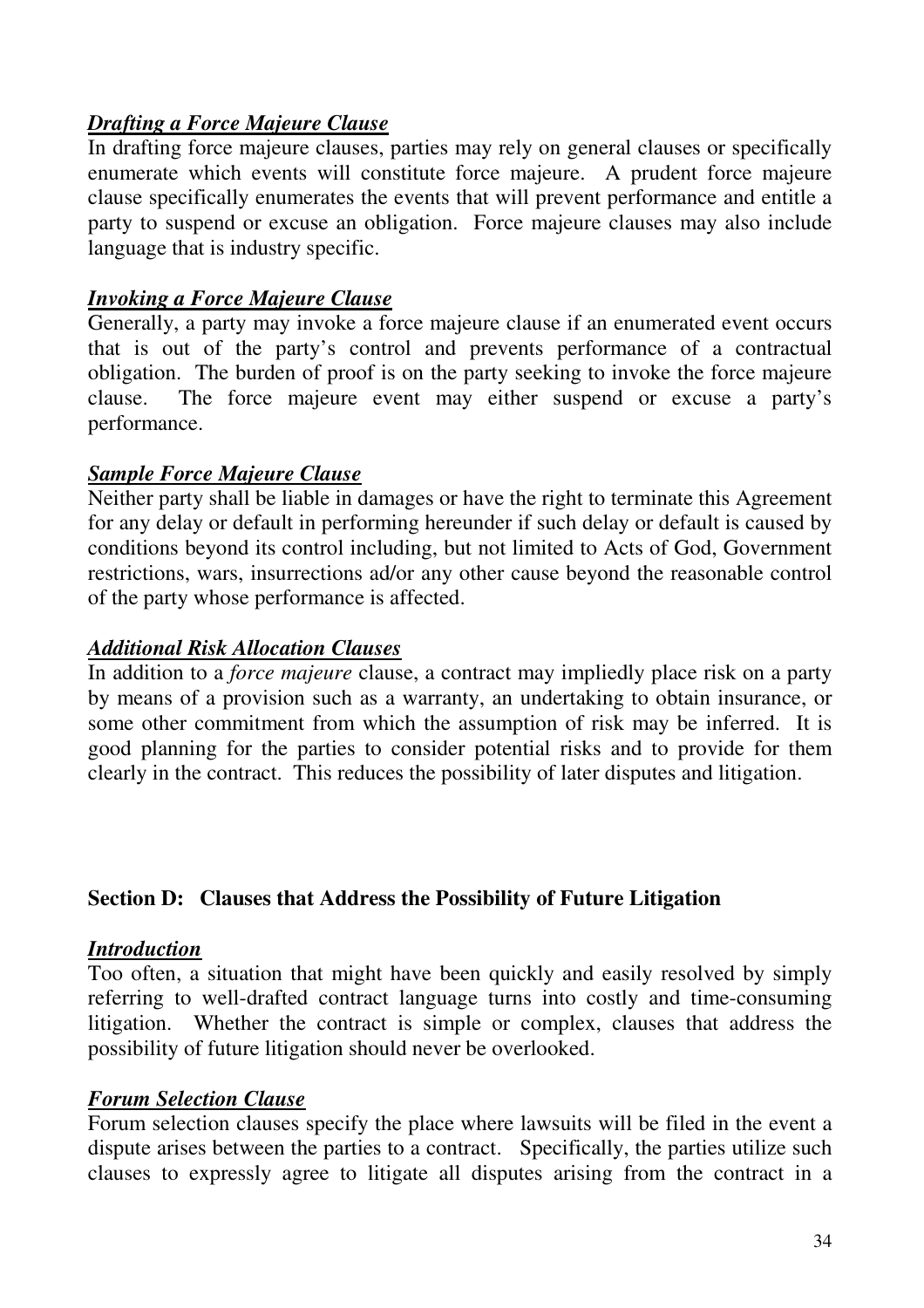specific jurisdiction and venue. Such clauses offer obvious practical value, as selecting the forum in which a contract dispute is to be heard can help keep the litigation in a nearby forum, reduce future costs, and eliminate the need for challenges to jurisdiction in the event suit arises.

#### *Choice of Law Clause*

Parties may also negotiate which laws will govern their contract. Specifically, choice of law clauses specify the legal jurisdiction under which the agreement shall be governed and construed. While there are clear advantages to the parties for inserting such clauses into their contract, there must also be a rational reason for the specified choice of law. Such clauses require careful research and negotiation, because the laws of different jurisdictions may affect the parties differently. A choice of law clause may not completely shelter a party from having the laws of other countries imposed upon it (for instance, by claims of third parties), but the clause may at least define the laws that govern the immediate relationship between the contracting parties.

# *Alternative Dispute Resolution Clause*

Many types of agreements contain alternative dispute resolution clauses that obligate the parties to submit their disputes to arbitration or mediation rather than litigation. Alternative dispute resolution procedures are often cost-effective and enable disputing parties to pursue their claims more quickly than traditional litigation. Through the use of alternative dispute resolution clauses, the parties can agree to such specific matters as: whether the arbitration will be binding or non-binding; how the arbitration provision is to be triggered; where the arbitration would take place; which rules will govern the arbitration proceedings; and the selection of the arbitrators. Thus, properly drafted dispute resolution clauses can provide assurance to the parties that their disputes will be resolved through the less expensive and speedier processes of arbitration or mediation rather than by litigation. Moreover, alternative dispute resolution clauses are of particular value in international agreements, in light of the availability of established arbitration institutes to serve as a forum for disputes involving contracting parties from different countries.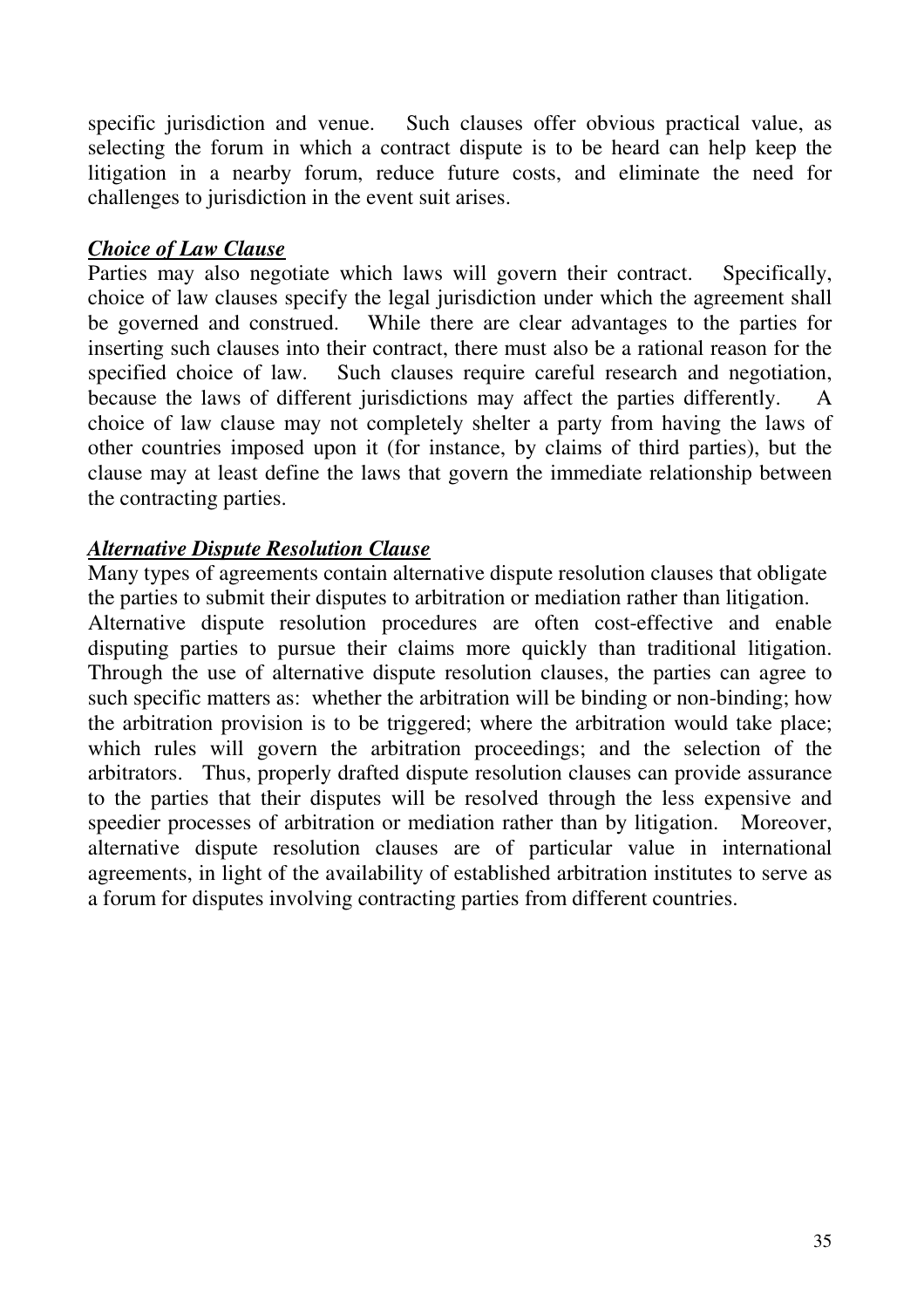# **Chapter 5: Other Important Clauses; Assembling Contracts**

#### **Section A: Understanding General Clauses**

#### *Introduction*

Contracts typically include a general section containing a number of business matters relating to the agreement. These clauses are usually located at the end of the agreement. Some general matters to be considered for inclusion in contracts are described below.

# *Integration Clause (Entire Agreement Clause)*

It is customary to provide that the agreement constitutes the entire agreement between the parties. The purpose of this clause is to state for the record that there are no representations, warranties, terms or conditions between the parties other than those set out in the agreement. Such clauses are intended to prevent related dealings or agreements between the parties entered into before or after the execution of the agreement, from being used to vary or interpret its provisions.

#### *Waiver Clause*

There may be times when the parties want to waive a breach or default of a provision of the agreement. A clause dealing with this circumstance usually provides that a waiver of a breach or default will not constitute a waiver of a succeeding breach or default of the same provision. Another typical waiver clause provides that any delay or omission in exercising any right under the agreement does not constitute a waiver of that right.

#### *Time is of the Essence Clause*

A clause can also be inserted to provide that, in relation to certain events, time is of the essence. This means that time periods and limitations must be strictly observed or else the contract is terminated.

# *Amendments Clause*

Sometimes the parties want to change the agreement. A typical amendments clause providing for this possibility would state that the agreement may be amended only in writing and must be agreed to by an authorized representative of both parties.

# *Independent Parties Clause*

This clause typically provides that the agreement will not create a legal relationship between the contracting parties (such as a partnership, joint venture, franchise or any other form of business organization or relationship). Neither party has the authority to create obligations on behalf of the other party except as provided in the agreement.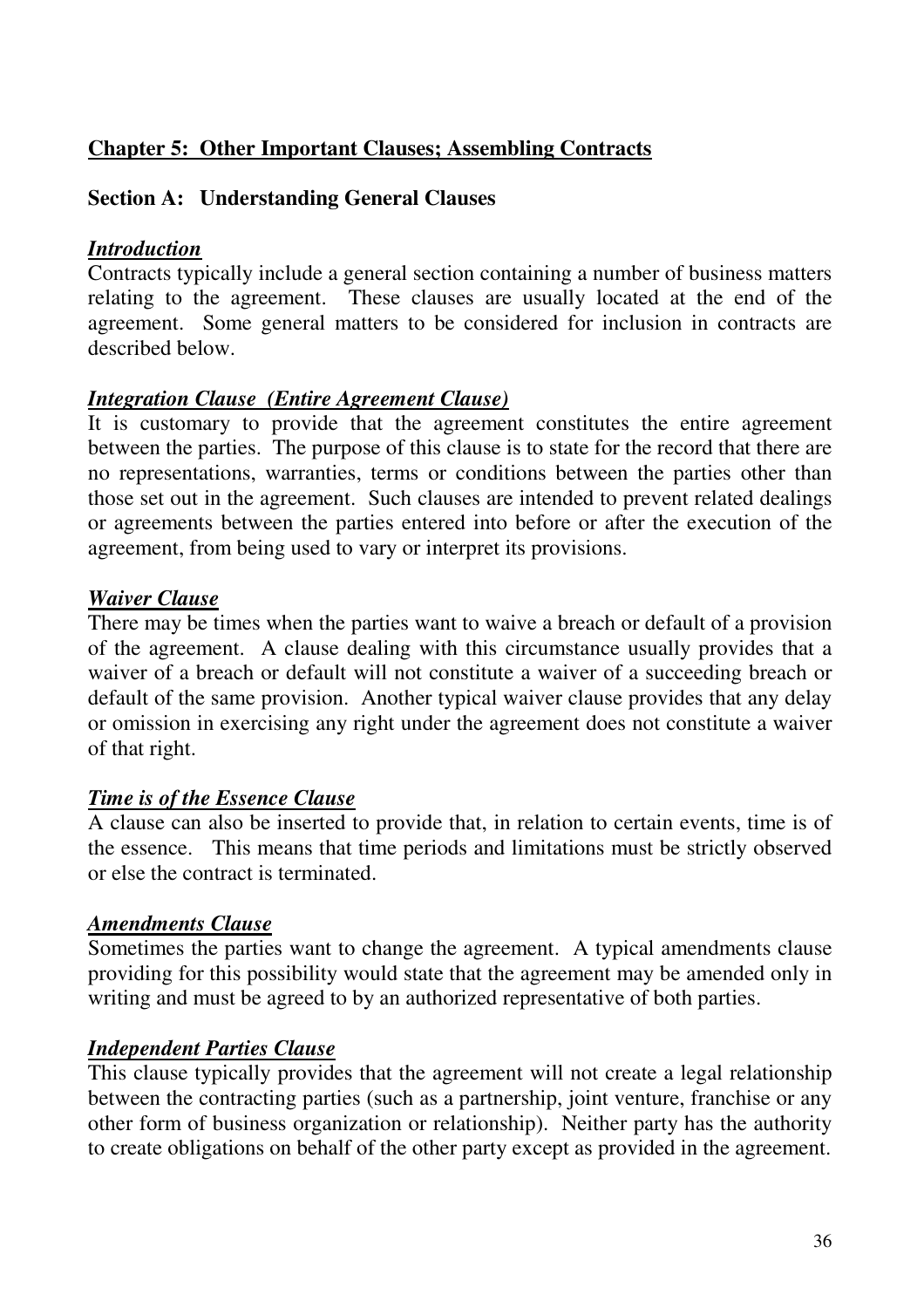# *Survival Clause*

It is customary to specifically provide for the survival of an obligation after the termination of the contract. For example, if the parties intend for warranties to survive the termination of the agreement, then they would specifically so state in a survival clause.

# *Severability Clause*

If the contract is ever litigated, it is possible that a court could rule that only a part of the agreement is invalid, illegal or unenforceable. To provide for this possibility, an agreement can provide that the invalid, illegal, or unenforceable part can be severed from the agreement and that the remainder of the agreement can continue in full force and effect.

# *Remedies Clause*

An agreement often provides a statement of remedies that are available in case of a breach. However, there are also general remedies available under the law. This legal situation is often addressed by including a provision that states that the remedies expressly stated in the contract shall be in addition to, and not in substitution for, those generally available under the law.

# *Further Assurances Clause*

Including this clause obligates parties to perform further actions or execute further documents after closing or execution, either indefinitely or for a specified period of time.

# *Currency Clause*

When negotiating international agreements, it is wise to insert a clause specifying the currency in which money owing under the agreement is to be paid. This can also come into play in the event a court awards damages under the agreement. Consideration should also be given to specifying a conversion date in this clause.

# **Section B: Assignments**

# *Introduction*

It is not uncommon for a party to wish to assign certain rights to payment or performance to a third party. Through the use of an assignment clause in a contract, the benefit of the contract can be reassigned from the intended beneficiary to a third party.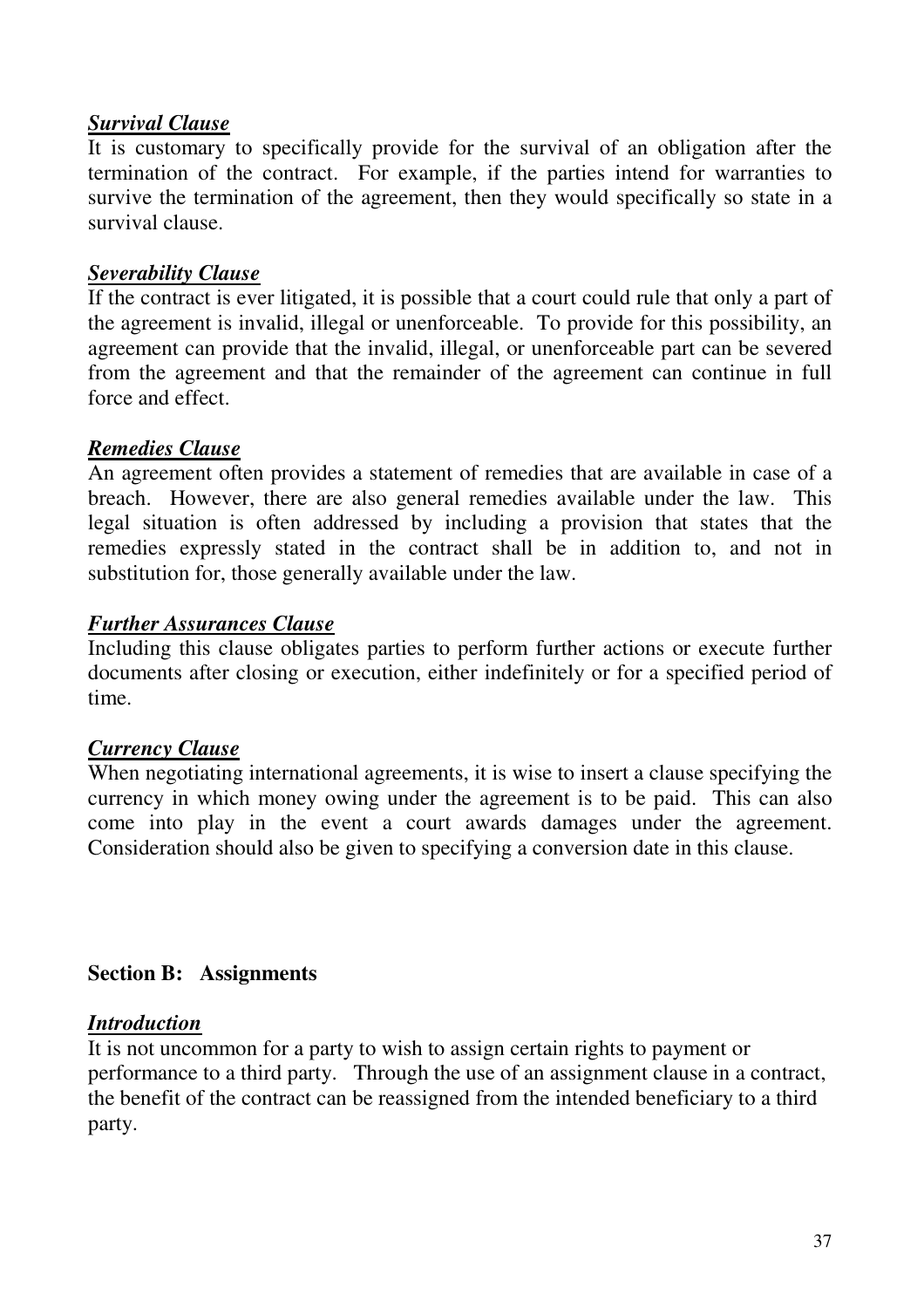# *Effecting an Assignment*

An assignment involves the act of transferring to another all or part of one's property, interest or rights. To assign a right, the assigner must show intention to make the present transfer without any further action required (by either party). From a drafting standpoint, it is best to use an active verb to connote immediate movement of the right from assignor to assignee. Examples include "I hereby give, transfer, convey". Avoid using such terms as "will" or "promise to", because such language suggests that the assignment hinges on a future event. Although oral assignments may be binding in some cases, it is generally in the parties' interests to make the assignment in writing and executed by both the assignor and assignee. Any written assignment should clearly identify the parties and rights being transferred. A written assignment should also define the consideration given by the assignee (if any) in return for the benefit of the assignment.

# *Limitations on Assignments*

The ability of a party to assign its interest in a contract may be limited by contract, or in some cases by law or public policy. Parties can protect themselves from assignments by adding a clause to the contract to either: (a) prohibit assignment of any contract right, or (b) prohibit any such assignments by one party without the consent of the other party to the contract.

# **Section C: Contract Interpretation Issues**

# *Introduction*

When the terms of an agreement are expressed clearly and comprehensively, the fact of contract formation and the extent of each party's commitment can be ascertained with relative ease by the interpretation of the language in the written contract. However, problems arise in cases where the parties fail to express their assent adequately, leave a material aspect of their agreement vague or ambiguous, or fail to resolve or provide for a material aspect at all. Obviously, such problems can arise when insufficient attention to detail is given in drafting the contract; similarly, poor drafting can result in the contract not clearly reflecting the parties' expectations. Indefiniteness can thus result from vagueness, ambiguity, omission or irresolution.

# *Problems of Vagueness and Ambiguity*

Vagueness results when a term is stated so obscurely or in such general language that one cannot reasonably determine what it means. Ambiguity results when a term is capable of more than one meaning. Ambiguity can lie in a word itself or in the structure of a sentence; ambiguity can also result from inept sentence construction. Sometimes, the parties' meaning can become clear if interpreted in context. Some clarity may be gained by reference to the parties' course of dealing, custom or usage in the commercial environment in which the parties made the agreement, or by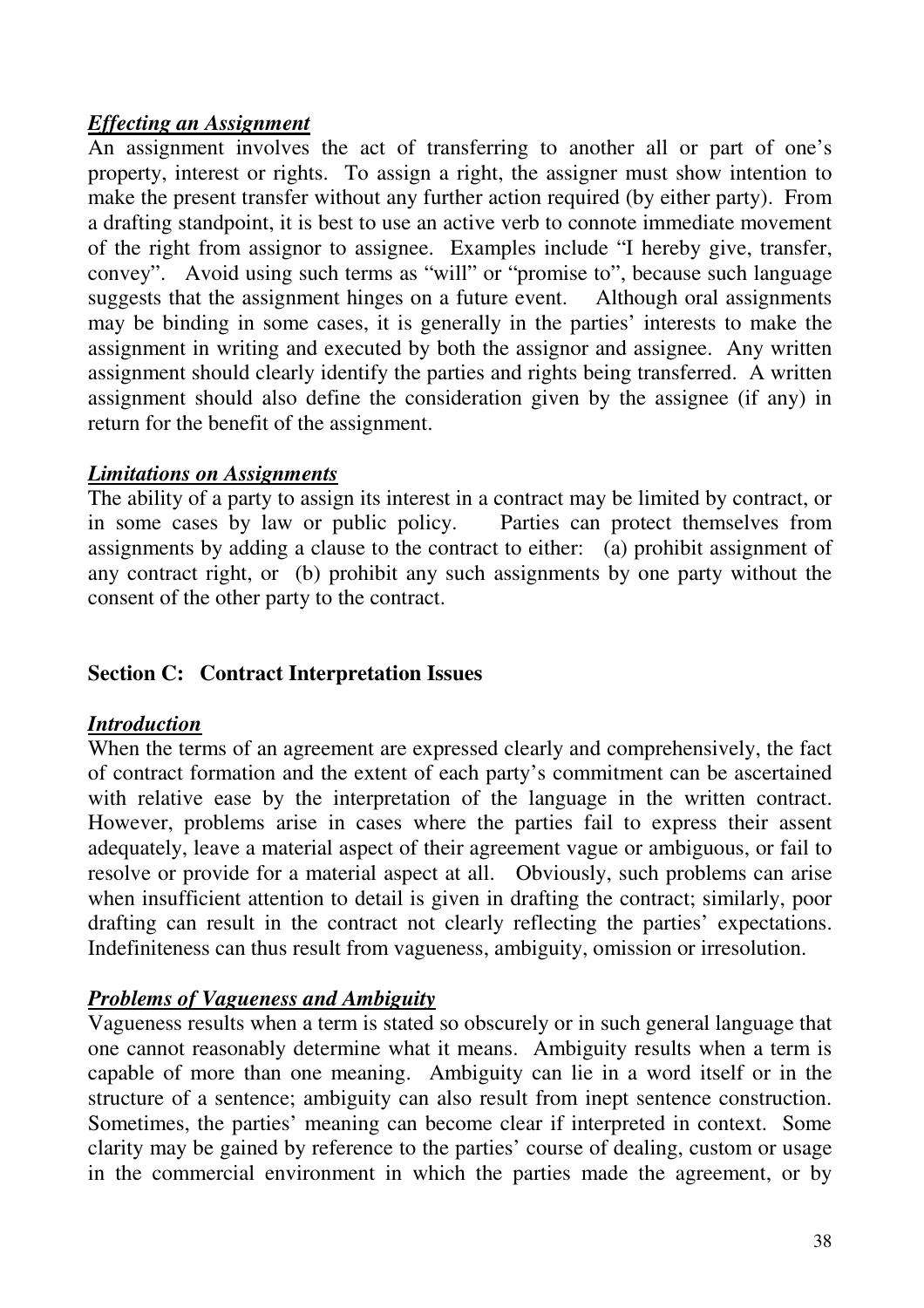standardized terms recognized by law. But contextual evidence cannot always save a vague or ambiguous term. Thus, failure to properly communicate the parties' intentions in the agreement can result in the contract not being sufficient to create an enforceable relationship.

# *Omitted Terms*

If a term is omitted, it simply is not there. The agreement would have a gap regarding that particular aspect of the parties' relationship.

# *Unresolved Terms*

Unresolved terms result when the parties have raised an issue in their agreement, but have not yet settled it, leaving it to be resolved by agreement at some later time. In such cases, indefiniteness results from the parties' deliberate postponement of agreement on the particular term. Nevertheless, an "agreement to agree" is not regarded as definite enough to create a firm and final contract.

# *"Gap Fillers"*

A "gap filler" is a provision legally implied into a contract to supplement or clarify its express language. In attempting to interpret indefinite contracts, gap fillers may be used to supplement contracts (but not to override the parties' probable intent). Gap fillers are standard terms supplied by law. Some gap fillers supply generalized obligations that are likely to be implied in all kinds of contracts; some gap fillers are very specific and relate to particular types of terms in specialized contracts. An example of a gap filler that supplies a general obligation is the obligation implied by the law that the parties use their best efforts to effect the contract's purpose. Commercial codes (such as the CISG or the UCC) supply gap fillers that relate to specific aspects of particular kinds of contracts.

# *Implication of Law Irrespective of Intent of the Parties*

Nevertheless, some legally implied obligations are so fundamental to fair dealing or so strongly demanded by public policy that they are mandatory and are part of the contract regardless of the parties' actual intent. Such terms are more a matter of regulation than of intent. That is, the law's true purpose in imposing standard terms is not so much to ascertain what the parties reasonably must have intended, but to limit contractual autonomy in the interests of public policy. For example, the underlying policy may be to protect a weaker party from one-sided and unfair contract terms. One of the most important and pervasive mandatory construed terms is the general obligation of both parties to perform the contract reasonably and in good faith. It should also be noted that there are some construed terms that are so strongly implied as a matter of public policy that they become part of the contract unless the express terms of the agreement clearly exclude them. In some cases, even a clear exclusion is not sufficient unless it complies with specified rules that may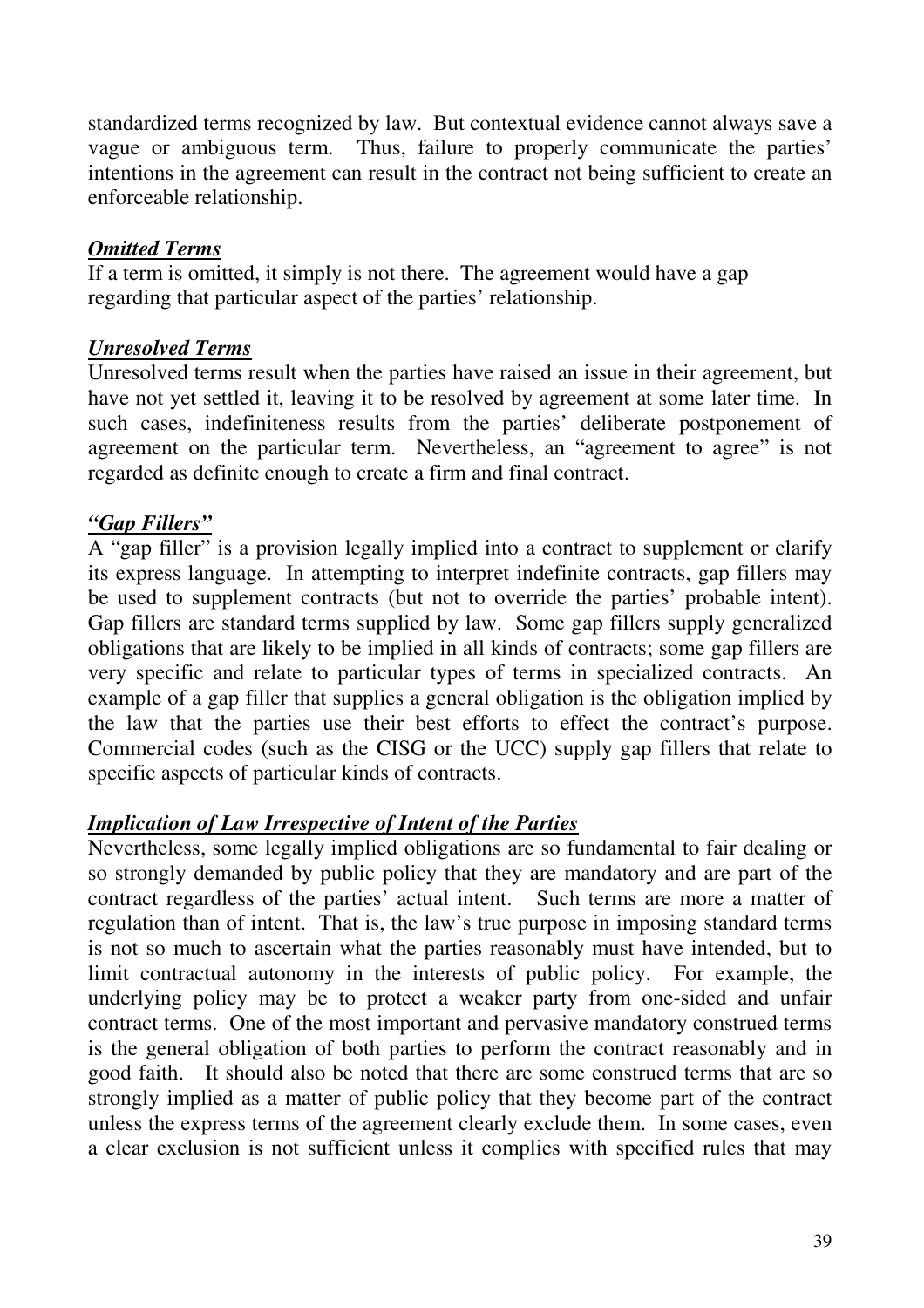prescribe the use of particular language or format. Examples would include disclaimers of warranties.

# *Terms Left for Future Determination*

If the parties cannot agree upon a specific term and determine to leave it for future determination, they have a number of alternatives. First, the parties can decide on a formula or an external source or standard in order to provide for objective criteria for future determination of the term. As a second alternative, the parties can opt to leave the determination of the term to the discretion of one party, although such a provision is risky to the party who defers discretion to the other. The parties can also opt to omit the term from the contract; however, the omission of a central term may render the contract itself unenforceable. The parties may also deliberately defer the term by "agreeing to agree"; however, caution is necessary in such cases since the general rule is that no contract comes into existence until all its material terms have been settled.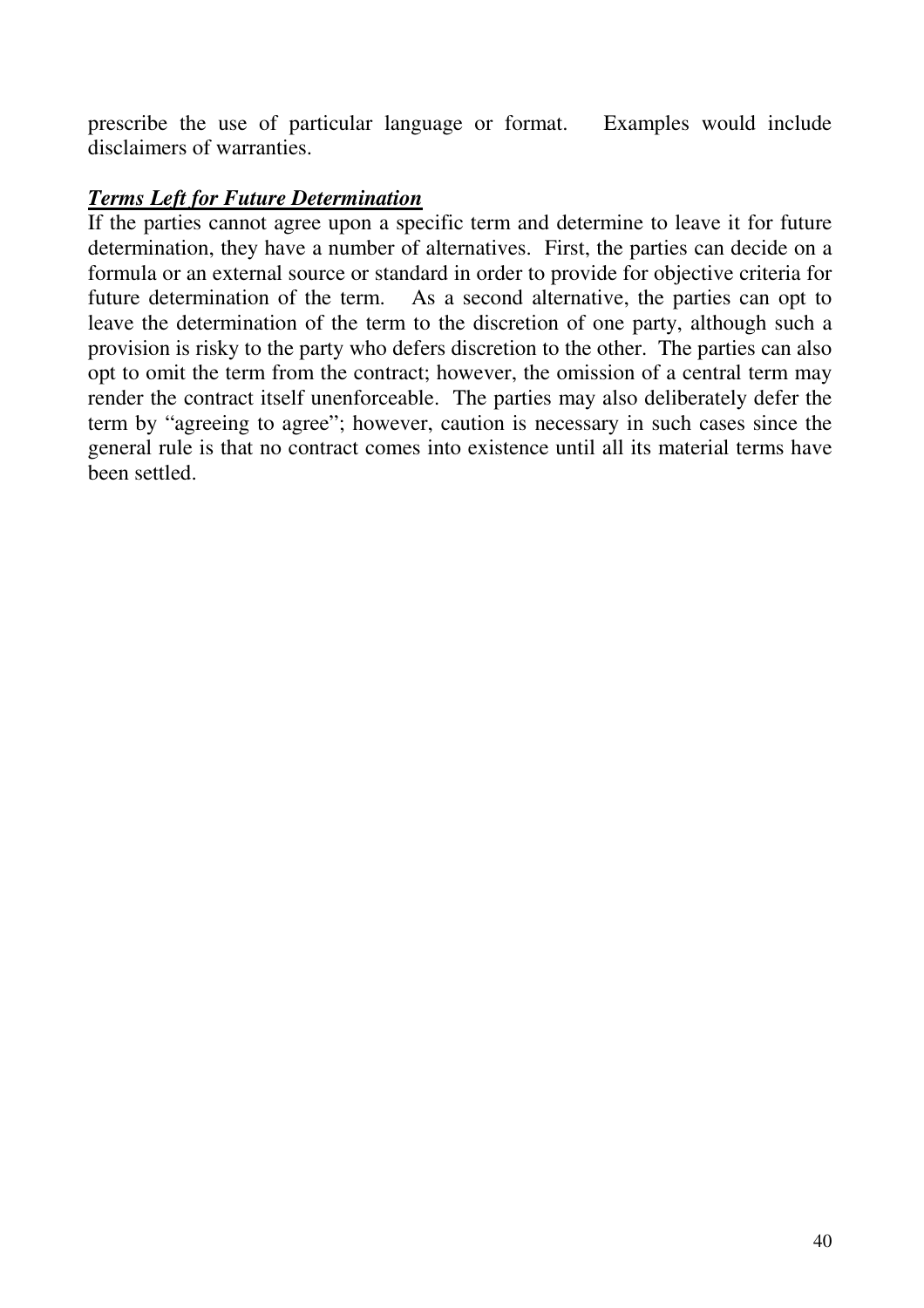## *PART 3*

#### **Basic Language Guide to Drafting Legal Documents in English**

| Archaic terms <b>e.g.:</b> |  |
|----------------------------|--|
| hereinafter                |  |
| hereby                     |  |

aforesaid

deem

## **Avoid these where possible!**

**Legal pairs and phrases**, e.g.: at or about any and all basic and fundamental full and complete true and accurate each and every true facts important essentials initial preparation(s) future plans period of time accurate manner at an early time educational process good and sufficient

## **Either replace with a single word, or choose one of the words.**

#### **Latin or foreign expressions** e.g.:

*bona fide ipso facto pacta sunt servanda in rem*

**Plain English, not legalese** *Not… but…*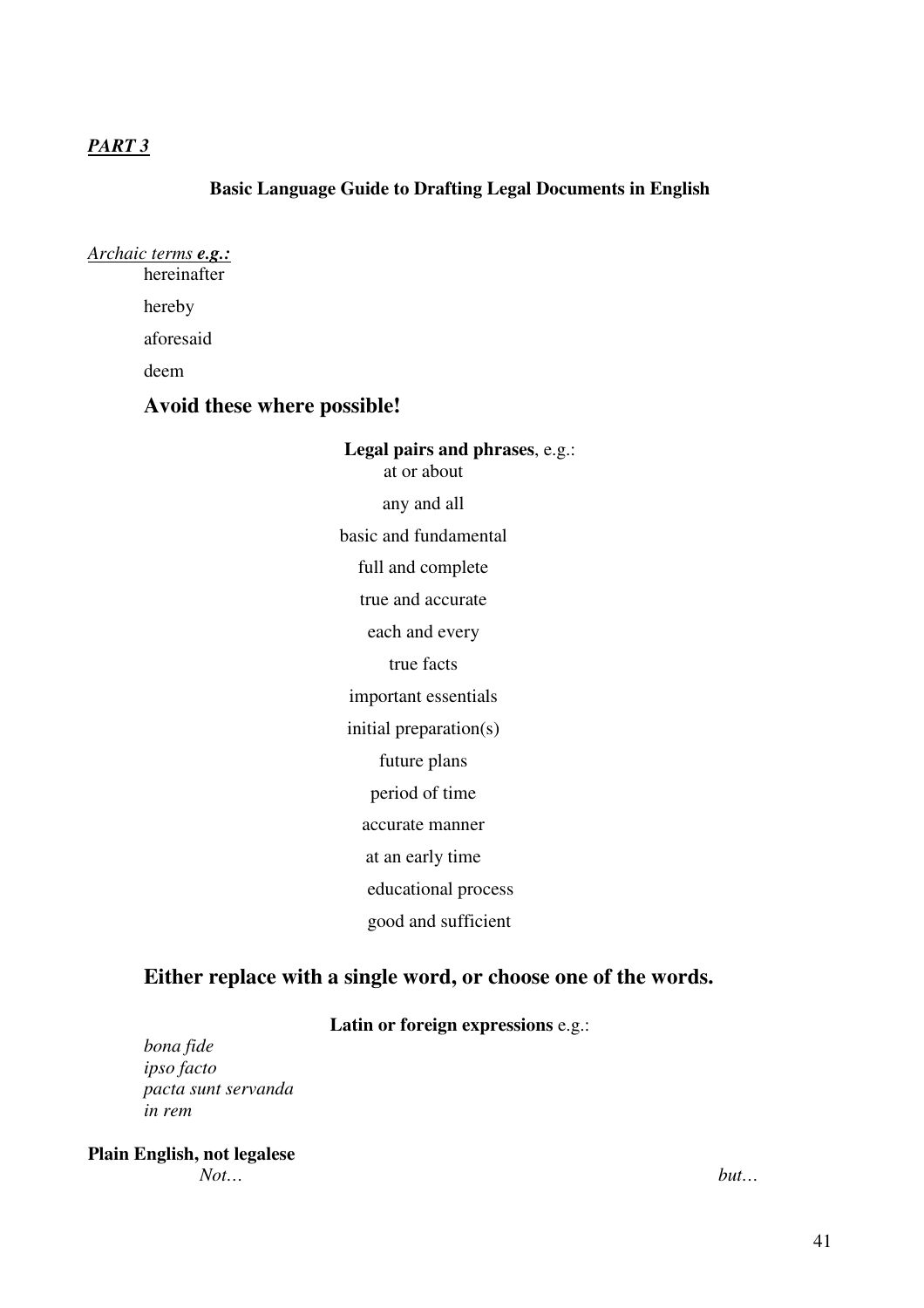| perform                    | do                  |
|----------------------------|---------------------|
| render                     | make/give/give back |
| commence                   | begin/start         |
| terminate                  | end/stop            |
| ascertain                  | learn/find out      |
| deem                       | think/consider      |
| on the grounds that        | because             |
| for the reason that        | because             |
| due to the fact that       | because             |
| based on the fact that     | because             |
| in view of the fact that   | because             |
| owing to the fact that     | because             |
| during the course of       | during              |
| in the event that          | if                  |
| for the purpose of         | to                  |
| the question as to whether | whether             |
| take into consideration    | consider            |
| a number of                | some/many           |
| annex                      | attach              |
| approximately              | about               |
| at the present time        | now                 |
| commence                   | begin               |
| despite the fact that      | although            |
| dispatch                   | send                |
| forward                    | send                |
| mutually agree             | agree               |
| per annum                  | a year              |
| portion                    | part                |
| pursuant to                | by, under           |
| remainder                  | rest                |
| retain                     | keep                |
| subsequent to              | after               |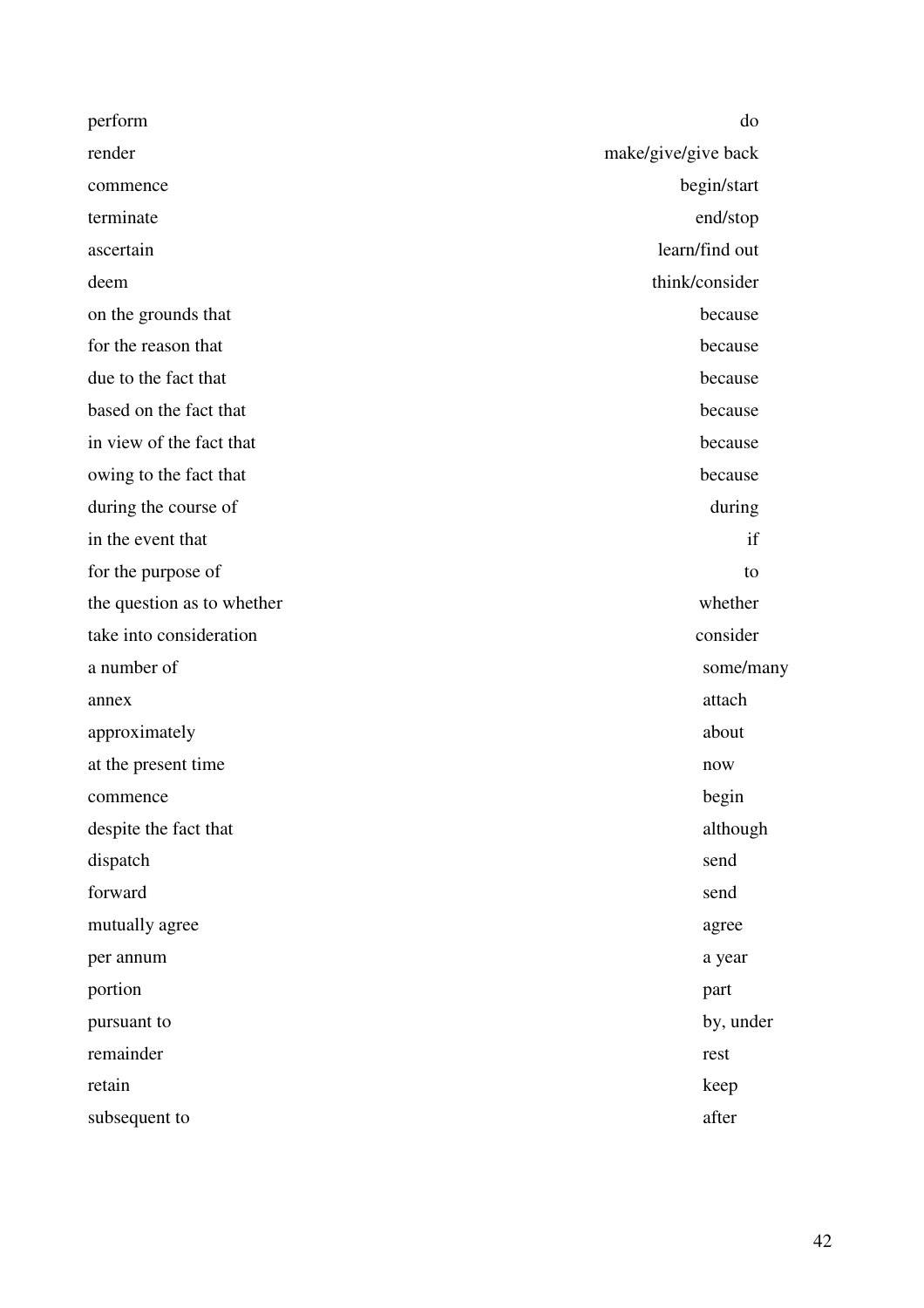(see also below: "Officialeglish")

#### **Passive to active: examples**

When the employee *is returned* to duty, leave balances *are reconstructed* and any leave *forfeited is restored.*

becomes:

When the company returns the employee to duty it reconstructs leave balances and restores any forfeited leave.

and…

Written comments *should be sent* to Mindaugas Ensefalaitis. *They must be received* on or before May 1.

#### becomes:

Please send written comments to Mindaugas Ensefalaitis, to reach him on or before May 1.

and finally…

In response to comments *that were received*, it *has been determined* by the department that proposal § 151.12 *will be deleted* and a new *part will be added.*

becomes:

In response to comments, the department will delete proposed § 151.12 and add a new part.

#### **Sentences: keep them short**

One 50-word sentence…

It has been determined that this is not a major amendment under EU Directive 12291 because this amendment will not result in an annual effect on the economy of  $\varepsilon$ 100 million or more or a significant increase in costs for consumers; industry; or Community, Member State, or local government agencies.

… could read as three short sentences:

This is not a major amendment under EU Directive 12291. It will not result in an annual effect on the economy of  $\varepsilon$ 100 million or more. Nor will it significantly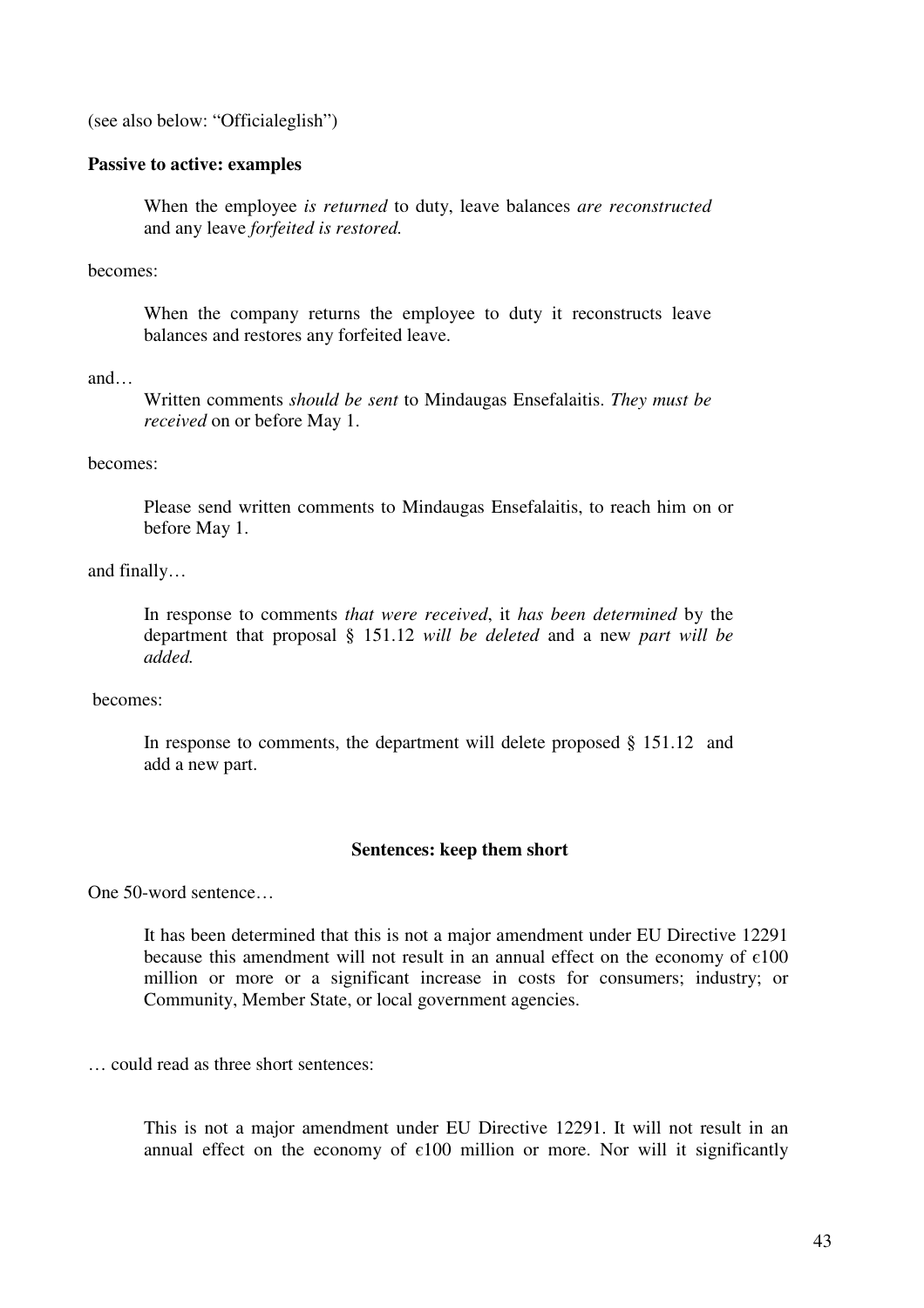increase costs for consumers; industry; or Community, Member State, or local government agencies.

#### **Sentences: keep subjects and verbs together:**

The following:

*The courts generally*, when a taxpayer hands over all books and records and otherwise makes a full and complete disclosure of all of the facts to a third party to whom the task has been given of preparing the taxpayer's annual tax return, *will not find fraudulent intent*.

looks better as…

*The courts generally will not find fraudulent intent* when a taxpayer hands over all books and records and otherwise makes a full and complete disclosure of all of the facts to a third party to whom the task has been given of preparing the taxpayer's annual tax return.

**Note:** the above sentence also has other problems.

#### **Sentences: keep compound verbs together.**

The Director *may*, in accordance with the procedures set forth in part 104 of this chapter, *take* action against counsel for improper conduct in the course of an investigation.

This might read:

The Director *may take* action against counsel for improper conduct in the course of an investigation. Procedures are in part 104 of this chapter.

**Note**: the new version also deals with other problems in the first sentence.

#### **Sentences: put verbs early**

Verb late:

Photographs and other kinds of job and professional information such as current duties, prior employment, types of degrees, and schools *are* optional kinds of information for the intranet.

Verb early:

Optional kinds of information for the intranet *are* photographs and other kinds of job and professional information such as current duties, prior employment, types of degrees, and schools.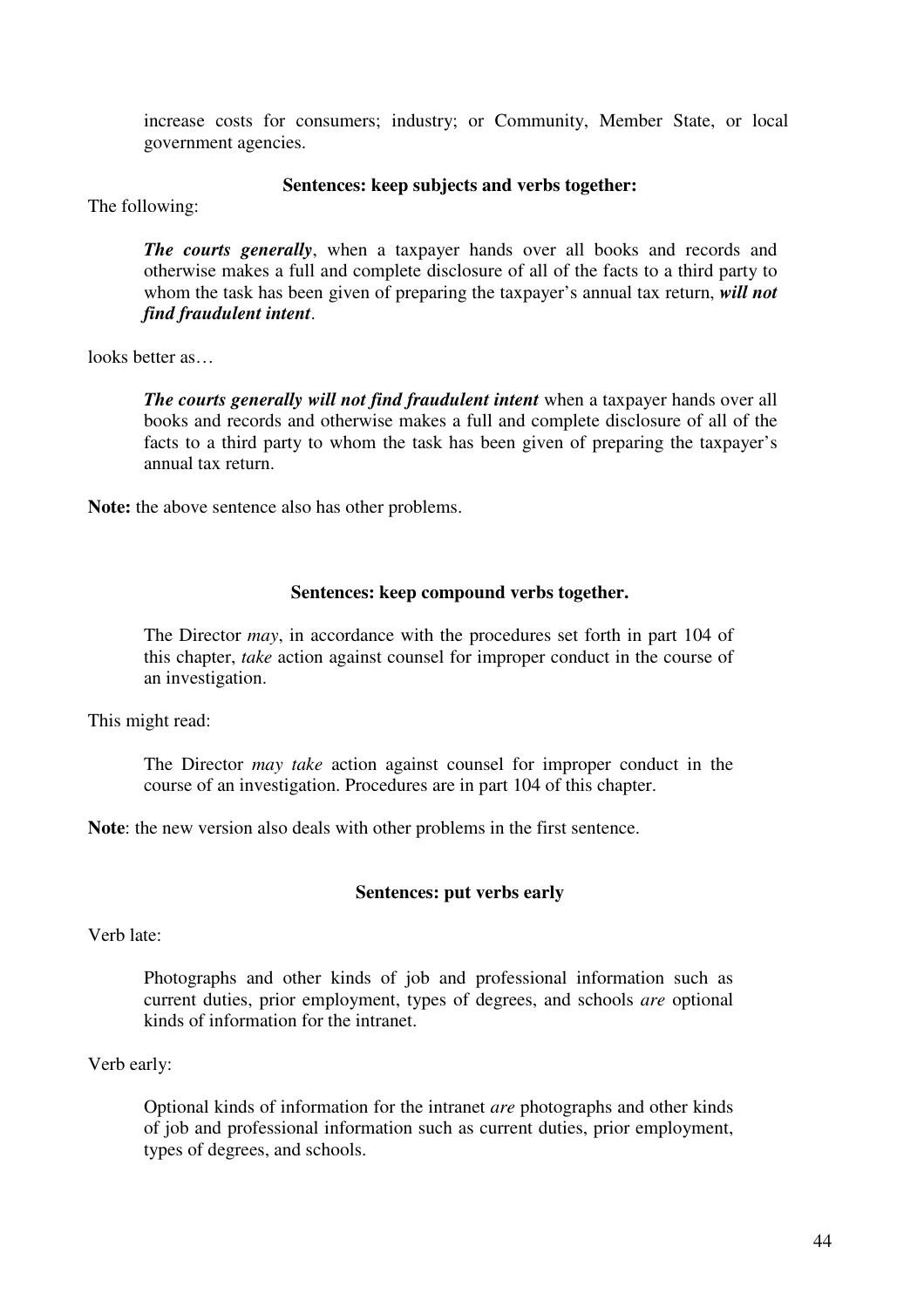**Note:** the improved sentence could still be better…

#### **Sentences; put main clauses early**

Main clause late:

If it is found that any Member State adjustment to the Commission rule is in any way ambiguous with respect to the stringency of applicability, the stringency of the level of control, the stringency of the compliance and enforcement measures, or the stringency of the compliance dates, for any affected source or emission point, *we will disapprove the Member State rule*.

Main clause early:

*We will disapprove the Member State rule* if it is found that any Member State adjustment to the Commission rule is in any way ambiguous with respect to the stringency of applicability, the stringency of the level of control, the stringency of the compliance and enforcement measures, or the stringency of the compliance dates, for any affected source or emission point.

**Note:** the improved sentence could still be *much* better…

#### **Sentences: rearrange long ones**

Long and lifeless…

No person may directly or indirectly offer for three years after the conversion to acquire or acquire the beneficial ownership of more than 10% of any stock in the converted savings association without the prior written approval of the Financial and Investment Controls Agency (FICA).

Surgically punctuated:

For three years after the conversion, a person must have the prior written approval of the Financial and Investment Controls Agency (FICA) for the following: a direct or indirect offer to acquire (or acquire the beneficial ownership of) more than 10% of any stock in the converted savings association.

**Note:** the change to positive language helps.

**Note also:** the possibility to use a list.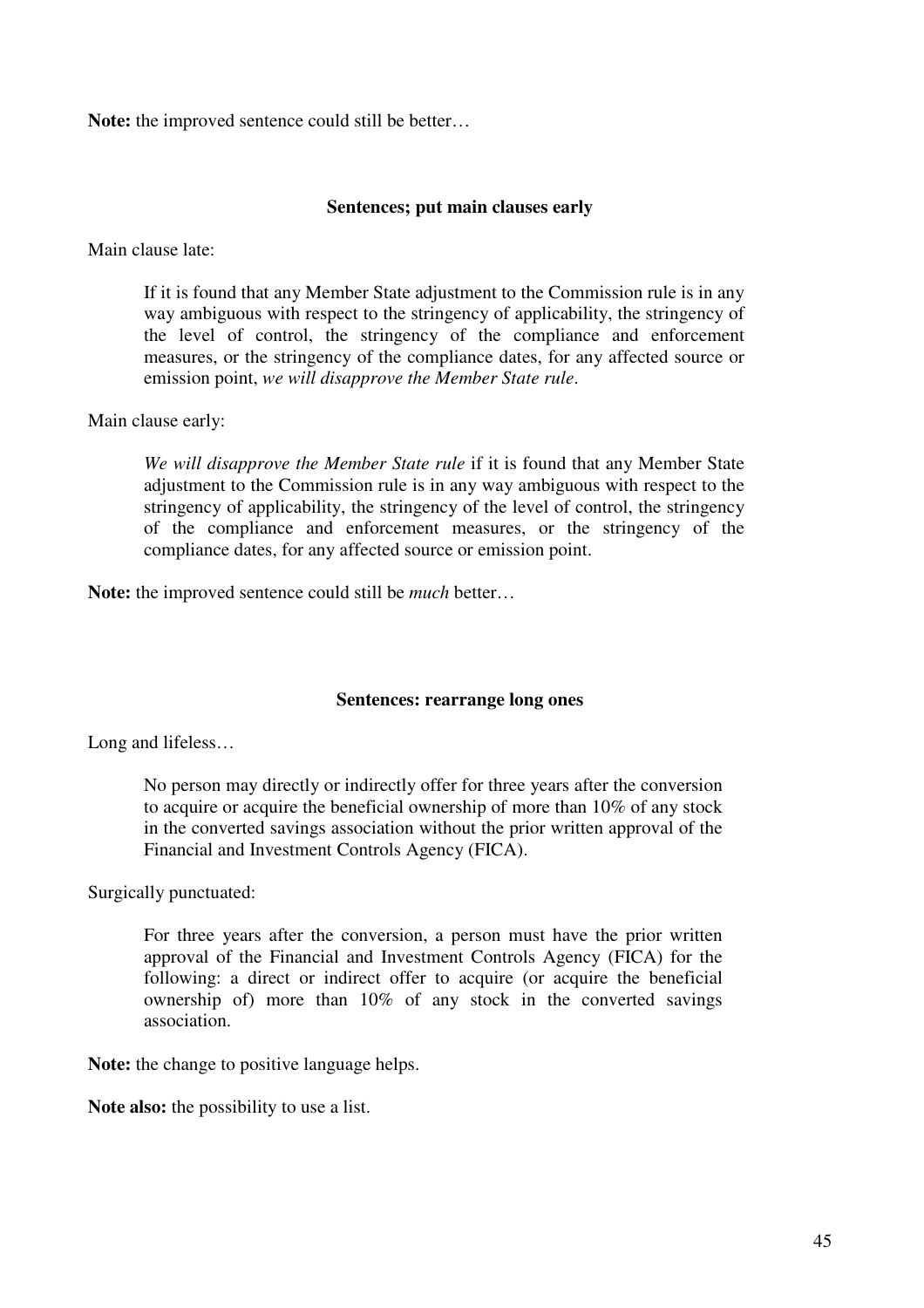#### **Parallelism: grammatical**

All parts of a list should use the same grammatical form. Below are four possibilities:

#### *All actions*

In phase 1, do three tasks:

- □ Conduct paint tests.
- □ Analyze test equipment.
- $\Box$  Write software documentation.

#### All things

Phase 1 has three tasks:

- □ Paint tests.
- □ Test-equipment analysis.
- □ Software documentation.

#### *All gerunds*

Phase 1 has three tasks:

- $\Box$  Conducting paint tests.
- Analyzing test equipment.
- □ Writing software documentation.

#### All infinitives

Phase 1 has three tasks:

- $\Box$  To conduct paint tests.
- To analyze test equipment.
- To write software documentation.

#### **Parallelism: to clarify comparisons**

#### Comparison difficult

The total value of the cash is called "cash in" when deposited into the system. The term "cash out" refers to the total value of the cash removed from the system.

#### Comparison easy

"Cash in" means the total value of the cash deposited into the system. "Cash out" means the total value of the cash removed from the system.

#### *Single* if *obscures differences*

If the volume of traffic is heavy, vehicles may have to wait at the border for three days or more. Expect a wait of up to two days if the volume of crossborder traffic is light.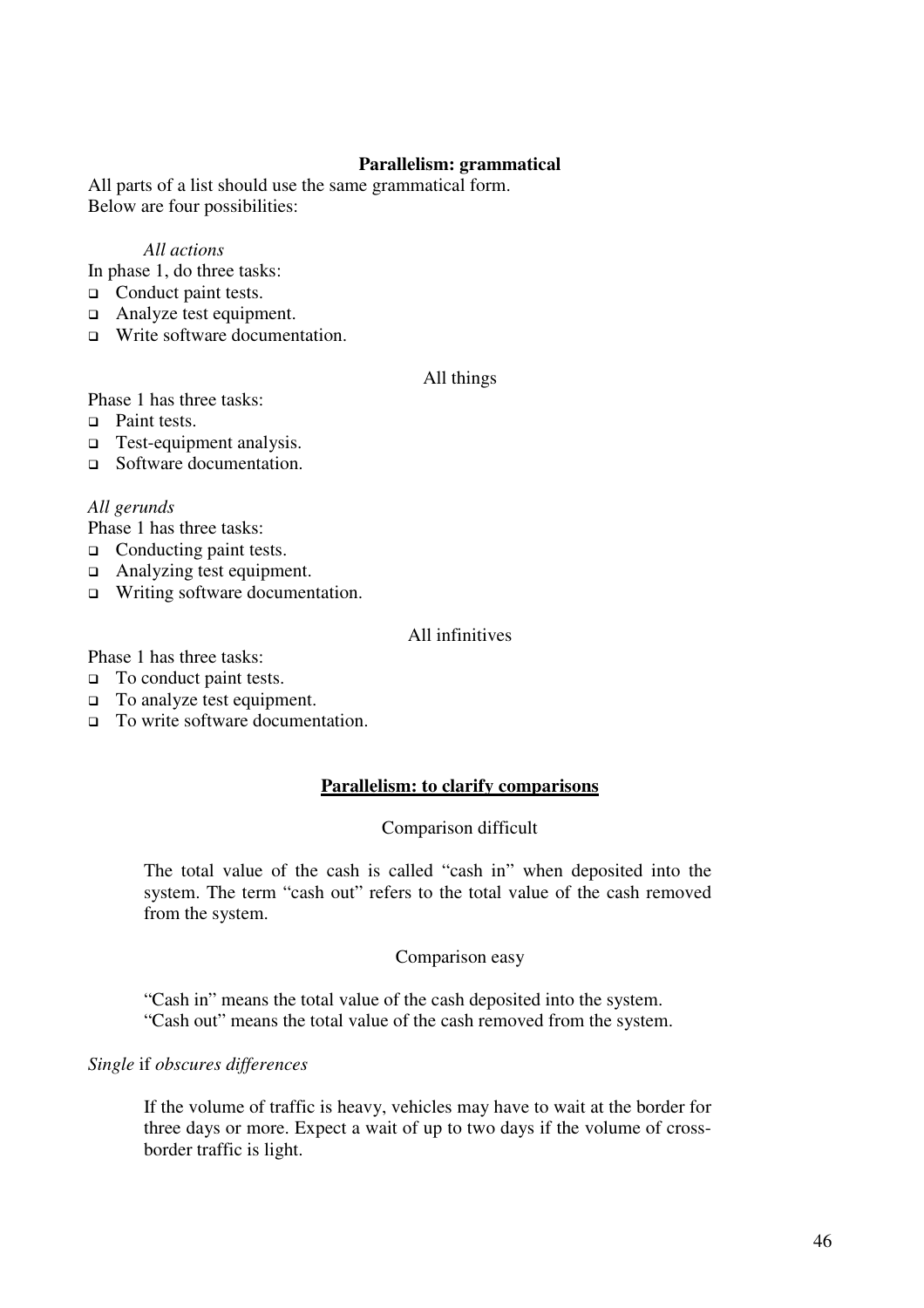## *Two* ifs *clarify differences*

If the volume of traffic is heavy, vehicles may have to wait at the border for three days or more.

If the volume is slow, the wait is likely to be less than two days.

**Note:** Special rule in special case: e.g., *if..., then…*

## **Use vertical lists to test for parallelism**

#### *Running text hides the error*

The identification code speeds up filing, retrieval, and eventually to dispose of the documents.

*Lack of* –ing *ending stands out*

The identification code speeds up:

- filing,
- $\Box$  retrieval, and eventually
- $\Box$  to dispose of the documents

**Note:** a list usually contains no more than seven elements…

#### *Long list loses parallelism*

As the Equal Opportunities Counselor, you have these duties:

- 1. Make whatever inquiries…
- 2. Seek to resolve…
- \* \* \*
- 9. The aggrieved person's identity must not be revealed.

## *Long list holds parallelism*

As the Equal Opportunities Counselor, you have these duties:

- 3. Make whatever inquiries…
- 4. Seek to resolve…

\* \* \* 10. Do not reveal the aggrieved person's identity.

## **Parallelism for style and presentation in headings**

#### *Equal weight to unequal topics*

- § 1.1 How to apply to the Court.
- § 1.2 Who may apply to the Court.
- § 1.3 What an application to the Court involves.
- § 1.4 What follows filing of an application with the Court.
- § 1.5 What a final judgment of the court involves.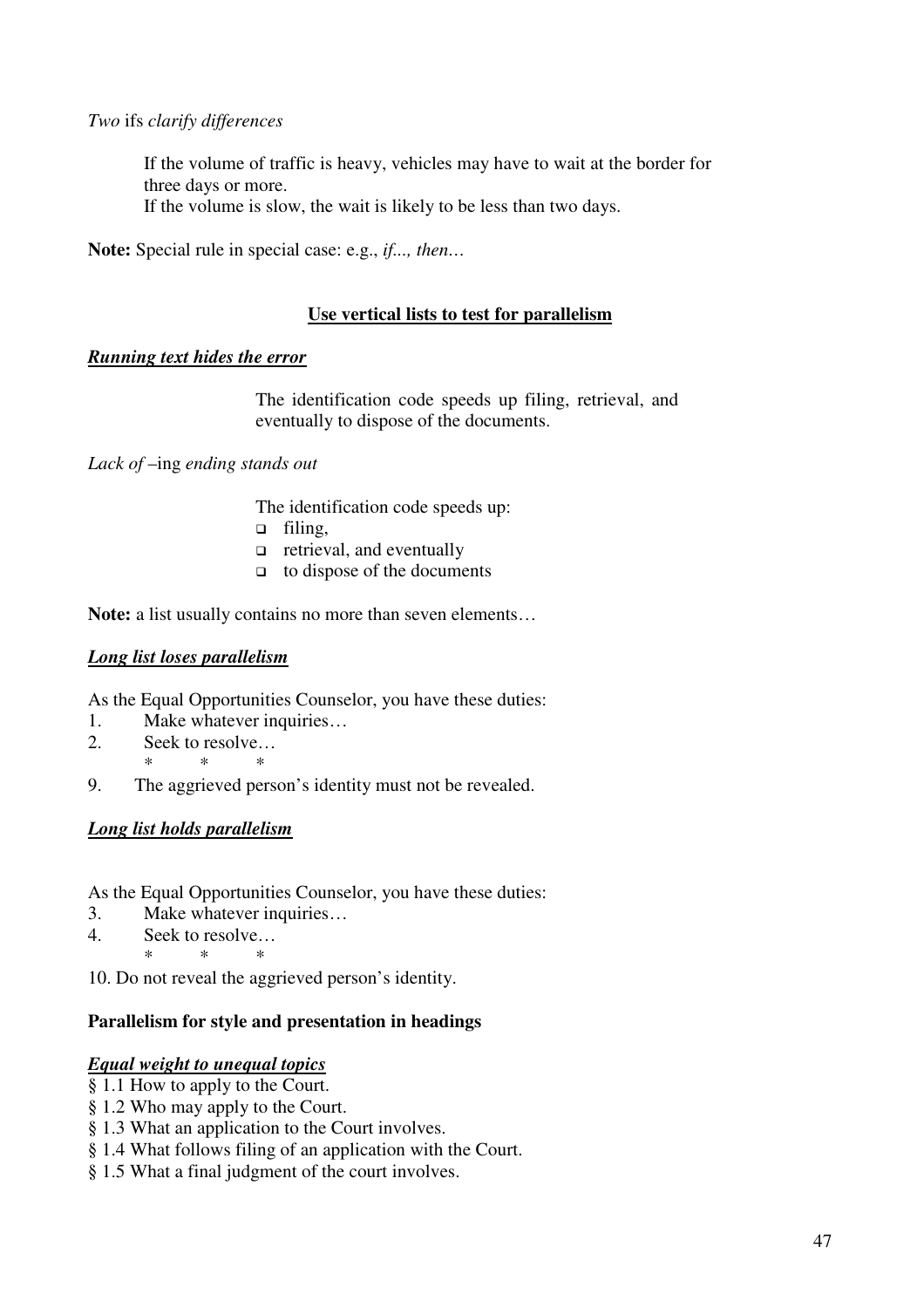## *Minor topics are subordinated*

§ 1.1 How to apply to the Court. [Includes § 1.2 above] § 1.2 What an application to the Court involves. [Includes § 1.4 above] § 1.3 What a final judgment of the court involves.

## *Inconsistency obscures logic*

§ 1.1 How the Commission is involved in the approval process.

- § 1.2 What role the Department plays in the approval process.
- § 1.3 Other players.

## *Parallelism makes logic visible*

§ 1.1 How the Commission is involved in the approval process.

- § 1.2 How the Department is involved in the approval process.
- § 1.3 How others are involved in the approval process.

## *Differences late*

- § 1.1 General requirements for all containers.
- § 1.2 Specific requirements for dry bulk containers.
- § 1.3 Specific requirements for liquid bulk containers.

## *Differences early*

- § 1.1 All containers: general requirements.
- § 1.2 Dry bulk containers: specific requirements.
- § 1.3 Liquid bulk containers: specific requirements.

#### **Parallelisms: save words**

## Wordy

## *The use of seniority for furlough and rehiring of employees helps employees, and advantages are also gained by employers and communities.*

## Economical

The use of seniority to furlough and rehire employees helps employees, employers, and communities.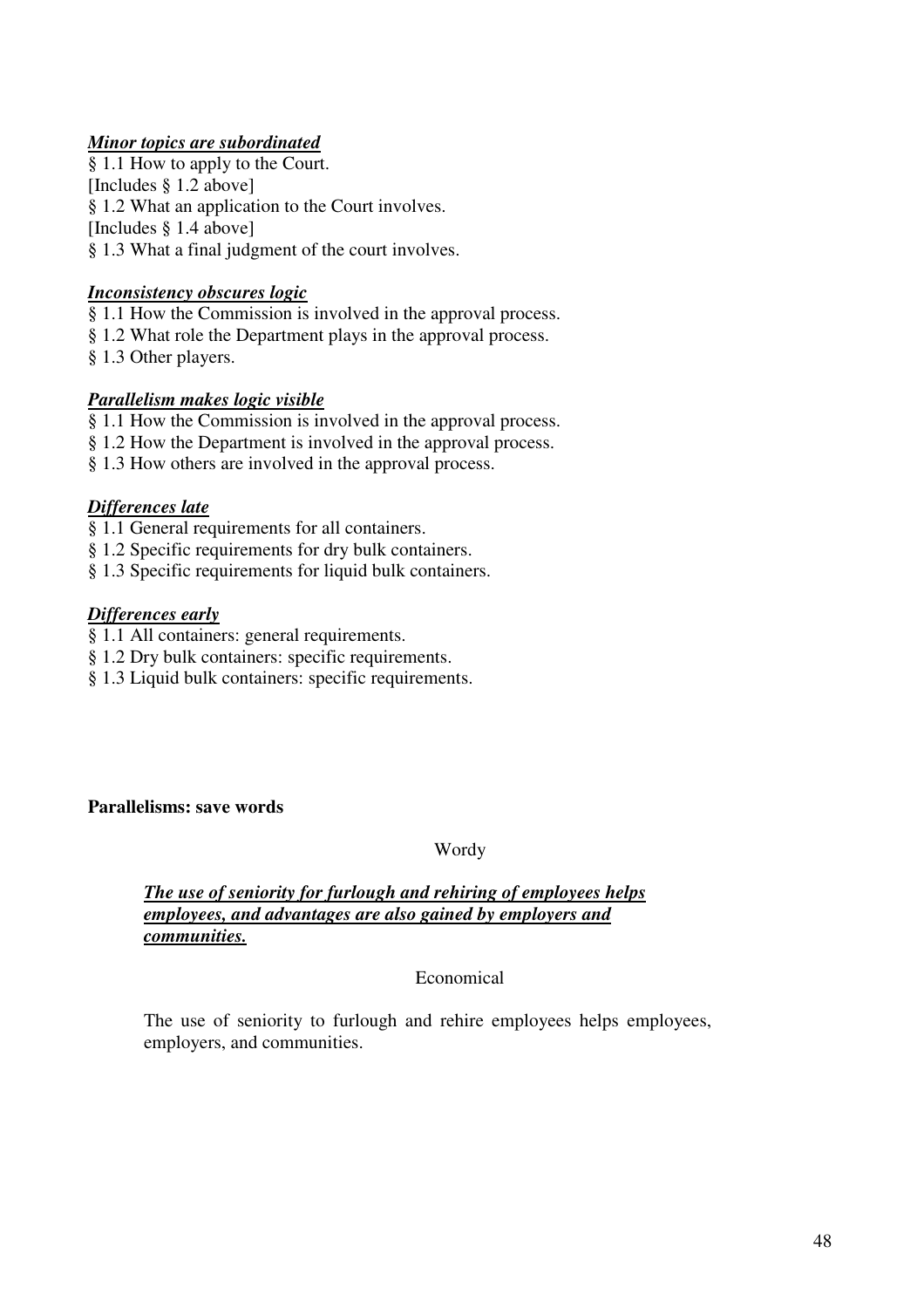## **Economy**

- $\Box$  Shorter is usually (but not always) better.
- $\Box$  Ten pages may be too much; 100 pages may be not enough.
- Length depends on **content** and **audience**.
- Plain language saves words (but adds headings).
- Plain language improves organization, wording and content.

Useful pointers include:

#### **Economy: make verbs do more work**

## *Verbs are action words. Verbs* **do** *things.*

### **Economy: use more Verbs**

*Nouns are static* At the *start* of the program… Due to *changes* in formats… The test must include two things: A *demonstration* of…

 $\Box$  An analysis of...

#### **Verbs add life**

When the program *starts*… Because formats *changed*… The test must include two things:

- *Demonstrate*…
- *Analyze*…

## **Economy: avoid the** *…ion of* **and the** *…ment* **of**

*The …ion of* and *the …of You are responsible for* **the development** *and* **implementation of** *the program.*

Trading must stop during *the preparation* by the Exchange for *the replacement of* the electronic price indicators.

Verbs add life

You are responsible for *developing* and *implementing* the program. Or, *Develop* and *implement* the program.

Trading must stop while the Exchange *prepares* to *replace* the electronic price indicators.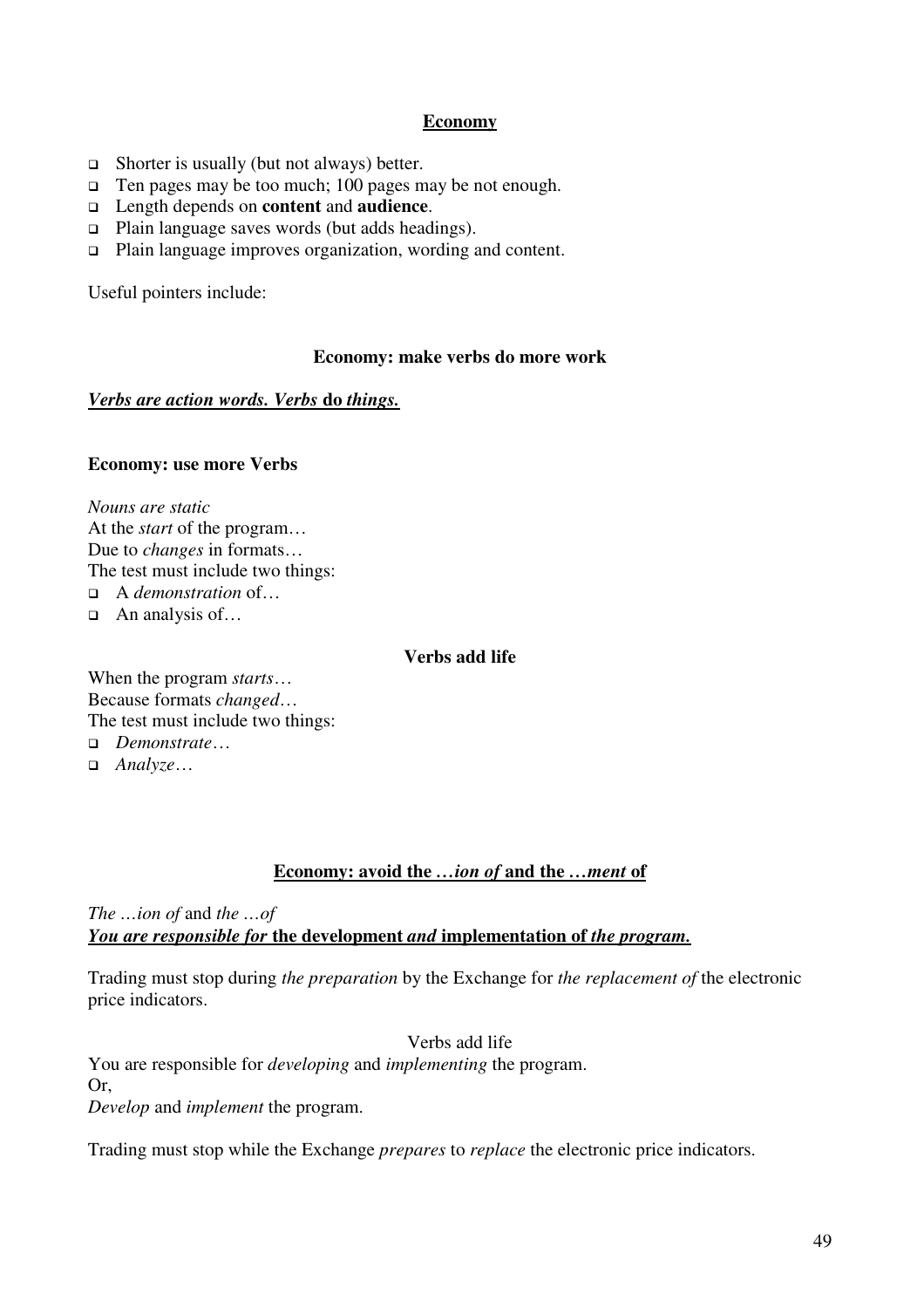#### **Economy: make verbs strong**

Examples of weak verbs: *is/are, give, have, make, take, provide*.

| be      | Weak sentence<br>Weak verb<br>These regulations are<br><i>applicable</i> to all<br>employees. | Strong sentence<br>These regulations<br><i>apply</i> to all<br>employees |
|---------|-----------------------------------------------------------------------------------------------|--------------------------------------------------------------------------|
| have    | The regulation will have<br>a significant effect on<br>deposits.                              | The regulation<br>will <i>significantly</i><br><i>affect</i> deposits.   |
| make    | Make use of the procedure.                                                                    | Use the procedure.                                                       |
| provide | Provide motivation for<br>industry to comply.                                                 | <i>Motivate</i> industry to<br>comply                                    |

#### **Economy: prefer the present tense**

Write as if the text (e.g., contract, statute, rule) is already in effect. That way, you avoid the extra words that go with complex tenses.

#### Complex verb tenses

§ 1.4 If Employee shall repeat conduct in respect of which Employer has already issued a warning, then the next phase of the disciplinary procedure will come into effect.

#### Simple present tense

§ 1.4 If Employee repeats conduct covered by Employer's previous warning, then the next phase of the disciplinary procedure comes into effect.

#### **Economy: reduce length of clauses and phrases**

Clause

The domestic legal systems *that are subordinate to EU law* retain a degree of independence.

#### *Phrase*

The domestic legal systems *subordinate to EU law* retain a degree of independence.

#### *Word*

The *EU*'s domestic legal systems retain a degree of independence.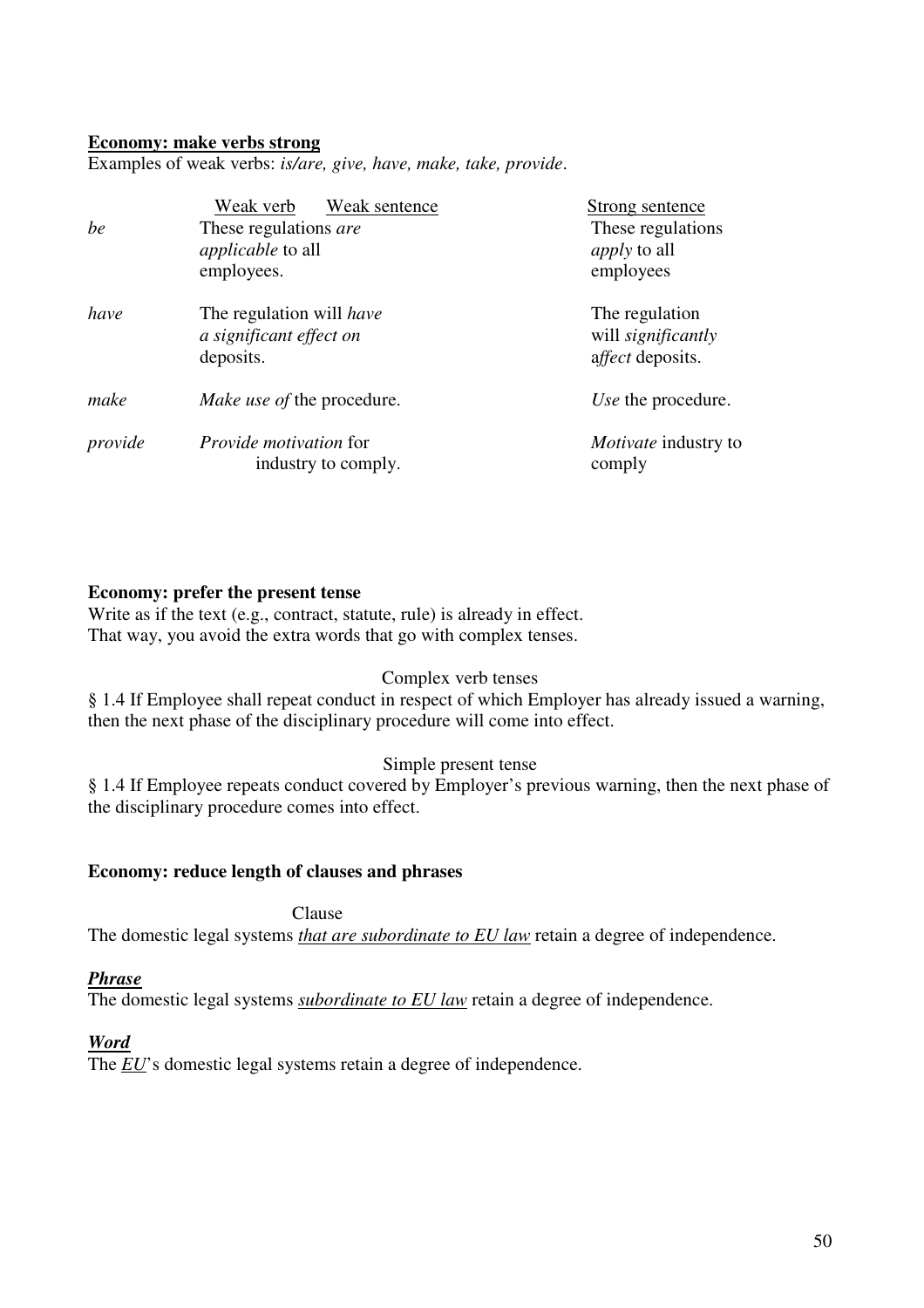# **Economy: avoid "Officialegish" – use plain English**

| Officialegish phrases      | <b>Plain English phrases</b> |
|----------------------------|------------------------------|
| comply with                | meet, obey                   |
| for a period of            | for                          |
| in accordance with         | under                        |
| in the amount of           | for                          |
| in the event that          | if                           |
| is authorized to           | may                          |
| on a weekly basis          | weekly                       |
| prior to                   | before                       |
| provided that              | if                           |
| pursuant to                | under                        |
| the provisions of          | (avoid)                      |
| the requirements of        | (avoid)                      |
|                            |                              |
| <u>Officialegish words</u> | <b>Plain English words</b>   |
| accorded                   | given                        |
| approximately              | about                        |
| attempt                    | try                          |
| consequence                | result                       |
| deem                       | consider                     |
| expend                     | spend                        |
| expiration                 | end                          |
| inform                     | tell                         |
| notify                     | tell                         |
| obtain                     | get                          |
| provided                   | but, if, unless              |
| regarding                  | about                        |
| retain                     | keep                         |
| said                       | the, that, those             |
| such                       | the, that, those             |
| utilize                    | use                          |

## **Economy: remove** *it is* **and** *there i***s**

Why? Because they make sentences start slowly.

*Slow start*

*It is* the legal obligation of the agency to assess a late fee.

*There are* several proposals that would improve current procedures.

*Quick start*

The agency is legally obligated to assess a late fee.

Several proposals would improve current procedures.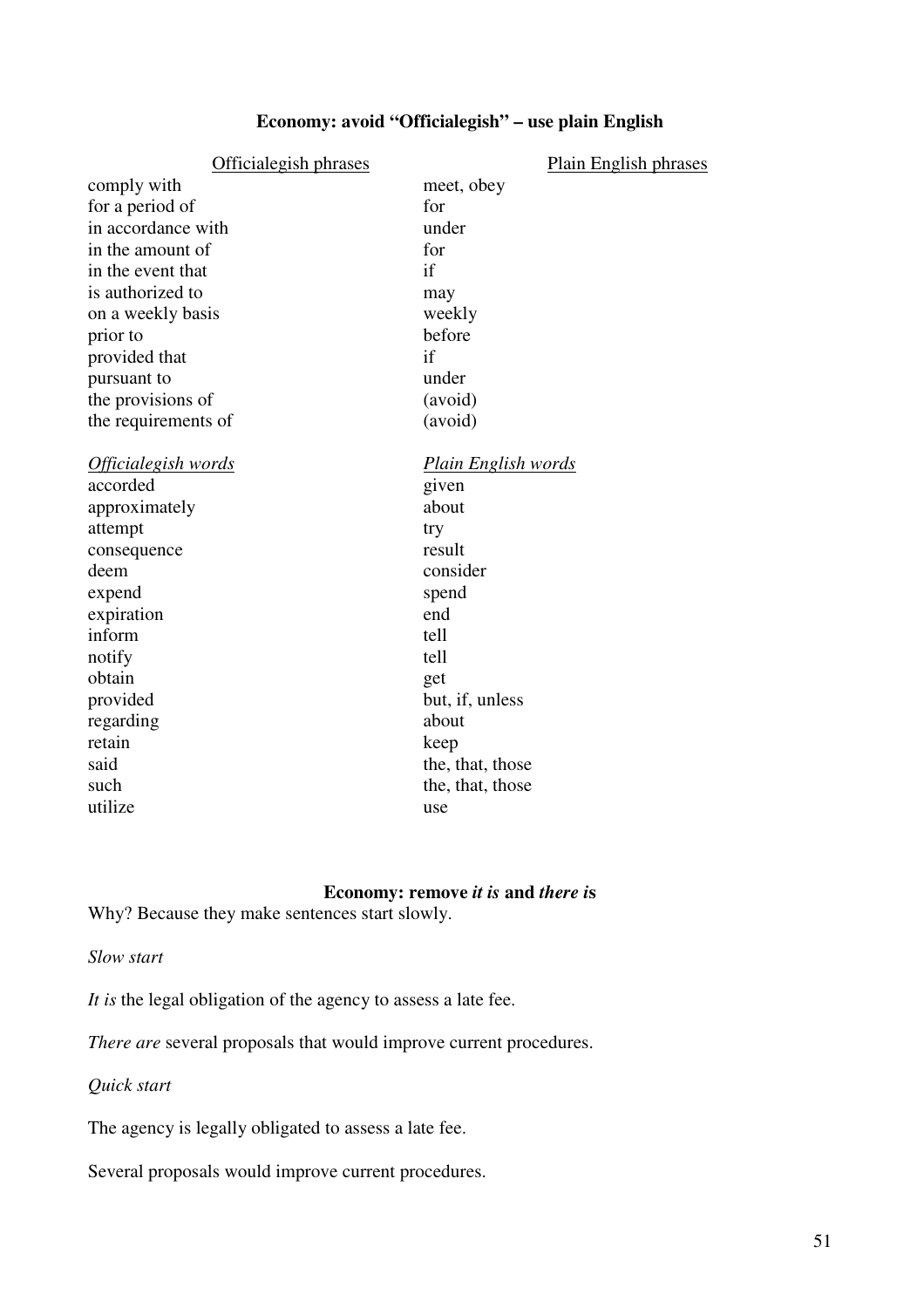### **Economy: use neither too many nor too few prepositions**

#### *Too many prepositions*

One *of* the requirements is…

The last paragraph *in* the first section *of* the order permits quarterly payment *of* royalties.

## *About right*

One requirement is…

The last paragraph *in* the order's first section allows quarterly royalty payments.

### *Too few prepositions*

oil transportation rate variances

first year additional error correction costs

new interest calculation methods

## *About right*

variances *in* rates *for* transporting oil

costs *of* correcting additional errors *in* the first year

methods *to* calculate new interest? new methods *to* calculate interest?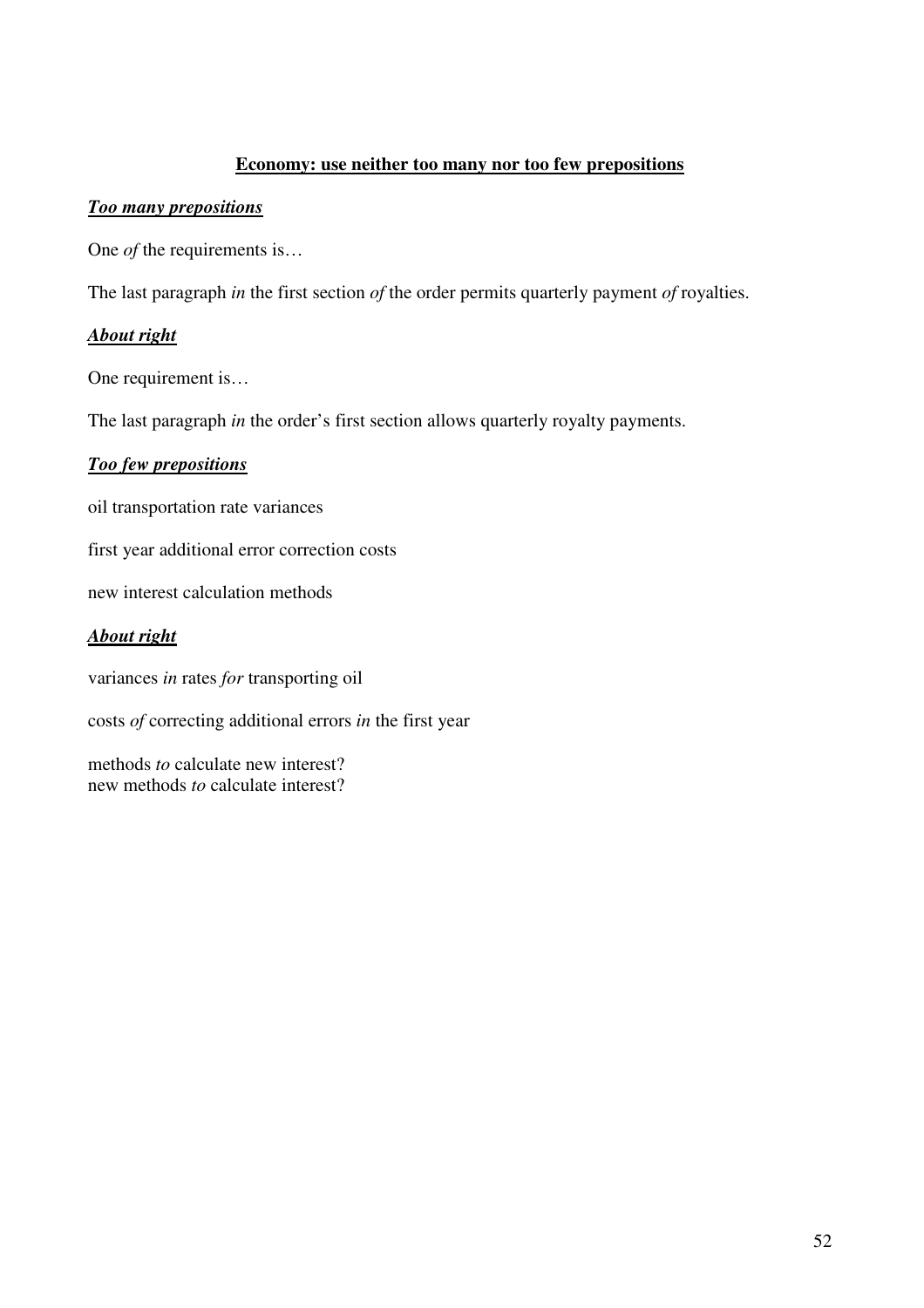## **PART 4: ASSIGNMENTS**

## **Section A: Introduction and Self-Assessment**

|         | Question: What is the difference between the Godfather and a lawyer? |
|---------|----------------------------------------------------------------------|
| Answer: | The Godfather makes you an offer you can't                           |
|         | The lawyer makes you an offer you can't                              |

For example:

If a normal person gives you an orange, they say:

"Hey, have an orange".

But when a lawyer performs the transaction, they say:

" I hereby give and transfer to you absolutely all my interest, rights, title, claim and advantages to of and in said orange, together with all its skin, juice, pulp and pips and all rights and advantages with full power to bite, cut and otherwise treat the same as you may in your absolute discretion determine or transfer ownership or possession of all or any part thereof namely with or without said skin, juice, pulp and pips as aforesaid."

# **SELF-ASSESSMENT EXERCISE**

# **What are the Characteristics of a Good Contract?**

wrote it

Quickly read through the following and check off items you think are important. Use a 1-5 scale, where  $1 = not important and 5 = very important indeed.$ Would you add any other characteristics?

| Clear                                      |
|--------------------------------------------|
| Organized                                  |
| Specific and concrete                      |
| Abstract and general                       |
| Unclear                                    |
| Accurate terminology                       |
| Correct grammar, punctuation, usage        |
| Long and detailed                          |
| Easy to read                               |
| A short summary of agreed terms            |
| Legal terminology shows that a lawyer wro  |
| Complex                                    |
| Favours the party whose lawyer prepared it |
|                                            |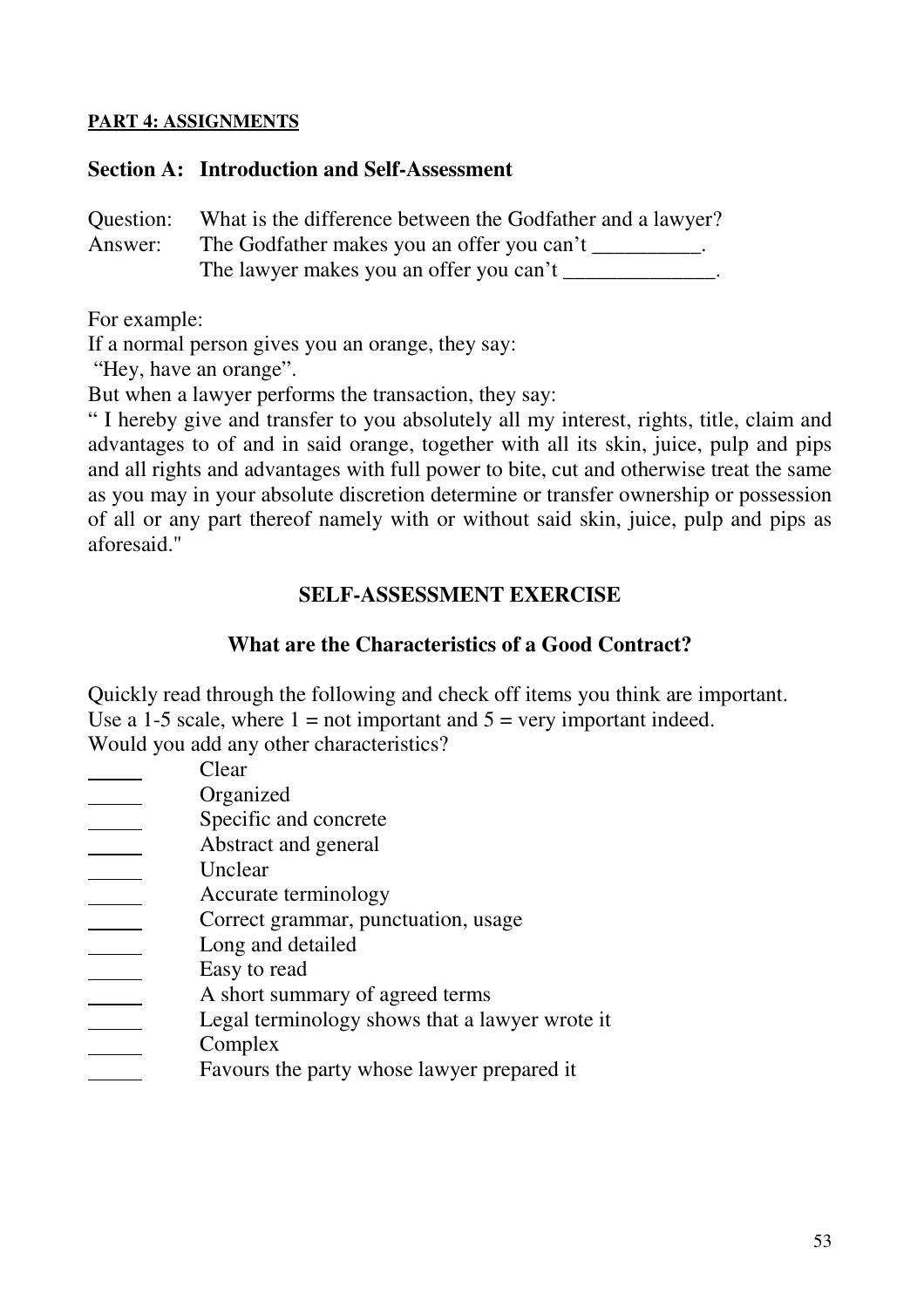# **Section B: Contracts Terminology and Language Development Exercise**

Read the following extract from a contract for services between two parties, Alpha and Beta. The agreement is drafted in very formal style. For each space, decide which answer A, B, C or D (on the answer sheet opposite) may be used. **Underline the correct answer on the answer sheet**. *Total possible score: 10 points.*

There is an example at the beginning (\*)

## **4.2 Secrecy**

Not at any time during or after the term to  $(*)$  ... to any person any confidential information relating to the business or affairs of Beta other than to persons who have signed a secrecy (1) … in a form approved by Beta.

# **4.3 Delegation**

Not to delegate any duties arising under this agreement otherwise than may be (2) … permitted under its terms.

# **4.4 Intellectual Property**

Not to cause or permit anything which may damage or endanger the Intellectual Property of Beta or assist or allow others to do so.

# **4.5 Indemnity**

To indemnify and keep indemnified Beta from and against any and all loss damage or liability (whether civil or criminal) (3) … by Beta resulting from a breach of this agreement by Alpha including

4.5.1 any act or neglect or (4) … of Alpha's employees or agents 4.5.2 breaches in respect of any matter arising from the supply of the Services resulting in any successful claim by any third party

# **4.6 Insurance**

4.6.1 To (5) … at its own cost a comprehensive policy of insurance to cover the liability of Alpha in respect of any act or default for which it may become liable to indemnify Beta under the terms of this agreement

4.6.2 To arrange that the minimum cover of that policy is GBP 1,000,000 4.6.3 To increase such cover by the (6) … of increase in the retail Prices Index in the (7) … 12 months

# **4.7 Notice**

To (8) … with the terms of any notice specifying a breach of the provisions of this agreement and requiring the breach to be  $(9)$  ... so far as it may be but nothing in this clause is intended to require Beta to serve (10) … of any breach before taking action in respect of it

# **Can you suggest ways to improve the above text?**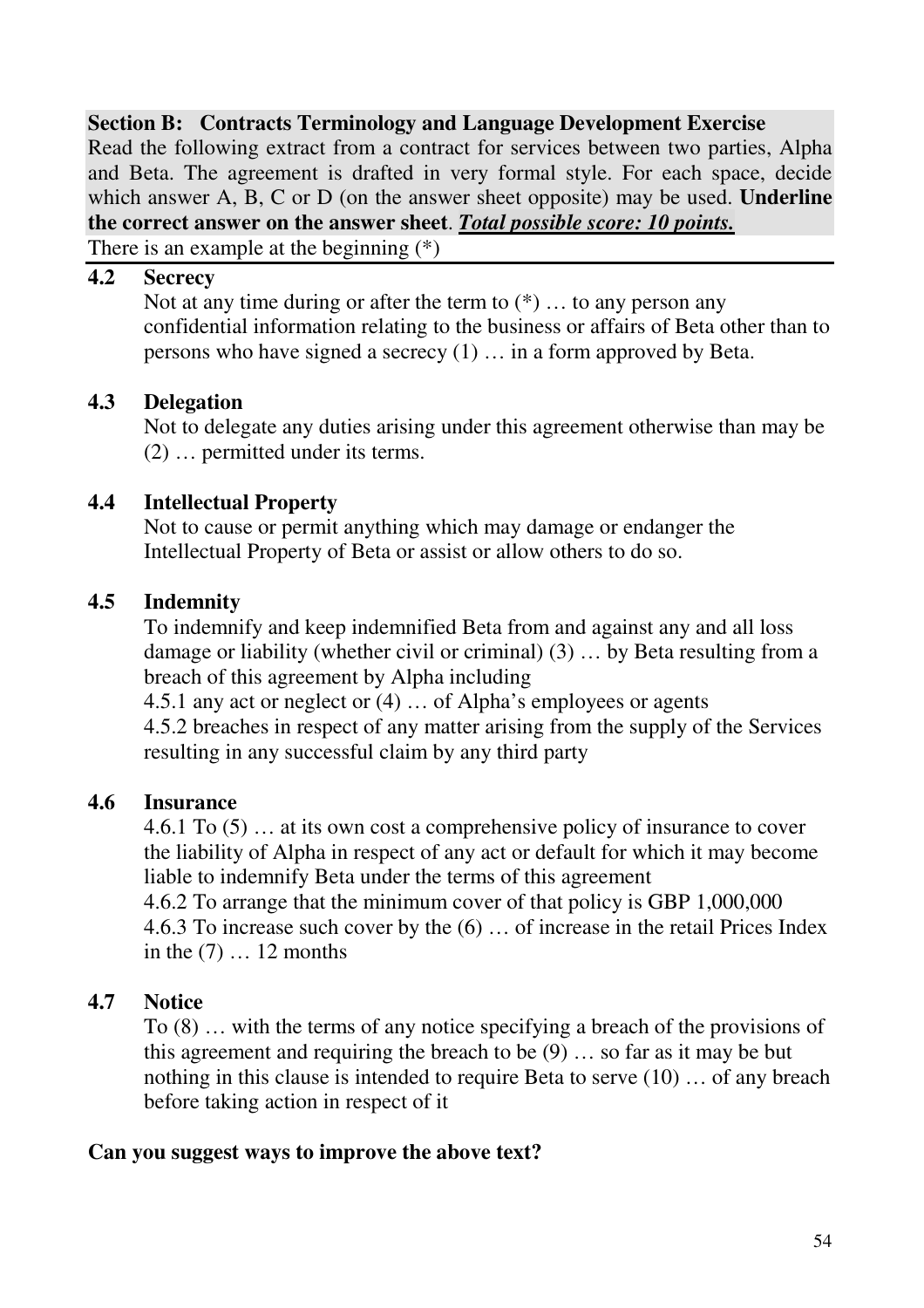# **ANSWER SHEET: Language Development Exercise**

| $(*)$ | A. give        | B. tell                    |                            | C. divulge D. inform |                               |
|-------|----------------|----------------------------|----------------------------|----------------------|-------------------------------|
| (1)   | A. undertaking | B. promise                 |                            |                      | C. contract D. covenant       |
| (2)   | A. expressly   | B. particularly            |                            |                      | C. deliberately D. explicitly |
| (3)   | A. undergone   | B. held                    |                            |                      | C. received D. suffered       |
| (4)   | A. wrong       | B. evasion                 | C. default                 | D. emission          |                               |
| (5)   | A. maintain    | B. retain                  | C. uphold                  | D. preserve          |                               |
| (6)   | A. percent     | B. rate                    |                            | C. amount D. extent  |                               |
| (7)   | A. prior       | B. preceding               | C. following D. subsequent |                      |                               |
| (8)   | A. obey        | B. agree                   | C. accept                  | D. comply            |                               |
| (9)   | A. remedied    | B. repaired                | C. solved                  | D. fixed             |                               |
| (10)  | A. warning     | B. communication C. notice |                            | D. report            |                               |

*NOTES: Can you suggest ways to improve the above text?*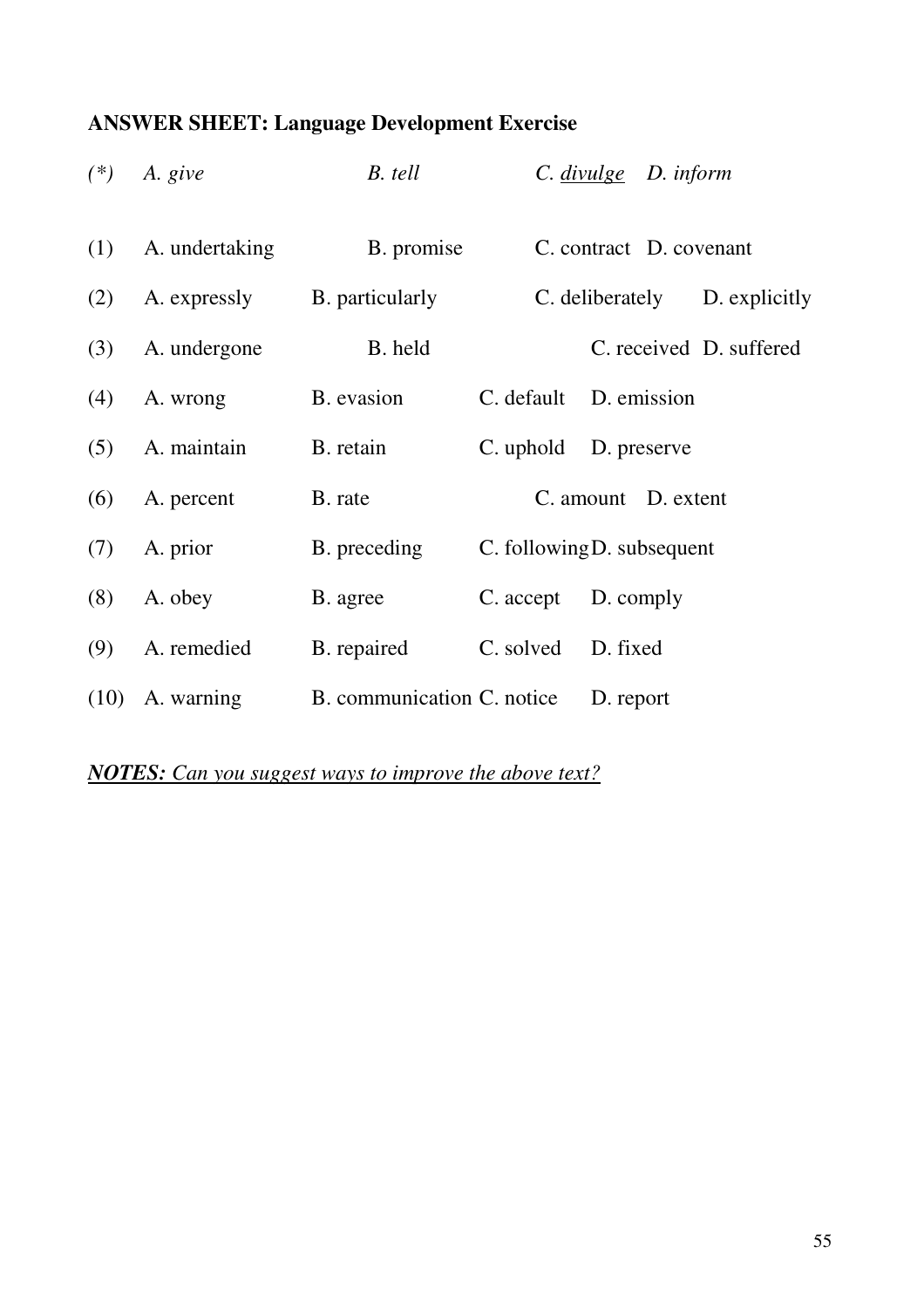# **Section C: Redrafting Skills Exercise**

Read the three extracts below. The origin of the extract is given. Redraft each extract to make them more easily understood by the client.

Write your answers **on the answer sheet on the opposite page**. *Total possible score: 30 points.*

# 1. **From a lawyer's explanation to a client of a statute dealing with tax exemption**

S223(1) provides that a gain accruing on the disposal of a dwelling house will not be chargeable if it has been the individual's only or main residence throughout the period of ownership or throughout such period except fot the last 36 months. This particular provision covers both periods of absence and periods during which the house was used for any other purpose such as letting.

# **2. From a car insurance policy**

Any policy-holder who is insured hereunder and who is deemed to have exacerbated the damage to the vehicle shall have the aggregate amount paid out undet this policy modified accordingly.

# **3. From the rules of membership of a tennis club**

Prior to the attainment of the age of 21 years no member of this club may procure alcohol for his own or any other member's consumption. Any attempt to do so will constitute a breach of club rules and the chairman will initiate the termination of that person's membership as a consequence.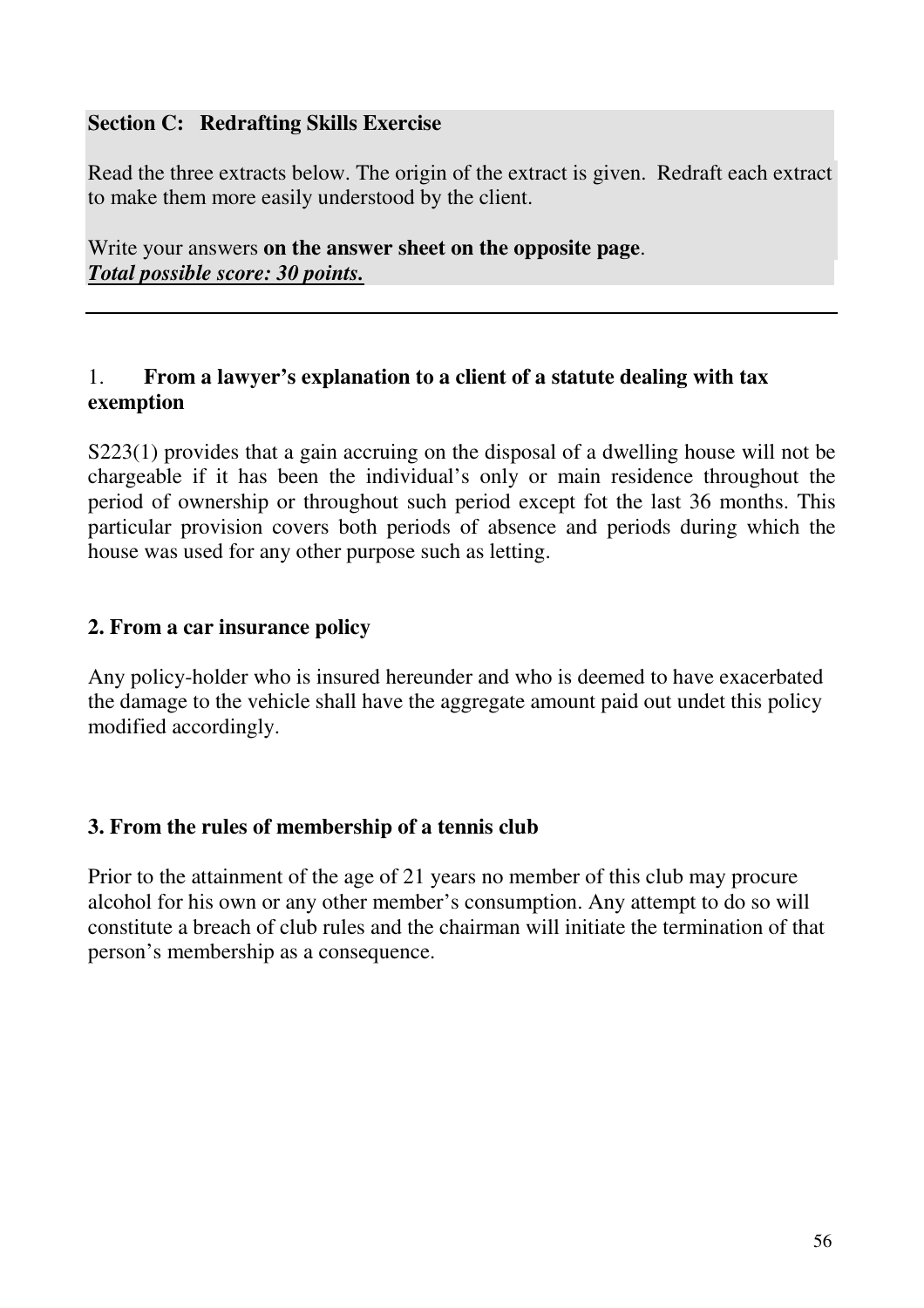# *ANSWER SHEET Redrafting Skills Exercise*

**(1)**

**(2)**

**(3)**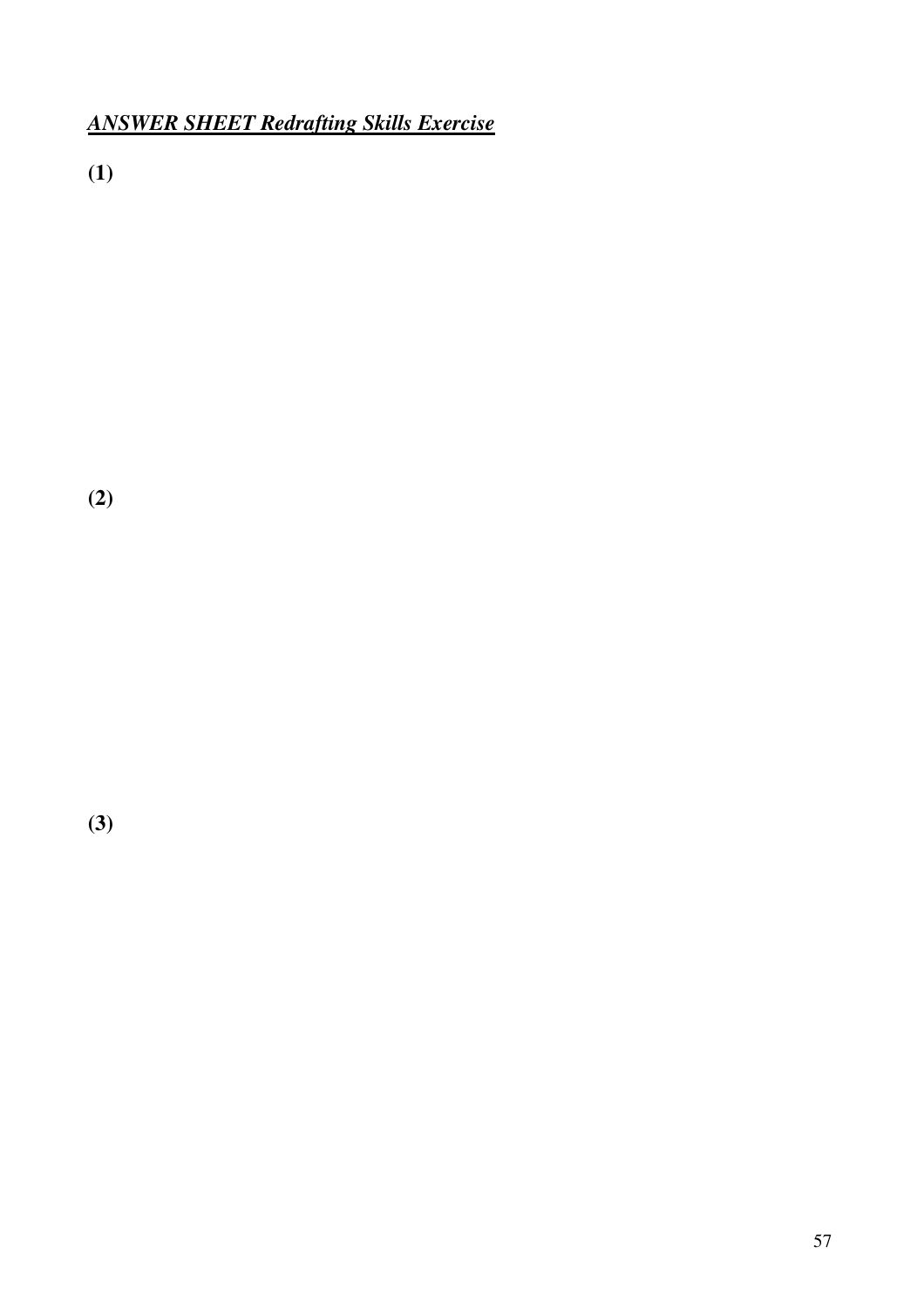# **Section D: Exercise I: Does a Contract Exist?**

# *Under Spitalian law, four elements are needed to create a contract. They are:*

- 1. intention to create a legal relationship
- 2. offer
- 3. acceptance
- 4. consideration

A court will apply an objective test to any dispute to look for these four things. If they all exist then the parties have a contract. If only three exist then the dispute is not the business of Spitalian contract law.

Let us begin by looking at the vocabulary associated with the first element, intention.

This is where the court looks at whether the parties to an agreement really intended to be legally bound by their words. Some important words are:

- 1. express
- 2. implied
- 3. presume
- 4. amount to
- 5. appeal
- 6. enforce

Put one of the words into the sentences below. You can use each word only once. You may have to change the tense of the verb.

# *Total possible score: 6 points.*

- A. Where an oral agreement is made between very close friends the court might automatically \_\_\_\_\_\_\_\_\_\_\_\_\_\_\_\_\_\_\_\_ that they did not intend to enter into a legal agreement, even if nothing specific was said on the subject.
- B. I have given you a letter to show the theatre box office when you collect the tickets. It gives you my \_\_\_\_\_\_\_\_\_\_\_\_\_\_\_ permission to use my credit card to pay for them.
- C. The manager of the company decided that if his behaviour a breach of his contract of employment they may well sack him without notice.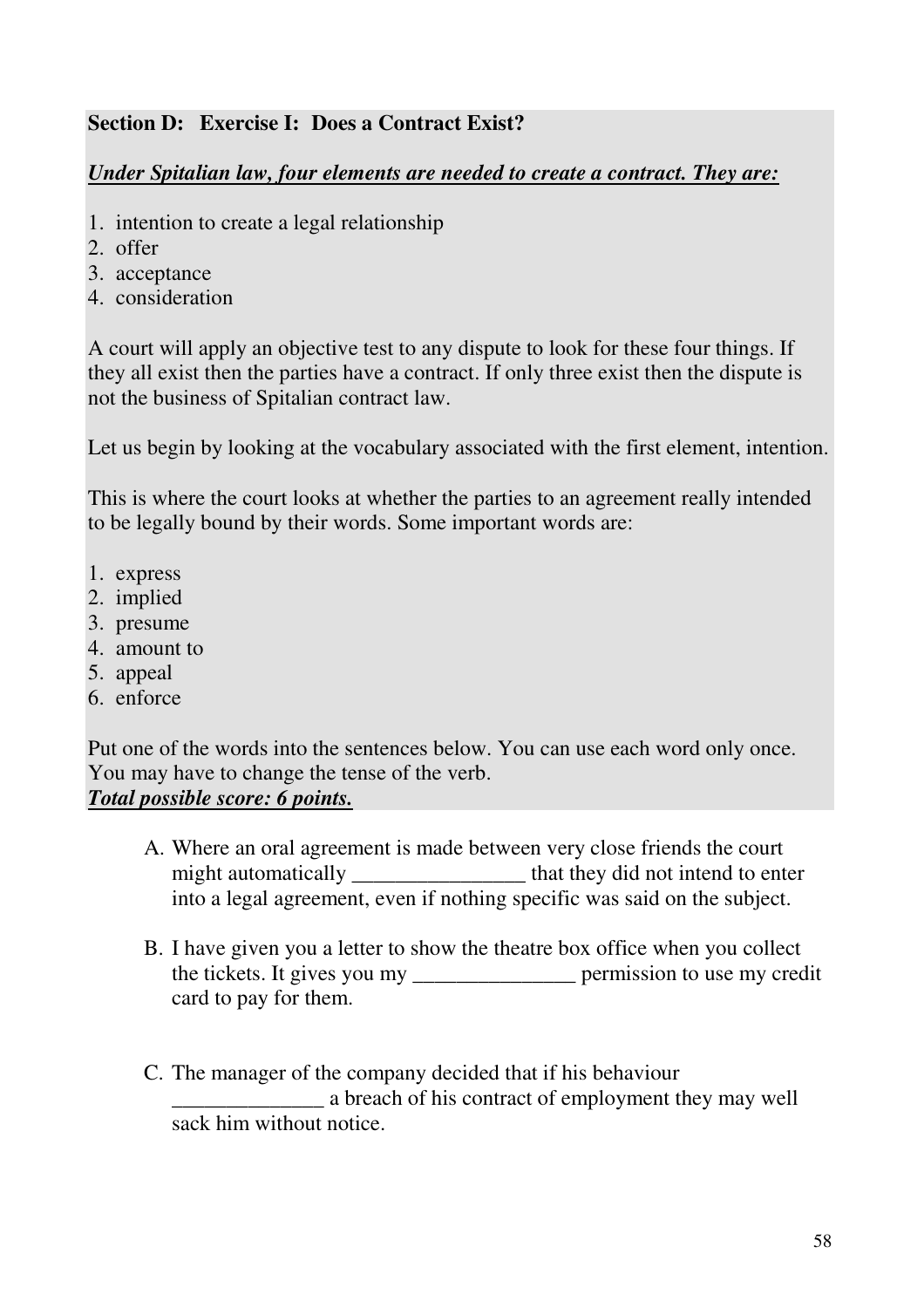- D. I lost the case in the lower court but have been advised that I have grounds  $for \t\t\t\t\t...$
- E. Where two companies have been doing business for a long time, the court might see an \_\_\_\_\_\_\_\_\_\_\_\_\_\_\_\_\_\_\_\_\_\_ contract in their behaviour even though they haven't specifically agreed anything.
- F. If one party is in breach of contract the other can go to court to try to \_\_\_\_\_\_\_\_\_\_\_\_\_ the agreement.

# **Section D: In-Class Exercise II: Do They Have a Contract?**

1. Misha and Masha are very good friends. Masha's apartment needs decorating so she calls Misha, who is unemployed at the moment, and asks him: "Will you decorate all three rooms in my apartment for USD 200?" Misha agrees. On May 1 he spends 80 USD on materials and starts work. On 3 May Masha tells him that she needs the work to be finished by 12 May because her parents are coming to stay. Misha agrees to finish the work by then.

Unfortunately, Misha is a bit lazy and the work is only half done by 14 May. He finally finishes on 20 May and asks Masha for his USD 200, plus USD 80 for the materials. Masha can't believe this. She insists that the USD 200 included the cost of materials, and anyway Misha finished late. She has also lost her job in the last few days and offers him USD 120.

Misha consults you for advice.

2. Dariusz has been meeting Reelika, a colleague from work, for just two weeks. He is delighted when she agrees to come with him in a month's time for a skiing weekend in Italy, for which he pays USD 1K for both of them. Dariusz buys new clothing for himself for the trip and arranges to have flowers and wine delivered to their chalet as a surprise. He has paid for everything by credit card, which amounted to USD 1500.

Two days before the holiday, Reelika calls him to say that she is ending their relationship and can't go with him. He insists that she is responsible for at least half of his credit card bill, if not all of it.

Reelika consults you for advice.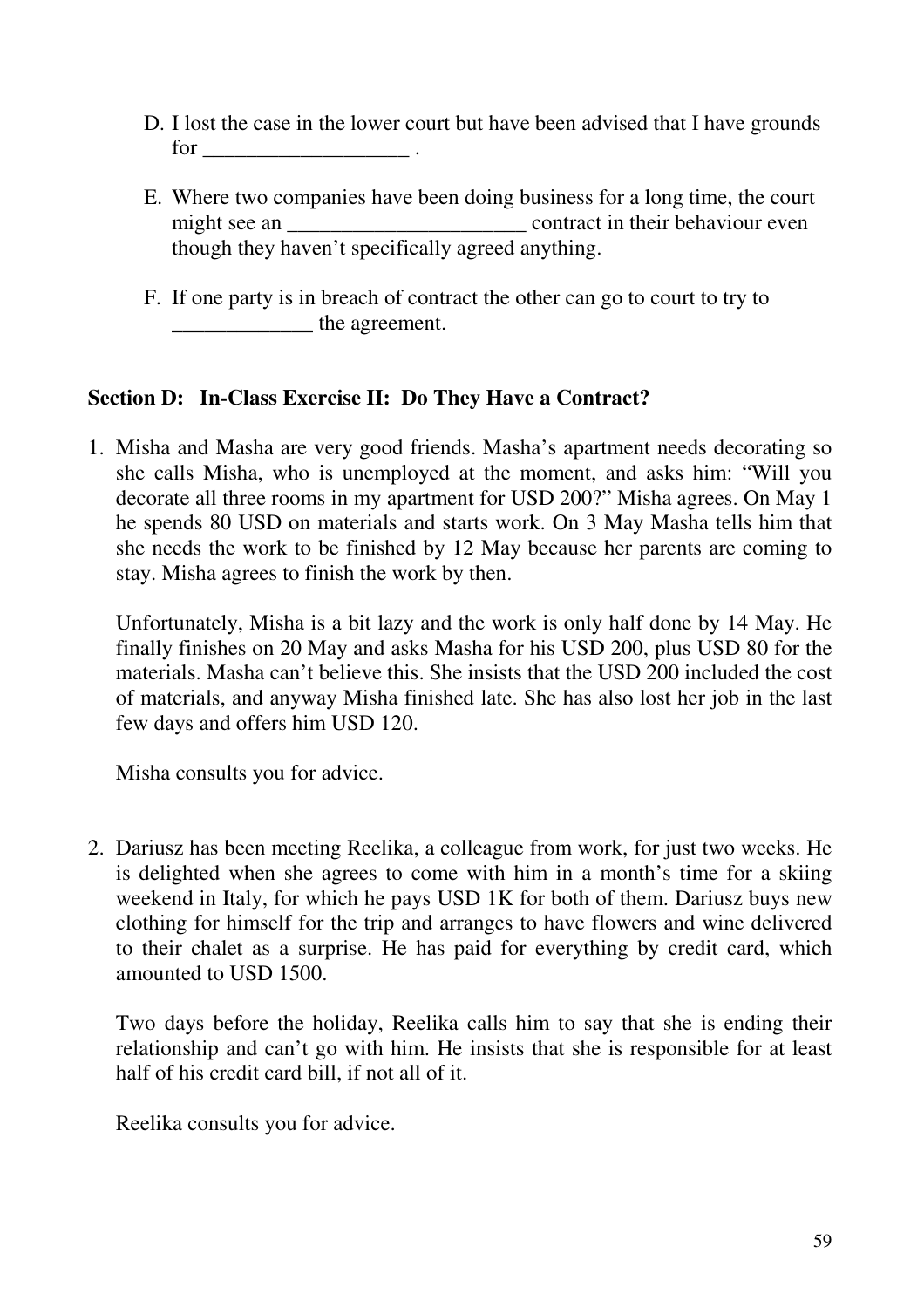# **Section E: Contract Structure In-Class Exercise**

The Document File to this Compendium contains sample contracts for use in completing course exercises. Please refer to these and analyze them to identify the following structural elements:

- 1. Title
- 2. Caption
- 3. Recitals (preamble)
- 4. Definitions
- 5. Closing

# **Section F: In-Class Exercise: Analyzing Promises and Conditions**

Directions: Identify the promises, conditions and promissory conditions in the following contracts. Where you identify a condition, consider whether it is a condition precedent, a condition subsequent, or express condition.

- A) A lessor and lessee entered into a lease of real property for a two-year term at a rent of \$1,200 per month, payable in advance by the first day of each month. The lease gave the lessee the right to renew the lease for a further two years, provided that she delivered written notice of renewal to the lessor not later than 30 days prior to the end of the second year of the lease. The rent for the renewal period would be \$1,500 per month, but if the lessee satisfactorily repainted the premises in the first month of the renewal period, the rent would be \$ 1,400 per month.
- B) An insurance policy provides that in consideration for an annual premium, payable in advance, the insurer will reimburse the insured for any loss by fire occurring on the insured premises, provided that the insured furnishes satisfactory proof of loss to the insurer within 30 days of the loss.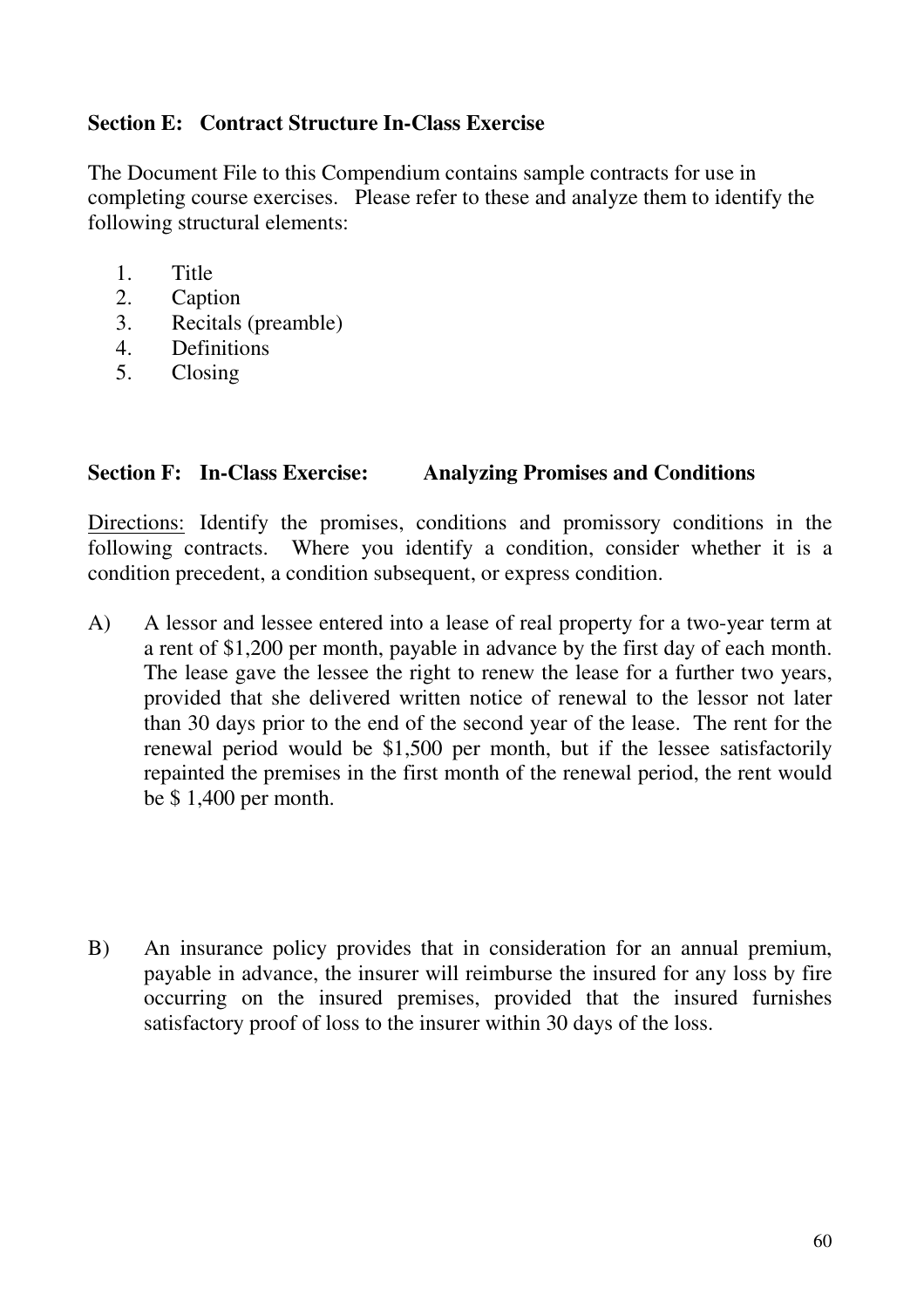- C) On June 1, the owner of land granted an option to purchase the land. The prospective buyer had until June 30 to exercise the option. On June 10, a second buyer expressed interest in purchasing the land, and the owner entered into a contract with him under which she agreed to sell the land for \$100,000 if the grantee of the option failed to exercise it by its expiration on June 30.
- D) Following discussions on the possible sale of a car, the owner of the car writes to the prospective buyer, stating "I will sell you my car for \$5,000 on condition that you communicate your acceptance to me within five days of the date of this letter."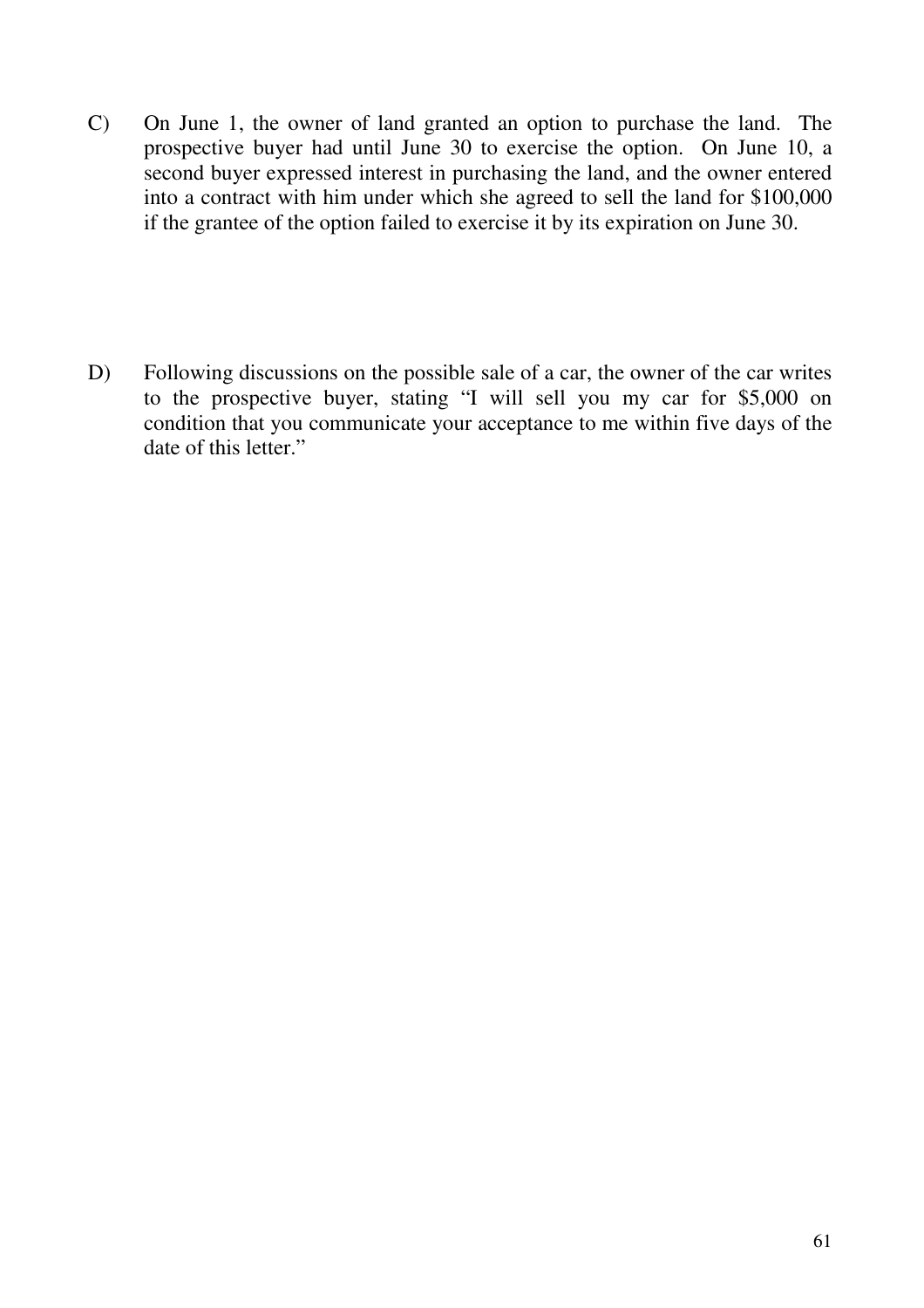# **Section G: Exercise: Drafting Termination Provisions**

You have received the following email. Write your reply on the **answer sheet** opposite. *Total possible score: 10 points.*

To: contractscourse@rgsl.edu.lv From: confused@needhelp.com Subject: I need some help Attachments: Extract from contract for services

# Hello

I've got a draft contract for services between us and Beta – we're going to see our lawyer next week, but I really want to understand this part of the contract now. Can you help me? I've attached the part of the contract that I'm interested in – could you send me an email telling me what the clauses mean in plain English and in particular, explaining the words that I've underlined.

Thanks for doing this for me – I owe you one! Kolya

# **10. Termination for breach**

The following obligations are conditions of this agreement and any breach of them shall be deemed a fundamental breach which shall determine this agreement immediately and the rights and liabilities of the parties shall then be determined in accordance with clause 11:

- 10.1 failure on the part of Beta to make punctual payment of all sums due to Alpha under the terms of this agreement
- 10.2 the making by Beta of any arrangement with creditors or being a company Beta's liquidation (other than a voluntary liquidation by the members)
- 10.3 the doing or permitting of any act by which Alpha's rights in the Intellectual Property may be prejudiced or put in jeopardy

## **11. Termination consequences**

In the event of this agreement being determined whether by effluxion of time Notice breach or otherwise

- 11.1 Beta shall immediately pay to Alpha:
	- 11.1.1 all arrears of any sums due under the terms of this agreement
	- 11.1.2all further sums which would but for the determination of this agreement have fallen due at the end of the Term less a discount for any accelerated payment at the rate of 5% per year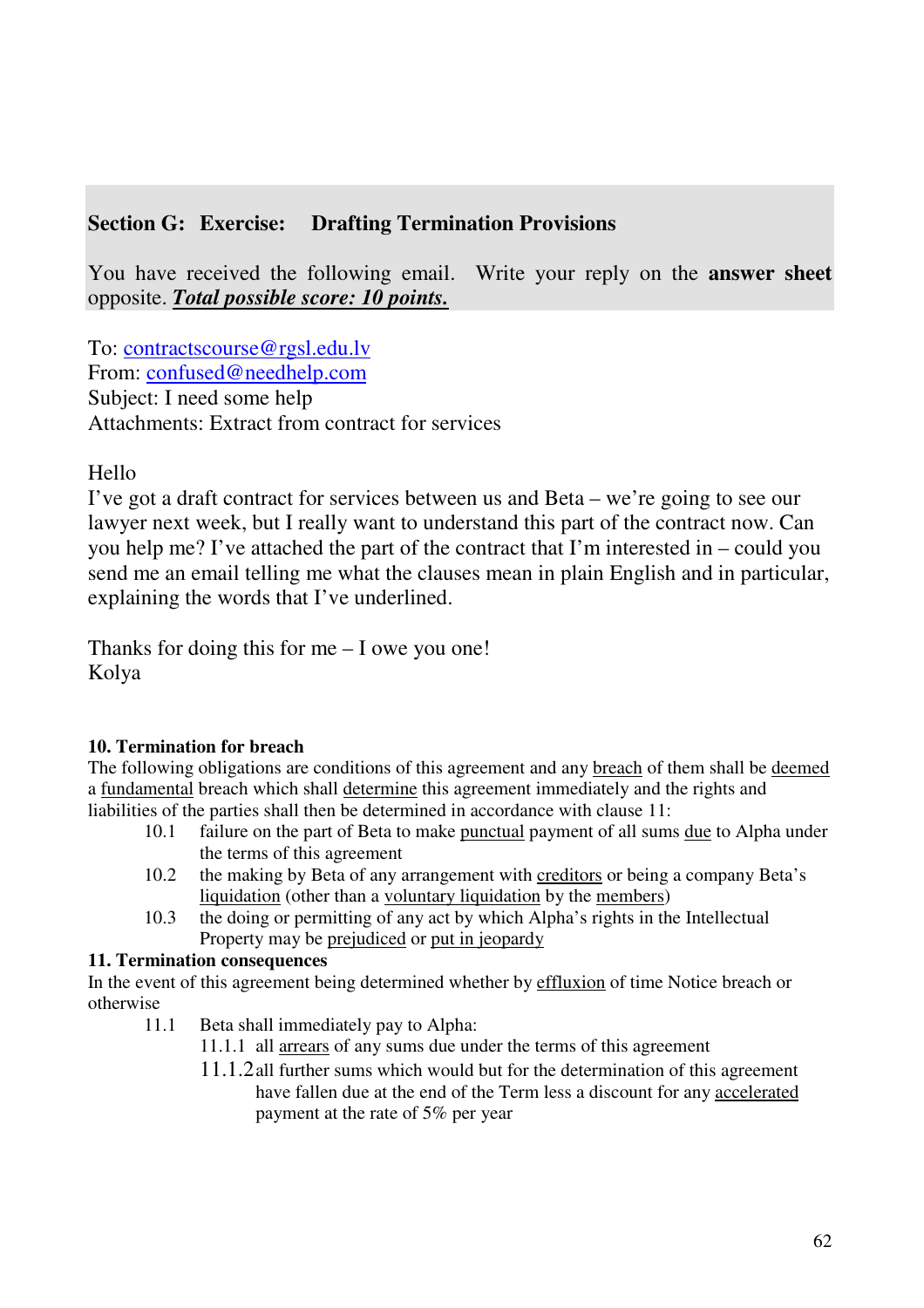# **Can you suggest ways to improve the above text?**

# *ANSWER SHEET*

Reply To: confused@needhelp.com From: contractscourse@rgsl.edu.lv Subject: I need some help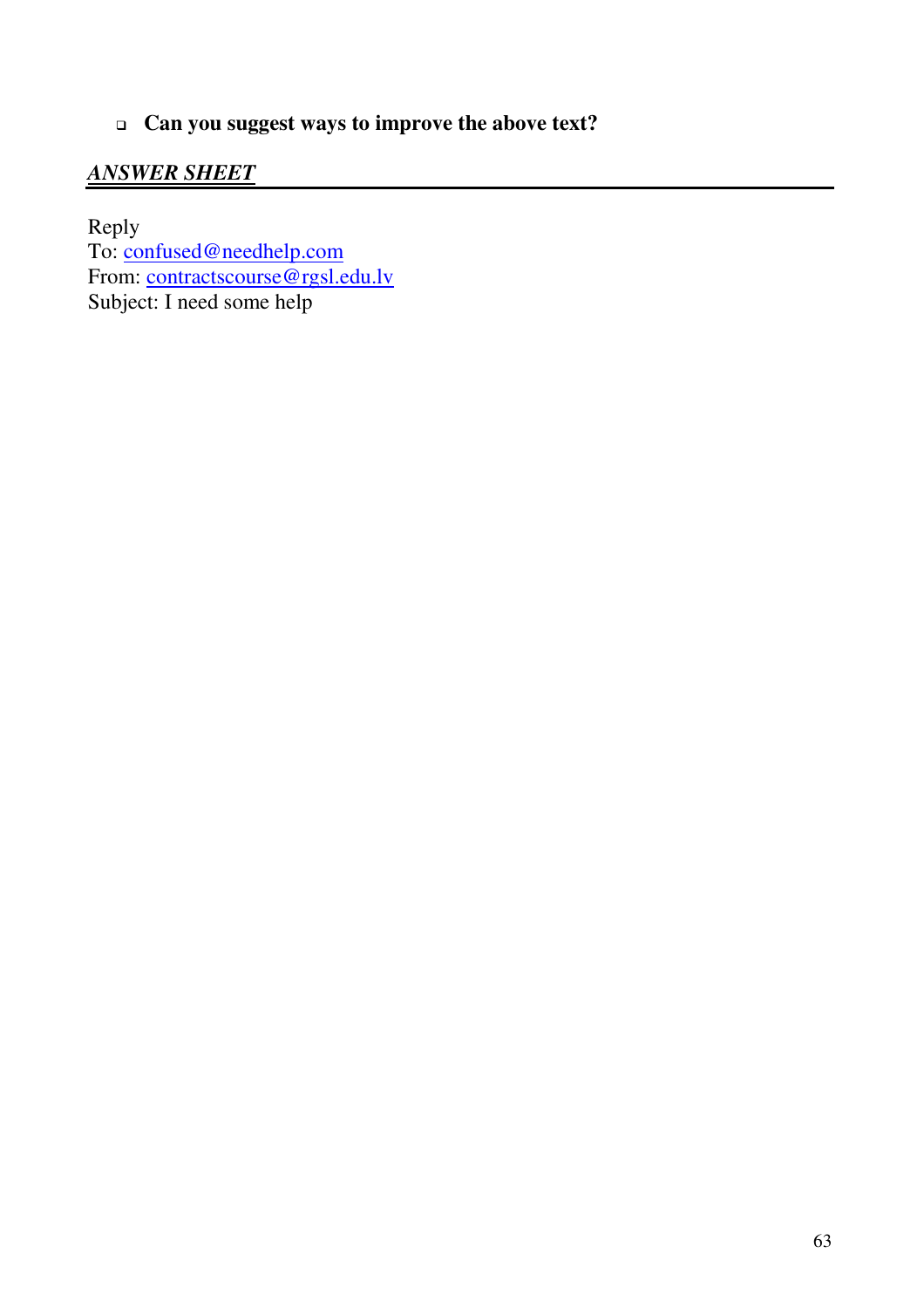# **Section H: In-Class Exercise: Agreement to Use On-Line Banking Services**

The document you are going to read (see document file) is an agreement between a bank and its business and principal account customers to use an on-line banking service.

**First**, **check the document to ensure you understand it. Next, the following clients need your advice.**

- **1. Hannelore Beerli has two accounts with the bank, a business account and a principal account. On 1 July she wrote a cheque for GBP 4250 on her business account to pay a repair bill. However, she had only GBP 3500 in the account and had no formal arrangement with the bank to borrow more. She tried to access her other account by computer 5 days later, only to find that she was denied access. She says the bank is in breach of contract because she pays monthly banking charges on her principal account and they therefore had no right to block her access to it.**
- **2. Nigel Lang is a night-club owner with a large amount of money in his business account. He authorized his girlfriend, Zeinaba dos Santos, to use his on-line account to transfer cash into her own bank account when she needed it. On 10 July his relationship with Zeinaba ended and he called his local bank that day to tell them that she was no longer authorized to access his account and that he wanted to change his password. However, he was told that she had already transferred GBP 10,000 the day before and that the transaction was complete. The bank refuses to try and recover the money and has told Nigel that his best course of action is to consult a lawyer.**
- **3. Rebecca Mehew used the on-line service to transfer GBP 5,000 into her husband's business account to cover a cheque that he had issued that day to buy a second hand car. Unfortunately, there was a technical problem at the bank, so that the transfer was not made. Her husband's bank paid the cheque but told him he will be debited GBP 55 in administrative costs for an unauthorized overdraft. Rebecca thinks her bank should pay the GBP 55 because it was their computers which were at fault.**
- **4. Julio Mattias Garcia gave his daughter, Celia, permission to access his business account on line but not his principal account. Julio has just discovered that Celia took GBP 100 from the principal account (current account) hoping her father would not notice it. As Julio wrote to the**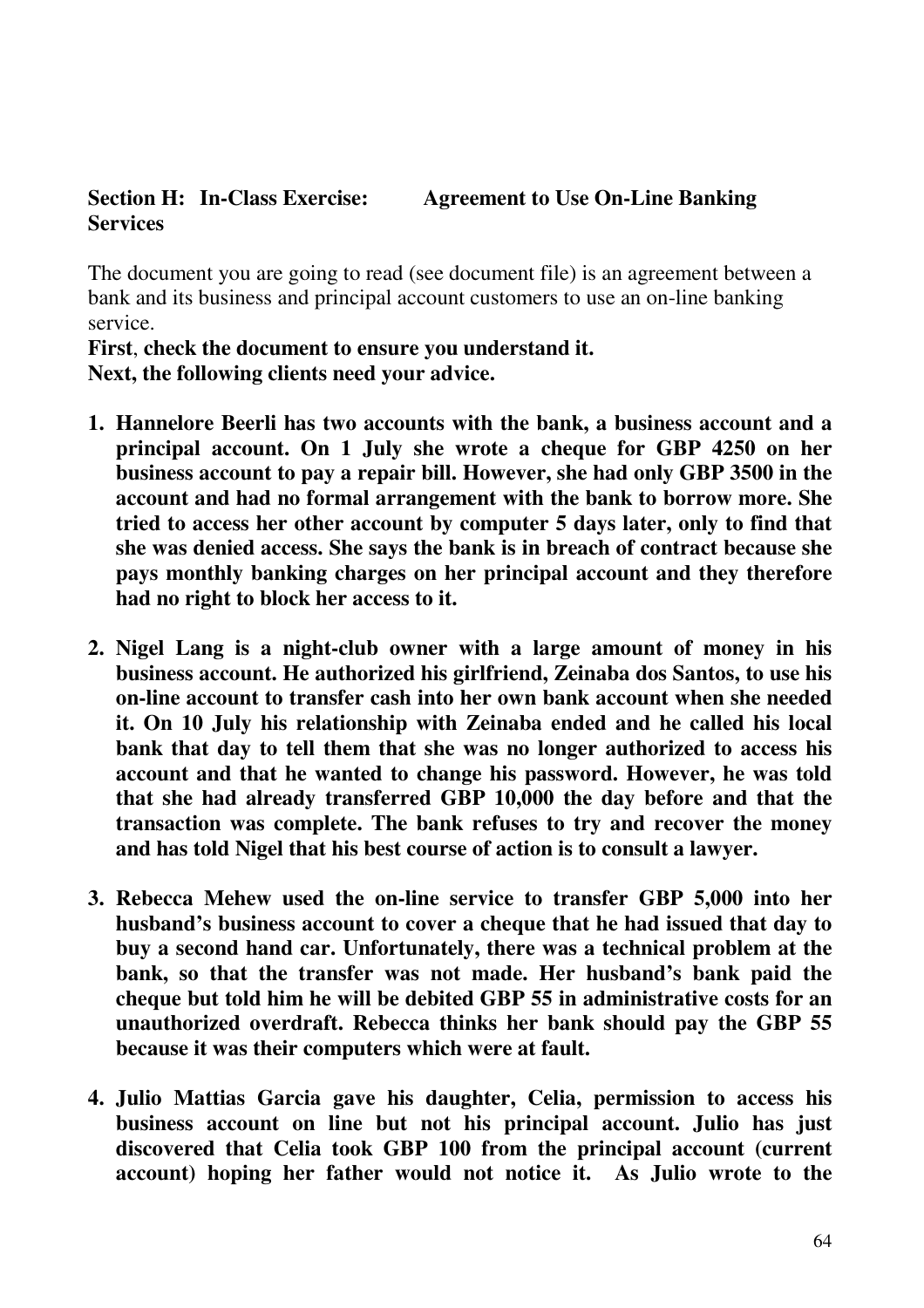**manager of his local bank months ago expressly forbidding the bank to allow his daughter to do this, he wants the bank to refund the GBP 100.**

Finally**…Without referring to the contract, translate the following piece of legalese into plain English.**

**The bank hereby expressly agrees that the account holder or any authorized user will not be liable hereunder for any unauthorized instruction in so far as such instruction was received after notification had been given to the bank by said account holder or authorized user that the password had become known to some third party or that the actions, negligence or other breach of security attributable to the bank has caused said unauthorized instruction.**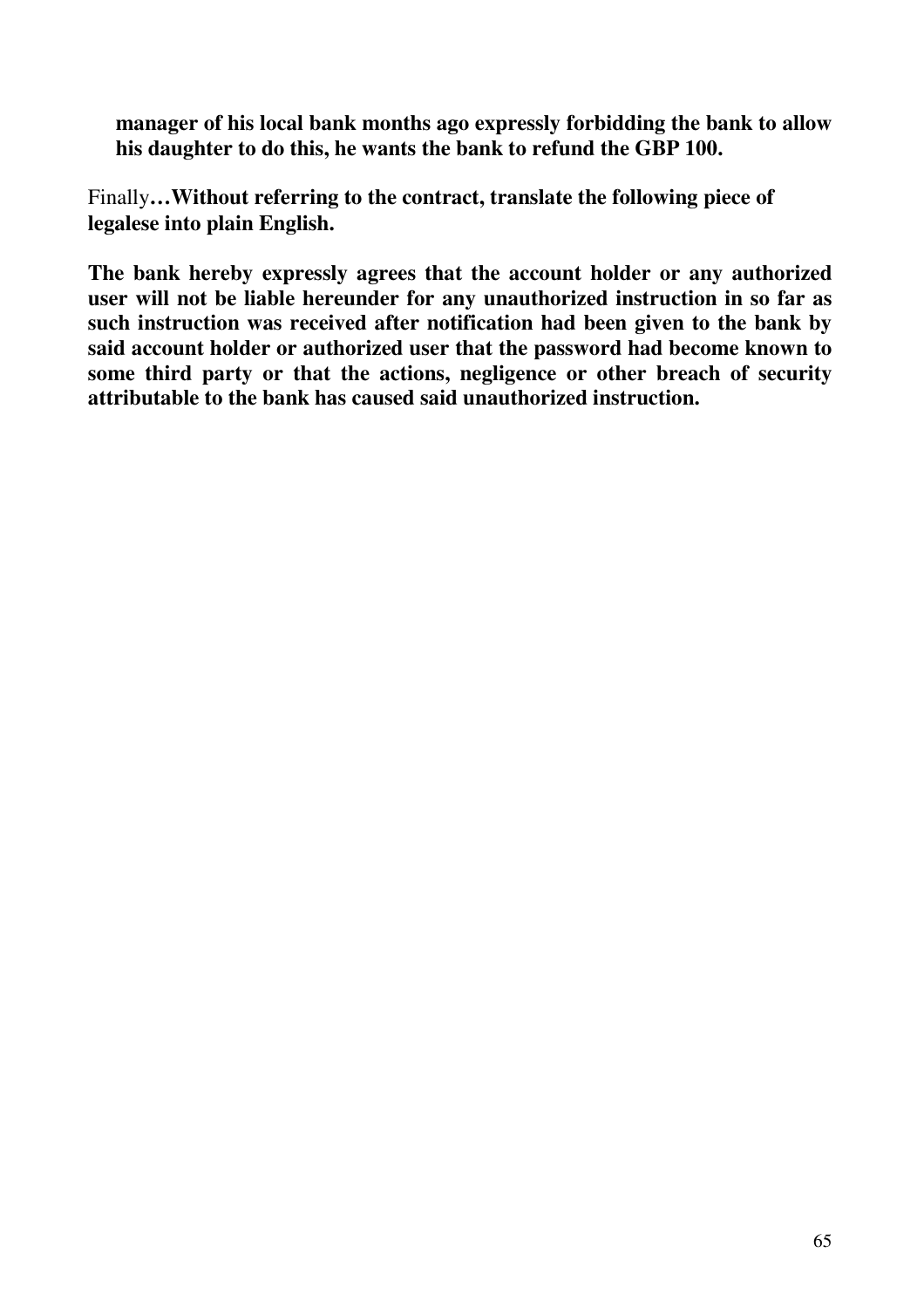## **Section I: Exercise: Extract From Loan Agreement**

The extract below is from a loan agreement between the bank (the Lender) and an individual person (the Borrower).

For each space, fill in the correct formal word, referring to the plain English definitions given below the text.

## *Total possible score: 21 points.*

#### 9. EVENTS OF DEFAULT

Each of the following events and circumstances shall be an Event of Default:

9.1 Failure to Pay: the Borrower (1) … to pay any sum payable under this Agreement when (2) … and otherwise in accordance with the (3) … hereof;

9.2 Performance of Other Obligations: the Borrower fails (4) … and (5) … to perform or (6) … with any of its obligations under this Agreement and, in the case only of a failure which in the opinion of the Lender is capable of  $(7)$  ... and which is not a failure to pay money, does not  $(7)$ … that failure to the Lender's satisfaction within 7 days (or such longer period as the Lender may  $(8)$  ...) after receipt of written  $(9)$  ... from the Lender to do so;

9.3 Execution: a (10) … takes possession of all or any part of the business or assets of the Borrower, or any execution or other legal process is (11) … against all or any part of the business or assets of the Borrower and is not (12) … within 14 days,or any order is made against the borrower and is not complied with or (12) … within 14 days (unless the order is subject to appeal and is (13) … by the Borrower in good faith;

9.4 Inability to Pay Debts: the Borrower stops or (14) … payments to its creditors or any class of its creditors, and is unable or under  $(15)$  ... law is  $(16)$ ... to be unable or admits its inability to pay its debts as they fall due, or seeks to enter into any composition or other arrangement with its creditors or any class of its creditors, or is declared or becomes (17) ...;

9.5 Significant Change: any situation occurs which in the opinion of the Lender gives reasonable (18) … to believe that:

9.5.1 a (19) … and (20) … change in the business or financial condition or prospects of the Borrower has occurred; or

9.5.2 the ability of the Borrower to (21)… its obligations under this Agreement has been or will be  $(19^*)$  ... and  $(20^*)$  ... affected.

(1)should do but doesn't do

(2)be the proper time for something to happen

(3)requirements

- (4)properly
- (5)on time
- $(6)$ obey

(7)way of putting right, fixing

(8) agree to

(9)official communication

(10) someone who you owe money to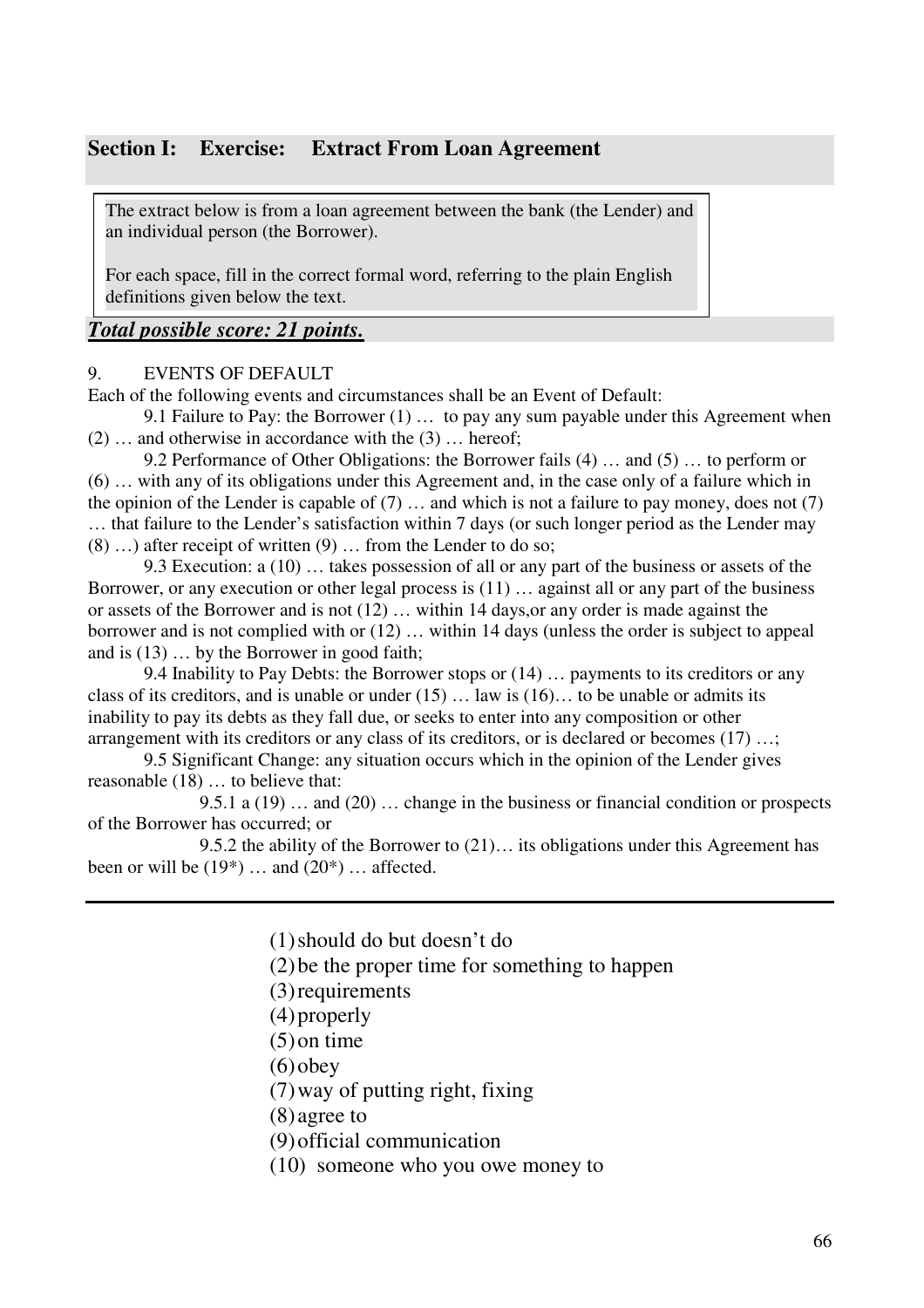- (11) made sure that something is obeyed (12) released (13) argued (14) to stop for a period of time (15) relevant (16) considered (17) unable to pay one's debts (18) reasons (19) important, relevant, significant (20) harmful
- (21) carry out

(19\* 20\*) adverbs of 19 and 20

Can you suggest ways to improve the above text?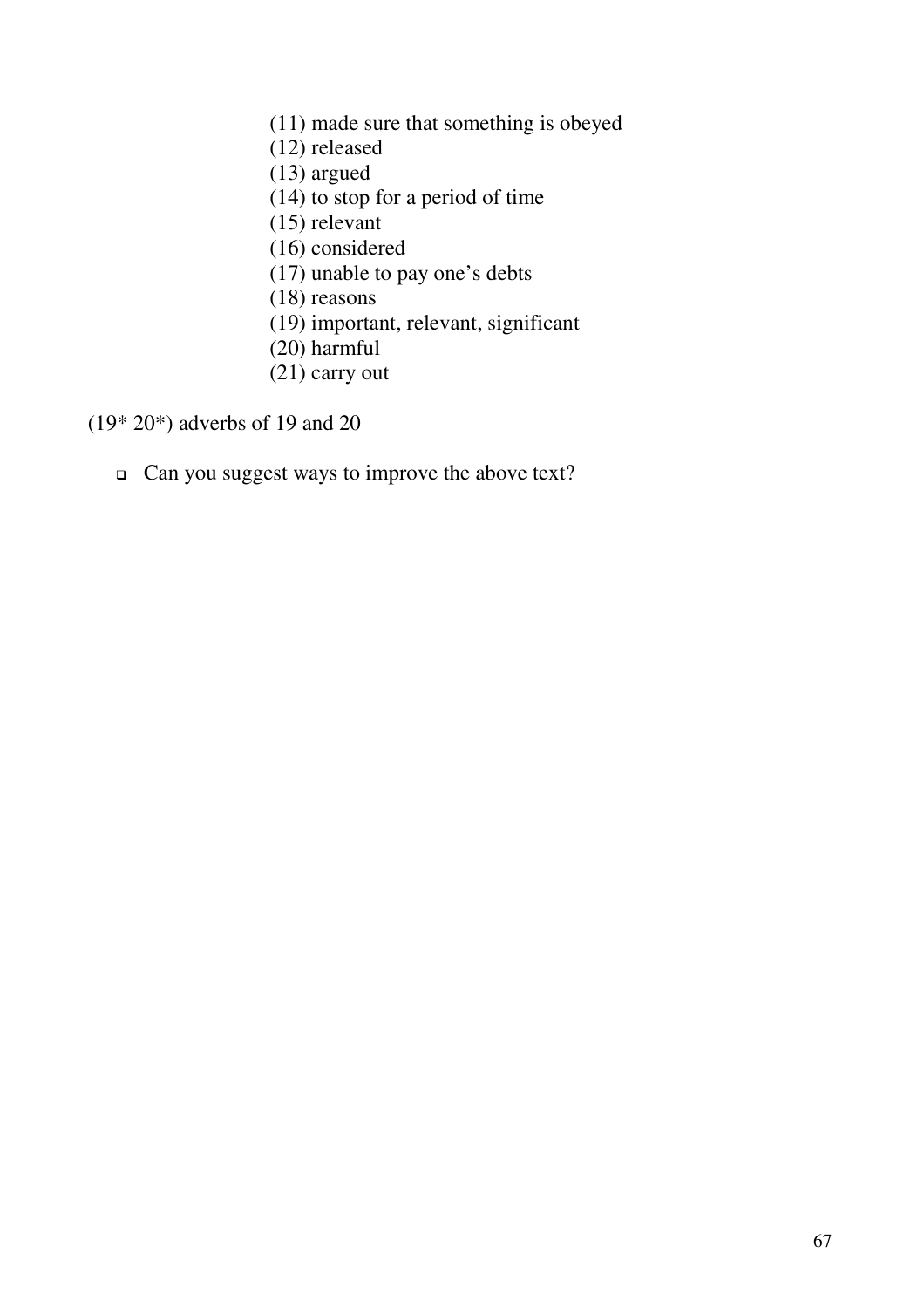# **Section J: Exercises: Reading and Understanding Contracts**

# *Before you read, you should be aware of the vocabulary used to refer to the different parts of a contract:*

**PARAGRAPHS** are the major sections of the contract. This contract for example has ten paragraphs.

**SUBSECTIONS** are the small clauses in each paragraph marked (a), (b), and so on. **PARTS** are the further divisions made under a subsction marked (i), (ii), and so on.

Now look up paragraph 3 subsection (b) part (i) in the car hire contract (see DOCUMENT FILE)

If it begins, *that he will not operate…* then you are reading the contract correctly.

Now read the first three paragraphs and complete the exercise below. Note the mistake where the drafter confused two words and used the wrong one.

A. Match the section underlined in (a)-(i) with one of the meanings 1-9. *Total possible score: 9 points.*

- (a) …the renter agrees to take on the rental of the vehicle described overleaf subject to all terms and conditions…
- (b)The owner warrants that the vehicle is roadworthy.
- (c) …in the same condition received, ordinary wear and tear accepted.
- (d)…on the due date specified overleaf.
- (e) Nor move it, without prior written consent of the owner.
- (f) …this agreement is entered into by the driver for and on behalf of the renter.
- (g)…or with blood alcohol concentration above the limit prescribed by road traffic legislation.
- (h)…and may seize, without legal process or notice to renter…
- (i) …vehicle at any time or place and renter waives all claims for damages.
- 1. decided by a rule
- 2. warning, time to prepare for something
- 3. dependent on
- 4. to voluntarily give up a right
- 5. to promise that something is true
- 6. instead of someone, as their representative
- 7. on the next page
- 8. excluding the normal amount of damage that can reasonably be expected
- 9. getting permission in writing before something is done.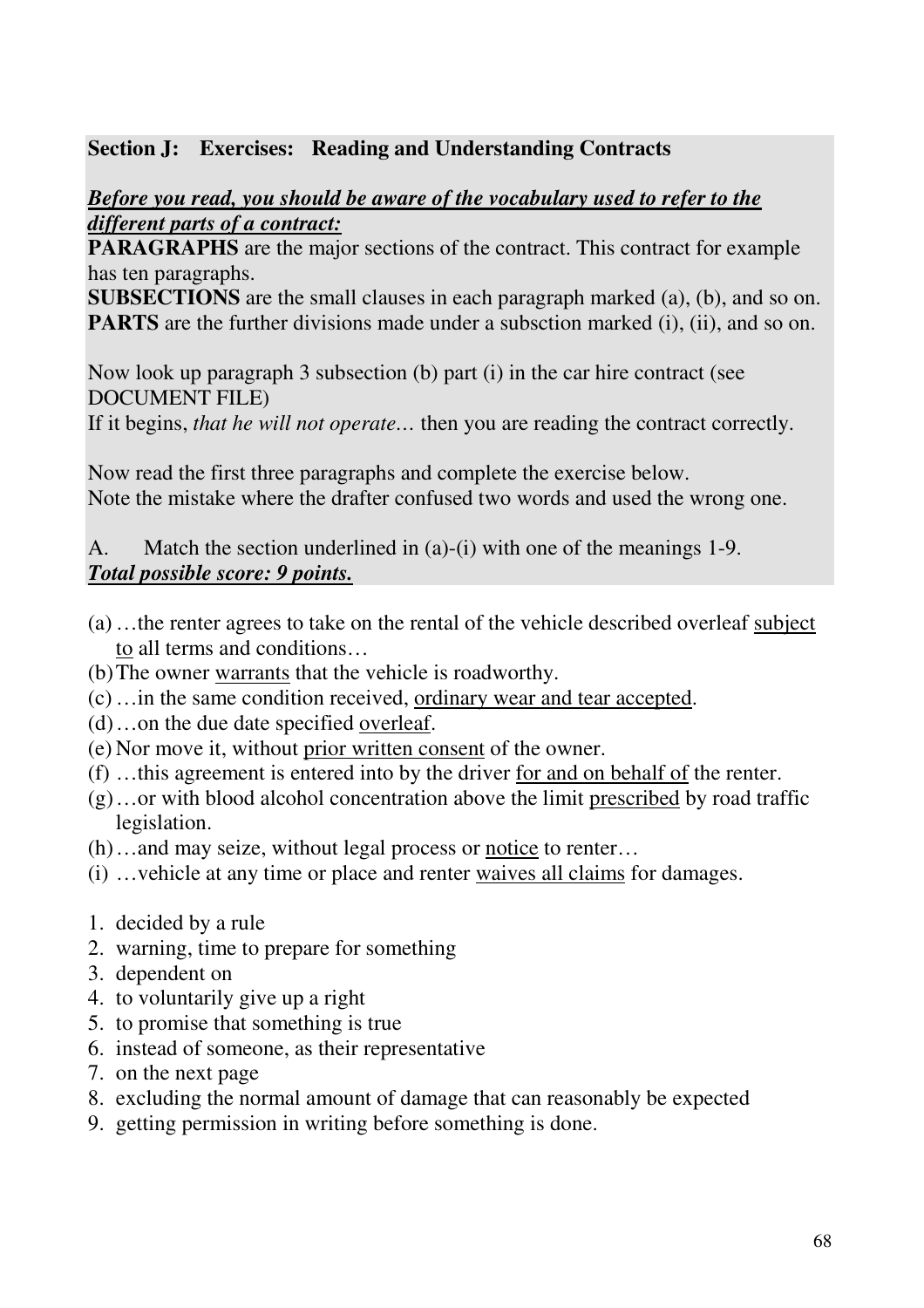- B. Quickly true or false?
- (a) I am a taxi driver and my taxi is being repaired. I can use an ABC car as a taxi for the day.
- (b)My son is 21. He can use the car if he is correctly insured.
- (c) I can hire the car for 14 continuous weeks so long as I pay an extra deposit.
- (d)If I breach the contract in any way ABC don't need to go to court in order to take the car away from me.

C. Imagine that you are consulted by the following clients who come to you with the following problems. For each question, decide:

- (a) Which parts of the contract provide the answer to the problem.
- (b)What advice you would give based on your understanding of the contract.
- (c) The language you would use to give a client favourable or unfavourable news.
- 1. Fujiko Ino parked the car in a London car park and was late in returning to pick it up due to a strike on the underground. She was 20 minutes late and incurred an automatic fine of GBP 100. The letter concerning the fine went to the office of ABC, who are demanding immediate payment. She feels that this is unfair as the fine was not exactly her fault.
- 2. Francesco Tricomi is a driver employed by a public relations company. The company hired a car for the day to be used for the transport of an important visitor. Francesco crashed the car, causing damage totalling GBP 1825. He was found to be over the legal limit for alcohol consumption. His company have fired him and also insist that he is responsible for paying ABC.
- 3. Magdalena Leszinska left her hire car in a car park by the river. The parking ticket she bought contained a disclaimer to the effect that the company would not be responsible for loss or damage. Eight hours later she returned to find the car full of water due to flooding. ABC are demanding the full cost of repairing the car, plus a week's rental costs to cover their total loss for the time the car couldn't be hired out due to being under repair.
- 4. Carlo Blandini rented a car for a few days to go and visit his mother in Baden-Baden. While he was there, he suffered a serious asthma attack. The local doctor gave him medication for 7 days and told him not to drive or operate machinery while he was taking it. He telephoned ABC and asked them to send someone to collect the car, adding that he would be willing to pay the driver's travel expenses. ABC refused because of the distance involved. A dispute as to whether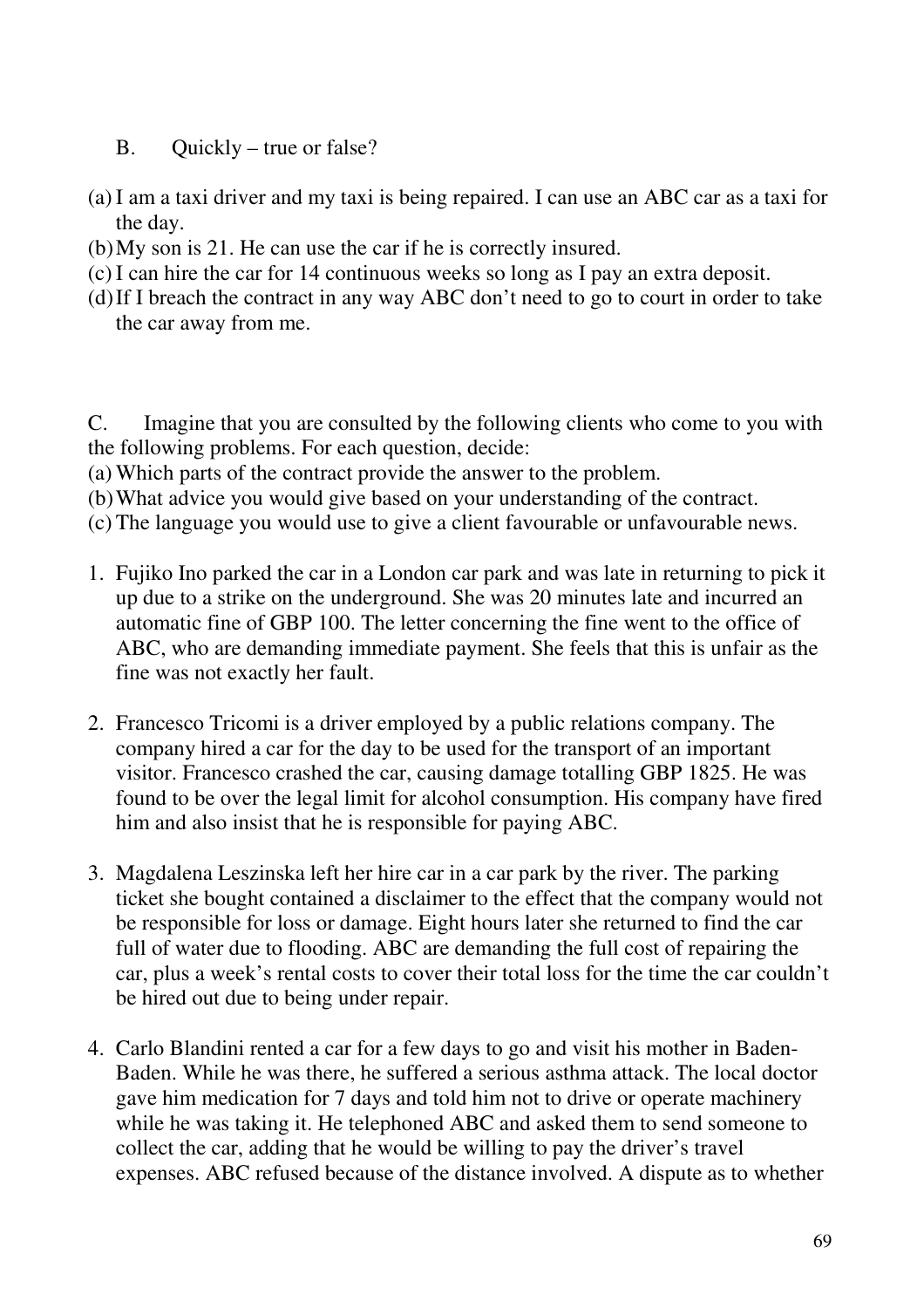he was responsible for the extra payment and ABC ended when ABC simply charged the full amount to his credit card. He wants a refund.

- 5. Elsebet Christensen is a tourist from Denmark who speaks little English. While on holiday in London with her English husband, Elsebet hired a car to drive to Scotland, where she stayed overnight. Elsebet was attacked in a lonely car park by three teenage boys, who stole the car. In a state of shock, she caught a train back to London, where her husband called the police. The call was made some 12 hours after the car had been stolen. She had paid for extra theft protection insurance and had only expected to pay a maximum in case of theft. ABC are demanding the full replacement cost of the car.
- 6. Vera Ziegler is 18 and a fairly new driver. Another more experienced driver reversed into her hire car while she was manoevring it in a supermarket car park. Although in no way responsible for the accident, she was so nervous that she immediately apologized to the other driver for HER mistake, and a police officer heard her apology. She is now blaming the other driver but ABC are insisting that she has invalidated her CDW insurance.
- D. Do you think this contract is satisfactory?

# **Section K: Sales Representative Agreement Drafting Exercise**

Your law firm represents Martins Mebeles Company, an up and coming company that sells and installs office furniture. Until now, Martins has always sold furniture directly to customers solicited through direct mail. Now, however, Martins has decided to try hiring salesmen. Martins would like to hire Kaspars Salesmanis to be its first salesman.

Martins wants you to draft a Sales Representative Agreement between Martins Mebeles Company and Kaspars Salesmanis.

Martins Direktors is the owner of Martins Mebeles Company. He has specified the following list of provisions that he wants included in the Agreement. Please note that the terms are not in any particular order, so you will need to organize them within the contract.

1. Salesmanis will have a minimum quote of 5% above the previous year's sales in his territory and a goal of 15% above that amount. Salesmanis will also be required to work full-time selling and promoting Martins' products, fulfilling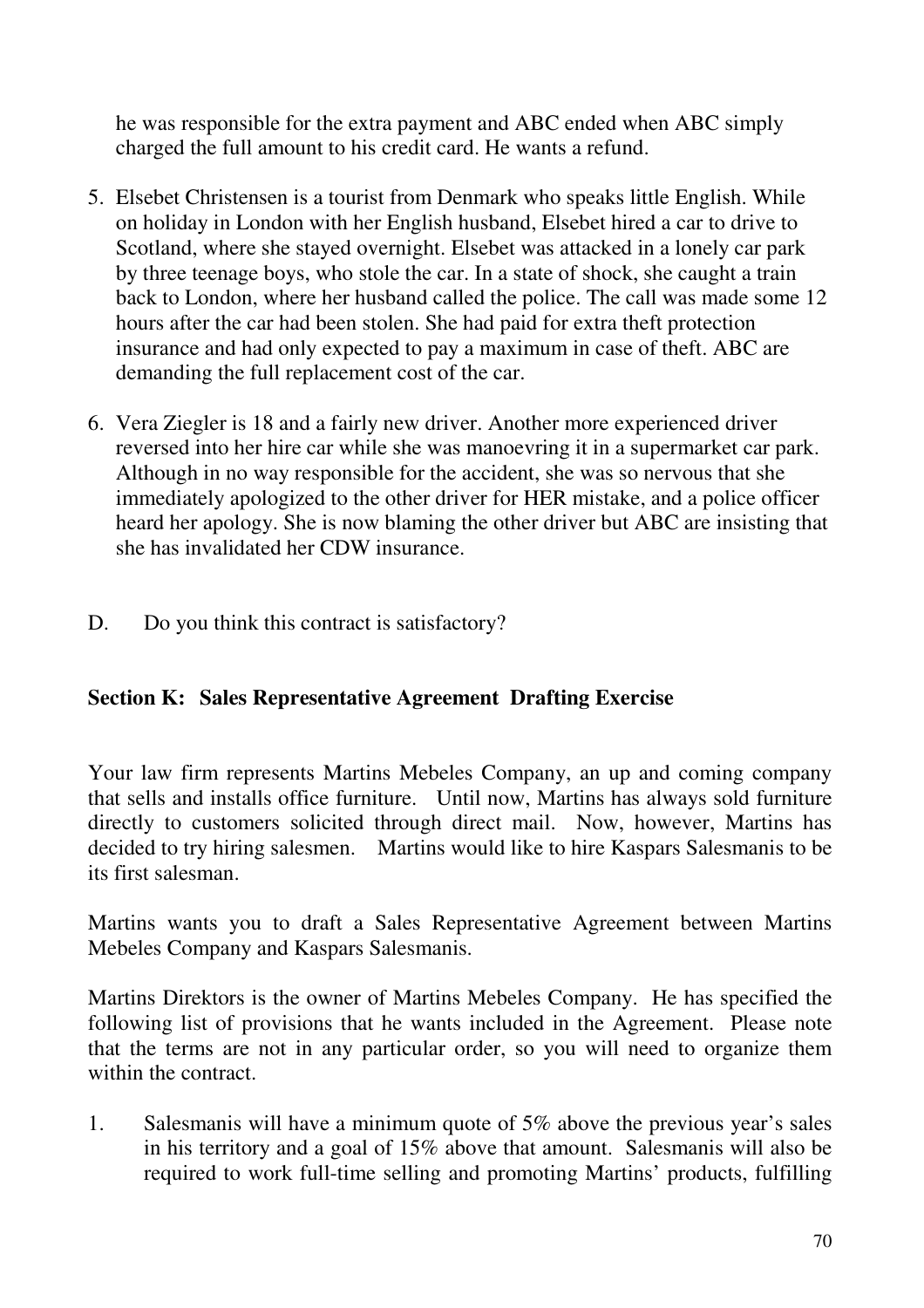the present and future needs of Martins' customers in his territory, and expanding Martins' client base.

- 2. Salesmanis' exclusive territory will be the Riga metropolitan area.
- 3. Salesmanis' commission will be 10% of the net price of goods or installation services. However, he will not be entitled to a commission on any freight charges paid by the customer.
- 4. Martins' wants to reserve the right to service directly its two existing major accounts in Salesmanis' territory: Peteris Printing Company and Anda's Accounting Firm. Salesmanis will not get any commissions on sales to those two customers.
- 5. Salesmanis must agree not to handle the products of any of Martins' competitors durng the term of the agreement.
- 6. Martins wants a covenant not to compete that would take effect on the termination of the agreement and bar Salesmanis from working for any of Martins' competitors for three years after the agreement ends.
- 7. The agreement should have a one-year term starting January 1, 2003. It should be automatically renewable unless either party gives notice of an election not to renew at least 30 days prior to termination. On termination of the agreement, Salesmanis should return all catalogs, price lists, and samples to Martins.
- 8. Martins agrees to forward all customer leads in the territory to Salesmanis However, if Direktors feels that Salesmanis is not pursuing a lead aggressively enough, Martins can give Salesmanis three days notice, and, if Salesmanis still doesn't pursue it aggressively enough, Martins can then deal directly with the customer.
- 9. Martins has the right to terminate the agreement immediately upon notice to Salesmanis for any of the following reasons:
	- a. Salesmanis' failure to meet his quota;
	- b. Theft, fraud or embezzlement by Salesmanis;
	- c. Salesmanis' conviction of a crime;
	- d. Salesmanis' breach of the agreement;
	- e. Salesmanis' violation of any of the company's rules or procedures
- 10. Martins will bill all of Salesmanis' customers directly, and retains the right to approve credit and set credit terms.

Martins Direktors has asked you, as Martins' attorney, to draft a Sales Representative Agreement that includes all these provisions.

1. Begin by organizing and preparing an outline of all the clauses to be included in the contract.

2. You should also suggest additional provisions that you think are appropriate.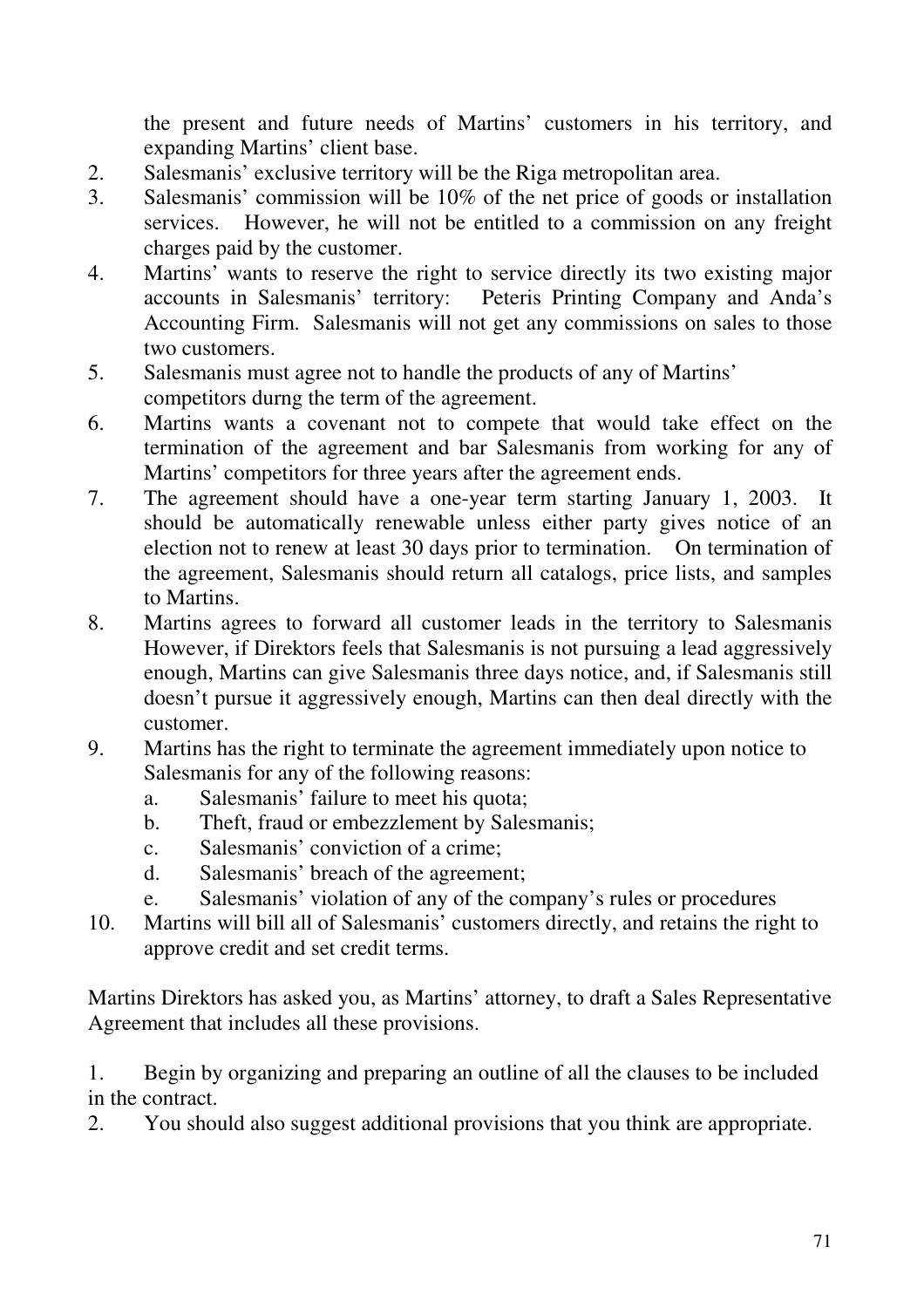# **Section L: Drafting Exercise: Employment Agreement**

Your client, Paint Products, Inc. (PPI) a corporation headquartered in Detroit, Michigan, United States of America, manufactures and distributes several types of paints and coatings to industrial, commercial and retail customers throughout the United States and Europe. Altogether, PPI's products are sold in more than 25,000 stores. The company's most-widely distributed and successful product "Stay-Kleen Paint" is one of the leading sellers in the world.

PPI has recently hired Dr. Karlis Kimikis, a well-known chemist, to work in the company's Riga laboratory to develop a paint to protect metal from rusting. least one other company is trying to develop a similar product. Both companies offered Dr. Kimikis a job, but he chose to work for PPI because it offered him more money.

PPI wants you to draft an employment agreement for Dr. Kimikis. Company officials want you to include the following provisions in the contract:

- 1. Kimikis is to work at PPI's laboratory located in the city of Riga, Latvia.
- 2. He is to devote his best efforts to developing the new paint that can protect metal from rusting.
- 3. He should not have any other job.
- 4. He will be salaried the first year at 50,000 lats.
- 5. Should he leave the company's employment for any reason, he should be precluded from working for any competitor for 5 years.
- 6. PPI wants Dr. Kimikis to agree to assign to PPI all rights to anything that he develops during his employment with PPI, including products other than rustproofing paints.

Part 1. Prepare an index of the terms of the employment agreement between Paint Products, Inc. and Kaspars Kimikis.

Part 2. Refer to the Employment Agreement in Appendix I and complete the following exercises.

1. The "Modification" section is missing from the attached sample contract. Draft the missing provision.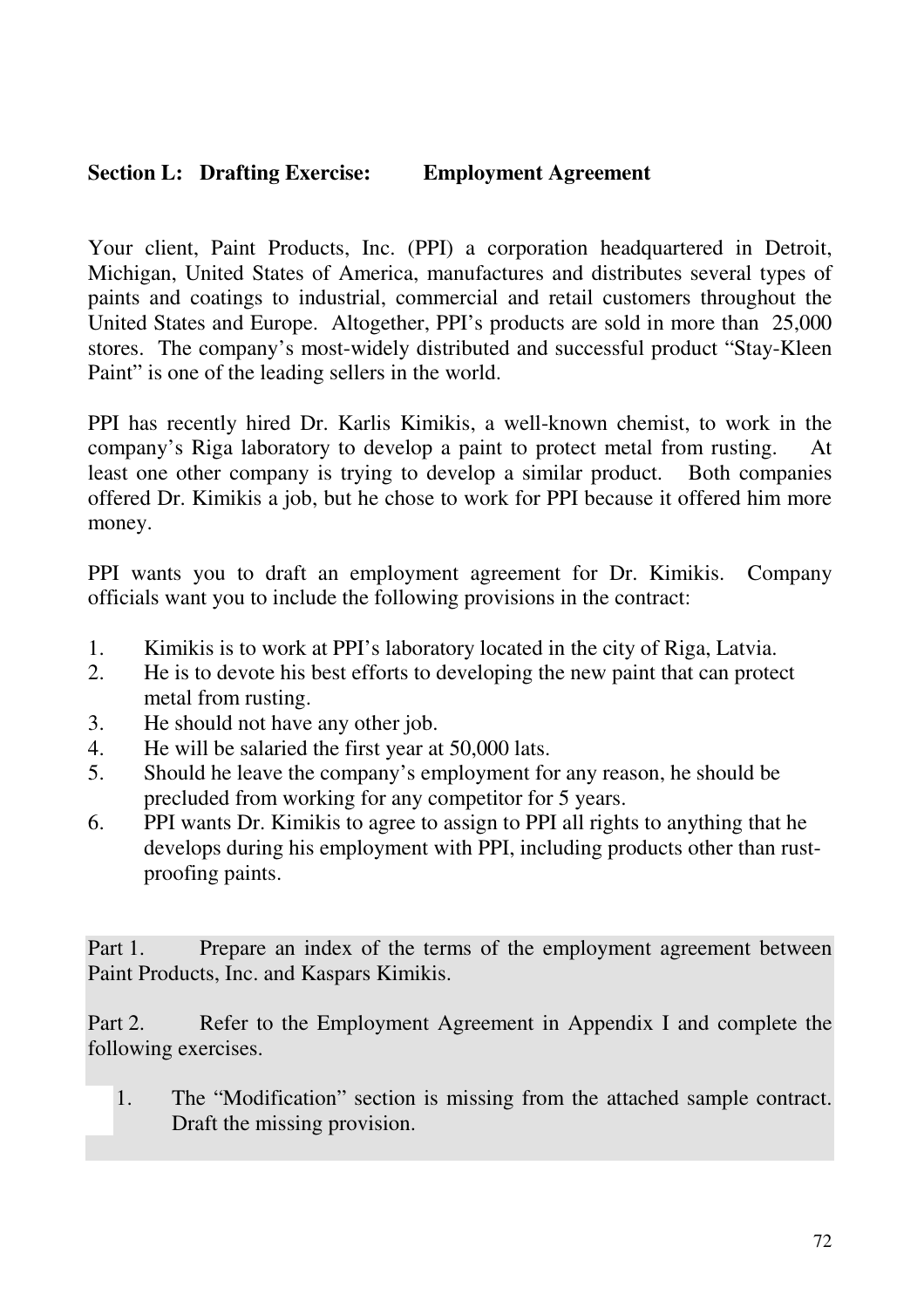- 2. Revise the Employment Agreement in accordance with the principles addressed in this course.
- 3. As you revise the Employment Agreement, how would you answer the following questions?:
	- a. What language would you use to describe the employee's "best efforts"? Is that phrase adequate? What does it mean?
	- b. How should the provision regarding competition be worded to best express your client's wishes?
	- c. How should you draft the provision regarding Kimikis' assignment of rights to the company?

*Total possible score: 35 points*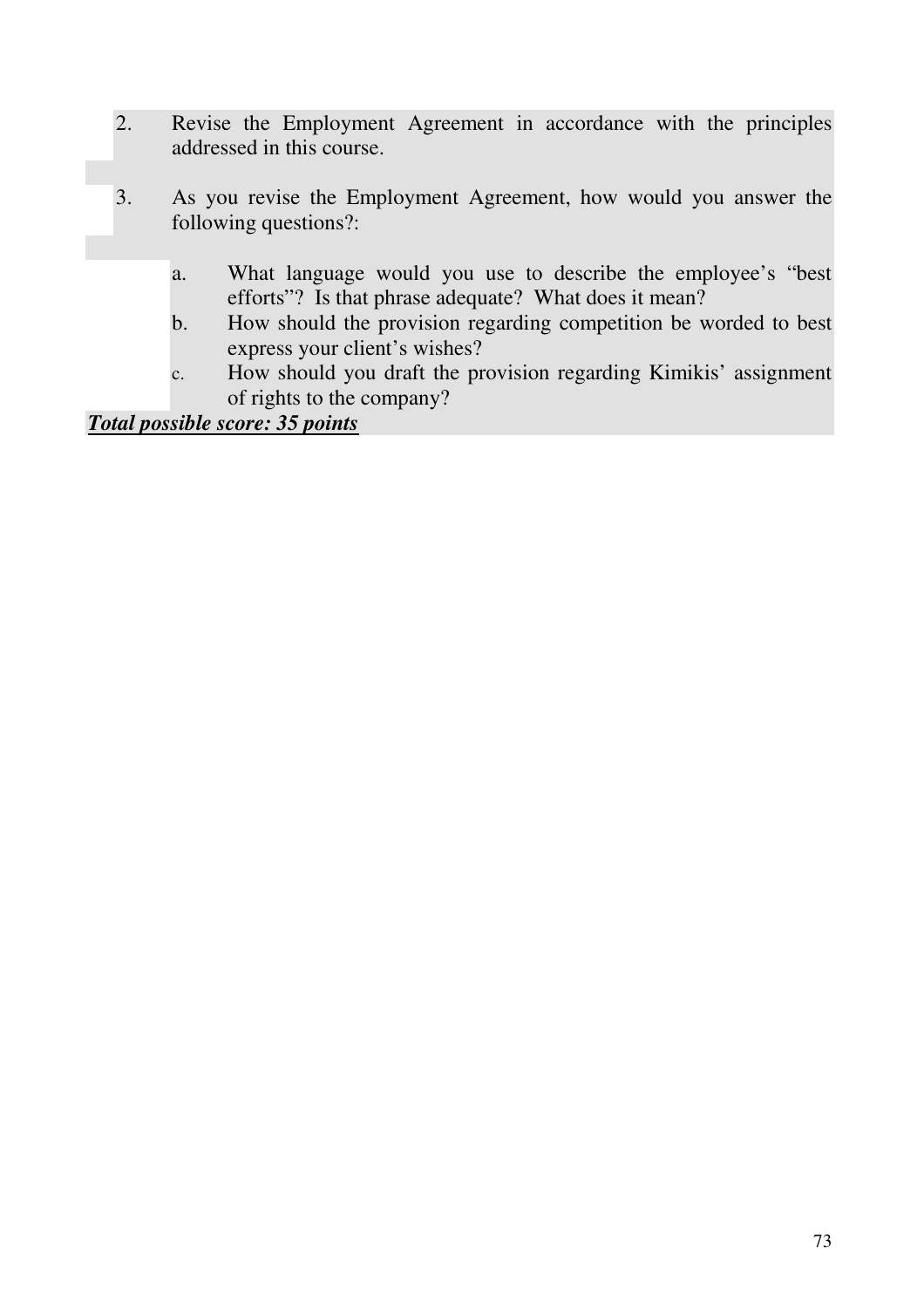#### **Section M: Drafting Exercise: International Sale of Goods**

# INTERNATIONAL SALE OF GOODS I: SCENARIO

- The Latvian company, Gaisma SIA, (the buyer) has agreed in principle to a sales contract with the US Company, Lights for all Seasons Inc., (the seller) to buy 100,000 strands of Christmas lights.
- They have other deals in the pipeline and want to make their own standard form of contract, drawing on the CISG and INCOTERMS 2000.
- Although exact terms have still to be negotiated, the matter is already urgent.
- The lights are to be shipped from China.
- The strands cost \$2 per unit and the total purchase price is \$200,000.
- Gaisma has already agreed in principle to resell the lights to a European distributor, provided the lights can be shipped from China by 17 October, to ensure arrival in time for the Christmas market.
- If they are shipped later, a penalty clause is enacted and the purchase price is reduced. The lights are being resold for \$3 per unit.
- Therefore, the deadline for drafting the contract is 13 October.

Now divide into your groups: representatives of Lights for All Seasons (seller) and representatives of Gaisma SIA (buyer), to agree terms and draft the contract.

Everyone receives an information pack including the following:

- CISG (Document file III) Ι.
- INCOTERMS 2000 (Document file X)  $II.$

**TASK I: PREPARATION:** read the documents and decide on the best approach to the negotiation. Group leaders assign roles and tasks.

**TASK II - NEGOTIATION:** do a deal with the other side.

**TASK III - CONTRACT DRAFTING:** finalize agreement on contract terms with the other side. Agree terms and draw up agreement.

**TASK IV: PRESENTATION:** be ready to explain and discuss contract clauses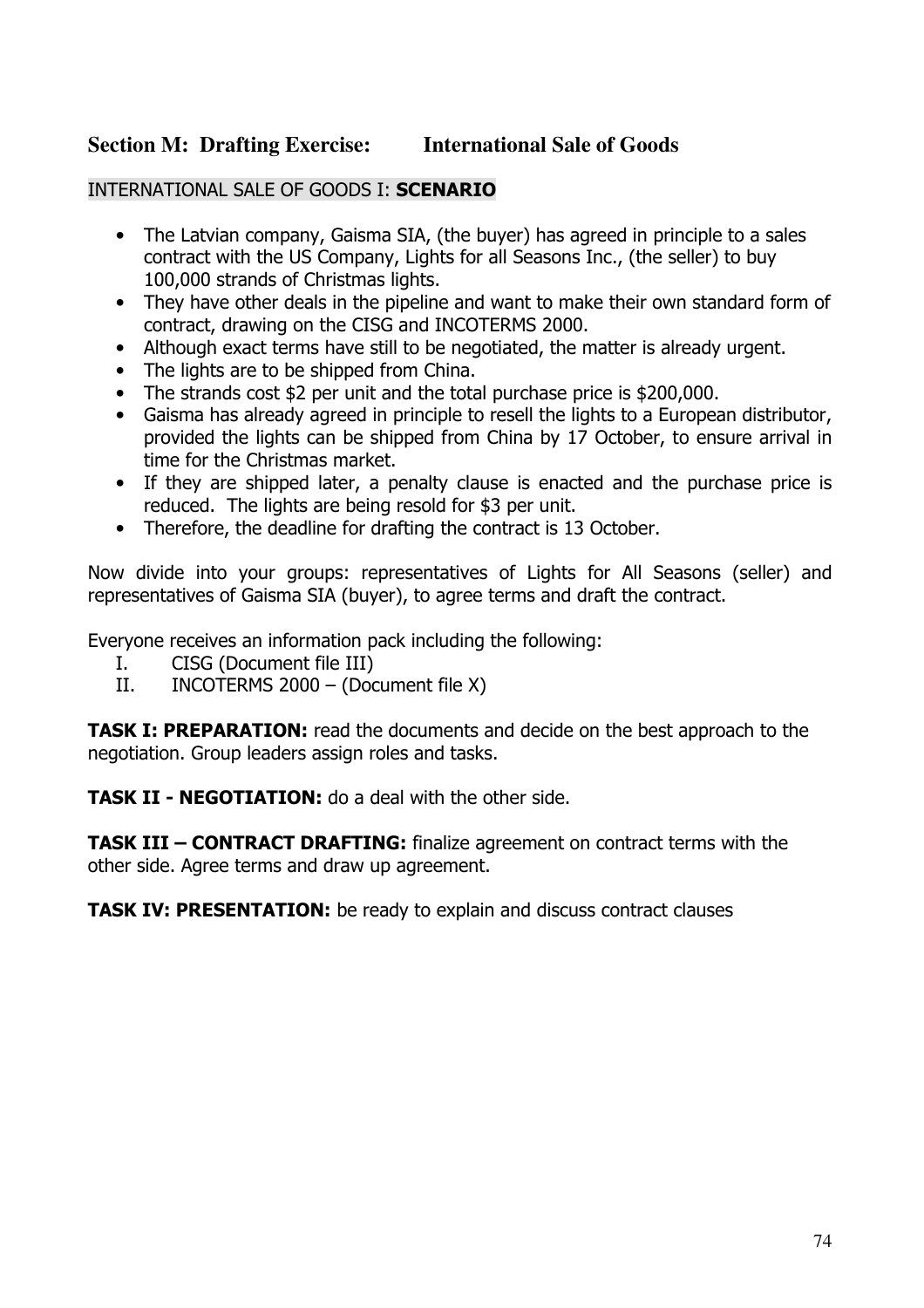# **Section N: Further exercises**

#### **FURTHER EXERCISES 1**

Read the text below and think of the word that best fits each space. Use only **one** word in each space. There is an(\*) *example* at the beginning. *Total possible score: 10 points.*

#### CONTRACT LAW: REMEDIES FOR BREACH OF CONTRACT

When considering damages as a remedy for breach, the purpose of damages is to ... \*(*compensate*), to put the claimant back in the position that they would have been in if the contract had been carried out. However, this is subject to the rules on  $(1)$ ……… of damage that govern the kind of loss for which a claimant ought to be compensated. For example, they may recover only on damage as may fairly and reasonably be considered as (2)…………… naturally from the breach. Any losses (3)……………… that were outside the parties' contemplation at the time the agreement was made will not be recoverable.

An injured party is also required to  $(4)$ ……………... or reduce their loss, which basically means that they have to take steps to minimize the negative effects of the breach. For example, if a supplier has failed to deliver goods, then the buyer ought to buy similar goods from another source reasonably quickly. This is a question of causation – if losses were (5)……………… to the claimant then they should not be recoverable from the defendant.

Sometimes the parties to a contract will attempt to see in advance the effect of possible breach and make (6)……………. for it. A fixed sum agreed in advance as the sum payable in the event of breach is called (7)………………………. damages. This term also refers to costs that can be quantified. If such a sum has been agreed in advance, then this is the amount that the court will award in accordance with the terms of the contract – provided it is a genuine pre-estimate of loss, and not a (8)…………..

Where damages would not be an adequate remedy, then  $(9)$ ................. performance may be granted. This is an order requiring the defendant to carry out their obligations under the contract. It is particularly applicable to contracts concerning the sale of land where damages are not considered an appropriate remedy. It will not be granted in a contract for personal services, or in a contract of continuing obligation, as the court cannot (10)………… such an agreement.

Moreover, another equitable remedy exists that requires a person not to break their contract. This order from the court may be used to prevent a threatened breach, or to enforce a negative stipulation in a contract of personal services. This is known as an  $(11)$ …………………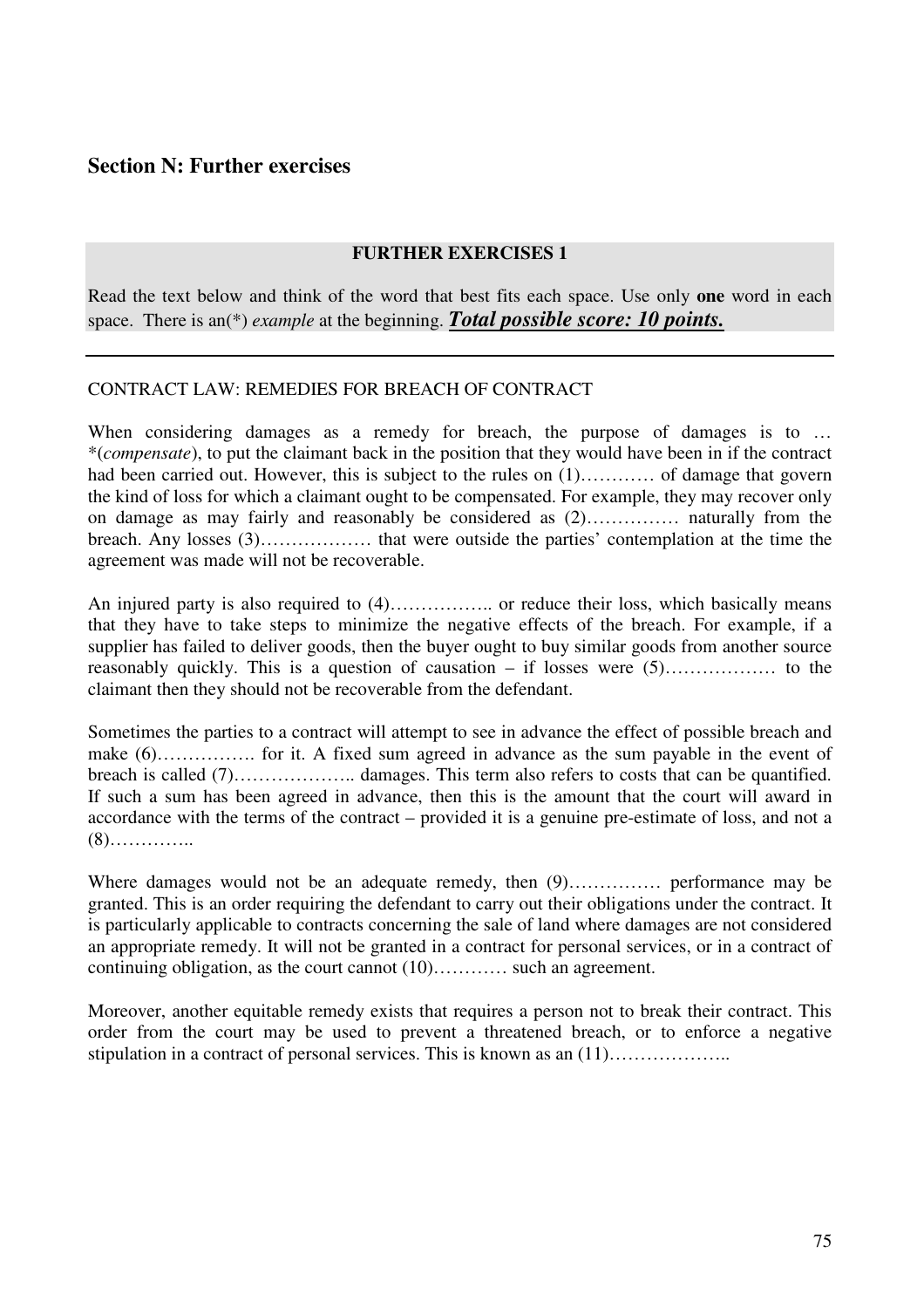Read the sentences below and think of the **word or expression** that best fits each space. There is an example (\*) at the beginning. *Total possible score: 9 points.*

*Example: (\*) Specific performance may be granted by the court in cases of breach of contract where damages would be inadequate compensation. The effect of the order would be that the party in breach must perform their obligations under the contract.*

12. A possible remedy for breach of contract is (13)………………… This aims to return the parties as far as possible to their pre-contractual position.

- 13. The buyer signed the contract because he believed the seller of the hotel, who said that business was always good during the summer. Unfortunately, this statement turned out to be a total (14)……………….. and the buyer decided to seek damages on that basis.
- 14. In order to create a valid contract, it is essential that all parties actually have (15)……………….. to contract. For example, if one of them is a minor then the contract could be ruled void.
- 15. In order to be valid and legally binding, an English contract must have (16)……………… This can be money, goods, services, or a promise to do something. Without this gain by one party and detriment to the other, there can be no contract.
- 16. The final version of a contract, where it is printed on special paper and is ready for the client to sign, is known as the (17)………………
- 17. Where no express, written contract is made, the court may decide that an (18)……………….. contract exists. This type of contract may be seen from the behaviour of the parties.
- 18. A Mareva injunction is a court order that prevents a person taking their assets out of the country until they have paid their debts. It is now known, more helpfully, as a (19)………………. order.
- 19. The contract was declared (20)………………… This means that a person who did not have capacity to sign the contract can end the contract if they choose to do so.
- 20. The consignment of cloth was (21)……………………. by customs officials, who refused to release it until the correct amount of duty was paid.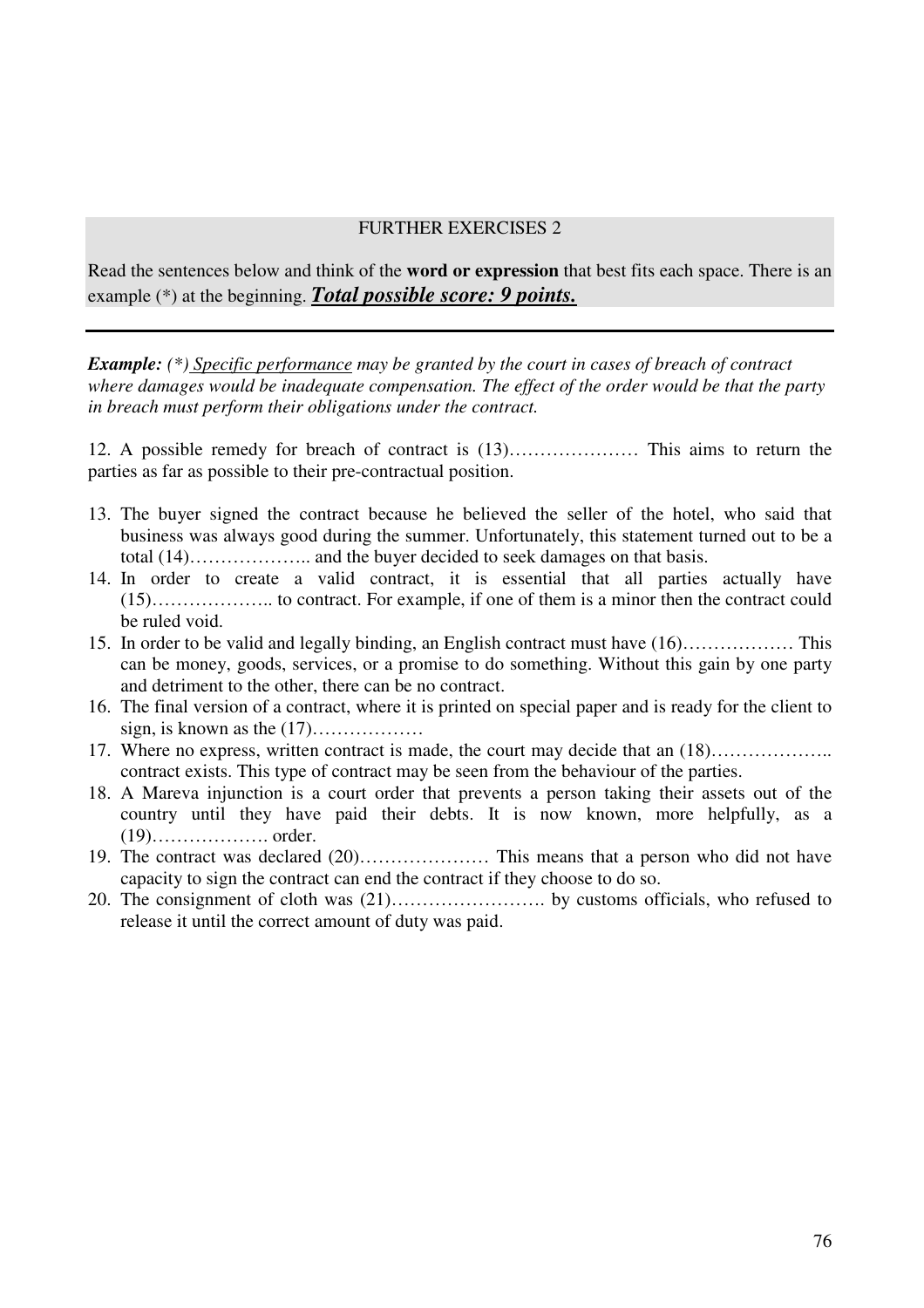Read the text below on the subject of consideration in common law contract law, and decide which answer – A, B, C, or D - best fits each space. Choose only **one** word in each space. There is an *example* (\*) at the beginning. *Total possible score: 10 points.*

#### THE DOCTRINE OF CONSIDERATION IN COMMON LAW CONTRACT LAW

A court looks for several elements in deciding whether a legally \*(A. obligatory B. compulsory C. requisite D. *binding*) contract exists. As well as seeking a matching offer and (21 A. receipt B. object C. recognition D. acceptance), the court also looks for consideration and, in certain situations, a clear intention to create legal relations.

The idea of consideration is one of the defining features of English contract law. No matter how much the (22 A. parts B. parties C. participants D. individuals) to an agreement may wish it to be legally enforceable, it will only be enforceable if it contains "consideration". Essentially, consideration is the term used to refer to what one party to an agreement is giving, or promising, in exchange for what is being given or promised from the other side.

It is sometimes said that consideration requires benefit and (23 A. detriment B. disadvantage C. harm D. damage). In other words, what is (24 A. endowed B. provided C. granted D. imparted) by way of consideration should benefit the person receiving it, whilst the giver loses something of value. However, the courts will not enquire into the "adequacy" of consideration. By "adequacy" is meant the question of whether what is made available by way of consideration (25 A. complies B. relates C. corresponds D. totals) in value to what it is being given for. Therefore, if I own a car worth USD 30K and I agree to sell it to you for USD 1, the courts will treat this as a binding contract. Consideration need not therefore be "adequate" but must be "sufficient". It must be something "which is of some value in the eyes of the law".

Consideration must also be given at the tme of the contract or at some point after the contract is made. On the other hand, it is not generally possible to use as consideration some act that has already taken place (26 A. prior to B. former C. aforesaid D. preceding) the contract. For example, if I give my friend my old car as a gift because he is poor and he then offers me USD 1K six months later, is that promise to pay enforceable? The answer is "No". That is because "past consideration" cannot be used to enforce a promise and I cannot (27 A. prosecute B. litify C. indict D. sue) on his promise to pay, as the element of (28 A. receipt B. return C. mutuality D. support) is absent.

An interesting question came before the court in the case of *Collins v Godfrey*. Can the performance of an act which the promisor is already under a legal obligation to carry out ever (29 A. total B. be equal to C. make D. amount to) consideration? Or would such consideratin be considered invalid on the (30 A. foundation B. grounds C. reason D. justification) that it was contrary to public policy.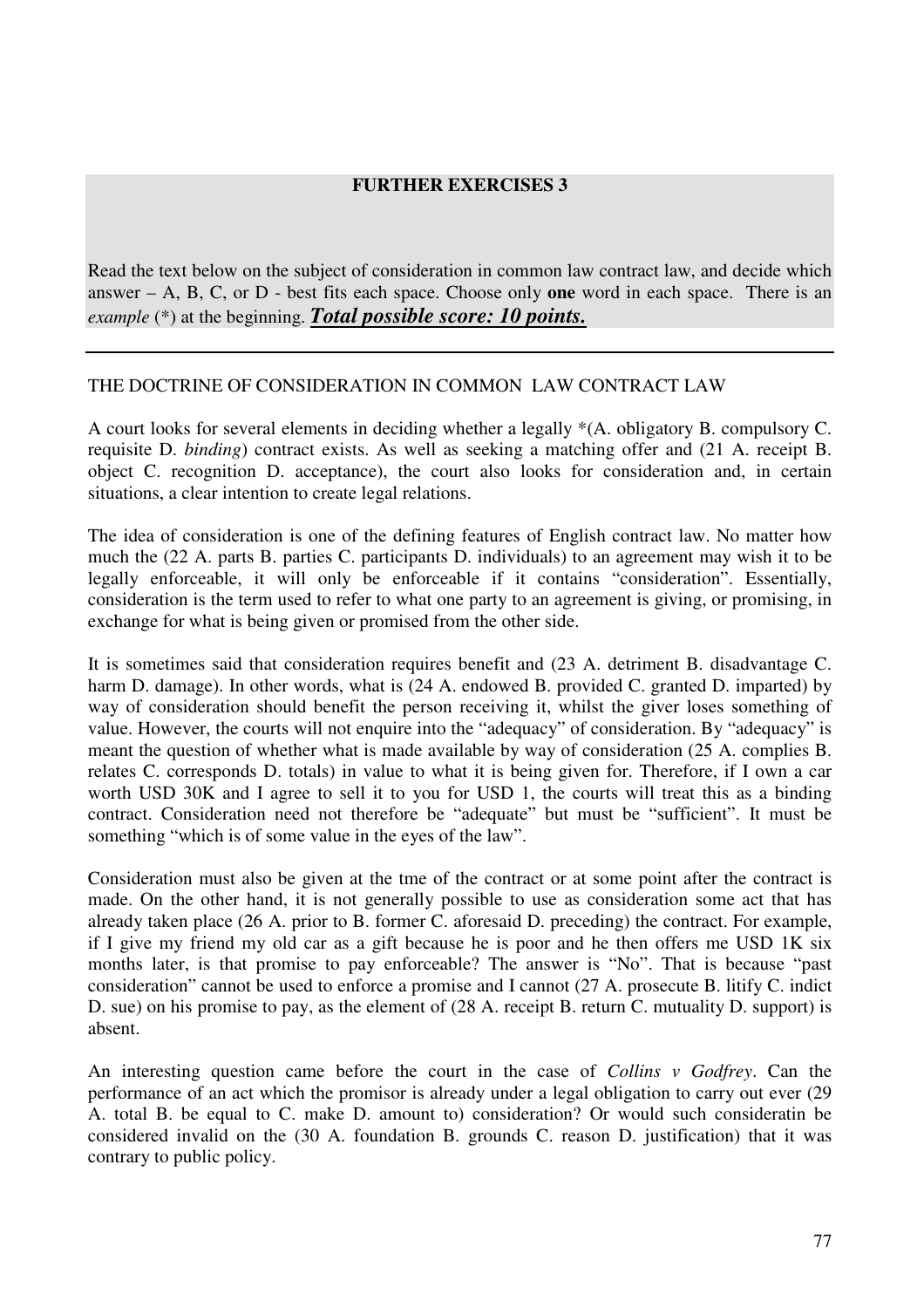Read the following sentences and put a preposition into each space. Use only **one** word in each space. There is an example (\*) at the beginning. *Total possible score: 10 points.*

*Example: My client cannot be held responsible for events that were not under her control.*

31. Our client informed yours that all the goods would be delivered ……. lorry on 21 June 2003.

32. The haulage company denied the allegations ………….. it, stating that it had performed all the terms of the agreement correctly and on time.

33. This Agreement will continue for five years unless terminated earlier in accordance ………….. clause 5.

34. Either party may terminate this Agreement ………… notice with immediate effect.

35. The term of this Agreement will continue unless terminated by either party ……... giving not less than three months' prior written notice.

36. The customer will notify the company …………. writing within five days of receipt of an invoice if the customer considers the invoice incorrect for any reason.

37. We will claim damages for breach of contract, to include a claim for interest …………. the rate of 6%.

38. Neither party will be liable for any delay ……….. performing or failure to perform its obligations under this Agreement due to any cause outside its reasonable control.

39. I confirm that clause 6 gives you the right to terminate the agreement by notice ………….. immediate effect.

40. The customer agrees that, except as expressly provided in clause 8 of this Agreement, the Company will not be …………….. any liabilility of any kind whatsoever in connection with this Agreement.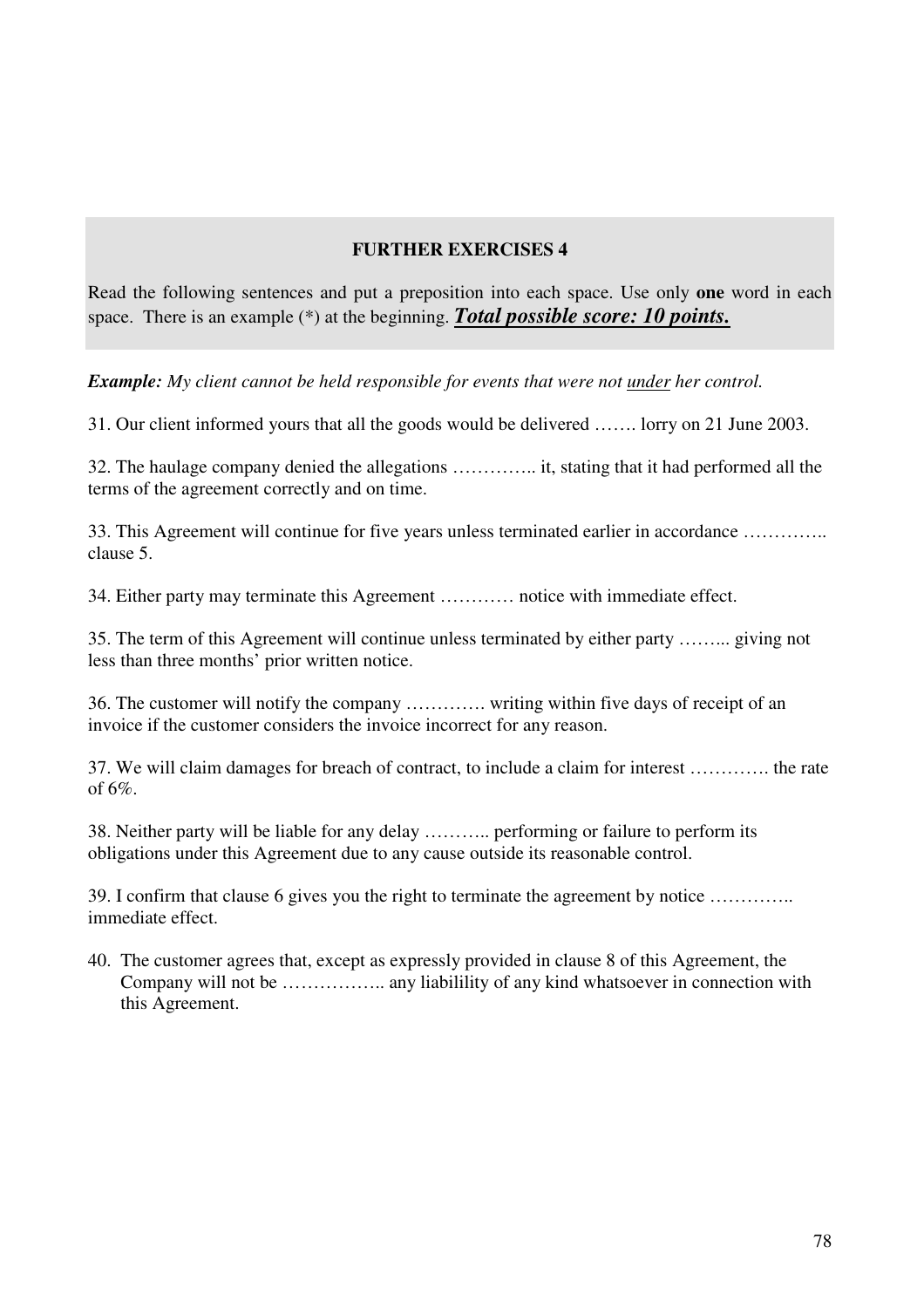Read the text below and use the word in **bold** at the end of each line to form a new word that fits into the space in the same line. Use only **one** word in each space. There is an *example* (\*) at the beginning. *Total possible score: 10 points.*

| It will sometimes be the case that a contract will include an $(*)$ | <b>EXCLUDE</b>       |
|---------------------------------------------------------------------|----------------------|
| <i>exclusion</i> clause which will exempt one of the                |                      |
|                                                                     | <b>PART</b>          |
| types of breach. This exclusion may be total or may simply          | UNLIMITED            |
|                                                                     |                      |
| $(43)$ sum of money. The problem is that many                       | <b>SPECIFICATION</b> |
| exclusion clauses are not of this (44)"" type, as                   | <b>VOLUNTEER</b>     |
| one party has little or no choice as to their inclusion. In such    | <b>UNRELIABLE</b>    |
|                                                                     |                      |
|                                                                     | <b>TORTIOUS</b>      |
|                                                                     | <b>EQUITY</b>        |
| clauses began to appear in the $19th$ century, the courts           | <b>DEVICE</b>        |
| (48) ways of limiting their effectiveness. More                     |                      |
|                                                                     | <b>INTERVENTION</b>  |
| control on top of the common law rules. However, case law           | <b>APPLICATION</b>   |
|                                                                     |                      |
| may be irrelevant in certain cases.                                 |                      |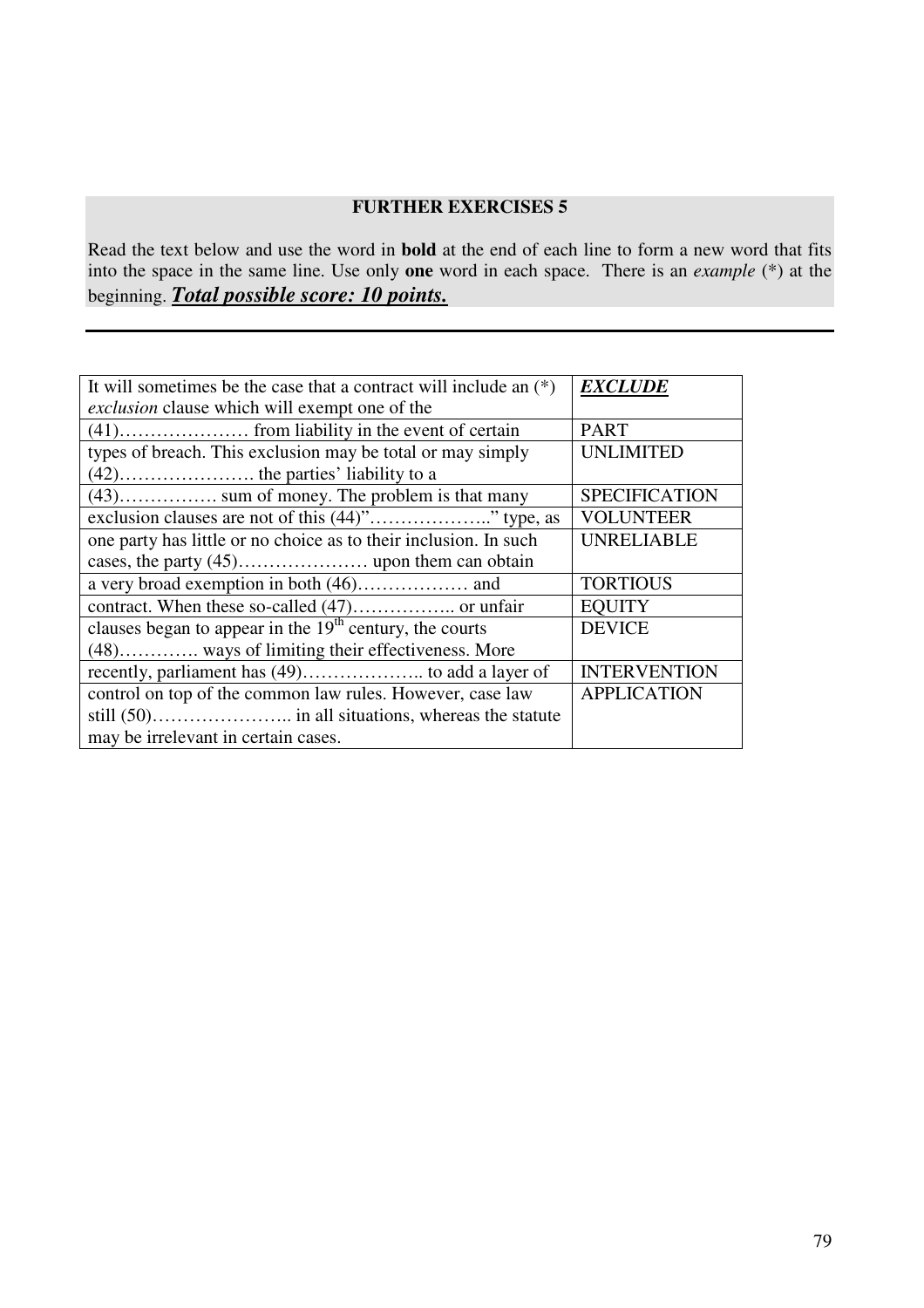Read the text below and think of the word that best fits each space. Use only **one** word in each space. There is an example (\*) at the beginning. *Total possible score: 10 points.*

#### CONTRACT LAW: DURESS AND UNDUE INFLUENCE

This area of the law is concerned with situations where one of the parties to a contract has entered into an agreement that appears to be (\*) *valid/enforceable/binding* but is later challenged because it is alleged that there has been unacceptabe pressure of some kind. This pressure could perhaps have taken the form of a physical threat, economic pressure, or even psychological influence. However, an obvious problem arises in establishing a legal action based on the last two categories – where does behaviour which has a perfectly acceptable place in legitimate business life become so unacceptable as to be considered against public (51)…………….. and on those (52)………………. be judged unenforceable.

Notably, the courts automatically presume that certain relationships give rise to undue influence. In these cases it is unnecessary for the party seeking to avoid the contract to prove their case, but rather the (53)……………………. of proof will be shifted on to the other party, who must show that no such influence operated. Evidence that the (54)……………………….. (we must include this word as nothing has yet been proved) influenced party only acted after seeking independent legal advice would probably be sufficient. Relationships falling into this (55)……………….. will include parent/(56)……………, doctor/patient, and lawyer/client. These are relationships where one party is extremely likely to (57)………………… upon the wishes or advice of the other, without seeking independent legal advice.

Many cases in relation to economic duress have been concerned with industrial action, and, even more (58)………………….., with trade unions. In the case of *Universe Tankships Inc v International Transport Workers Federation* (1983), the union blacklisted a ship owned by the claimants. The members of the union were told not to deal with th ship, and in order to continue with normal business the owners made a payment to the union's welfare fund. The company later (59)………………. an action to recover this payment under the rules governing duress. The court held that the unions's actions had exceeded reasonable industrial action, and the payment was (60)…………………………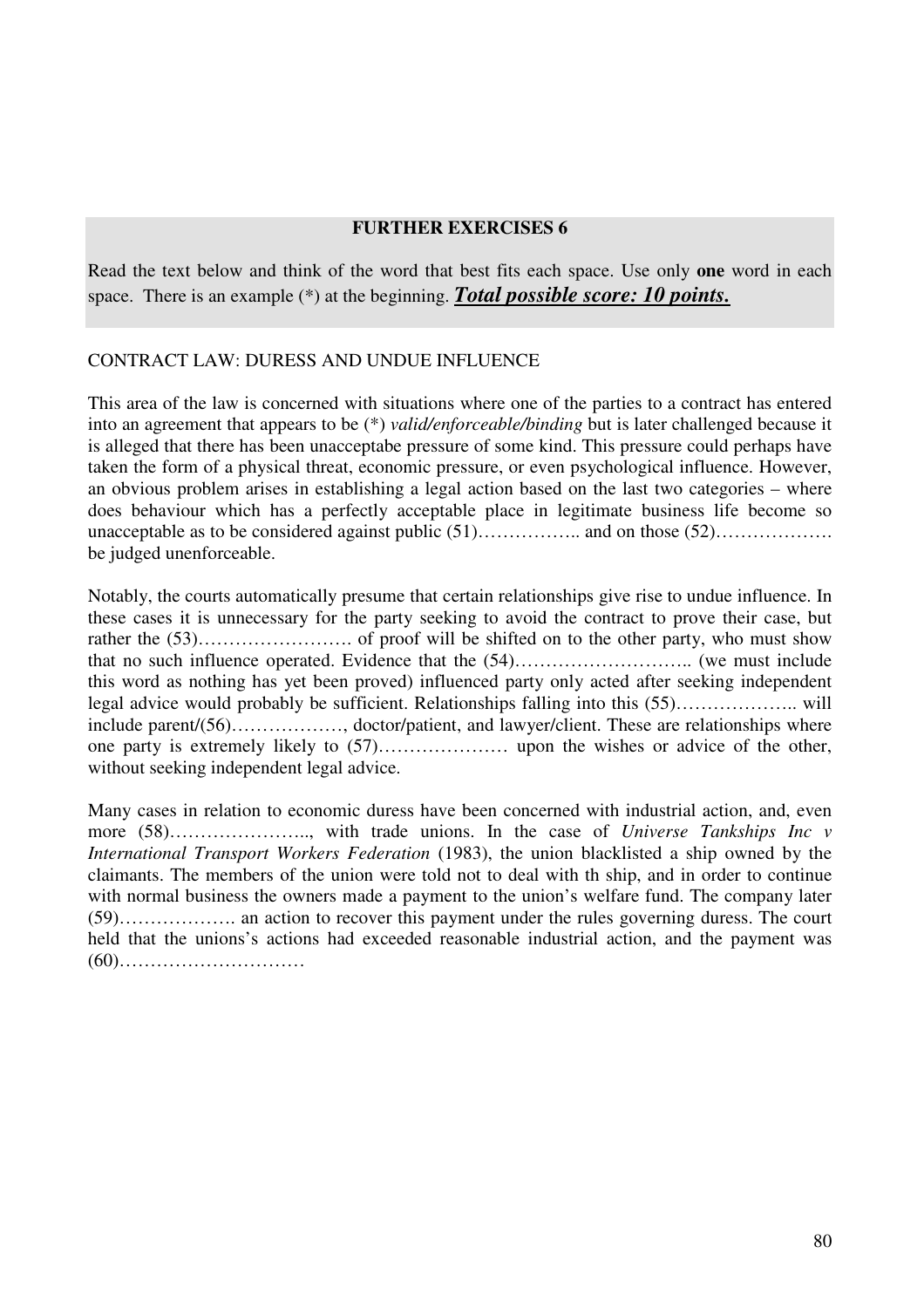Read the letter below that a lawyer wrote on behalf of a client to another lawyer. The letter is too informal in style and vocabulary.

Rewrite the latter in a more appropriate way. Do not change the meaning or lose any of the information it contains. *Total possible score: 22 points.*

#### ZHULIK & VOR **ATTORNEYS AT LAW** ROOM 13 ALBERTA IELA 13 **RIGA LV-1010**

A. Schuler Shark Law Offices 12 Beacon House 01 September 2003 Westferry Road "#\$ % ! &'()\*(

Dear A. Schuler

My firm works for Kravatco SIA, and they gave me the letter you wrote them about the contract with International Bedding. The date on the letter is 20 August 2003.

Kravatco says it's true that they had a contract with International Bedding to make a first order of 250 bedroom sets with a wood frame and this holds the mattress and storage places and side drawers and cupboards and lights, which Kravatco finished and sent it to London on 02 February. Kravatco also agrees that International bedding paid GBP 100,000 by bank transfer for the bed sets. But this is the only part of the letter that Kravatco says is true.

When International Bedding asked Kravatco to make the furniture, they looked at styles and designs together. International Bedding wanted a particular design that Kravatco thought wasn't good for everyone, especially people who are very fat or very active, and the design wasn't very strong. Kravatco told International bedding that the style and design were not a good idea but International Bedding said they had made up their mind that that was what their customers wanted.

So Kravatco made an example of the furniture and when it was finished International Bedding looked at it very carefully and were very happy with it. Again, Kravatco told them that the furniture was not strong enough for some people, but International bedding told Kravatco to go ahead with the rest and send it all as soon as possible.

The fact that some of the bed sets broke when people used them is not Kravatco's problem. Kravatco is sorry that some people had to go to hospital with broken bones etc., but it's not Kravatco's responsibility. They told International Bedding again and again that the furniture was a weak design. They won't pay back any of the money to International Bedding and they definitely won't pay them any money to cover their problem about people claiming for broken bones, etc. We don't think you have a good case to sue Kravatco, but if you do go ahead and sue them, we will fight you all the way.

Yours, l. Zhulik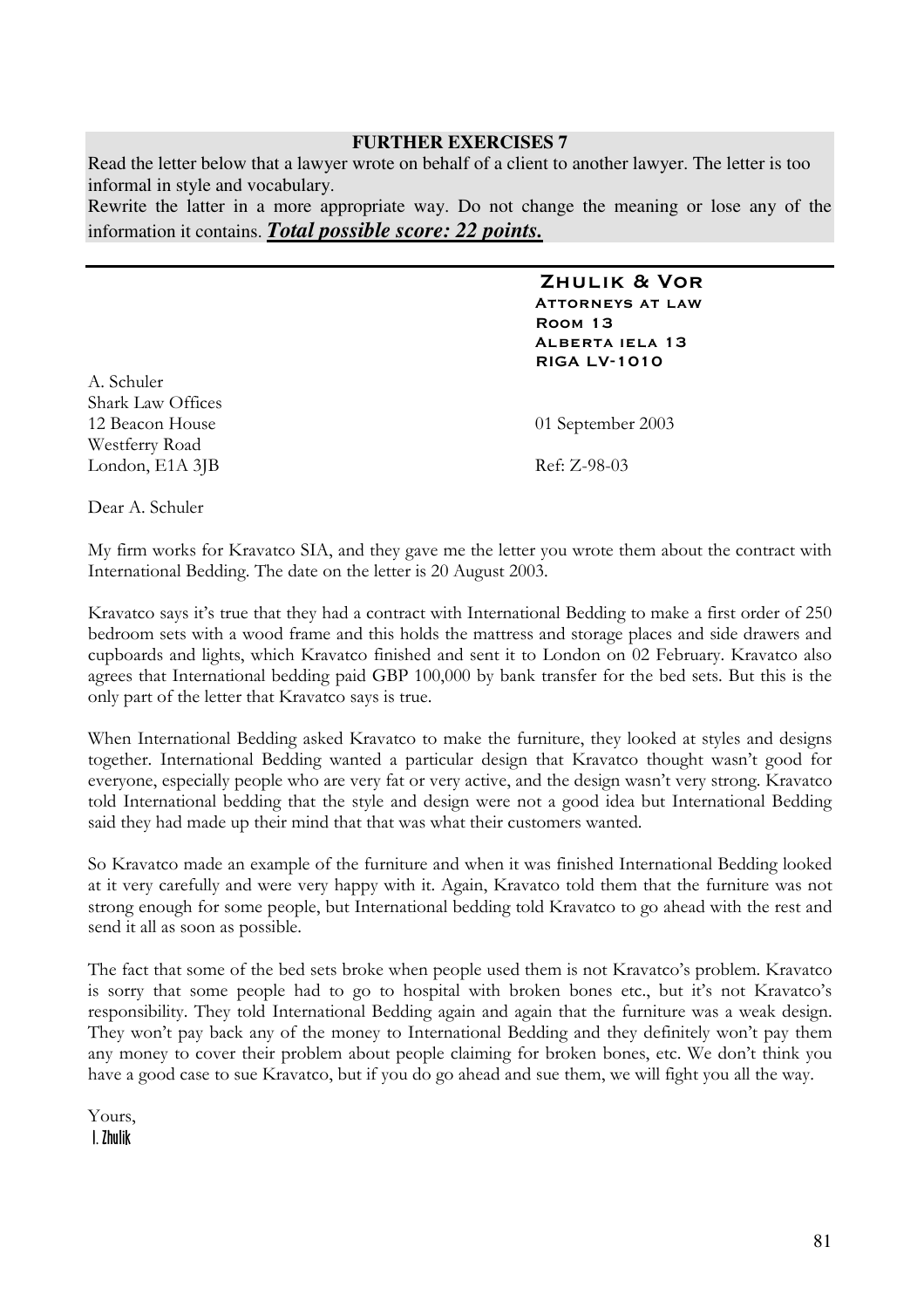Read the following extract from a business sale agreement between two companies. The agreement is drafted in a highly formal style. For each space, decide which answer – A,B, C, or D – may best be used. There is an (\*) *example* at the beginning. *Total possible score: 10 points.*

#### **1. Sale and purchase of the business**

- 1.1 Subject to the provisions of this agreement the Vendor shall sell with (\* A. complete B. whole C. *full* D. total) title guarantee and the Purchaser relying inter alia on the Warranties shall purchase free from all charges liens equities and (63 A. cumbrances B. incumbrances C. burdens D. passives) with effect from the Transfer Date the Business as a (64 A. succeeding B. effective C. continuing D. going) concern (65 A. comprising B. making C. using D. constituting) the following Assets of the Vendor used in the (66 A. conduct B. management C.perform D. control) of the Business:
	- 1.1.1 the (67 A. goodness B. good reputation C. good opinion D. goodwill)
	- 1.1.2 the Property
	- 1.1.3 the Plant and Equipment
	- 1.1.4 the Stocks
	- 1.1.5 the benefit subject to the burden of the Contracts so far as the Vendor can (68 A. sell B. transfer C. give D. assign) the same
	- 1.1.6 the benefit subject to the burden of the Leased Plant and Equipment on the terms contained in clause 13
	- 1.1.7 the Industrial Property Rights
	- 1.1.8 all lists data and particulars of suppliers clients and customers sales and stock records price lists catalogs sales literature and (69 A. hype B. publicity C. promotion D. exposure) material of the Business and all other documents relating to the Business as the Purchaser may reasonably require to enable it (70 A. well B. effectively C. efficient D. usefully) to carry on the same in succession to the Vendor
	- 1.1.9 all rights and claims of the Vendor against third parties (including without (71 A. limitation B. restraint C. constraint D. control) all rights in connection with such third parties' guarantee conditions (72 A. indemnitations B. indemnifices C. indemnities D. indemnifies) warranties and representations) with respect to the Business so far as the Vendor can assign the same other than as comprised in the Excluded Assets
	- 1.1.10 without in any way limiting the generality of the foregoing all other assets (if any) of whatever nature employed in the Business at the Transfer Date but excluding the Excluded Assets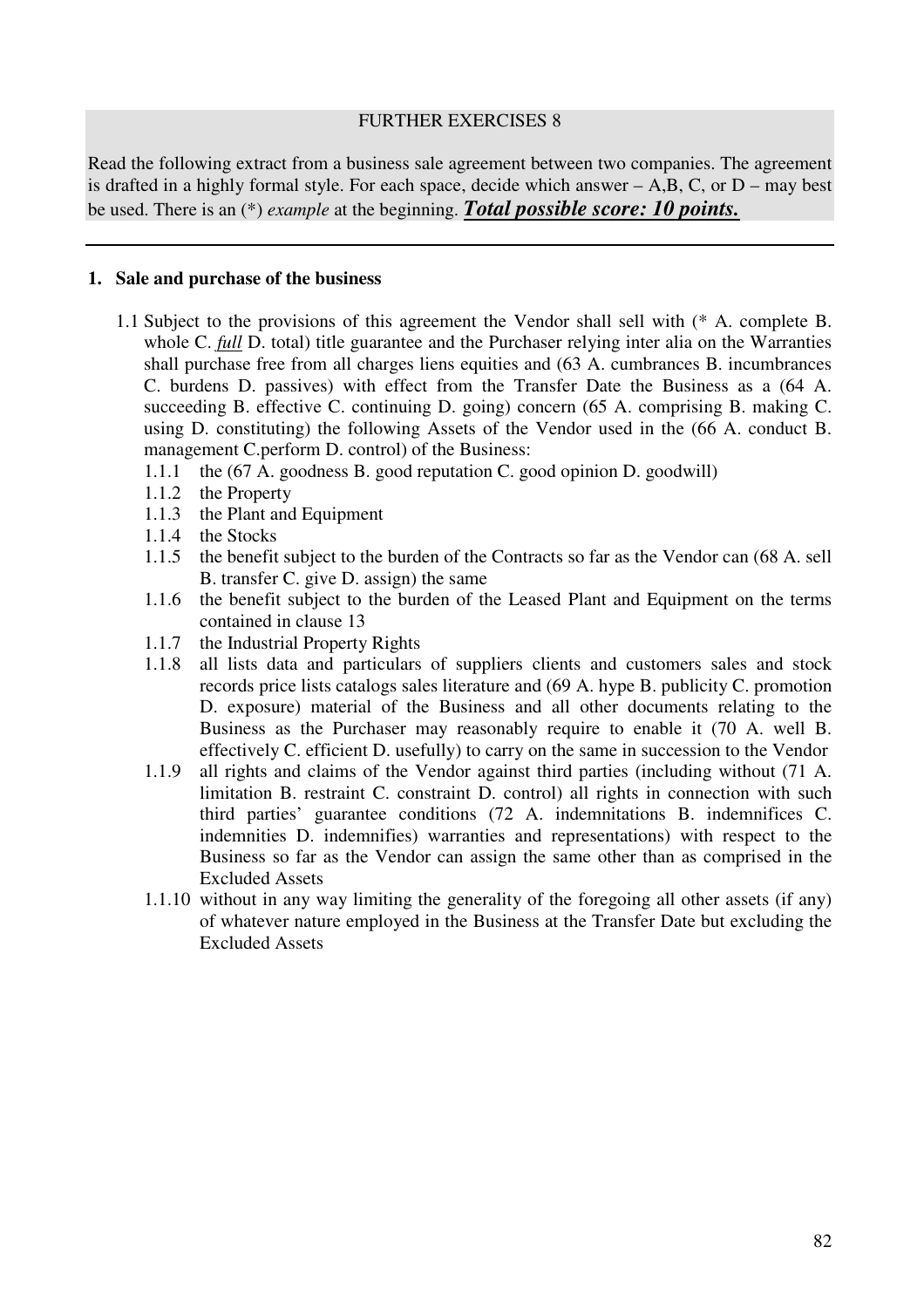Read the extract below. The origin of the extract is given. Redraft the extract in order to make it more easily understood by the client. *Total possible score: 10 points.*

### REDRAFTING SKILLS

#### **From a company's terms and conditions of sale**

The Customer shall make payment in full and without any deduction or withholding whatsoever on any account within thirty days of the expiration of the month in which the invoice is dated or some later date following invoicing which must be expressly evidenced in writing as having been agreed between the Company and the Customer and should the payment not be received in full when due there shall accrue interest on the outstanding residue at the rate of 5% per annum above the base lending rate of ABC Bank plc from time to time which shall be payable by the Customer.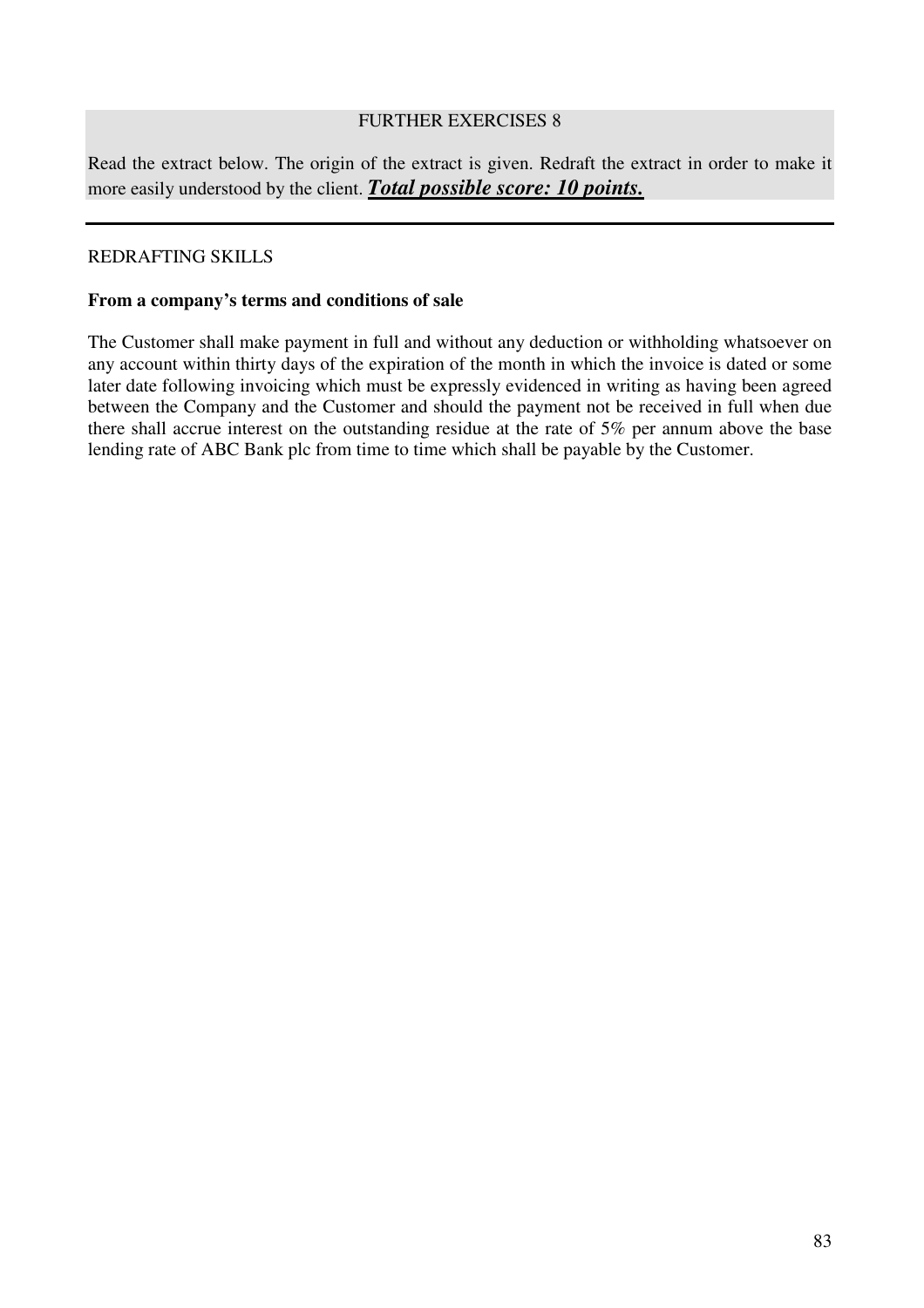Read the text below and use the word in **bold** at the end of each line to form a new word that fits into the space in the same line. Use only **one** word in each space. There is an *example* (\*) at the beginning. *Total possible score: 10 points.*

| Some contract terms are more important than others. The      | <b>UNLAWFUL</b>  |
|--------------------------------------------------------------|------------------|
| English (*) law makes a clear distinction between            |                  |
|                                                              | CONDITIONAL      |
| less vital terms. If a major term is broken then the         | <b>INJURY</b>    |
|                                                              |                  |
| contract at all. However, if a warranty is (76)              | <b>BREACH</b>    |
| then they will have to go on with it but perhaps expect to   | <b>DAMAGE</b>    |
| receive $(77)$ depending on the                              |                  |
|                                                              | <b>EXTENSION</b> |
| Very often, the courts will be called upon to place a        | <b>CONSTRUE</b>  |
|                                                              |                  |
| often depend upon the (80) the breach has had                | <b>EFFECTIVE</b> |
| upon the (81), or plaintiff, as they are sometimes           | <b>CLAIM</b>     |
| known. Even where a major term has been breached, the result | <b>TRIVIA</b>    |
|                                                              |                  |
|                                                              | <b>DRESS</b>     |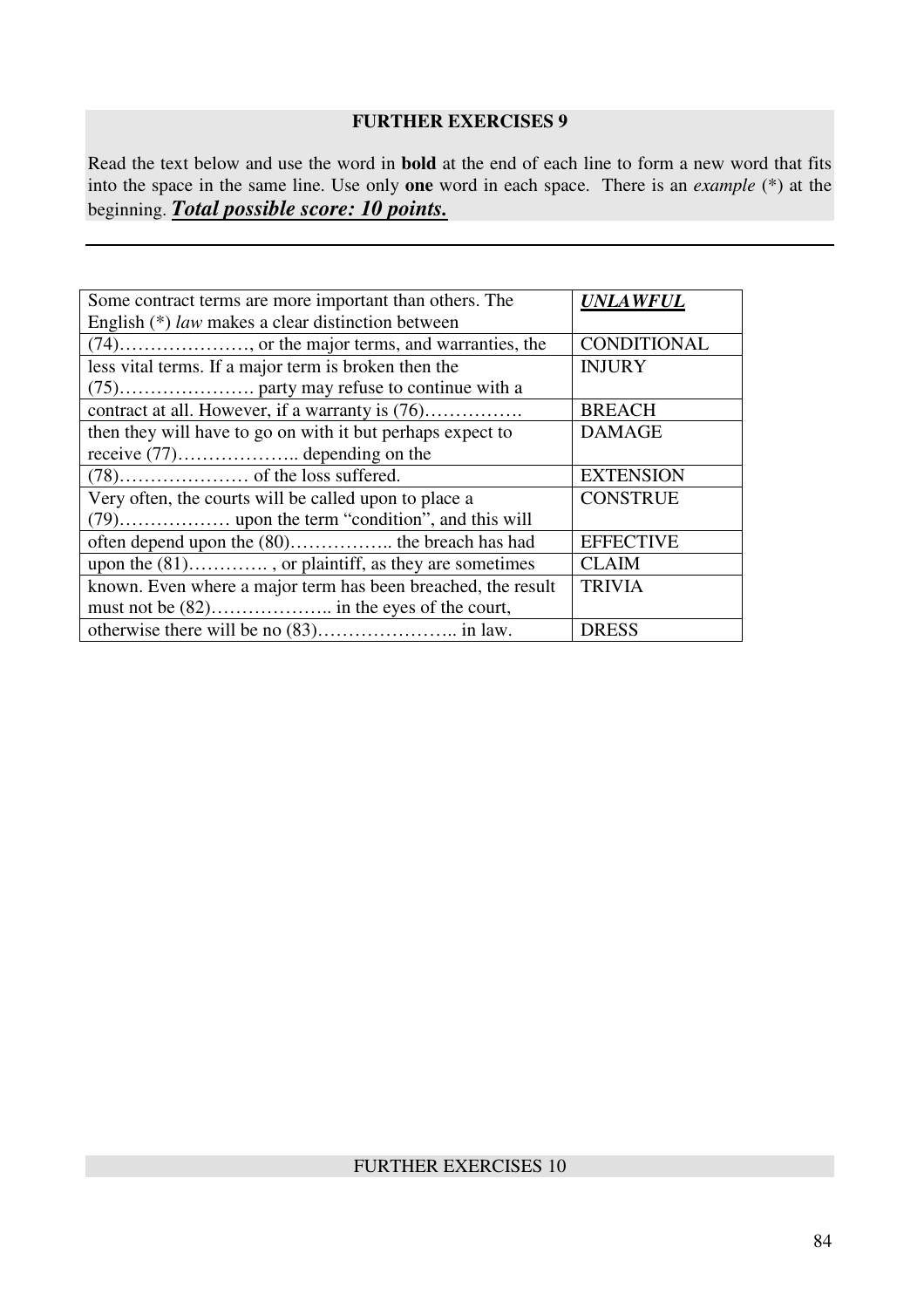# *Total possible score: 10 points.*

To: lawclinic@rgsl.edu.lv From: confused@needhelp.com Subject: What does this mean? Attachments: Extract from Loan Agreement

Hi

Remember Clause I of the business sale agreement? Well, I've attached another part of the same agreement. Please email explaining what the clauses mean in plain English and in particular, explaining the words that I've underlined.

Thanks for doing this – that's at least two beers I owe you! **Tiit** 

#### *Attachment*

#### 9. Contracts

9.1 The Purchaser agrees with the Vendor with effect from the Transfer Date to assume the obligations of and become entitled to the benefits of the Vendor under the Contracts and the Purchaser shall carry out perform and complete all the obligations and liabilities created by or arising under the Contracts (except for any obligations or liabilities attributable to a breach on the part of the Vendor or its employees agents or sub-contractors) and shall indemnify the Vendor and keep it fully indemnified against all liabilities losses actions proceedings costs claims demands and expenses brought or made against or incurred by the Vendor in respect of the non-performance or defective or negligent performance by the Purchaser of the Contracts.

9.2 The vendor shall on Completion and with effect from the Transfer Date assign to the order of the Purchaser or procure the assignment to the order of the Purchaser of all the Contracts which are capable of assignment without the consent of other parties.

9.3 In so far as any of the Contracts are not assignable to the Purchaser without the agreement of or novation by or consent to the assignment from another party this agreement shall not constitute an assignment or attempted assignment if such assignment or attempted assignment would constitute a breach of the same. In the event that consent or novation is required to such assignment:

- 9.3.1 The Vendor shall at the Purchaser's request and cost use reasonable endeavours with the co-operation of the Purchaser to procure such novation or assignment as aforesaid
- 9.3.2 Unless and until any such Contract shall be novated or assigned as aforesaid the Vendor shall hold the same in trust for the Purchaser and its successors in title to the Business absolutely and the Purchaser shall (if such sub-contracting is permissible and lawful under the Contract in question) as the Vendor's subcontractor perform all the obligations of the Vendor under such Contract.

### **FURTHER EXERCISES 11**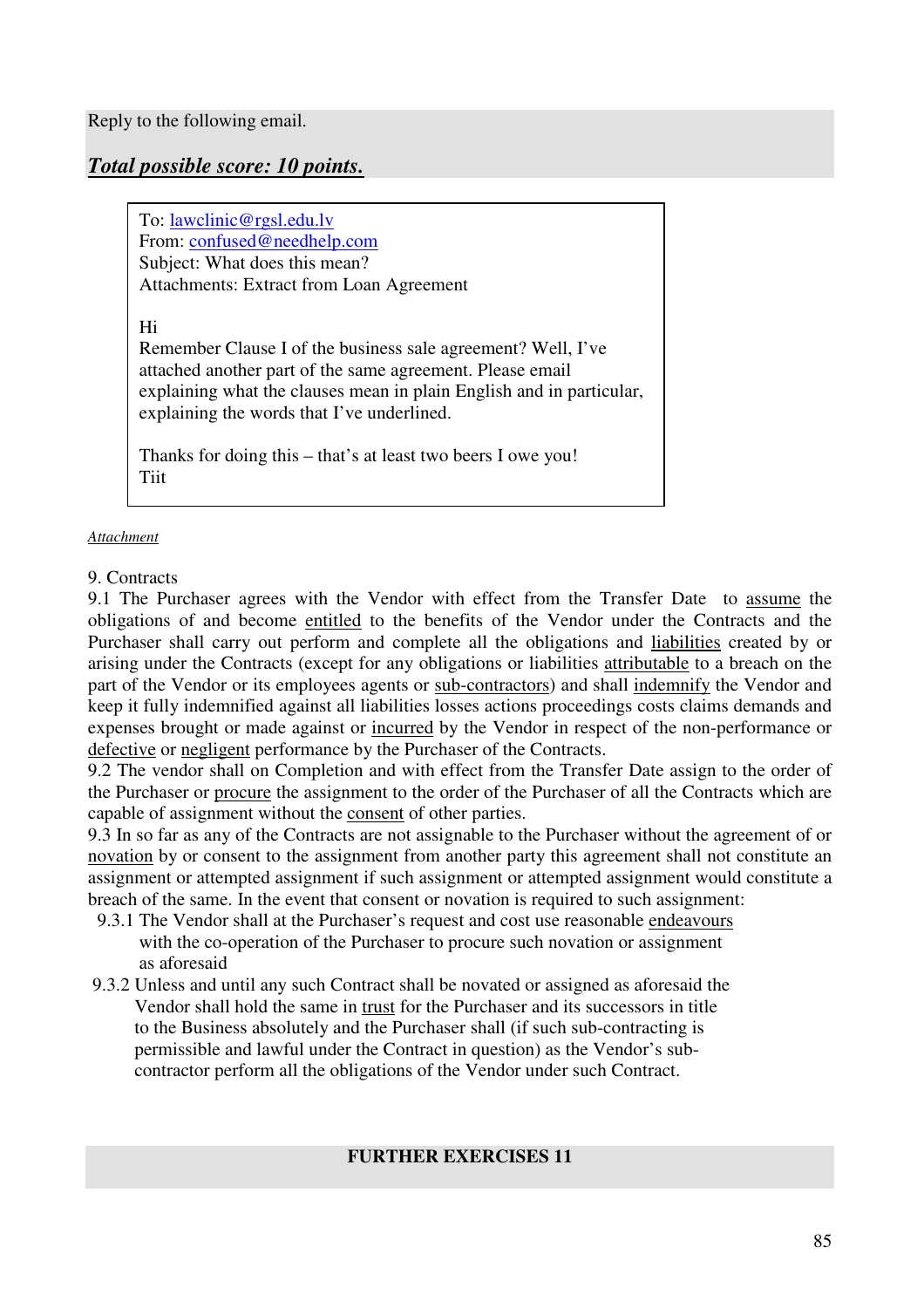Read the text below and use the word in **bold** at the end of each line to form a new word that fits into the space in the same line. Use only **one** word in each space. There is an *example* (\*) at the beginning. *Total possible score: 10 points.*

| In order to create a legally valid, $(*)$ binding contract, both | <b>BIND</b>        |
|------------------------------------------------------------------|--------------------|
|                                                                  | <b>CAPABLE</b>     |
| is, they must be recognized by the law as being allowed to       | <b>MINORITY</b>    |
| enter into enforceable contracts. Children, or (86)              |                    |
| as they are sometimes known, have a very limited ability to      | <b>CONTRACT</b>    |
|                                                                  |                    |
|                                                                  | <b>CONSEQUENT</b>  |
| of their own actions.                                            |                    |
|                                                                  | <b>EXCEPT</b>      |
| however. For example, if a contract of employment is             | <b>BENEFIT</b>     |
|                                                                  |                    |
| child, then there is a possibility that it will be enforced.     | <b>NECESSARILY</b> |
|                                                                  |                    |
|                                                                  | <b>COME</b>        |
| the young person decides that they do not want to keep to the    |                    |
|                                                                  | <b>UNDERTAKE</b>   |
|                                                                  | <b>IMMUNE</b>      |

## FURTHER EXERCISES 12

Read the extracts below. Redraft the extracts in order to make them more easily understood by the client. *Total possible score: 40 points.*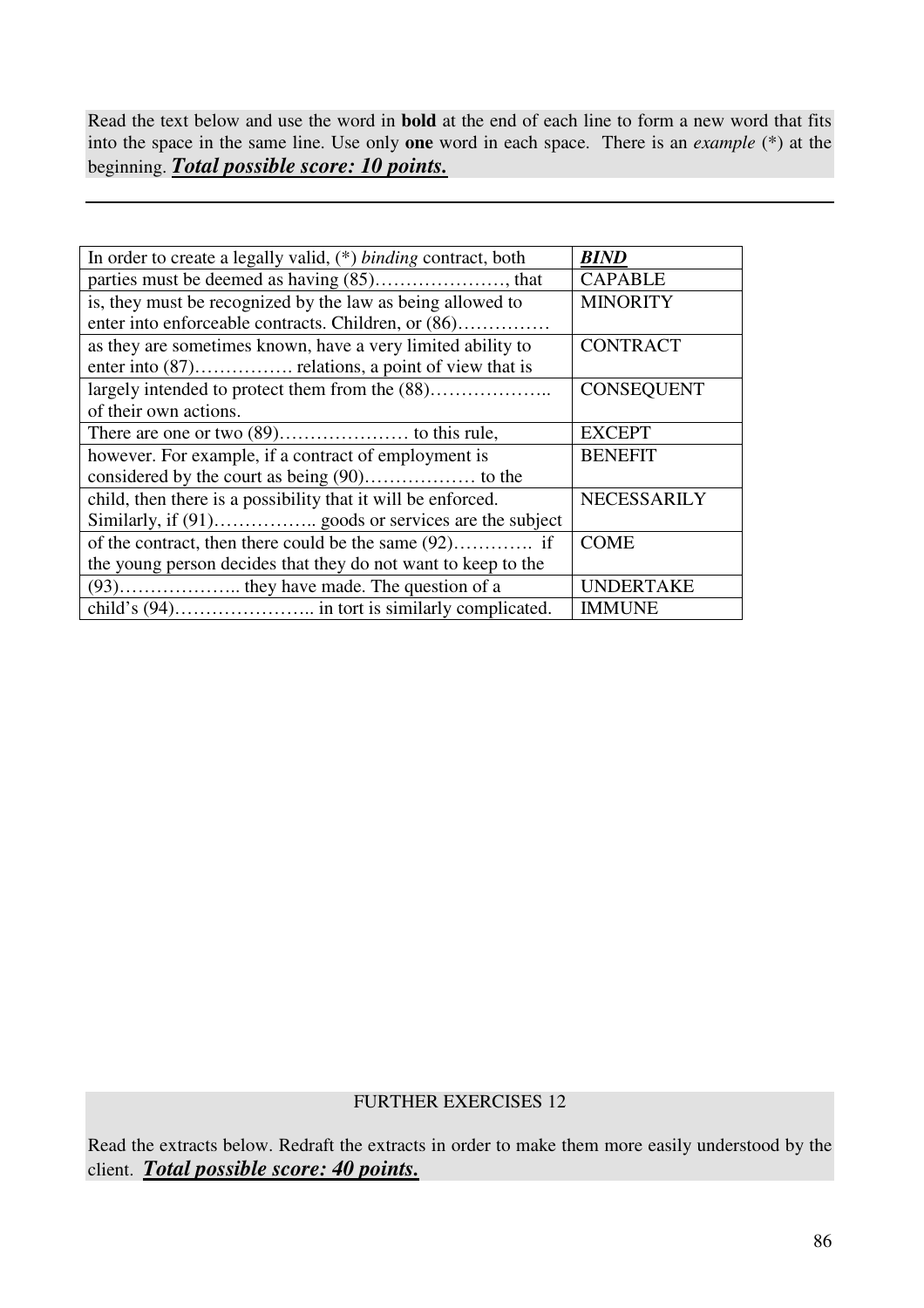### REDRAFTING SKILLS

**Original term:** This Agreement and the benefits and advantages herein contained are personal to the Member and shall not be sold, assigned or transferred by the Member.

*New term: Membership is not transferable.*

**Original term:** The agreement shall determine forthwith if a receiving order is made against Hirer (or being a company Hirer goes into liquidation, whether voluntarily or compulsorily) or if Hirer shall call a meeting of his creditors or any distress or execution is levied against any of his goods

#### *New term:*

**Original term:** Maples will indemnify the Customer in respect of any direct damage to property caused by the negligence of Maples or the negligence or wilful default of its servants or agents.

#### *New term:*

**Original term:** Lessor shall not be liable for loss of or damage to any property left, stored or transported by Hirer or any other person in or upon Vehicle either before or after the return thereof to Lessor. Hirer hereby agrees to hold Lessor harmless from, and indemnify Lessor against all claims based on or arising out of such loss or damage unless caused by the negligence of Lessor.

#### *New term:*

**Original term:** Title to property in the goods shall remain vested in the Company (notwithstanding the delivery of the same to the Customer) until the price of the Goods comprised in the contract and all other money due from the Customer to the Company on any other account has been paid in full.

#### *New term:*

**In-Class Exercises: Analyzing and criticizing contracts**